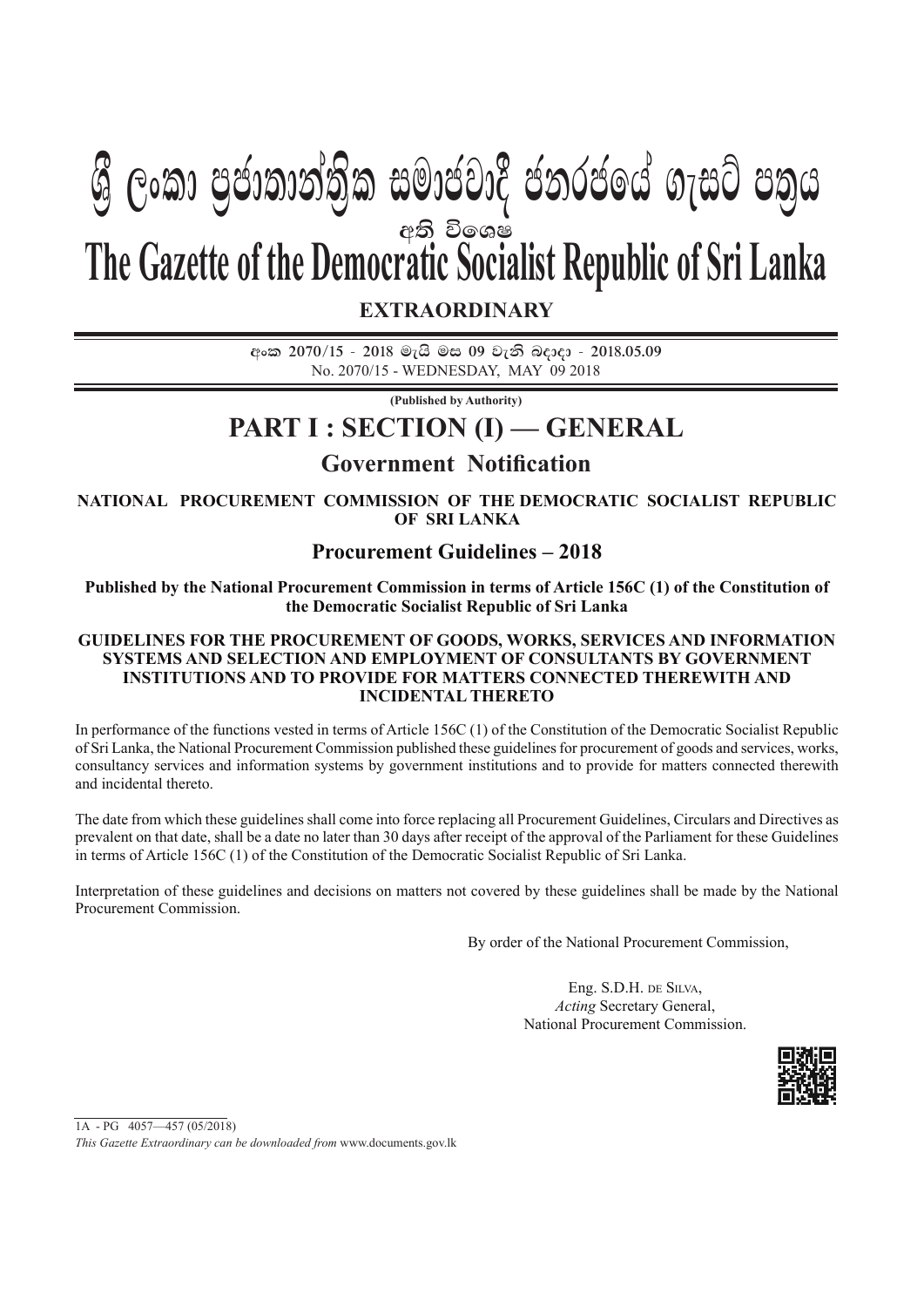$\bar{\rm I}$  කොටස : ( $\rm I$ ) ඡෙදය - ශුී ලංකා පුජාතාන්තිුක සමාජවාදී ජනරජයේ අති විශෙෂ ගැසට් පතුය - 2018.05.09 PART I : SEC. (I) - GAZETTE EXTRAORDINARY OF THE DEMOCRATIC SOCIALIST REPUBLIC OF SRI LANKA 09.05.2018 2A



### **Democratic Socialist Republic of Sri Lanka**

# **PROCUREMENT GUIDELINES 2018**

## **GOODS, WORKS, SERVICES AND INFORMATION SYSTEMS**

**NATIONAL PROCUREMENT COMMISSION**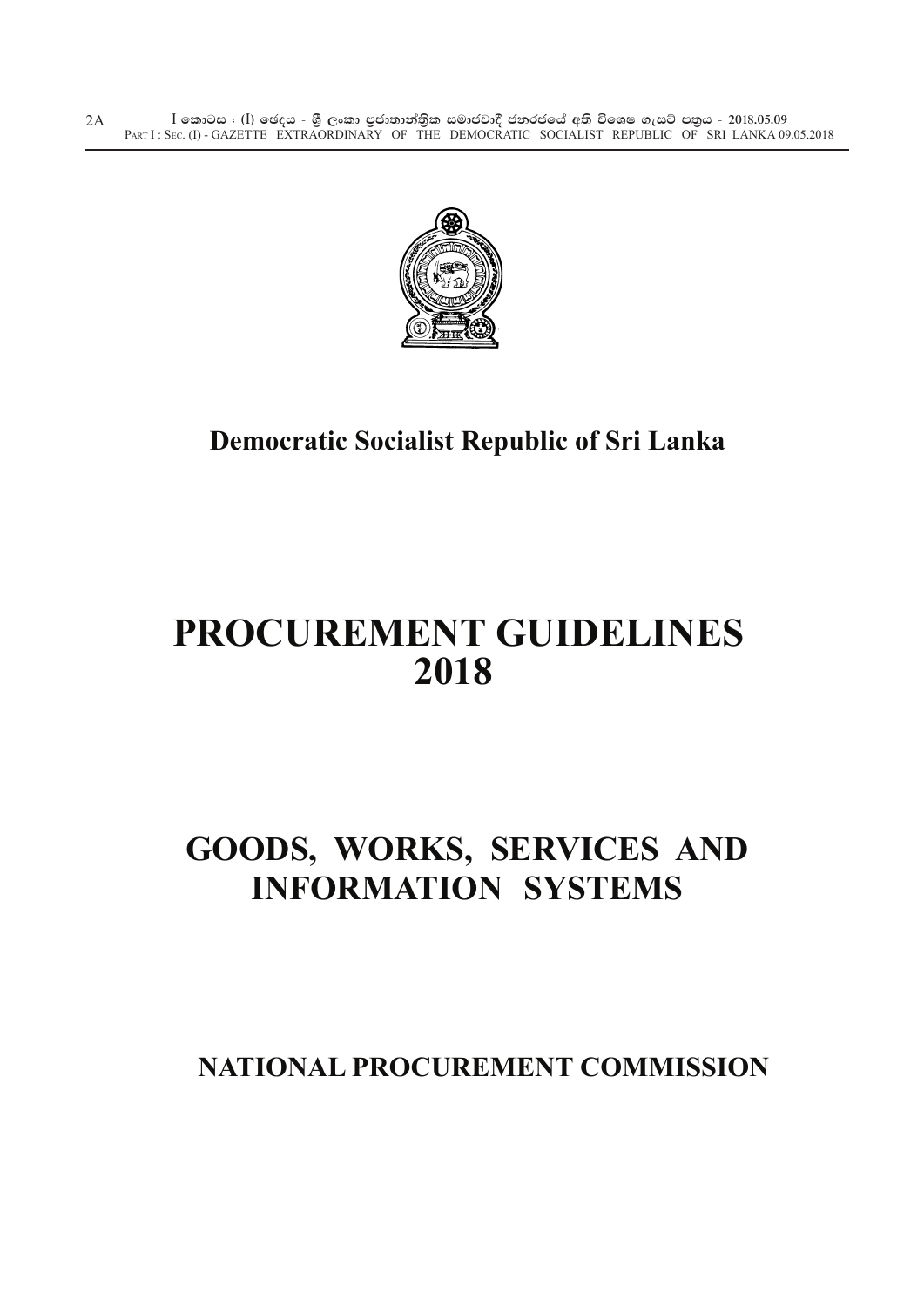#### **CONTENTS**

| 2.2 Roles and Responsibilities of Chief Accounting Officer and Accounting Officer (CAO and AO)                                                                                |  |
|-------------------------------------------------------------------------------------------------------------------------------------------------------------------------------|--|
|                                                                                                                                                                               |  |
| 2.4 Appointment of Procurement Committees (PCs) and Bid Evaluation Committees (BECs) and                                                                                      |  |
|                                                                                                                                                                               |  |
|                                                                                                                                                                               |  |
|                                                                                                                                                                               |  |
|                                                                                                                                                                               |  |
|                                                                                                                                                                               |  |
|                                                                                                                                                                               |  |
| 2.4.7 Payments for Members of Procurement Committees (PCs) and Bid Evaluation<br>Committees (BECs), Staff Officers and Other Officers Assisting in the Procurement Process 21 |  |
| 2.4.8 Roles and Responsibilities of Procurement Committees (PCs) and Bid Evaluation                                                                                           |  |
|                                                                                                                                                                               |  |
|                                                                                                                                                                               |  |
|                                                                                                                                                                               |  |
|                                                                                                                                                                               |  |
|                                                                                                                                                                               |  |
|                                                                                                                                                                               |  |
|                                                                                                                                                                               |  |
|                                                                                                                                                                               |  |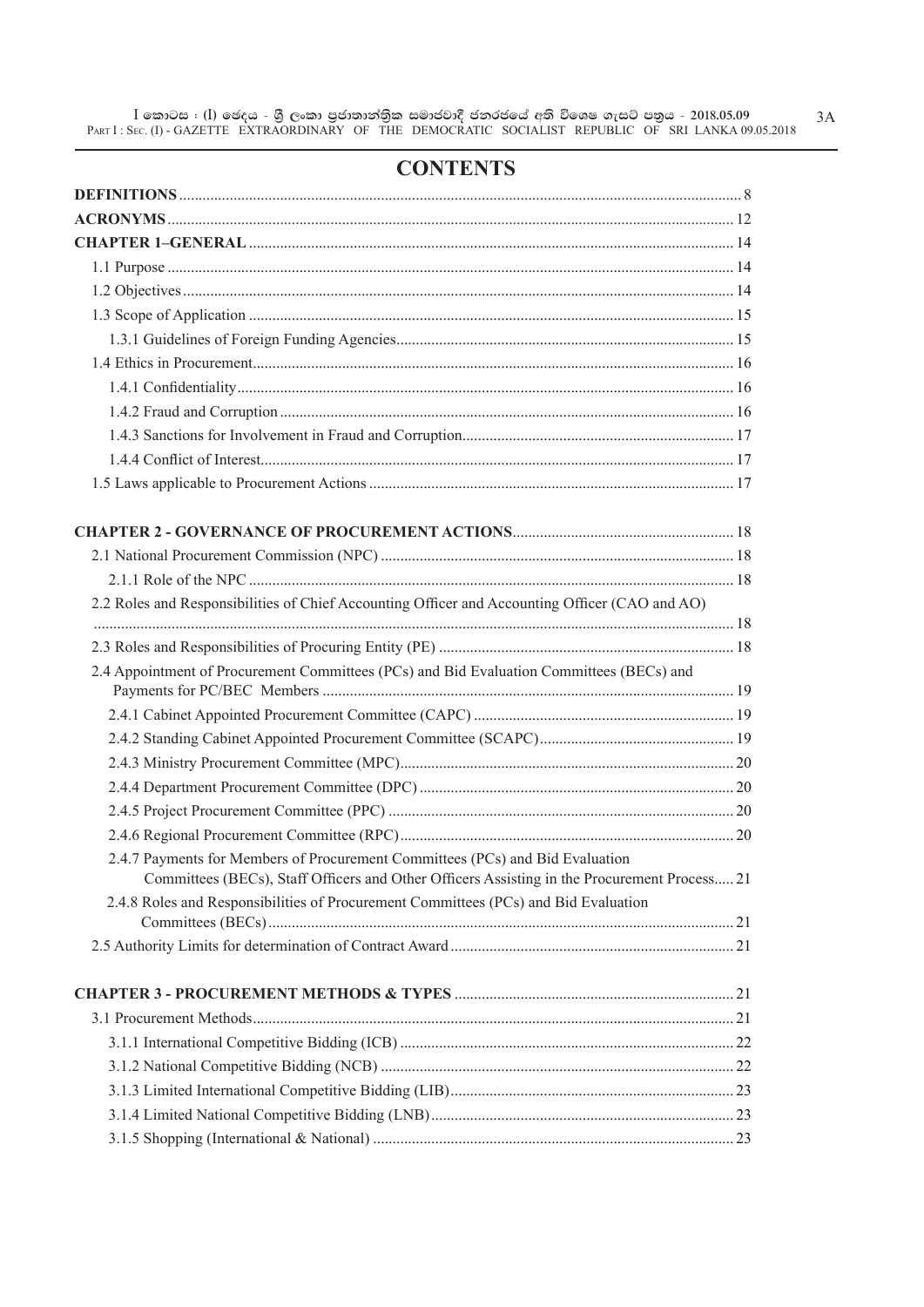| $I$ කොටස : (I) ඡෙදය - ශුී ලංකා පුජාතාන්තිුක සමාජවාදී ජනරජයේ අති විශෙෂ ගැසට් පනුය - 2018.05.09<br>4A<br>PART I: SEC. (I) - GAZETTE EXTRAORDINARY OF THE DEMOCRATIC SOCIALIST REPUBLIC OF SRI LANKA 09.05.2018 |  |
|--------------------------------------------------------------------------------------------------------------------------------------------------------------------------------------------------------------|--|
|                                                                                                                                                                                                              |  |
|                                                                                                                                                                                                              |  |
|                                                                                                                                                                                                              |  |
|                                                                                                                                                                                                              |  |
|                                                                                                                                                                                                              |  |
|                                                                                                                                                                                                              |  |
|                                                                                                                                                                                                              |  |
|                                                                                                                                                                                                              |  |
|                                                                                                                                                                                                              |  |
|                                                                                                                                                                                                              |  |
|                                                                                                                                                                                                              |  |
|                                                                                                                                                                                                              |  |
|                                                                                                                                                                                                              |  |
|                                                                                                                                                                                                              |  |
|                                                                                                                                                                                                              |  |
|                                                                                                                                                                                                              |  |
|                                                                                                                                                                                                              |  |
|                                                                                                                                                                                                              |  |
|                                                                                                                                                                                                              |  |
|                                                                                                                                                                                                              |  |
|                                                                                                                                                                                                              |  |
|                                                                                                                                                                                                              |  |
|                                                                                                                                                                                                              |  |
|                                                                                                                                                                                                              |  |
|                                                                                                                                                                                                              |  |
|                                                                                                                                                                                                              |  |
|                                                                                                                                                                                                              |  |
|                                                                                                                                                                                                              |  |
|                                                                                                                                                                                                              |  |
|                                                                                                                                                                                                              |  |
|                                                                                                                                                                                                              |  |
|                                                                                                                                                                                                              |  |
|                                                                                                                                                                                                              |  |
|                                                                                                                                                                                                              |  |
|                                                                                                                                                                                                              |  |
|                                                                                                                                                                                                              |  |
|                                                                                                                                                                                                              |  |
|                                                                                                                                                                                                              |  |
|                                                                                                                                                                                                              |  |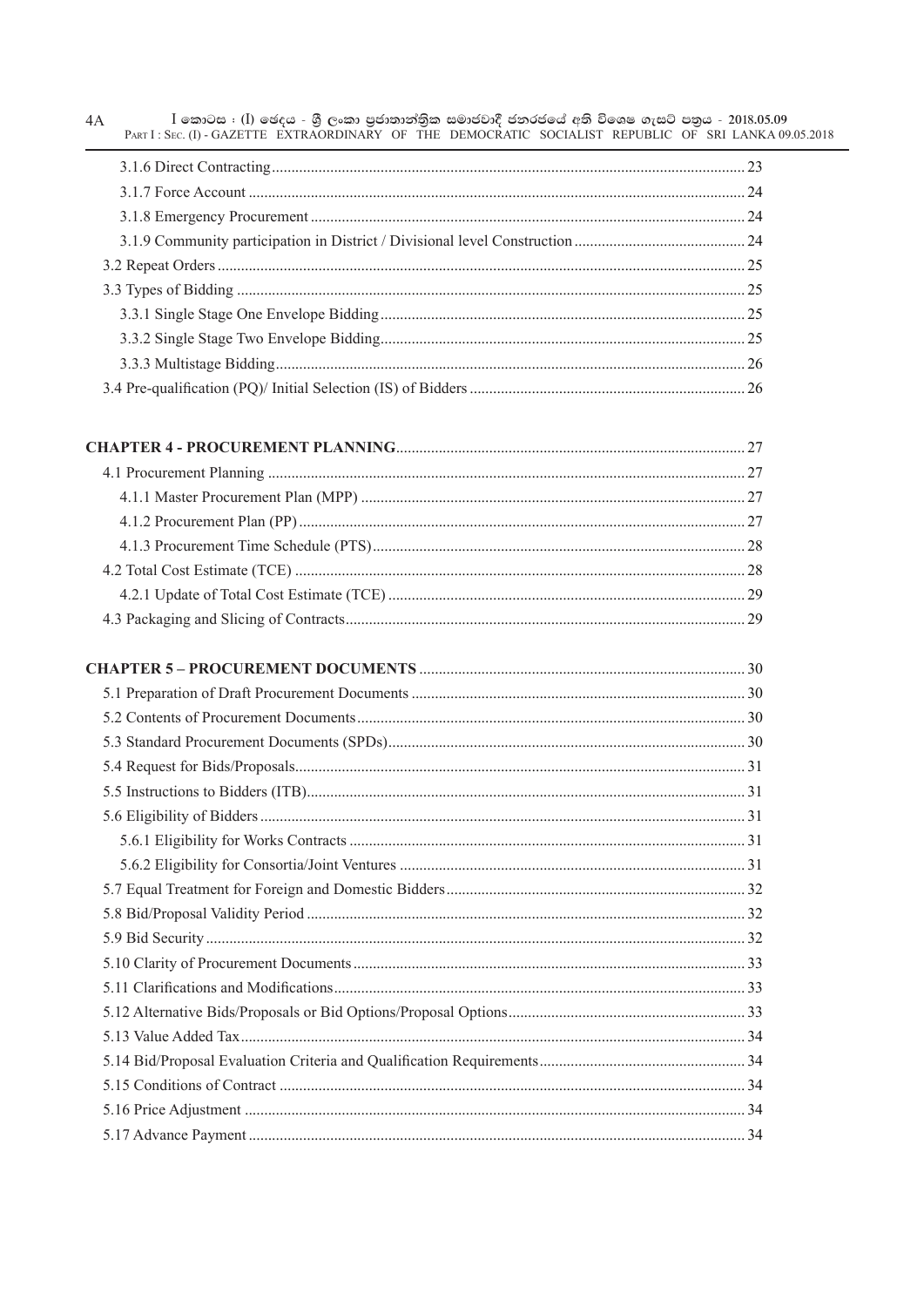| 6.1 Publication of Request for Bids (RFB)/ Request for Proposal (RFP)/ Specific Procurement |  |
|---------------------------------------------------------------------------------------------|--|
|                                                                                             |  |
|                                                                                             |  |
|                                                                                             |  |
|                                                                                             |  |
|                                                                                             |  |
|                                                                                             |  |
|                                                                                             |  |
|                                                                                             |  |
|                                                                                             |  |
|                                                                                             |  |
|                                                                                             |  |
|                                                                                             |  |
|                                                                                             |  |
|                                                                                             |  |
|                                                                                             |  |
|                                                                                             |  |
|                                                                                             |  |
|                                                                                             |  |
|                                                                                             |  |
|                                                                                             |  |
|                                                                                             |  |
|                                                                                             |  |
|                                                                                             |  |
|                                                                                             |  |
| 8.5 Appeals against Contract Awards recommended by the CAPC/SCAPC/MPC/DPC/PPC               |  |
| 8.5.1 Appointment of Procurement Appeal Boards (PABs), Reporting and Operational            |  |
|                                                                                             |  |

 $5A$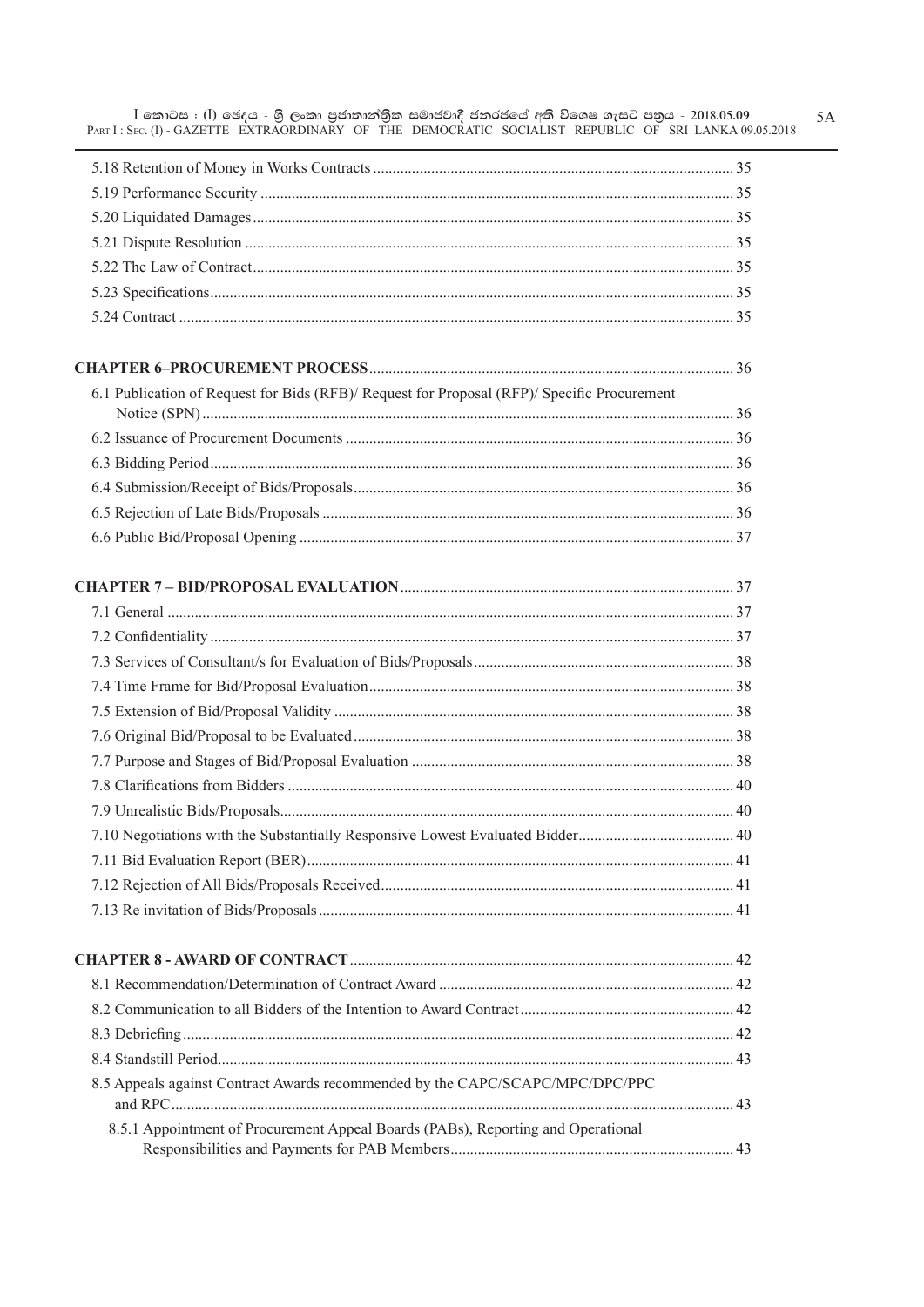| $I$ කොටස $I$ (I) ඡෙදය - ශුී ලංකා පුජාතාන්තික සමාජවාදී ජනරජයේ අති විශෙෂ ගැසට් පතුය - 2018.05.09<br>6A<br>PART I: SEC. (I) - GAZETTE EXTRAORDINARY OF THE DEMOCRATIC SOCIALIST REPUBLIC OF SRI LANKA 09.05.2018 |  |
|---------------------------------------------------------------------------------------------------------------------------------------------------------------------------------------------------------------|--|
| 8.5.2 PABs for Cabinet level Procurements related to SCAPC, CAPC and CANC 44                                                                                                                                  |  |
|                                                                                                                                                                                                               |  |
| 8.5.4 DPAB/PPAB for Department/Project level Procurements related to DPC/PPC 45                                                                                                                               |  |
|                                                                                                                                                                                                               |  |
| 8.5.6 Payments for Members of Procurement Appeal Boards (PABs) and Staff Officers and                                                                                                                         |  |
|                                                                                                                                                                                                               |  |
|                                                                                                                                                                                                               |  |
|                                                                                                                                                                                                               |  |
|                                                                                                                                                                                                               |  |
|                                                                                                                                                                                                               |  |
|                                                                                                                                                                                                               |  |
|                                                                                                                                                                                                               |  |
|                                                                                                                                                                                                               |  |
|                                                                                                                                                                                                               |  |
|                                                                                                                                                                                                               |  |
|                                                                                                                                                                                                               |  |
|                                                                                                                                                                                                               |  |
|                                                                                                                                                                                                               |  |
|                                                                                                                                                                                                               |  |
|                                                                                                                                                                                                               |  |
|                                                                                                                                                                                                               |  |
|                                                                                                                                                                                                               |  |
|                                                                                                                                                                                                               |  |
|                                                                                                                                                                                                               |  |
|                                                                                                                                                                                                               |  |
| 11.2.2 Complex Supply and Installation and Complex System Engineering Procurements  49                                                                                                                        |  |
|                                                                                                                                                                                                               |  |
|                                                                                                                                                                                                               |  |
|                                                                                                                                                                                                               |  |
|                                                                                                                                                                                                               |  |
|                                                                                                                                                                                                               |  |
|                                                                                                                                                                                                               |  |
|                                                                                                                                                                                                               |  |
|                                                                                                                                                                                                               |  |
|                                                                                                                                                                                                               |  |
|                                                                                                                                                                                                               |  |
|                                                                                                                                                                                                               |  |
|                                                                                                                                                                                                               |  |
|                                                                                                                                                                                                               |  |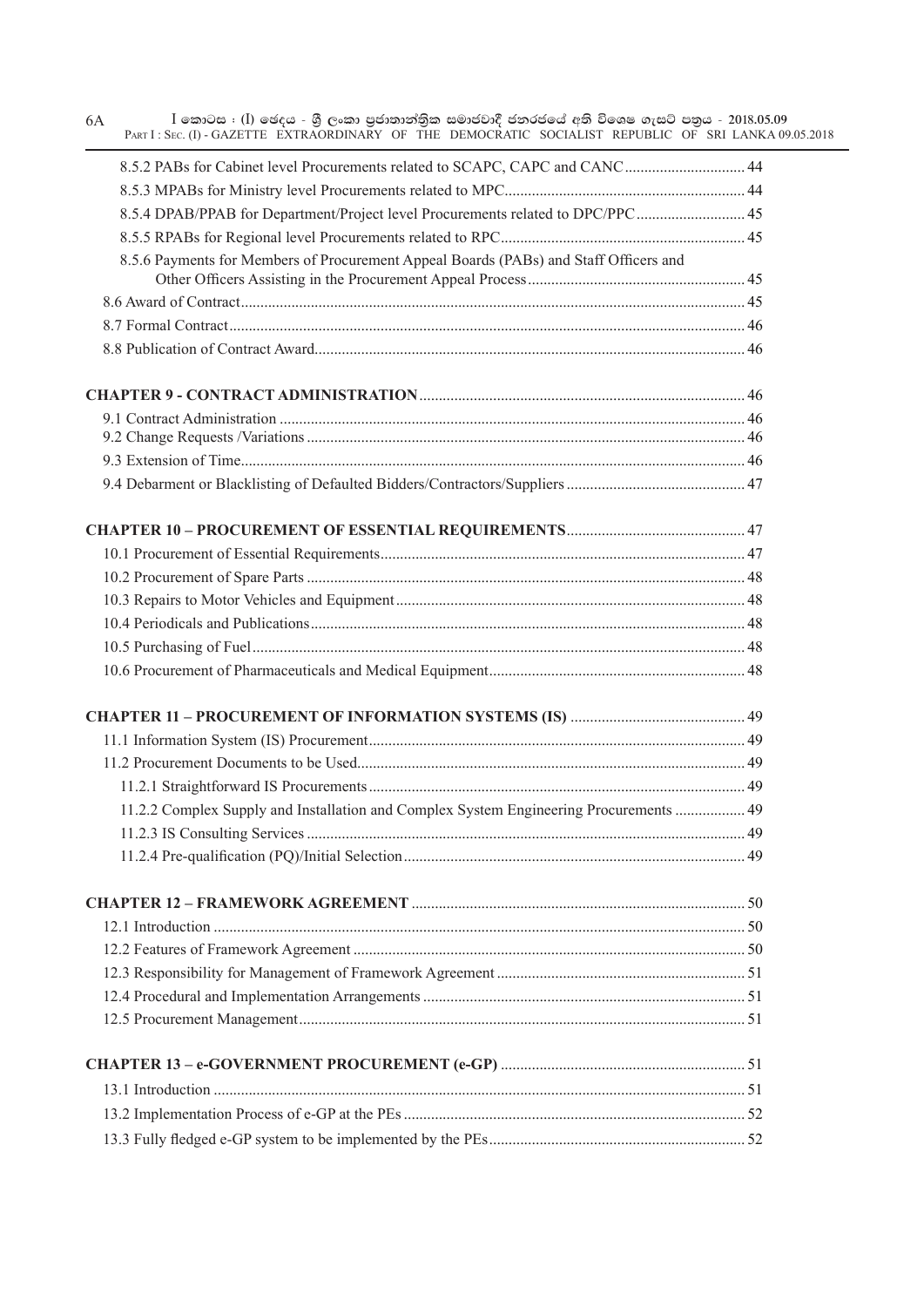$I$  කොටස $I$  ( $I$ ) ඡෙදය - ශුී ලංකා පුජාතාන්තිුක සමාජවාදී ජනරජයේ අති විශෙෂ ගැසට් පතුය - 2018.05.09  $7A$ 018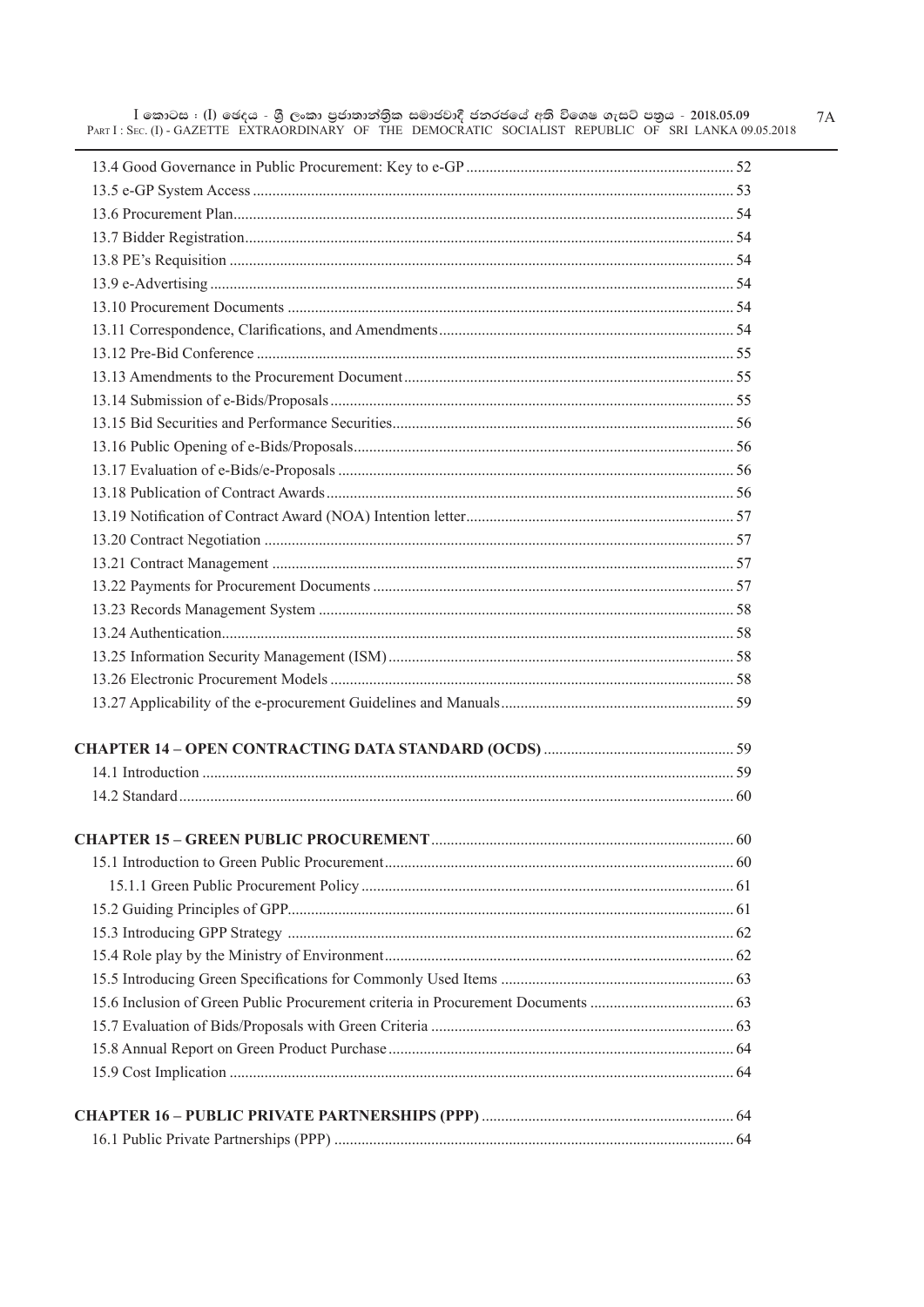#### **DEFINITIONS**

Unless the context otherwise requires the terms whenever used in these Guidelines have the following meanings:

| <b>Action Plan</b>                      | Means a medium term or a long-term work plan of the<br>institution which is based on the corporate plan.                                                                                                                                                                                                                                                                                                                                                                                                                                                     |
|-----------------------------------------|--------------------------------------------------------------------------------------------------------------------------------------------------------------------------------------------------------------------------------------------------------------------------------------------------------------------------------------------------------------------------------------------------------------------------------------------------------------------------------------------------------------------------------------------------------------|
| <b>Bid or Quotation</b>                 | An offer, by a firm, joint venture, or any other party, or parties<br>in response to a Request for Bids, to provide the required<br>Goods, Works, Services and Information Systems.                                                                                                                                                                                                                                                                                                                                                                          |
| <b>Call-Off Contract</b>                | Means individual contract concluded between procuring<br>entity and supplier according to the terms and conditions<br>established in the framework agreement and to which may<br>be annexed the additional special terms that have not been<br>dealt within the framework agreement determining in detail<br>Goods, Works, or Services to be supplied by the supplier. A<br>Call-off Contract is a contract that is binding on both parties.<br>The signed purchase order incorporates the Call-off terms and<br>conditions and forms the Call-off Contract. |
| <b>Effective Date</b>                   | Effective Date is the date on which these Guidelines will<br>become effective replacing all Procurement Guidelines, Cir-<br>culars and Directives as prevalent on that date. The Effective<br>Date shall be a date not later than 30 days after receipt of<br>Parliamentary approval for these Guidelines.                                                                                                                                                                                                                                                   |
| $e-GP$                                  | Means the use of electronic platform for carrying out public<br>procurement for value for money, for enhancing good gover-<br>nance and fostering socio-economic development.                                                                                                                                                                                                                                                                                                                                                                                |
| <b>Foreign Funding</b><br><b>Agency</b> | Means any multi-lateral or bi-lateral agency which has entered<br>or intends to enter into an agreement with the Government of<br>Sri Lanka for financing the Government.                                                                                                                                                                                                                                                                                                                                                                                    |
| <b>Foreign Funded</b><br>Project        | Means a project fully or partly financed by a Foreign Funding<br>Agency.                                                                                                                                                                                                                                                                                                                                                                                                                                                                                     |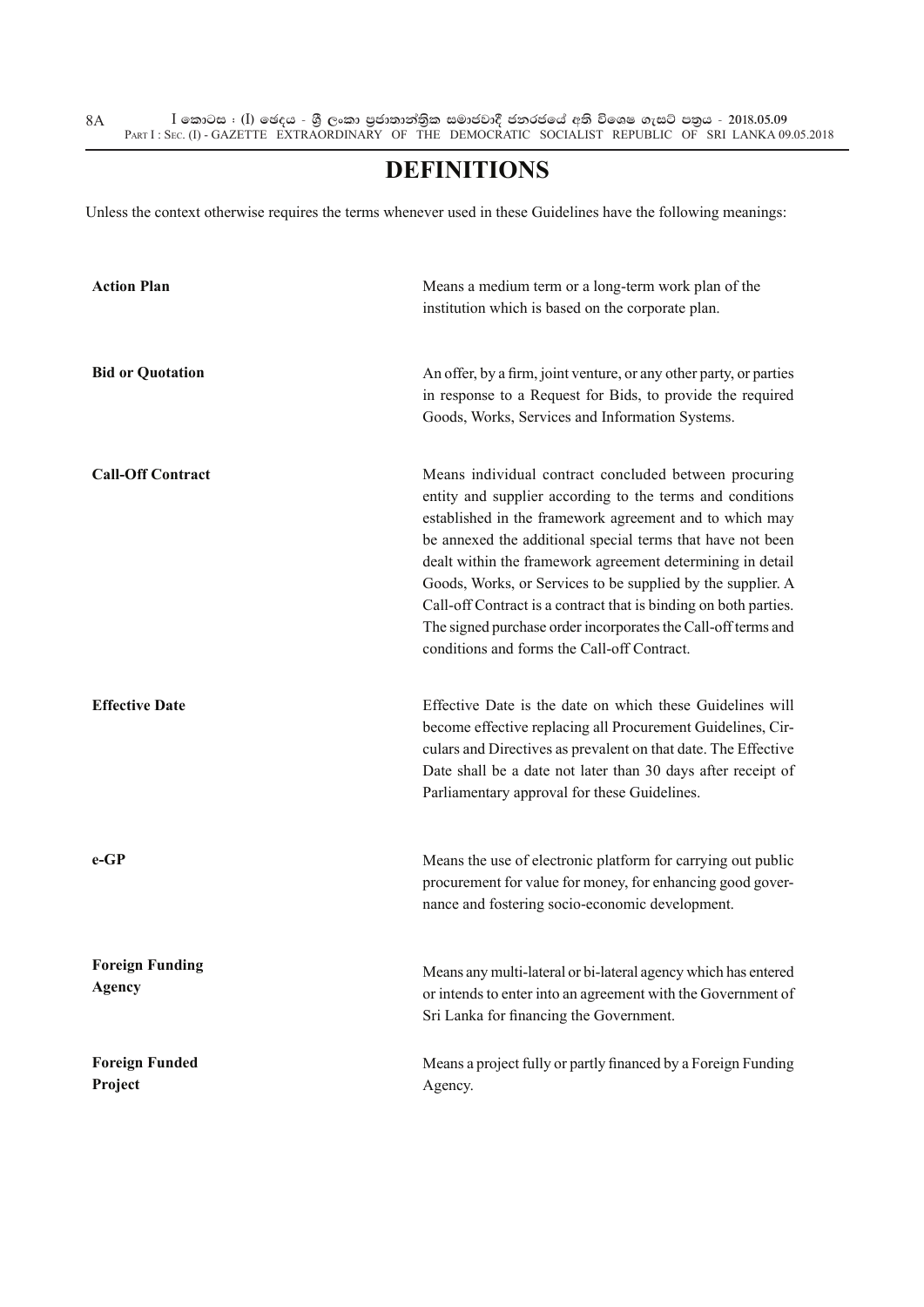$\bar{\rm I}$  කොටස : ( $\rm I$ ) ඡෙදය - ශුී ලංකා පුජාතාන්තිුක සමාජවාදී ජනරජයේ අති විශෙෂ ගැසට් පතුය - 2018.05.09 PART I : SEC. (I) - GAZETTE EXTRAORDINARY OF THE DEMOCRATIC SOCIALIST REPUBLIC OF SRI LANKA 09.05.2018

| Framework<br><b>Agreement</b>             | Means an agreement with one or more firms that establishes<br>the terms and conditions that will govern any contract awarded<br>during the term of the FWA (a Call-Off Contract).                                                                                                                                                                                    |
|-------------------------------------------|----------------------------------------------------------------------------------------------------------------------------------------------------------------------------------------------------------------------------------------------------------------------------------------------------------------------------------------------------------------------|
| <b>Fraud &amp; Corruption</b>             | Means sanctionable practices of corruption, fraud, collusion,<br>coercion and obstruction.                                                                                                                                                                                                                                                                           |
| <b>Procurement Guidelines</b>             | Means Guidelines for procurement of Goods, Works, Services<br>and Information Systems.                                                                                                                                                                                                                                                                               |
| Goods                                     | Means all commodities, raw materials, products, plant &<br>machinery, equipment, Livestock, and other physical objects<br>of every description, whether in solid, liquid, gaseous or<br>living form.                                                                                                                                                                 |
| Government<br><b>Institution</b>          | Includes a Ministry, a Government Department, a Public<br>Corporation, a Local Authority, any Business or other under-<br>taking vested in the Government and a Company registered<br>or deemed to be registered under the Companies Act, No.7 of<br>2007 in which the Government, a public corporation or any<br>local authority holds more than 50% of the shares. |
| <b>Green Public Procurement</b>           | Means a Public Procurement, which integrates environmental<br>considerations in the Public Procurement process and takes<br>into the consideration the entire life cycle of the product or<br>service.                                                                                                                                                               |
| <b>Information System</b>                 | Means all the information technologies, materials, and other<br>Goods of the supplier's equipment, together with the Services<br>to be carried out by the supplier under the contract.                                                                                                                                                                               |
| <b>Information</b><br><b>Technologies</b> | Means all information processing and communications-relat-<br>ed hardware, software, supplies, and consumable items that<br>the supplier is required to supply and install under the contract.                                                                                                                                                                       |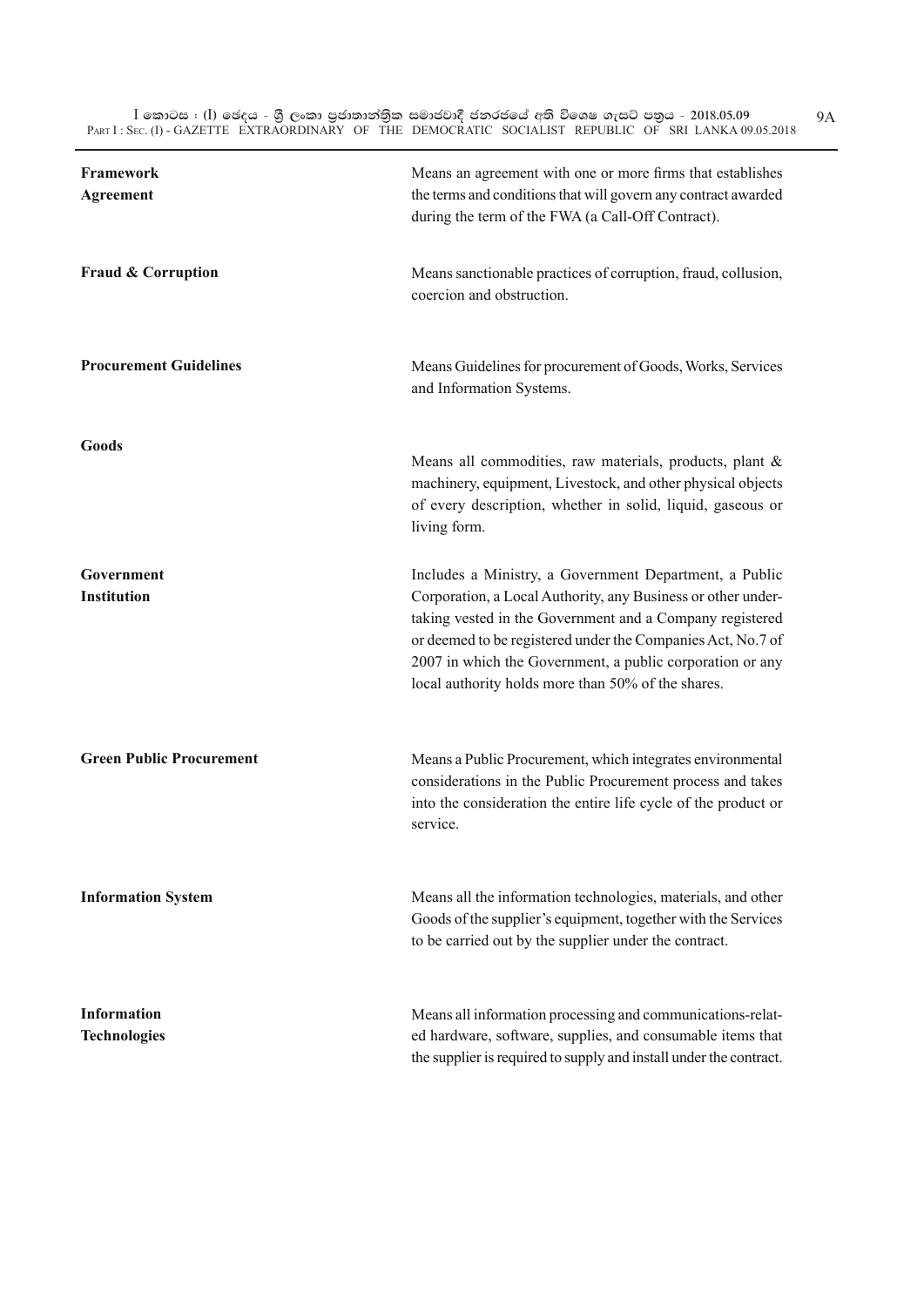$\bar{\rm I}$  කොටස : ( $\rm I$ ) ඡෙදය - ශුී ලංකා පුජාතාන්තිුක සමාජවාදී ජනරජයේ අති විශෙෂ ගැසට් පතුය - 2018.05.09 PART I : SEC. (I) - GAZETTE EXTRAORDINARY OF THE DEMOCRATIC SOCIALIST REPUBLIC OF SRI LANKA 09.05.2018 10A

| <b>In Writing</b>                                      | Means communicated or recorded in written form. It includes,<br>for example: mail, e-mail, fax or communication through an<br>electronic procurement system (provided that the electronic<br>system is accessible, secure, ensures integrity and confiden-<br>tiality, and has sufficient audit trail features).                                                                                                                                                                                                                                                     |
|--------------------------------------------------------|----------------------------------------------------------------------------------------------------------------------------------------------------------------------------------------------------------------------------------------------------------------------------------------------------------------------------------------------------------------------------------------------------------------------------------------------------------------------------------------------------------------------------------------------------------------------|
| <b>Master Procurement</b><br>Plan                      | Means a document prepared by the Procurement Entity, listing<br>all procurements envisaged to be carried out during a period<br>of three years in medium term budgeting perspective, with<br>tentative dates for carry out such procurements.                                                                                                                                                                                                                                                                                                                        |
| <b>Open Contracting Data</b><br><b>Standard (OCDS)</b> | The Open Contracting Data Standard (OCDS) enables dis-<br>closure of data and documents at all stages of the contract-<br>ing process by defining a common data model.                                                                                                                                                                                                                                                                                                                                                                                               |
| <b>Public Procurement</b>                              | Means the obtaining of Goods, Works, Services and Infor-<br>mation Systems by Procuring Entities through the most ap-<br>propriate means, with public funds or funds from any other<br>source whether local or foreign received by way of loans,<br>grants, gifts, donations, contributions and similar receipts. It<br>would include purchase, rental, lease or hire purchase, includ-<br>ing services incidental to the provision of the said Goods or<br>Services or the execution of the Works and disposal of assets<br>for which there is no legal provisions. |
| Procurement<br><b>Action</b>                           | Means any action in furtherance of procurement of Goods,<br>Works, Services and Information Systems.                                                                                                                                                                                                                                                                                                                                                                                                                                                                 |
| Procurement<br><b>Documents</b>                        | All documents related to the procurement process including<br>General Procurement Notice (GPN), Special Procurement<br>Notice (SPN), Requests for Bids (RFB), Procurement Doc-<br>uments, Addenda, Contract Forms, Expression of Interest<br>(EOI), Request for Quotation (RFQ), Request for Proposal<br>(RFP), and the other forms of different documents used for<br>procurements of Goods, Works, Services and Information<br>Systems, other than Consulting Services.                                                                                            |
| <b>Procuring Entity</b>                                | Means a Government Institution, which the particular pro-<br>curement is meant for.                                                                                                                                                                                                                                                                                                                                                                                                                                                                                  |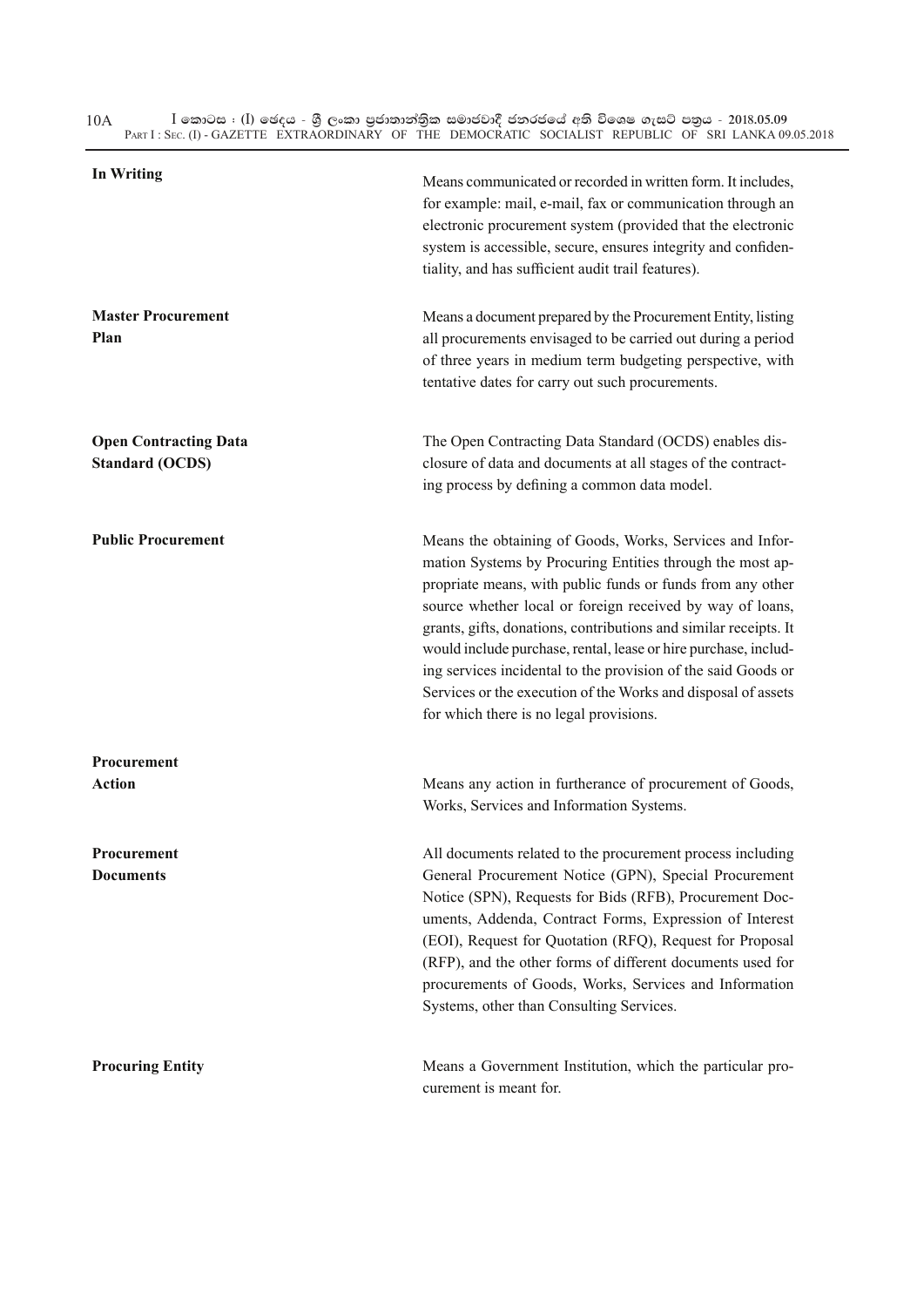$\bar{\rm I}$  කොටස : ( $\rm I$ ) ඡෙදය - ශුී ලංකා පුජාතාන්තිුක සමාජවාදී ජනරජයේ අති විශෙෂ ගැසට් පතුය - 2018.05.09 PART I : SEC. (I) - GAZETTE EXTRAORDINARY OF THE DEMOCRATIC SOCIALIST REPUBLIC OF SRI LANKA 09.05.2018 11A

| <b>Procurement Manual</b>        | The Procurement Manual is the detailed operational guidance<br>on procurement policies and procedures for all the stakehold-<br>ers involved in the various stages of Procurement Actions<br>conducted under the Government Procurement Guidelines<br>of Sri Lanka.                                   |
|----------------------------------|-------------------------------------------------------------------------------------------------------------------------------------------------------------------------------------------------------------------------------------------------------------------------------------------------------|
| <b>Procurement Plan</b>          | Is a subset of the Master Procurement Plan which lists out the<br>procurements planned to be carried out during a particular<br>financial year, with emphasis to available budgetary<br>provisions with planned target dates for completion of critical<br>milestones pertaining to each procurement. |
| <b>Procurement Process</b>       | The Process that commences with identification of need and<br>continues through planning, preparation of specification<br>functional requirements, selection of contract award, contract<br>management and completion of the contract.                                                                |
| <b>Procurement Time Schedule</b> | Means document prepared by the PE depicting specific dates<br>from the Procurement Plan for accomplishment of each<br>Procurement Activity under a particular procurement and<br>approved by the PC.                                                                                                  |
| <b>Services</b>                  | Means any services such as electricity, water supply, cleaning,<br>security, cargo clearance, and other utility services of every<br>description other than Consulting Services.                                                                                                                      |
| <b>Works</b>                     | A category of procurement that refers to divisional construc-<br>tion, decoration, repair, retrofitting, refurbishment, renova-<br>tion, rehabilitation, demolition, restoration, maintenance of<br>buildings, infrastructure, civil works structures and other<br>associated activities.             |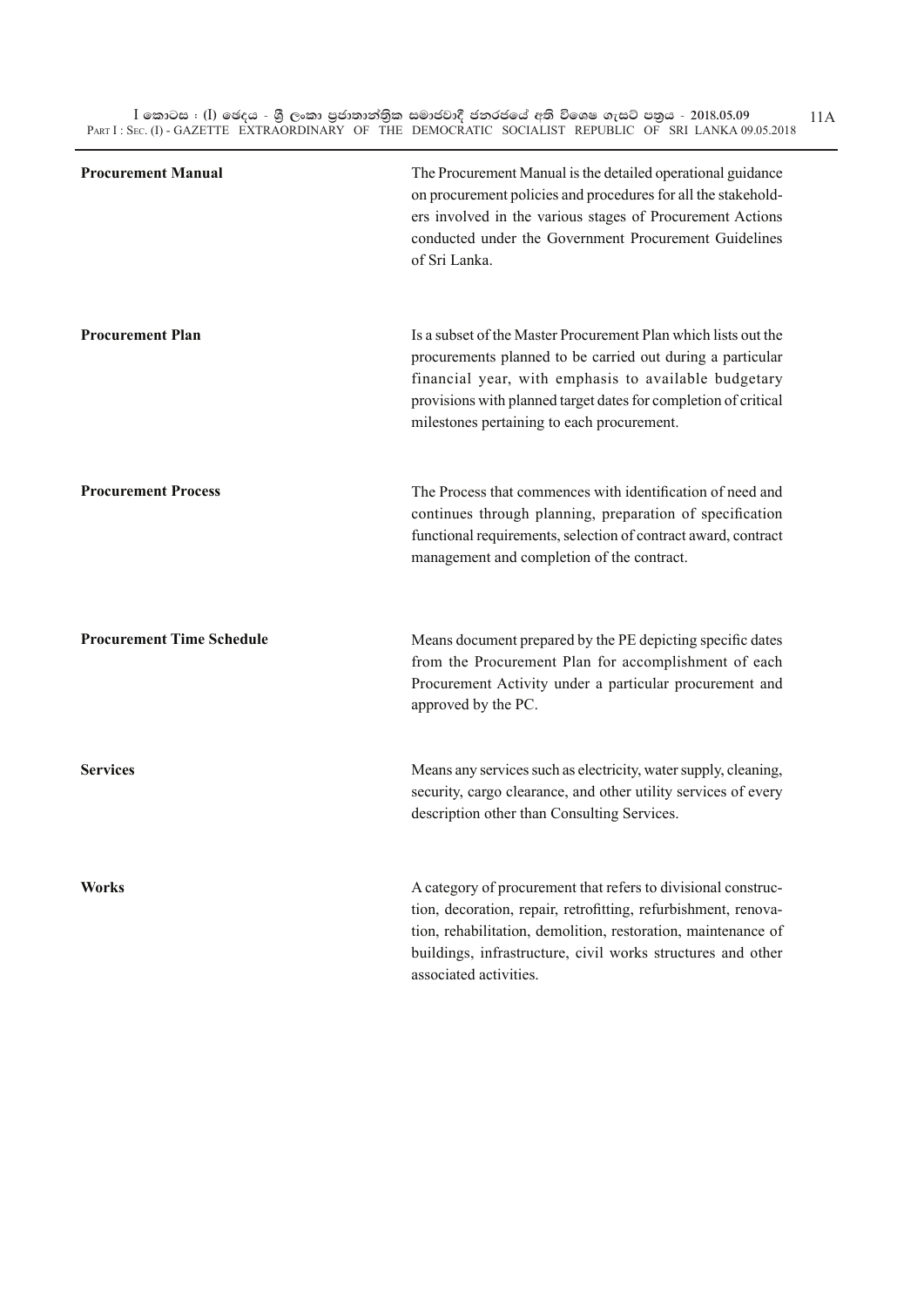$\bar{\rm I}$  කොටස : ( $\rm I$ ) ඡෙදය - ශුී ලංකා පුජාතාන්තිුක සමාජවාදී ජනරජයේ අති විශෙෂ ගැසට් පතුය - 2018.05.09 PART I : SEC. (I) - GAZETTE EXTRAORDINARY OF THE DEMOCRATIC SOCIALIST REPUBLIC OF SRI LANKA 09.05.2018 12A

#### **ACRONYMS**

| AO           | Accounting Officer                                 |
|--------------|----------------------------------------------------|
| <b>BEC</b>   | <b>Bid Evaluation Committee</b>                    |
| <b>BOQ</b>   | <b>Bill of Quantities</b>                          |
| <b>B/POC</b> | Bid / Proposal Opening Committee                   |
| <b>CAO</b>   | Chief Accounting Officer                           |
| <b>CAPC</b>  | <b>Cabinet Appointed Procurement Committee</b>     |
| <b>CBO</b>   | Community Based Organization                       |
| CCC          | <b>Change Control Committee</b>                    |
| <b>CIDA</b>  | <b>Construction Industry Development Authority</b> |
| <b>DPC</b>   | Departmental Procurement Committee                 |
| ECP          | <b>Estimated Cost of the Procurement</b>           |
| $e$ -GP      | e-Government Procurement                           |
| <b>FWA</b>   | Framework Agreement                                |
| FFA          | Foreign Funding Agency                             |
| FFP          | Foreign Funded Project                             |
| <b>GOSL</b>  | Government of Sri Lanka                            |
| GPP          | Green Public Procurement                           |
| <b>GPN</b>   | General Procurement Notice                         |
| HD           | Head of Department                                 |
| <b>ICB</b>   | <b>International Competitive Bidding</b>           |
| <b>LKR</b>   | Sri Lanka Rupees                                   |
| <b>MPC</b>   | Ministry Procurement Committee                     |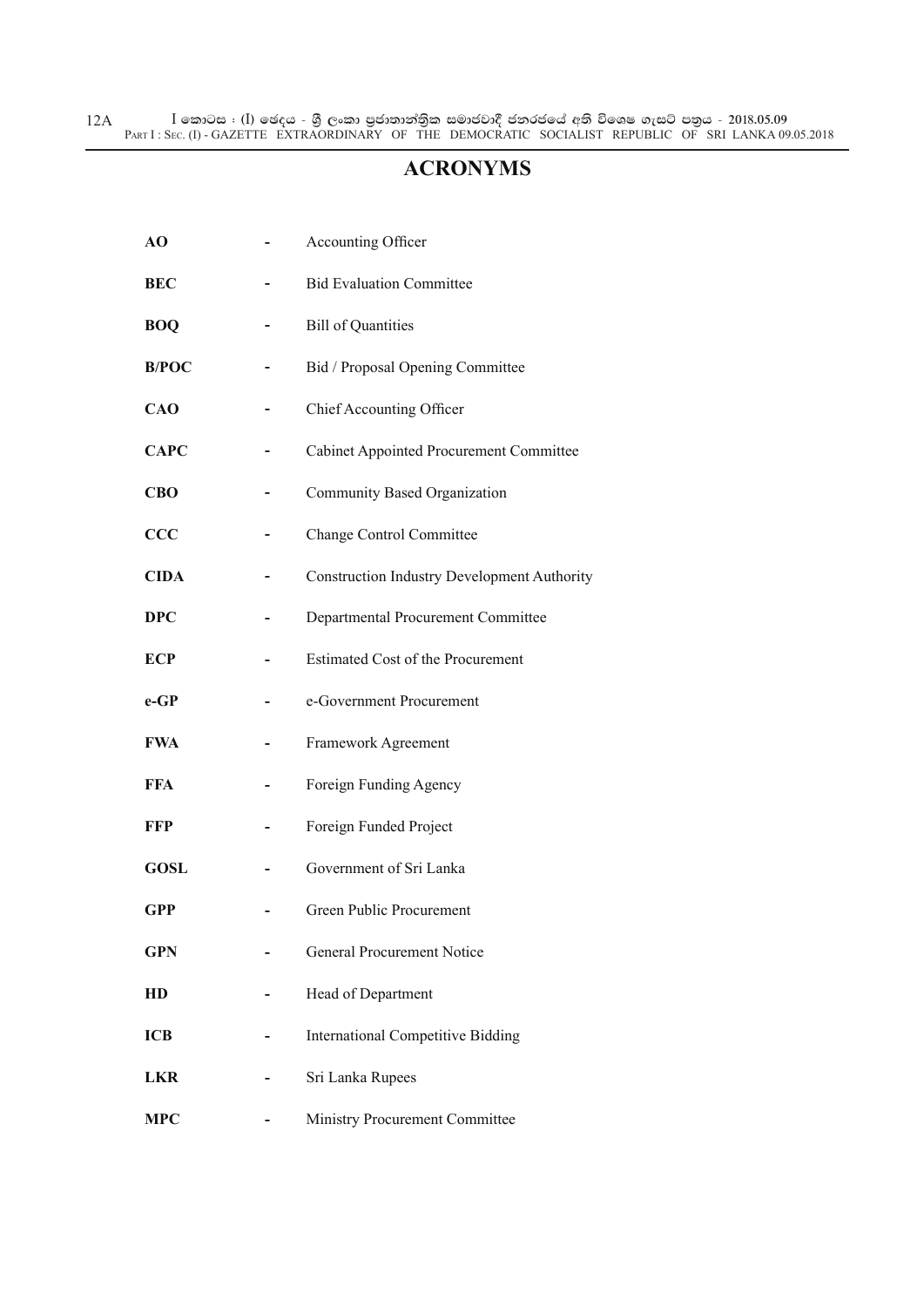| <b>MPP</b>   | Master Procurement Plan                          |
|--------------|--------------------------------------------------|
| <b>NCB</b>   | National Competitive Bidding                     |
| <b>NPC</b>   | National Procurement Commission                  |
| <b>OCDS</b>  | Open Contracting Data Standard                   |
| OD           | <b>Operational Directives</b>                    |
| PC           | Procurement Committee                            |
| PE           | Procuring Entity                                 |
| <b>PFD</b>   | <b>Public Finance Department</b>                 |
| PGL          | <b>Procurement Guidelines</b>                    |
| <b>PP</b>    | Procurement Plan                                 |
| <b>PPP</b>   | Public Private Partnership                       |
| <b>PTS</b>   | Procurement Time Schedule                        |
| <b>RFB</b>   | Request for Bids                                 |
| <b>RFP</b>   | Request for Proposal                             |
| <b>RFQ</b>   | <b>Request for Quotations</b>                    |
| <b>RPC</b>   | Regional Procurement Committee                   |
| <b>SCAPC</b> | Standing Cabinet Appointed Procurement Committee |
| <b>SPD</b>   | <b>Standard Procurement Document</b>             |
| <b>SPN</b>   | Special Procurement Notice                       |
| <b>TCE</b>   | <b>Total Cost Estimate</b>                       |
| <b>VAT</b>   | Value Added Tax                                  |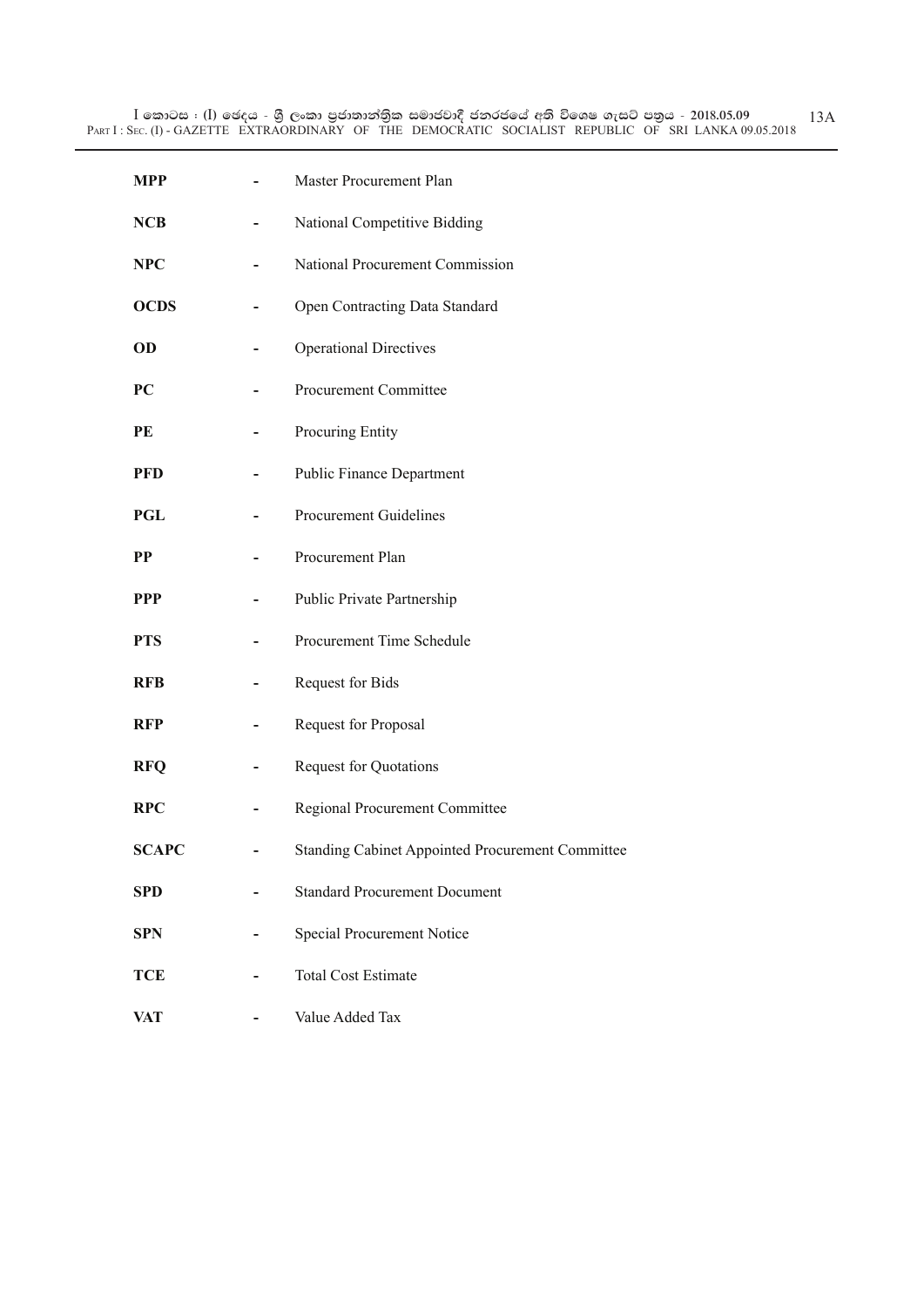$\bar{\rm I}$  කොටස : ( $\rm I$ ) ඡෙදය - ශුී ලංකා පුජාතාන්තිුක සමාජවාදී ජනරජයේ අති විශෙෂ ගැසට් පතුය - 2018.05.09 PART I : SEC. (I) - GAZETTE EXTRAORDINARY OF THE DEMOCRATIC SOCIALIST REPUBLIC OF SRI LANKA 09.05.2018 14A

#### **CHAPTER 1–GENERAL**

| 1.1 Purpose                                                                                                                                                                                                                                                                                                                       |                        |
|-----------------------------------------------------------------------------------------------------------------------------------------------------------------------------------------------------------------------------------------------------------------------------------------------------------------------------------|------------------------|
| The purpose of these Guidelines is to establish governing principles and procedures to ensure<br>Value for Money (VfM), in an efficient, fair, equitable, transparent, competitive and cost-effective<br>procurement process by the Government Institutions for procurement of Goods, Works, Services<br>and Information Systems. |                        |
| 1.2 Objectives                                                                                                                                                                                                                                                                                                                    | Refer<br>Manual<br>1.2 |
| The Procurement Process should ensure:                                                                                                                                                                                                                                                                                            |                        |
| (a) maximizing economy, timeliness and quality;                                                                                                                                                                                                                                                                                   |                        |
| (b) optimum utilization of budgetary resources;                                                                                                                                                                                                                                                                                   |                        |
| adhering to prescribed standards, specifications, rules, regulations and good governance;<br>(c)                                                                                                                                                                                                                                  |                        |
| transparency and accountability in Public Procurement;<br>(d)                                                                                                                                                                                                                                                                     |                        |
| providing fair, equal and maximum opportunity for eligible interested parties to participate<br>(e)<br>in procurement;                                                                                                                                                                                                            |                        |
| expeditious execution of Works and delivery of Goods, completion of Information Systems<br>(f)<br>& provision of Services;                                                                                                                                                                                                        |                        |
| compliance with laws, regulations and international obligations;<br>(g)                                                                                                                                                                                                                                                           |                        |
| (h) introducing e-Government Procurement (e-GP) for public-sector procurements;                                                                                                                                                                                                                                                   |                        |
| promote human wellbeing and support sustainable development by promoting<br>(i)<br>environmental friendly procurement, while optimizing resource utilization and minimizing<br>negative impacts on the environment;                                                                                                               |                        |
| promote transparency by regularly publishing procurement data in accordance with the<br>(i)<br>Open Contracting Data Standard (OCDS);                                                                                                                                                                                             |                        |
| enhancing stakeholders trust and confidence in the entire procurement process;<br>(k)                                                                                                                                                                                                                                             |                        |
| maintaining consistency in application of unique procedures across Procuring Entities.<br>(1)                                                                                                                                                                                                                                     |                        |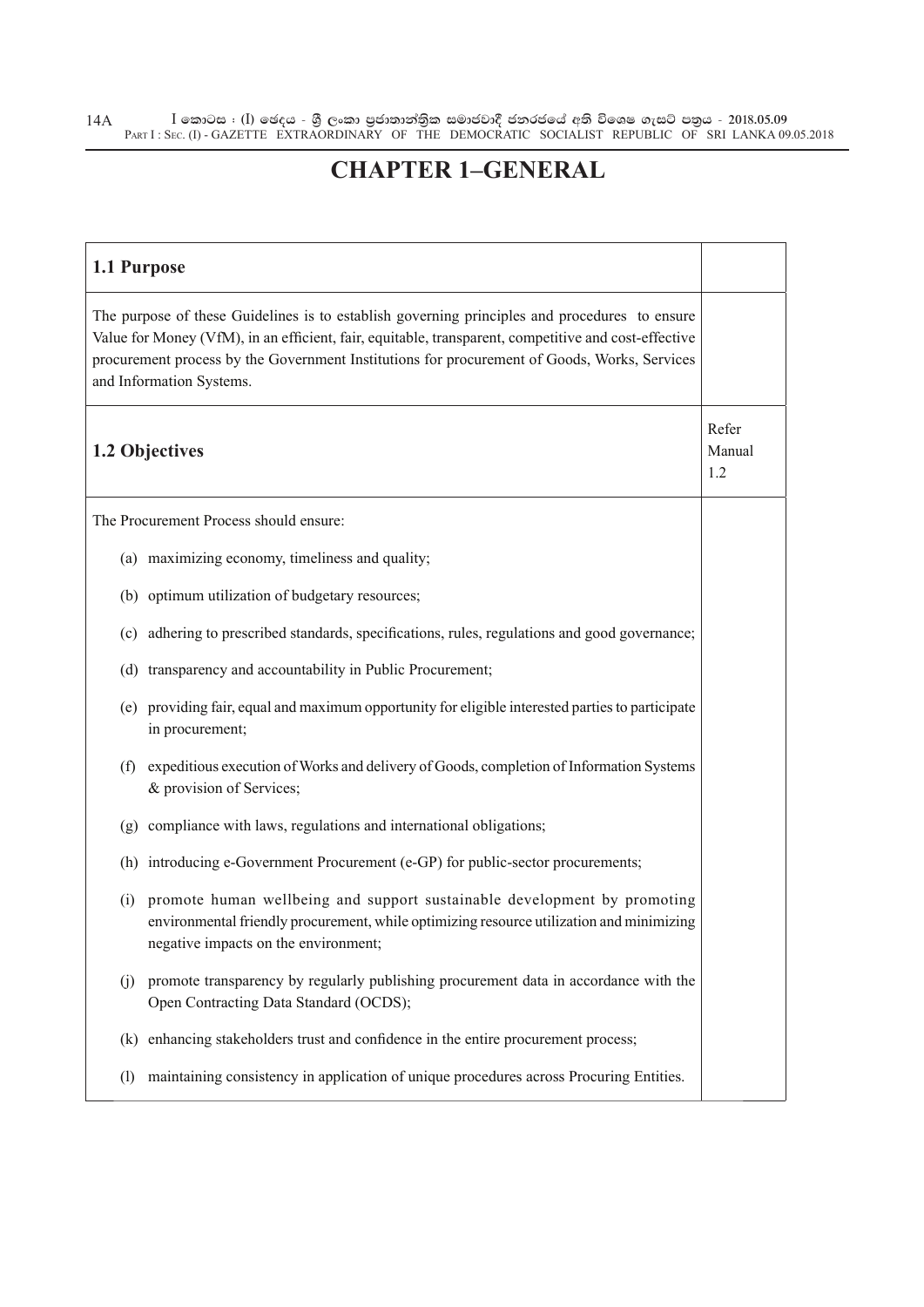$\bar{\rm I}$  කොටස : ( $\rm I$ ) ඡෙදය - ශුී ලංකා පුජාතාන්තිුක සමාජවාදී ජනරජයේ අති විශෙෂ ගැසට් පතුය - 2018.05.09 PART I : SEC. (I) - GAZETTE EXTRAORDINARY OF THE DEMOCRATIC SOCIALIST REPUBLIC OF SRI LANKA 09.05.2018 15A

| <b>1.3 Scope of Application</b>                                                                                                                                                                                                                                                                                                                                                                                                                                                                                                                                                                                                                                                                                               | Refer<br>Manual<br>1.3 |  |
|-------------------------------------------------------------------------------------------------------------------------------------------------------------------------------------------------------------------------------------------------------------------------------------------------------------------------------------------------------------------------------------------------------------------------------------------------------------------------------------------------------------------------------------------------------------------------------------------------------------------------------------------------------------------------------------------------------------------------------|------------------------|--|
| These Guidelines constitute the national policy and are mandatory and applicable to all procurements<br>carried out by Government Institutions.                                                                                                                                                                                                                                                                                                                                                                                                                                                                                                                                                                               |                        |  |
| These Guidelines repeal, replace or otherwise supersede previous Procurement Guidelines 2006<br>Goods and Works issued by the National Procurement Agency and the related supplements and<br>circulars issued by NPA and Treasury.                                                                                                                                                                                                                                                                                                                                                                                                                                                                                            |                        |  |
| These Guidelines will take effect and come into operations on a date as specified by the NPC<br>(Effective Date) which shall be within 30 days after the approval of these Guidelines by the<br>Parliament.                                                                                                                                                                                                                                                                                                                                                                                                                                                                                                                   |                        |  |
| Any Procurement Action that has commenced prior to coming into operation of these Guidelines<br>shall continue under the previous Procurement Guidelines 2006 Goods and Works up to the award<br>of the contract.                                                                                                                                                                                                                                                                                                                                                                                                                                                                                                             |                        |  |
| Commencement, for purposes of this clause, will be the publication of Invitation/Request for<br>Bids. Notwithstanding the above, these Guidelines will apply for any matter not provided for in<br>the previous Guidelines. Procurement Entity may seek a direction from the NPC in the event a<br>clarification is necessary.                                                                                                                                                                                                                                                                                                                                                                                                |                        |  |
| Details such as procedures, authority limits, threshold limits, explanations, time schedules etc.<br>which are relevant to provisions of these Guidelines are stipulated in the Procurement Manual<br>and shall be read in conjunction with these Guidelines. The Manual will be issued and updated<br>periodically by the NPC.                                                                                                                                                                                                                                                                                                                                                                                               |                        |  |
| 1.3.1<br><b>Guidelines of Foreign Funding Agencies</b>                                                                                                                                                                                                                                                                                                                                                                                                                                                                                                                                                                                                                                                                        |                        |  |
| In the case of Foreign Funded Projects, if the Foreign Funding Agency mandates the use<br>of Procurement Regulations/Guidelines of such Funding Agency, such funding agency<br>Regulations/Guidelines shall prevail over these Guidelines to the extent applicable. In the<br>event of a conflict between these Guidelines and that of the funding agency, the Funding<br>agency Regulations/Guidelines shall take precedence over these Guidelines. In the event<br>these Guidelines specify additional steps, not specified by the Guidelines of the relevant<br>funding agency, the PE shall bring to the notice of the Funding Agency of those and apply<br>those provisions with the concurrence of that Funding Agency. |                        |  |
| Notwithstanding the above, the PE shall not apply Guidelines of any Funding Agency, if<br>the funding is loan/credit financing, where substantial achievement of the objectives as<br>specified in Clause 1.2 above is not feasible.                                                                                                                                                                                                                                                                                                                                                                                                                                                                                          |                        |  |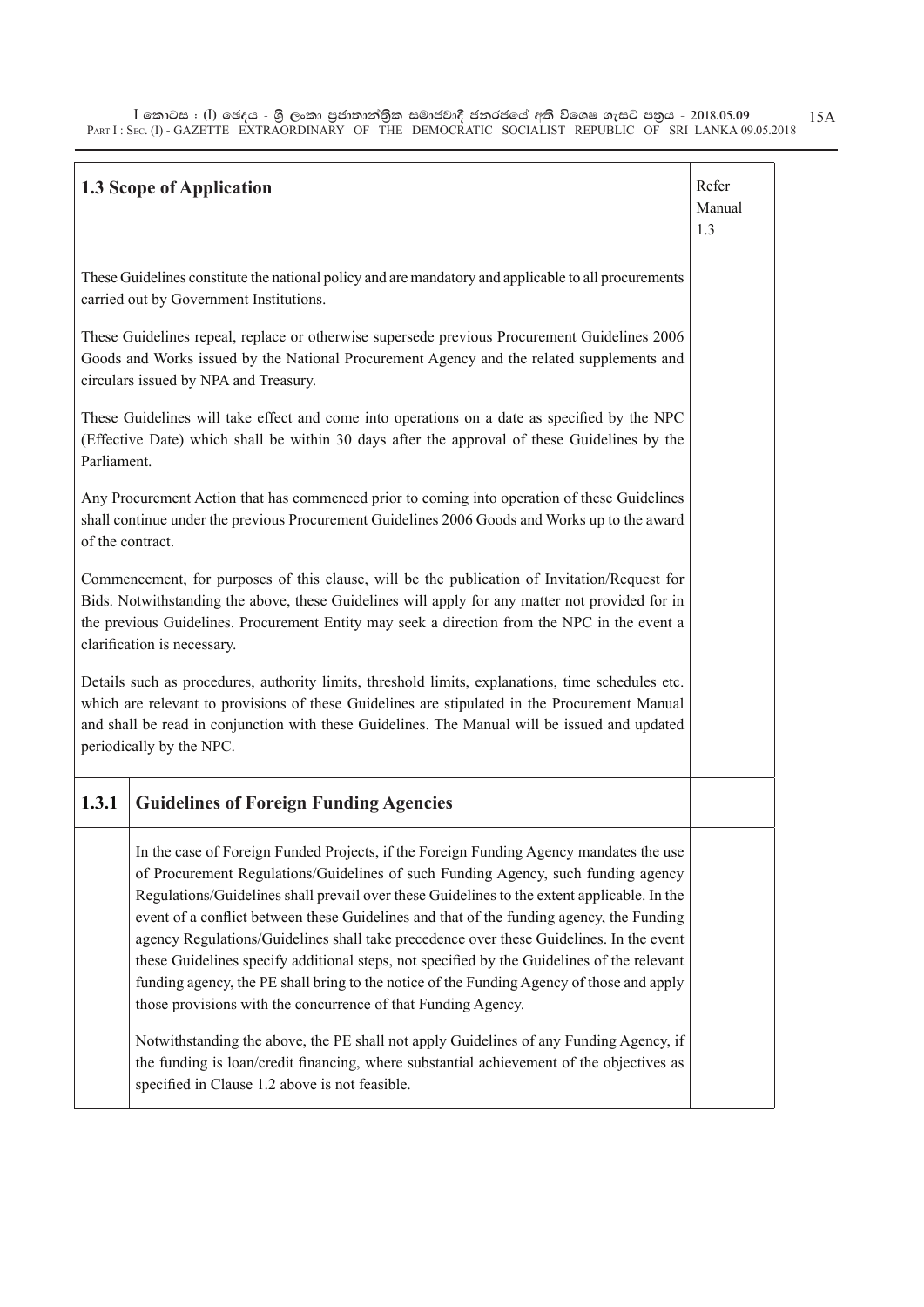$\bar{\rm I}$  කොටස : ( $\rm I$ ) ඡෙදය - ශුී ලංකා පුජාතාන්තිුක සමාජවාදී ජනරජයේ අති විශෙෂ ගැසට් පතුය - 2018.05.09 PART I : SEC. (I) - GAZETTE EXTRAORDINARY OF THE DEMOCRATIC SOCIALIST REPUBLIC OF SRI LANKA 09.05.2018 16A

#### **1.4 Ethics in Procurement**

Parties associated with Procurement Process including officials of the NPC, the Treasury, Procuring Entity, members of the Procurement Committees, and Bid Evaluation Committees as well as bidders, contractors and suppliers; any sub-contractors, service providers; any agents; consultants and any of their personnel should observe the highest standards of ethics during the Procurement Process and execution of such contracts.

Ethics would include standards of conduct and norms of behaviour as sought to be defined and imposed by relevant laws, regulations, and codes generally applicable to such persons in relation to their general discharge of duties and in relation to their activities carried out in furtherance of or linked to the Procurement Process and action.

| 1.4.1 | Confidentiality                                                                                                                                                                                                                                                                                                                                                                                                               |                          |
|-------|-------------------------------------------------------------------------------------------------------------------------------------------------------------------------------------------------------------------------------------------------------------------------------------------------------------------------------------------------------------------------------------------------------------------------------|--------------------------|
|       | All parties associated with procurement activities shall maintain strict confidentiality<br>throughout the process except to the extent as may be mandated by law.                                                                                                                                                                                                                                                            |                          |
| 1.4.2 | <b>Fraud and Corruption</b>                                                                                                                                                                                                                                                                                                                                                                                                   | Refer<br>Manual<br>1.4.2 |
|       | The GOSL requires that policy and decision makers, officials, bidders, contractors and<br>suppliers; any sub-contractors, service providers; any agents; and any of their personnel<br>observe the highest standards of ethics during the Procurement Process and contract exe-<br>cution and refrain from corrupt, fraudulent, collusive, coercive and obstructive practices<br>in participating in the Procurement Process. |                          |
|       | For this provision, the terms set forth below are as follows:                                                                                                                                                                                                                                                                                                                                                                 |                          |
|       | (a) Corrupt Practice                                                                                                                                                                                                                                                                                                                                                                                                          |                          |
|       | "Corrupt Practice" means the offering, giving, receiving, or soliciting, directly or indirectly,<br>anything of value to influence improperly the actions of another party;                                                                                                                                                                                                                                                   |                          |
|       | (b) Fraudulent Practice                                                                                                                                                                                                                                                                                                                                                                                                       |                          |
|       | "Fraudulent Practice" means any act or omission, including a misrepresentation, that<br>knowingly or recklessly misleads, or attempts to mislead, a party to obtain a financial or<br>other benefit or to avoid an obligation;                                                                                                                                                                                                |                          |
|       | (c) Collusive Practice                                                                                                                                                                                                                                                                                                                                                                                                        |                          |
|       | "Collusive Practice" means an arrangement between two or more parties designed to<br>achieve an improper purpose, including influencing improperly the actions of another party.<br>Improper purpose would include any attempt to influence competition and/or the price.                                                                                                                                                     |                          |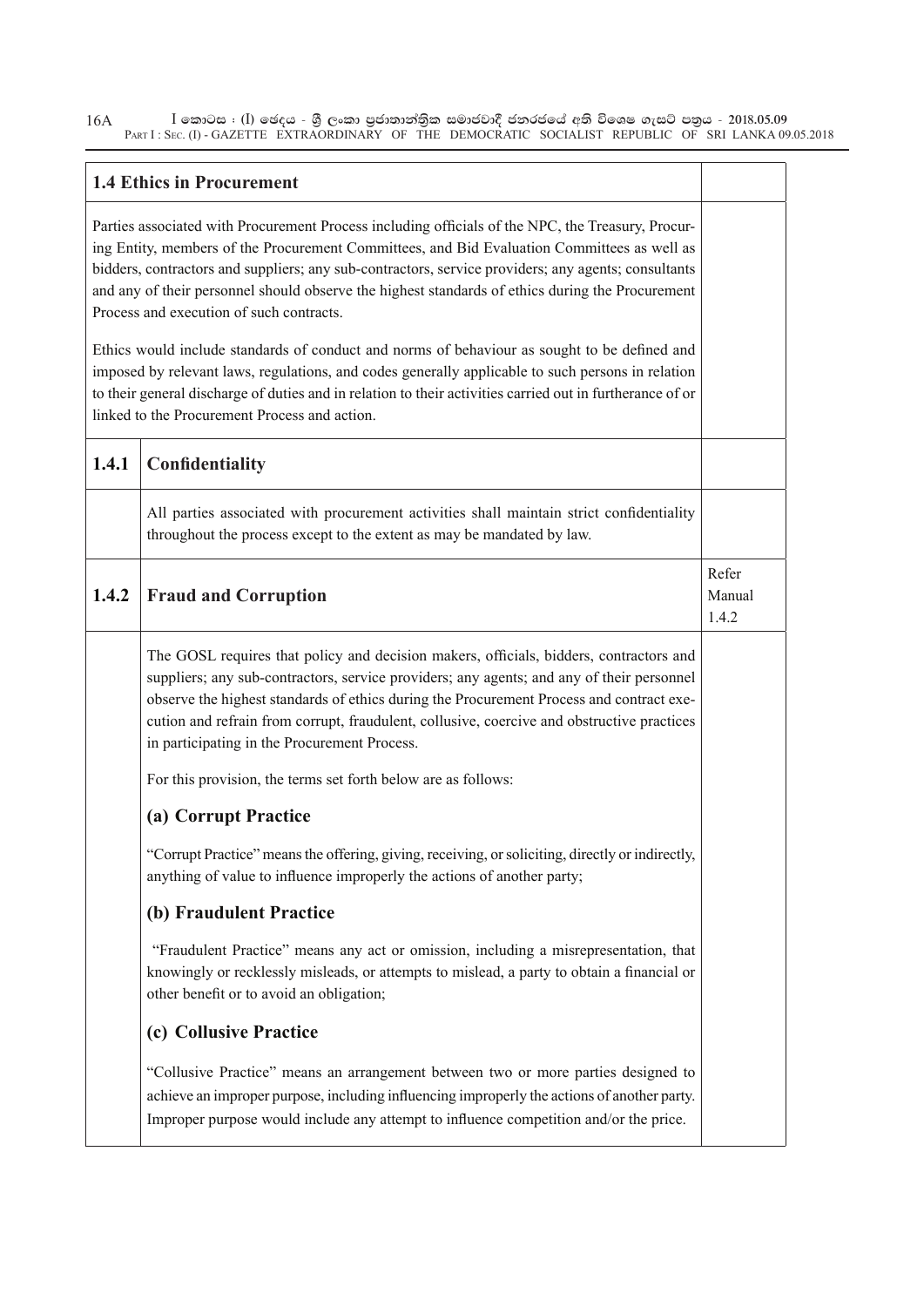$\bar{\rm I}$  කොටස : ( $\rm I$ ) ඡෙදය - ශුී ලංකා පුජාතාන්තිුක සමාජවාදී ජනරජයේ අති විශෙෂ ගැසට් පතුය - 2018.05.09 PART I : SEC. (I) - GAZETTE EXTRAORDINARY OF THE DEMOCRATIC SOCIALIST REPUBLIC OF SRI LANKA 09.05.2018

|                                                                                                                    | d) Coercive Practice                                                                                                                                                                                                                                                                                                                                                                                                                                                                                     |                                     |  |
|--------------------------------------------------------------------------------------------------------------------|----------------------------------------------------------------------------------------------------------------------------------------------------------------------------------------------------------------------------------------------------------------------------------------------------------------------------------------------------------------------------------------------------------------------------------------------------------------------------------------------------------|-------------------------------------|--|
|                                                                                                                    | "Coercive Practice" means impairing or harming, or threatening to impair or harm, directly<br>or indirectly, any party or the property of the party to influence improperly the actions of<br>a party;                                                                                                                                                                                                                                                                                                   |                                     |  |
|                                                                                                                    | <b>Obstructive Practice</b><br>e)                                                                                                                                                                                                                                                                                                                                                                                                                                                                        |                                     |  |
|                                                                                                                    | "Obstructive Practice" means deliberately destroying, falsifying, altering, amending<br>or concealing of evidence materials to the investigation or making false statements to<br>investigators / auditors in order to materially impede an investigation / audit into allegation<br>of a corrupt, fraudulent, collusive or coercive practice; and/or threatening, harassing or<br>intimidating any party to prevent it from disclosing its knowledge of matters relevant to<br>the investigation/audit. |                                     |  |
| 1.4.3                                                                                                              | <b>Sanctions for Involvement in Fraud and Corruption</b>                                                                                                                                                                                                                                                                                                                                                                                                                                                 | Refer<br>Manual<br>1.4.3 and<br>9.4 |  |
|                                                                                                                    | If confirmed the involvement of corrupt practices through a formal inquiry, sanctions,<br>including debarring from that procurement or eligibility for future procurements should<br>be imposed on bidders, contractors and officials and should additionally be reported to<br>the respective authorities for appropriate action.                                                                                                                                                                       |                                     |  |
| 1.4.4                                                                                                              | <b>Conflict of Interest</b>                                                                                                                                                                                                                                                                                                                                                                                                                                                                              | Refer<br>Manual<br>1.4.4            |  |
|                                                                                                                    | "Conflict of Interest" means any situation where personal or business interests of any person<br>in a Public Procurement transaction would adversely affect the interests of a Procuring<br>Entity in achieving economy, efficiency, effectiveness, transparency, fairness, integrity<br>and equal treatment of bidders or consultants.                                                                                                                                                                  |                                     |  |
|                                                                                                                    | The GOSL requires that officials, firms and any other individuals involved in Procurement<br>Process not have conflict of interest.                                                                                                                                                                                                                                                                                                                                                                      |                                     |  |
|                                                                                                                    | 1.5 Laws applicable to Procurement Actions                                                                                                                                                                                                                                                                                                                                                                                                                                                               |                                     |  |
| The laws applicable to Procurement Actions shall be the laws of the Democratic Socialist Republic<br>of Sri Lanka. |                                                                                                                                                                                                                                                                                                                                                                                                                                                                                                          |                                     |  |

17A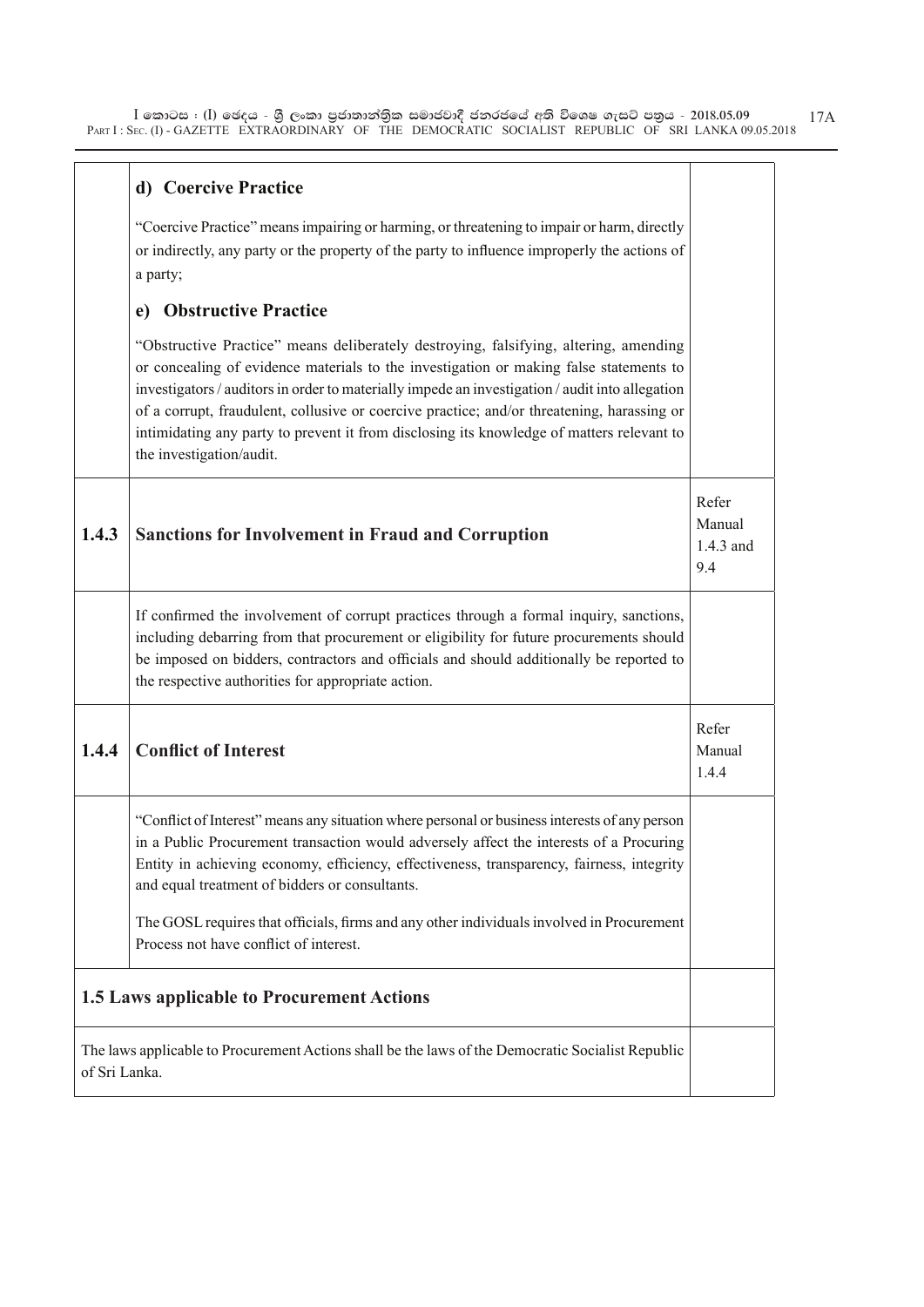$\bar{\rm I}$  කොටස : ( $\rm I$ ) ඡෙදය - ශුී ලංකා පුජාතාන්තිුක සමාජවාදී ජනරජයේ අති විශෙෂ ගැසට් පතුය - 2018.05.09 PART I : SEC. (I) - GAZETTE EXTRAORDINARY OF THE DEMOCRATIC SOCIALIST REPUBLIC OF SRI LANKA 09.05.2018 18A

#### **CHAPTER 2 - GOVERNANCE OF PROCUREMENT ACTIONS**

The governance of Procurement Actions shall be managed by the Procuring Entities through clear and transparent lines of authority to confirm accountability, with clear definitions of the roles and responsibilities of each party.

|       | 2.1 National Procurement Commission (NPC)                                                                                                                                                                                                                                                                                                                                                                                                                                                       | Refer<br>Manual<br>2.1   |
|-------|-------------------------------------------------------------------------------------------------------------------------------------------------------------------------------------------------------------------------------------------------------------------------------------------------------------------------------------------------------------------------------------------------------------------------------------------------------------------------------------------------|--------------------------|
|       | The National Procurement Commission (NPC) as established under the Chapter XIX B of the<br>Constitution of Democratic Socialist Republic of Sri Lanka is the sole authority for the governance<br>of all procurement activities by the Government Institutions of GOSL to whom these Guidelines<br>apply. Any clarifications on the provisions of these Procurement Guidelines and related documents<br>shall be sought from the NPC.                                                           |                          |
| 2.1.1 | <b>Role of the NPC</b>                                                                                                                                                                                                                                                                                                                                                                                                                                                                          | Refer<br>Manual<br>2.1.1 |
|       | Role of the NPC is to ensure formulation of procurement policy, Guidelines, practices,<br>monitoring and investigation of Procurement Actions of Procuring Entities to guarantee<br>implementation of such policies, Guidelines and best practices by Government<br>Institutions, assessment of procurement capacity of Government Institutions, procurement<br>capacity building and reporting to appropriate authorities on procurement performance<br>of Procuring Entities and individuals. |                          |
|       | 2.2 Roles and Responsibilities of Chief Accounting Officer and Accounting<br>Officer (CAO and AO)                                                                                                                                                                                                                                                                                                                                                                                               | Refer<br>Manual<br>2.2   |
|       | Responsibility of the entire Procurement Process from making pre-procurement arrangements to<br>contract execution shall be vested with the Secretaries of the respective Line Ministries, who are<br>deemed to be the Chief Accounting Officers (CAOs) of such Ministries and the Accounting Officers<br>(AOs) of respective Departments /Institutions.                                                                                                                                        |                          |
|       | 2.3 Roles and Responsibilities of Procuring Entity (PE)                                                                                                                                                                                                                                                                                                                                                                                                                                         | Refer<br>Manual<br>2.3   |
|       | Secretaries to the Line Ministries, Heads of Departments /Institutions and Project Directors together<br>with the assistance of the consultants and other relevant staff who are involved in procurement<br>decision making shall be responsible for the following activities listed under:                                                                                                                                                                                                     |                          |
|       | 1.Pre-Procurement Process                                                                                                                                                                                                                                                                                                                                                                                                                                                                       |                          |
|       | 2. Procurement Process                                                                                                                                                                                                                                                                                                                                                                                                                                                                          |                          |
|       | 3. Post Procurement Process                                                                                                                                                                                                                                                                                                                                                                                                                                                                     |                          |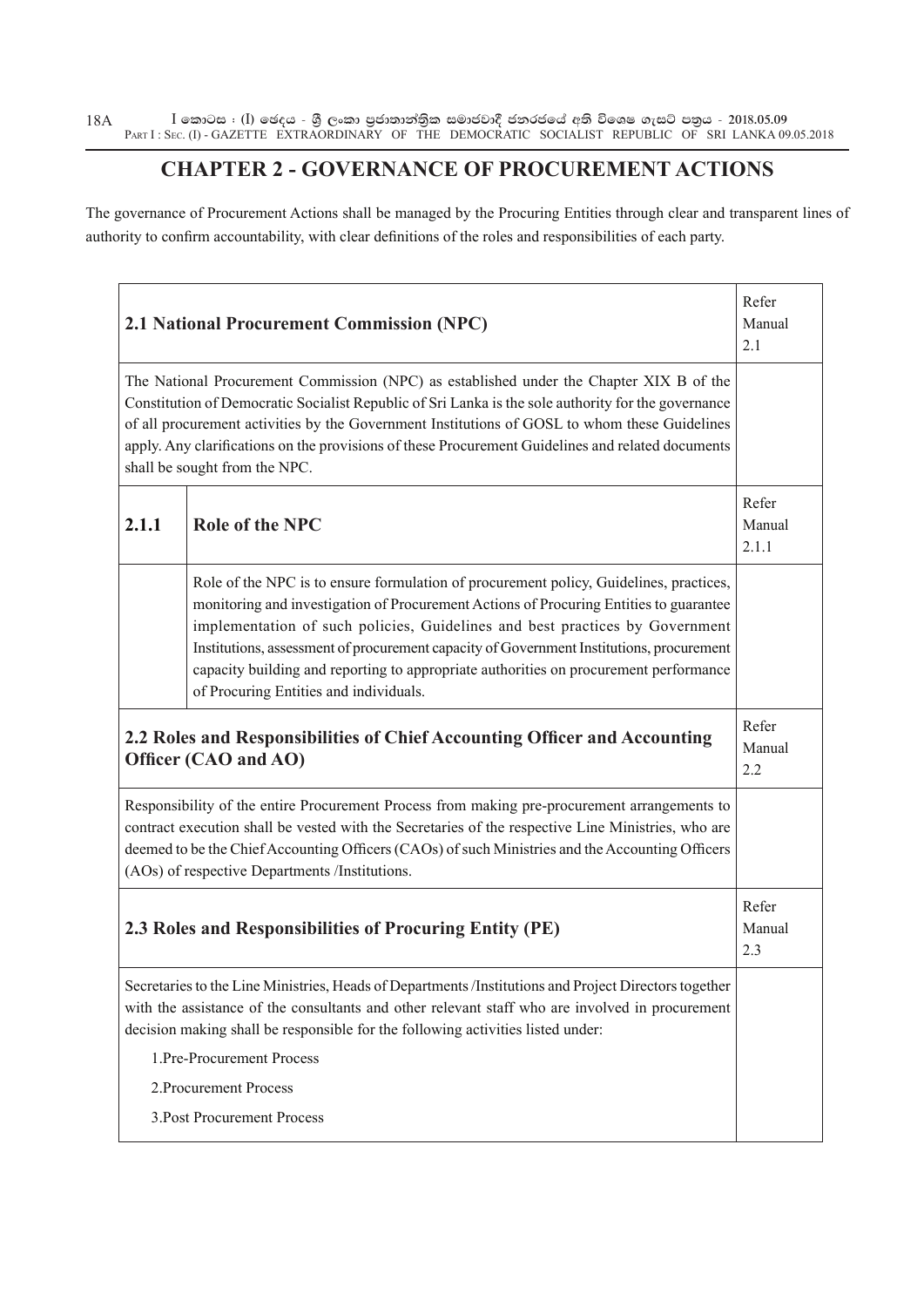$\bar{\rm I}$  කොටස : ( $\rm I$ ) ඡෙදය - ශුී ලංකා පුජාතාන්තිුක සමාජවාදී ජනරජයේ අති විශෙෂ ගැසට් පතුය - 2018.05.09 PART I : SEC. (I) - GAZETTE EXTRAORDINARY OF THE DEMOCRATIC SOCIALIST REPUBLIC OF SRI LANKA 09.05.2018 19A

|           | 2.4 Appointment of Procurement Committees (PCs) and Bid Evaluation<br><b>Committees (BECs) and Payments for PC and BEC Members</b>                                                                                                                                                                                                                                  | Refer<br>Manual<br>2.4   |
|-----------|---------------------------------------------------------------------------------------------------------------------------------------------------------------------------------------------------------------------------------------------------------------------------------------------------------------------------------------------------------------------|--------------------------|
|           | PC and BEC are jointly and severally responsible for Procurement Actions. There shall be<br>Procurement Committees to handle Procurement Process for determination of contract award and<br>Bid Evaluation Committees (BECs) shall be appointed to perform specific functions delegated by<br>the Procurement Committees in the Procurement Process as appropriate. |                          |
|           | The following PCs shall be appointed as per the respective authority limits as specified under<br>Guideline 2.5 from time to time:                                                                                                                                                                                                                                  |                          |
| $\bullet$ | Cabinet Appointed Procurement Committee (CAPC)                                                                                                                                                                                                                                                                                                                      |                          |
| $\bullet$ | Standing Cabinet Appointed Procurement Committee (SCAPC)                                                                                                                                                                                                                                                                                                            |                          |
| $\bullet$ | Ministry Procurement Committee (MPC)                                                                                                                                                                                                                                                                                                                                |                          |
| ٠         | Department Procurement Committee (DPC)                                                                                                                                                                                                                                                                                                                              |                          |
| $\bullet$ | Project Procurement Committee (PPC)                                                                                                                                                                                                                                                                                                                                 |                          |
| $\bullet$ | Regional Procurement Committee (RPC)                                                                                                                                                                                                                                                                                                                                |                          |
|           | Apart from above, CAO's are permitted to appoint Minor Procurement Committees to deal with<br>low value procurements.                                                                                                                                                                                                                                               |                          |
| 2.4.1     | <b>Cabinet Appointed Procurement Committee (CAPC)</b>                                                                                                                                                                                                                                                                                                               | Refer<br>Manual<br>2.4.1 |
|           | CAPC shall be the PC, which shall be authorized to handle procurements under highest<br>financial authority level that shall be appointed by the Secretary to the Treasury, with<br>the concurrence of the NPC for the suitability of such members.                                                                                                                 |                          |
|           | CAPC shall be assisted by a BEC appointed by the Secretary to Treasury, considering<br>the nominations of the PE.                                                                                                                                                                                                                                                   |                          |
|           | The appointing authority should take all possible efforts to limit the number of CAPCs<br>that will be assigned to a particular CAPC member does not exceed six (6) CAPCs.                                                                                                                                                                                          |                          |
| 2.4.2     | <b>Standing Cabinet Appointed Procurement Committee (SCAPC)</b>                                                                                                                                                                                                                                                                                                     | Refer<br>Manual<br>2.4.2 |
|           | SCAPC may be appointed by the Secretary to the Treasury, considering the exceptional<br>nature of procurement, with the concurrence of the NPC for the necessity of appointing<br>a SCAPC to handle the particular procurement.                                                                                                                                     |                          |
|           | Members of the SCAPC shall be cleared by the NPC for their suitability.                                                                                                                                                                                                                                                                                             |                          |
|           | BECs to assist SCAPCs shall be appointed by the Secretary to the Treasury, considering<br>the nominations of the PE.                                                                                                                                                                                                                                                |                          |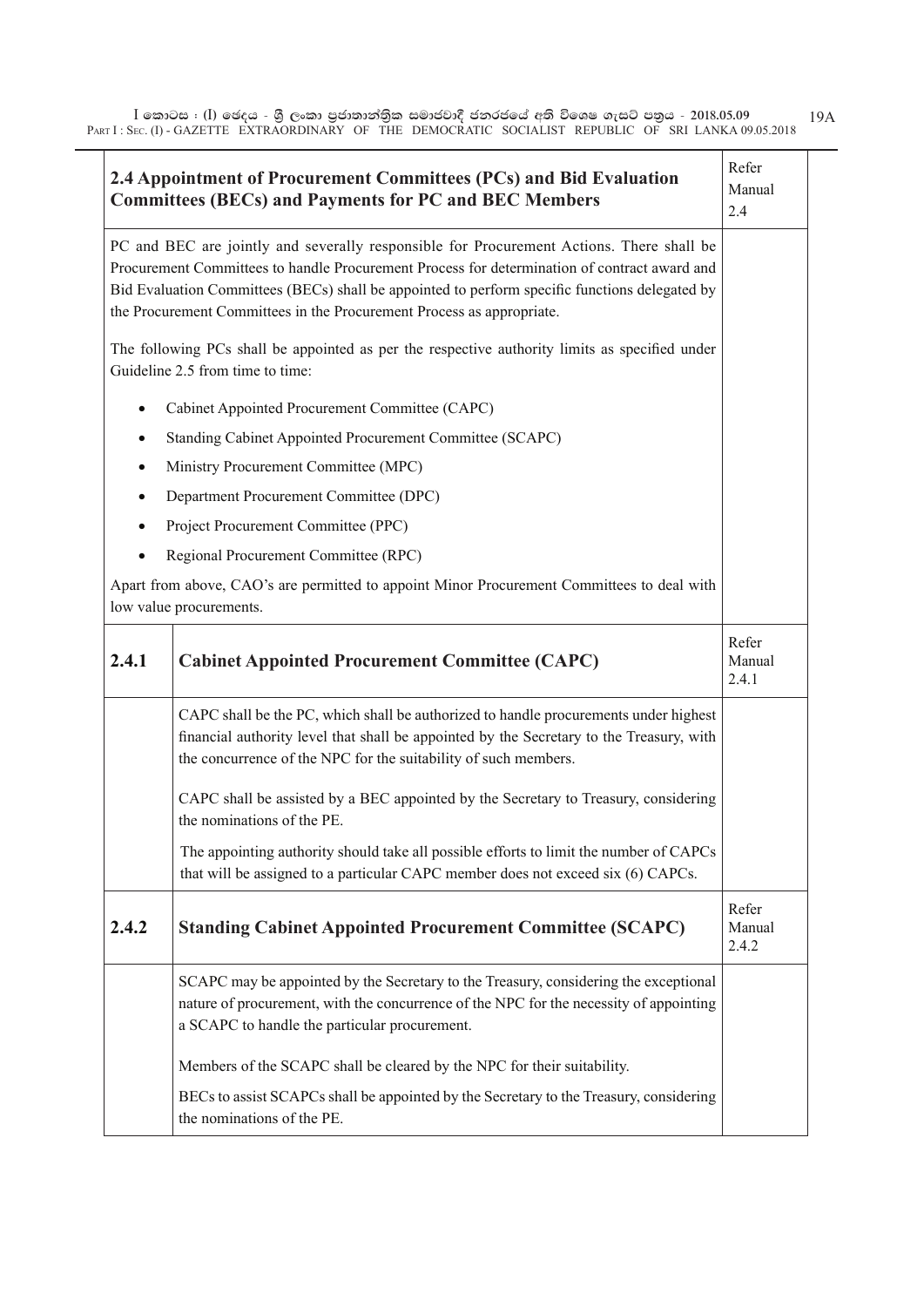| 20A |                                                                                                       | I කොටස : (I) ඡෙදය - ශුී ලංකා පුජාතාන්තිුක සමාජවාදී ජනරජයේ අති විශෙෂ ගැසට් පතුය - 2018.05.09 |  |  |  |
|-----|-------------------------------------------------------------------------------------------------------|---------------------------------------------------------------------------------------------|--|--|--|
|     | PART I: SEC. (I) - GAZETTE EXTRAORDINARY OF THE DEMOCRATIC SOCIALIST REPUBLIC OF SRI LANKA 09.05.2018 |                                                                                             |  |  |  |

| 2.4.3 | <b>Ministry Procurement Committee (MPC)</b>                                                                                                                                                                          | Refer<br>Manual<br>2.4.3 |
|-------|----------------------------------------------------------------------------------------------------------------------------------------------------------------------------------------------------------------------|--------------------------|
|       | MPC shall be appointed to handle procurement within prescribed financial authority<br>limits and appointing authority is the CAO/Line Ministry Secretary.                                                            |                          |
|       | MPCs shall be appointed annually at the beginning of the financial year.                                                                                                                                             |                          |
|       | However, MPCs may be reconstituted within the financial year depending on the specific<br>requirement of the particular procurement.                                                                                 |                          |
|       | BECs may be appointed by the CAO/Line Ministry Secretary to assist the MPC,<br>considering its requirement.                                                                                                          |                          |
|       | When the MPC is not assisted by a BEC, MPC shall be enhanced to accommodate<br>subject matter specialists.                                                                                                           |                          |
| 2.4.4 | <b>Department Procurement Committee (DPC)</b>                                                                                                                                                                        | Refer<br>Manual<br>2.4.4 |
|       | DPC shall be appointed to handle procurement within prescribed financial authority<br>limits and appointing authority is the CAO/Secretary to the Line Ministry.                                                     |                          |
|       | BECs may be appointed by the AO to assist the DPC, considering the requirement.                                                                                                                                      |                          |
|       | When the DPC is not assisted by a BEC, DPC shall be enhanced to accommodate subject<br>matter specialists in the DPC.                                                                                                |                          |
| 2.4.5 | <b>Project Procurement Committee (PPC)</b>                                                                                                                                                                           | Refer<br>Manual<br>2.4.5 |
|       | PPCs shall be appointed to handle procurement within prescribed authority limits and<br>the appointing authority is the CAO/Secretary to the Line Ministry or AO, as may be<br>the project is under the supervision. |                          |
|       | BECs may be appointed by the PD with concurrence of CAO/AO to assist the PPC,<br>considering the requirement.                                                                                                        |                          |
|       | PPCs under public corporations, boards and statutory bodies shall be appointed, with<br>the specific approval of the CAO/Secretary to the Line Ministry.                                                             |                          |
| 2.4.6 | <b>Regional Procurement Committee (RPC)</b>                                                                                                                                                                          | Refer<br>Manual<br>2.4.6 |
|       | RPC shall be appointed to handle procurement within prescribed financial authority<br>limits and the appointing authority is the AO.                                                                                 |                          |
|       | BECs may be appointed by the AO to assist the RPC, considering the requirement.                                                                                                                                      |                          |
|       | RPCs under public corporations, boards and statutory bodies shall be appointed, with<br>the specific approval of the AO.                                                                                             |                          |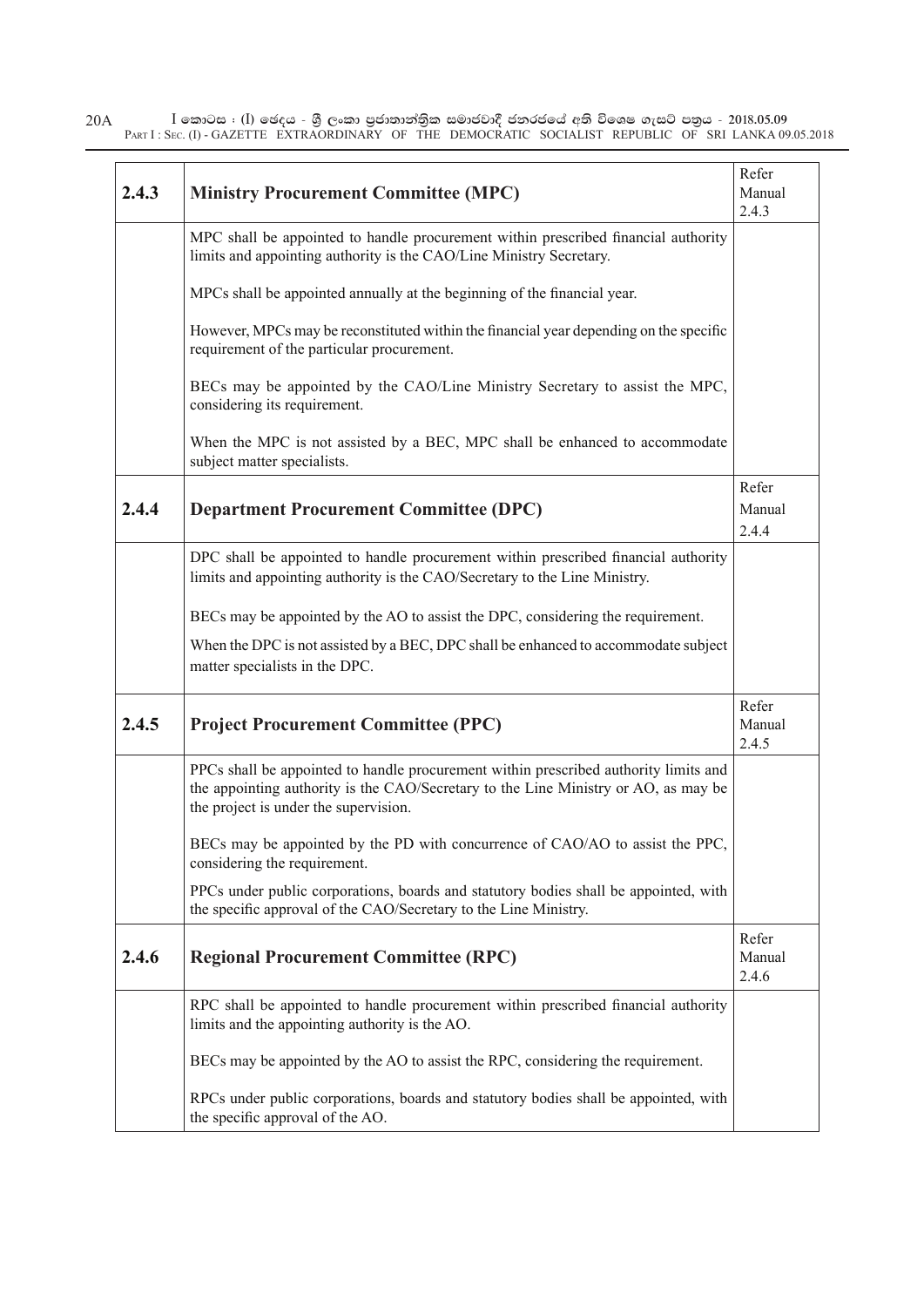$\bar{\rm I}$  කොටස : ( $\rm I$ ) ඡෙදය - ශුී ලංකා පුජාතාන්තිුක සමාජවාදී ජනරජයේ අති විශෙෂ ගැසට් පතුය - 2018.05.09 PART I : SEC. (I) - GAZETTE EXTRAORDINARY OF THE DEMOCRATIC SOCIALIST REPUBLIC OF SRI LANKA 09.05.2018 21A

| 2.4.7                                                    | Payments for Members of Procurement Committees (PCs) and Bid<br><b>Evaluation Committees (BECs), Staff Officers and Other Officers</b><br><b>Assisting in the Procurement Process</b>                                                                                                                   | Refer<br>Manual<br>2.4.7 |
|----------------------------------------------------------|---------------------------------------------------------------------------------------------------------------------------------------------------------------------------------------------------------------------------------------------------------------------------------------------------------|--------------------------|
|                                                          | Members of the PCs, BECs and alternate members shall be remunerated for participation<br>in the Procurement Process. The members of the PCs and BECs and the official who<br>specific responsibilities are assigned under these Guidelines shall be remunerated, with<br>emphasis to their performance. |                          |
|                                                          | Payment of remunerations shall be based on performance of such committees and<br>individuals and the eligible payments shall be determined by the NPC, in consultation<br>with the General Treasury.                                                                                                    |                          |
| 2.4.8                                                    | Roles and Responsibilities of Procurement Committees (PCs) and Bid<br><b>Evaluation Committees (BECs)</b>                                                                                                                                                                                               | Refer<br>Manual<br>2.4.8 |
|                                                          | PCs and BECs are jointly and severally responsible for Procurement Actions related to<br>determination of award in the Procurement Process.                                                                                                                                                             |                          |
| 2.5 Authority Limits for determination of Contract Award |                                                                                                                                                                                                                                                                                                         | Refer<br>Manual<br>2.5   |
|                                                          | Public Procurement is administered through different levels of Procurement Committees (PC) with<br>varying financial thresholds to make recommendation/determination of contract awards.                                                                                                                |                          |
|                                                          | Procurement Committees/Bid Evaluation Committees shall be appointed depending on the Total<br>Cost Estimate (TCE) of the relevant procurement.                                                                                                                                                          |                          |

#### **CHAPTER 3 - PROCUREMENT METHODS & TYPES**

Open competitive bidding is the basis for economical and efficient Public Procurement. Depending on the nature and size of the project and its procurement elements, PE may use appropriate procurement methods out of the following to procure Goods, Works, Services and Information Systems.

|    |                                                                   | Refer  |
|----|-------------------------------------------------------------------|--------|
|    | <b>3.1 Procurement Methods</b>                                    | Manual |
|    |                                                                   | 3.1    |
| 1. | International Competitive Bidding (ICB)                           |        |
| 2. | National Competitive Bidding (NCB)                                |        |
| 3. | Limited International Bidding (LIB)                               |        |
| 4. | Limited National Bidding (LNB)                                    |        |
| 5. | Shopping (International $& National$ )                            |        |
| 6. | Direct Contracting                                                |        |
|    | Force Account                                                     |        |
| 8. | <b>Emergency Procurement</b>                                      |        |
| 9. | Community Participation in District/Divisional Level Construction |        |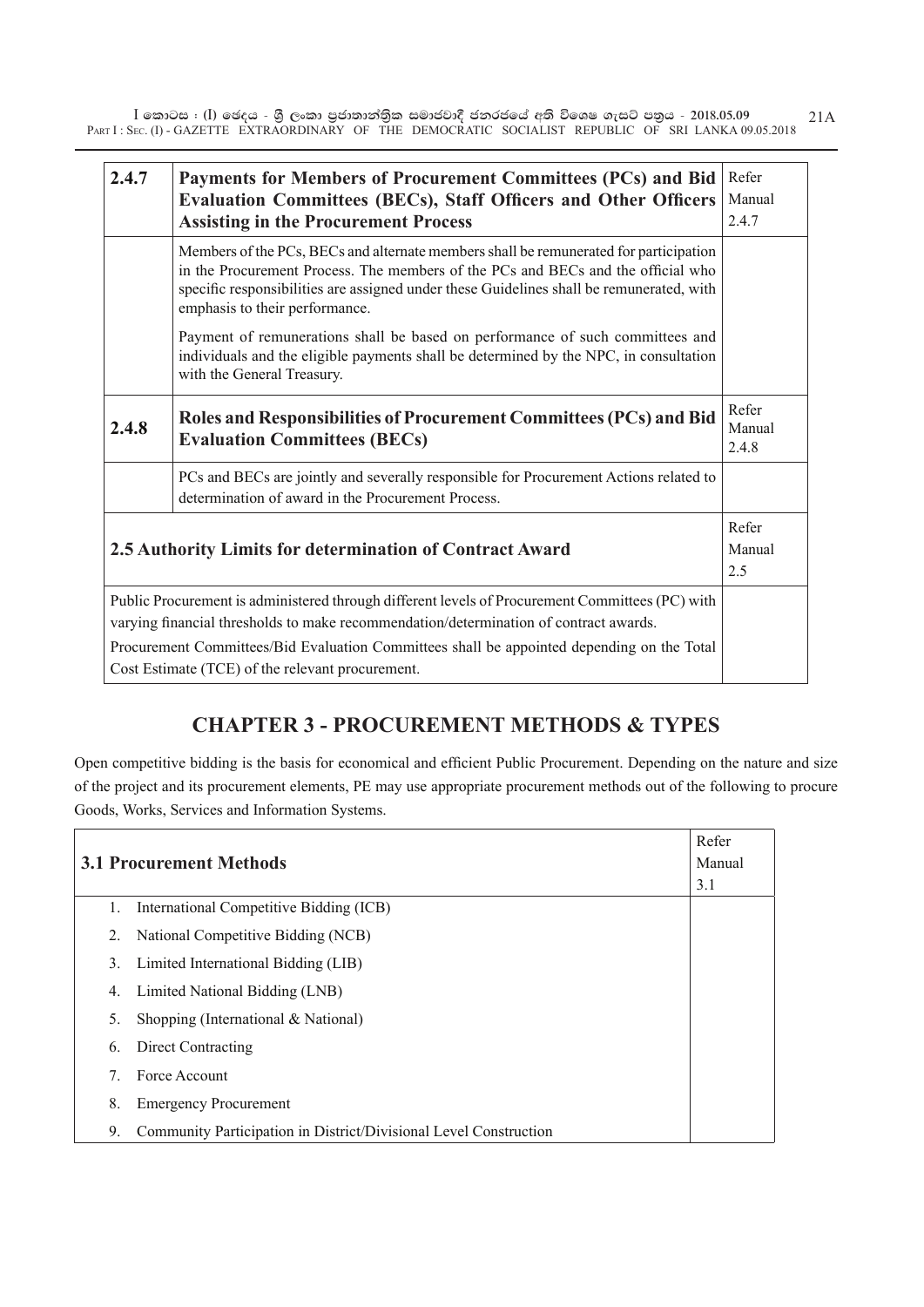$\bar{\rm I}$  කොටස : ( $\rm I$ ) ඡෙදය - ශුී ලංකා පුජාතාන්තිුක සමාජවාදී ජනරජයේ අති විශෙෂ ගැසට් පතුය - 2018.05.09 PART I : SEC. (I) - GAZETTE EXTRAORDINARY OF THE DEMOCRATIC SOCIALIST REPUBLIC OF SRI LANKA 09.05.2018 22A

| 3.1.1 | <b>International Competitive Bidding (ICB)</b>                                                                                                                                                                                                                                                                                                                                                                                                                         | Refer<br>Manual<br>3.1.1 |
|-------|------------------------------------------------------------------------------------------------------------------------------------------------------------------------------------------------------------------------------------------------------------------------------------------------------------------------------------------------------------------------------------------------------------------------------------------------------------------------|--------------------------|
|       | International Competitive Bidding (ICB) may be the appropriate method of procurement<br>for large contracts. The purpose of ICB is to provide a level playing field for all prospective<br>qualified bidders worldwide under the following circumstances in order that the PE will<br>reap the ultimate benefit from enhanced market competition. Bidding opportunities must<br>therefore be advertised worldwide to ensure maximum participation and value for money. |                          |
|       | when the capacity of the domestic contractors, suppliers and service providers<br>a)<br>are limited and the advantage of ICB is evident;                                                                                                                                                                                                                                                                                                                               |                          |
|       | for Foreign Funded Projects, when the Foreign Funding Agency agreement<br>b)<br>requires the PE to resort to ICB procedures;                                                                                                                                                                                                                                                                                                                                           |                          |
|       | However, in the case of Works contracts in view of the development of domestic construc-<br>tion industry, the possibility of slicing the contract and following "slice and package" to<br>suit domestic contractors may be considered.                                                                                                                                                                                                                                |                          |
|       | Local entities are also allowed to bid/proposals for procurements under ICB.                                                                                                                                                                                                                                                                                                                                                                                           |                          |
|       | Domestic preference criteria stipulated shall be used wherever applicable.                                                                                                                                                                                                                                                                                                                                                                                             |                          |
|       | All other conditions including currencies, taxes and other statutory levies except domestic<br>preference shall be applicable equally to foreign and domestic bidders.                                                                                                                                                                                                                                                                                                 |                          |
| 3.1.2 | <b>National Competitive Bidding (NCB)</b>                                                                                                                                                                                                                                                                                                                                                                                                                              | Refer<br>Manual<br>3.1.2 |
|       | National Competitive Bidding (NCB) is the competitive bidding procedure that shall be<br>generally applicable for most GOSL funded projects when the Goods, Works, Services<br>and Information Systems are available within Sri Lanka.                                                                                                                                                                                                                                 |                          |
|       | Foreign entities may bid for procurements under NCB method provided the prices are<br>quoted in Sri Lanka Rupees.                                                                                                                                                                                                                                                                                                                                                      |                          |
|       | NCB in foreign funded projects shall be used with the agreement of the Foreign Funding<br>Agency as articulated in the respective financing agreement.                                                                                                                                                                                                                                                                                                                 |                          |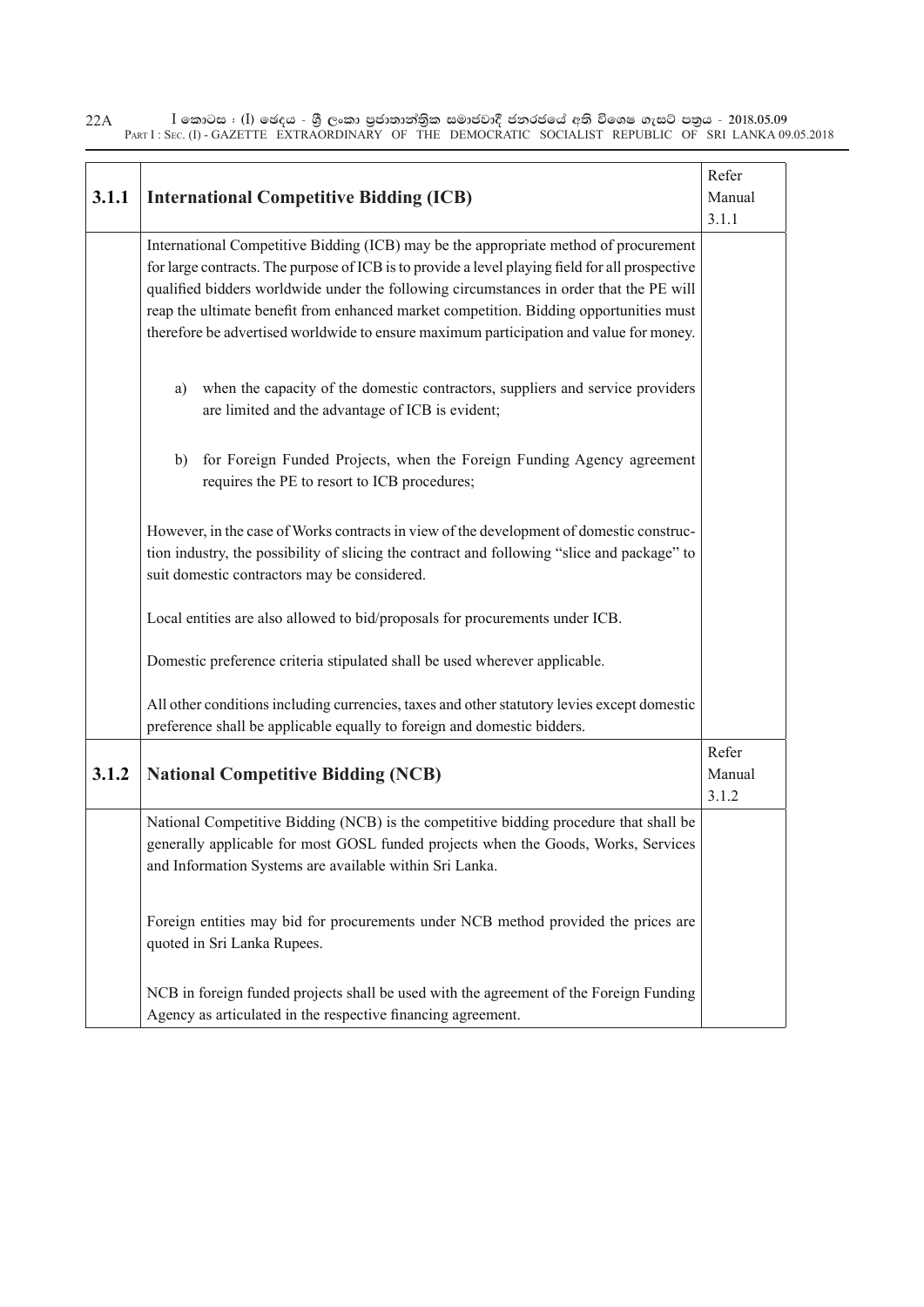$\bar{\rm I}$  කොටස : ( $\rm I$ ) ඡෙදය - ශුී ලංකා පුජාතාන්තිුක සමාජවාදී ජනරජයේ අති විශෙෂ ගැසට් පතුය - 2018.05.09 PART I : SEC. (I) - GAZETTE EXTRAORDINARY OF THE DEMOCRATIC SOCIALIST REPUBLIC OF SRI LANKA 09.05.2018 23A

|       | Refer<br>Manual                                                                                                                                                                                                                                                                                                                                                                                                                                                                                                                     |                          |  |  |
|-------|-------------------------------------------------------------------------------------------------------------------------------------------------------------------------------------------------------------------------------------------------------------------------------------------------------------------------------------------------------------------------------------------------------------------------------------------------------------------------------------------------------------------------------------|--------------------------|--|--|
| 3.1.3 | <b>Limited International Competitive Bidding (LIB)</b>                                                                                                                                                                                                                                                                                                                                                                                                                                                                              |                          |  |  |
|       | 3.1.3<br>LIB is a procurement method which allows international procurements under a restricted<br>and competitive environment.                                                                                                                                                                                                                                                                                                                                                                                                     |                          |  |  |
|       | This method shall be used when there is only a limited number of suppliers/contractors                                                                                                                                                                                                                                                                                                                                                                                                                                              |                          |  |  |
|       | or the amount of the contract is not large enough to attract suppliers or contractors<br>through ICB, provided that the list of potential suppliers/contractors is sufficient to ensure<br>competitiveness.                                                                                                                                                                                                                                                                                                                         |                          |  |  |
|       | In the case of Limited International Competitive Bidding (LIB), all procedures followed<br>under ICB shall apply except the requirement for advertising.                                                                                                                                                                                                                                                                                                                                                                            |                          |  |  |
| 3.1.4 | <b>Limited National Competitive Bidding (LNB)</b>                                                                                                                                                                                                                                                                                                                                                                                                                                                                                   | Refer<br>Manual<br>3.1.4 |  |  |
|       | This method shall be used when there is only a limited number of suppliers/contractors or<br>the amount of the contract is not large enough to attract suppliers or contractors through<br>NCB, provided that the list of potential suppliers/contractors is sufficient to ensure<br>competitiveness.                                                                                                                                                                                                                               |                          |  |  |
|       | In the case of Limited National Competitive Bidding (LNB), all procedures followed under<br>NCB shall apply except the requirement for advertising.                                                                                                                                                                                                                                                                                                                                                                                 |                          |  |  |
| 3.1.5 | <b>Shopping (International &amp; National)</b>                                                                                                                                                                                                                                                                                                                                                                                                                                                                                      | Refer<br>Manual<br>3.1.5 |  |  |
|       | Shopping is a limited procurement method that can be used by the PE when purchasing<br>small value Goods, Works, Services and Information Systems mentioned below, comparing<br>price quotations received from at least three (3) reputed/registered bidders.                                                                                                                                                                                                                                                                       |                          |  |  |
|       | Commercially available Off the Shelf Goods (COTS);<br>i.                                                                                                                                                                                                                                                                                                                                                                                                                                                                            |                          |  |  |
|       | Commodities for which specifications are standard; or<br>ii.                                                                                                                                                                                                                                                                                                                                                                                                                                                                        |                          |  |  |
|       | Small value Goods, Works, Services and Information Systems.<br>iii.                                                                                                                                                                                                                                                                                                                                                                                                                                                                 |                          |  |  |
| 3.1.6 | <b>Direct Contracting</b>                                                                                                                                                                                                                                                                                                                                                                                                                                                                                                           | Refer<br>Manual<br>3.1.6 |  |  |
|       | Direct contracting is contracting with a single source without competition and may be an<br>appropriate method under special circumstances as stated below.                                                                                                                                                                                                                                                                                                                                                                         |                          |  |  |
|       | additional items are required under an existing contract (repeat order) which<br>a)<br>was awarded in accordance with competitive procedures considered under this<br>Guideline. PEs shall be satisfied in such cases that no better offer is likely to be<br>received and that the price to be paid is not more than the original price. Usu-<br>ally, the repeat order shall occur within 6 months of the original contract, with<br>the additional quantities not exceeding fifty percentum (50%) of the original<br>quantities. |                          |  |  |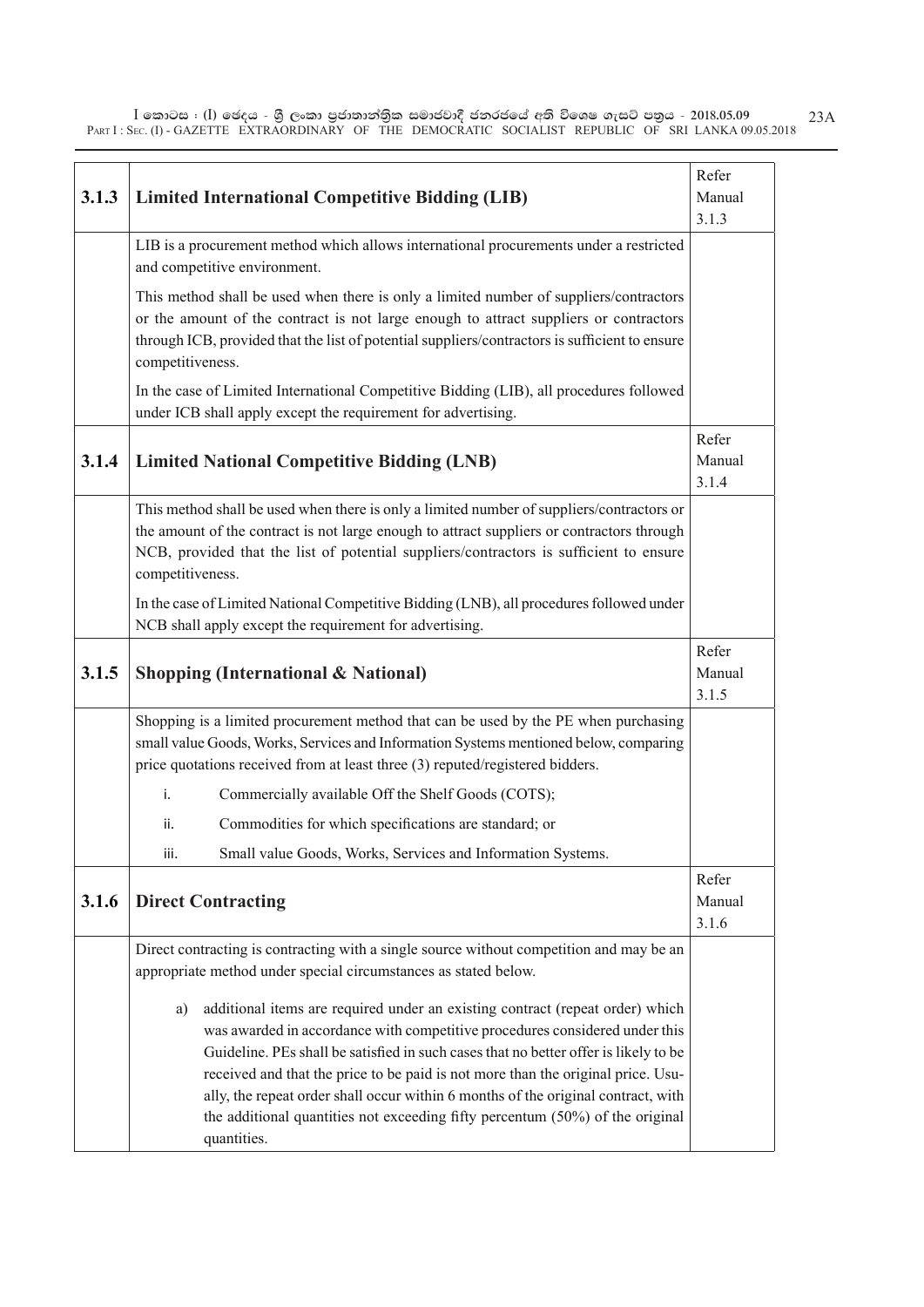$\bar{\rm I}$  කොටස : ( $\rm I$ ) ඡෙදය - ශුී ලංකා පුජාතාන්තිුක සමාජවාදී ජනරජයේ අති විශෙෂ ගැසට් පතුය - 2018.05.09 PART I : SEC. (I) - GAZETTE EXTRAORDINARY OF THE DEMOCRATIC SOCIALIST REPUBLIC OF SRI LANKA 09.05.2018 24A

|       | standardization of equipment or spare parts compatible with existing equipment<br>b)<br>may justify additional purchases from the original supplier. For such purchases<br>to be justified, the original equipment shall be suitable, the number of new items<br>shall be less than the existing number and the price shall be reasonable.<br>the required equipment is proprietary and obtainable only from one source.<br>c)<br>in exceptional cases, such as in response to natural disasters.<br>d)                                                       |                          |
|-------|---------------------------------------------------------------------------------------------------------------------------------------------------------------------------------------------------------------------------------------------------------------------------------------------------------------------------------------------------------------------------------------------------------------------------------------------------------------------------------------------------------------------------------------------------------------|--------------------------|
|       | no Government Institution will qualify for automatic direct contract award.<br>e)                                                                                                                                                                                                                                                                                                                                                                                                                                                                             |                          |
| 3.1.7 | <b>Force Account</b>                                                                                                                                                                                                                                                                                                                                                                                                                                                                                                                                          |                          |
|       | Force account is the execution of works by the use of the PE's own personnel and equipment<br>which may be the only practical method for executing certain kinds of Works. The use of<br>force account may be justified where:                                                                                                                                                                                                                                                                                                                                |                          |
|       | quantities of work involved cannot be defined in advance;<br>a)                                                                                                                                                                                                                                                                                                                                                                                                                                                                                               |                          |
|       | Works are small and scattered or in remote locations for which qualified con-<br>b)<br>struction firms are unlikely to bid at reasonable prices;                                                                                                                                                                                                                                                                                                                                                                                                              |                          |
|       | Work is required to be carried out without disrupting ongoing operations;<br>c)                                                                                                                                                                                                                                                                                                                                                                                                                                                                               |                          |
|       | risks of unavoidable work interruption are better borne by the employer than by<br>d)<br>a contractor; or                                                                                                                                                                                                                                                                                                                                                                                                                                                     |                          |
|       | there are emergencies needing immediate attention.<br>e)                                                                                                                                                                                                                                                                                                                                                                                                                                                                                                      |                          |
| 3.1.8 | <b>Emergency Procurement</b>                                                                                                                                                                                                                                                                                                                                                                                                                                                                                                                                  | Refer<br>Manual<br>3.1.8 |
|       | PE may use this method in exceptional circumstances, such as man-made or natural disasters<br>or to meet unforeseen social obligations and such other similar situations which shall be<br>determined by the Government authorities as being an emergency situation.                                                                                                                                                                                                                                                                                          |                          |
|       | A formal covering approval for any emergency procurement shall be obtained from the<br>appropriate PC at the first available opportunity.                                                                                                                                                                                                                                                                                                                                                                                                                     |                          |
| 3.1.9 | <b>Community participation in District / Divisional level Construction</b>                                                                                                                                                                                                                                                                                                                                                                                                                                                                                    | Refer<br>Manual<br>3.1.9 |
|       | In the interest of project sustainability, or to achieve certain specific social objectives,<br>such as creating employment opportunities in an identified area, it is desirable to call for<br>the participation of local Community Based Organisations (CBOs) in the Procurement<br>Process provided that such CBO is capable to undertaking such work in terms of financial,<br>equipment and human resource requirements and has sufficient experience in the relevant<br>field. Sub-contracting by the CBO shall not be allowed under any circumstances. |                          |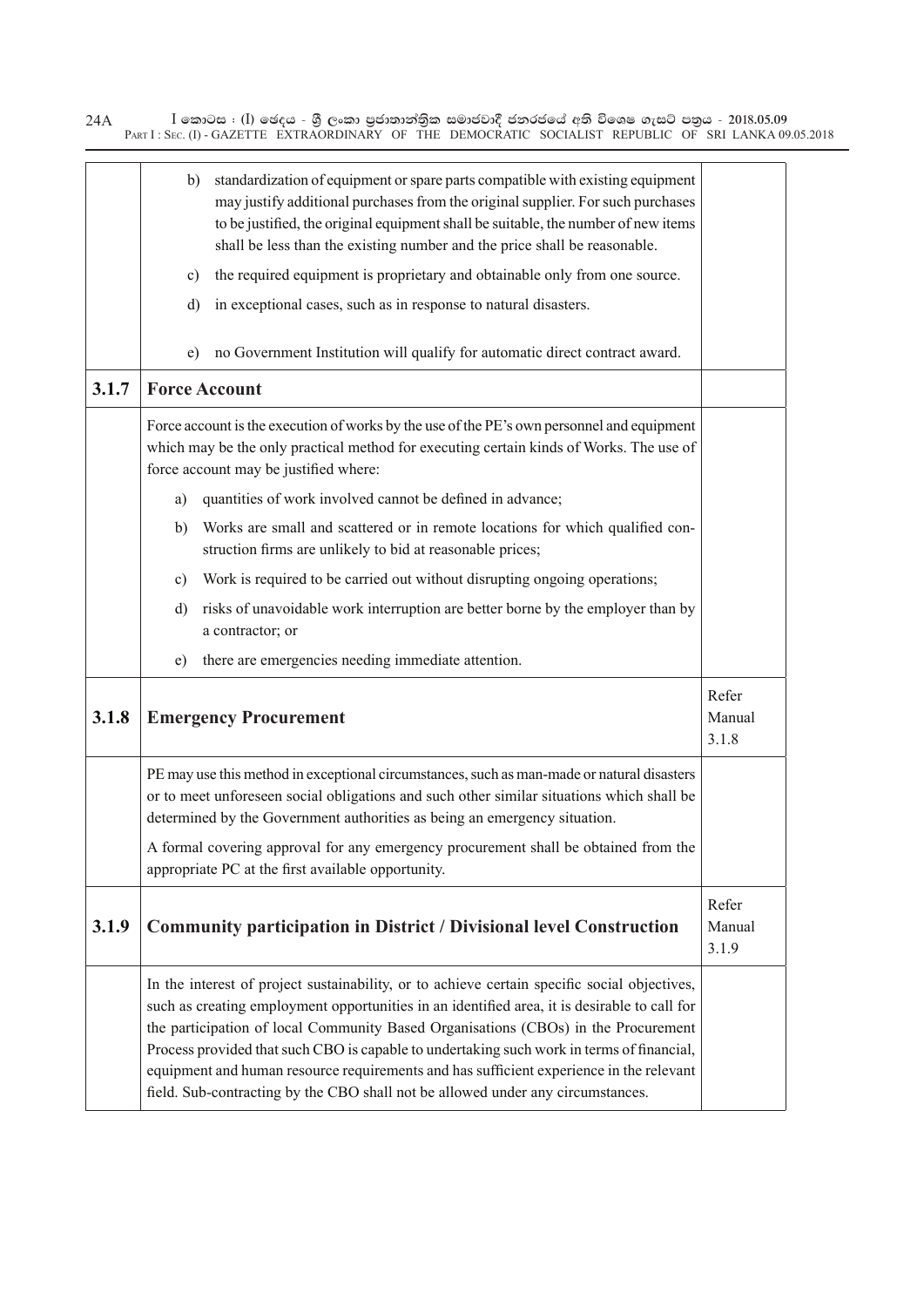$\bar{\rm I}$  කොටස : ( $\rm I$ ) ඡෙදය - ශුී ලංකා පුජාතාන්තිුක සමාජවාදී ජනරජයේ අති විශෙෂ ගැසට් පතුය - 2018.05.09 PART I : SEC. (I) - GAZETTE EXTRAORDINARY OF THE DEMOCRATIC SOCIALIST REPUBLIC OF SRI LANKA 09.05.2018 25A

|       | <b>3.2 Repeat Orders</b>                                                                                                                                                                                                                                                                                                                                                                                                                                                                                                                                               | Refer<br>Manual<br>3.2   |
|-------|------------------------------------------------------------------------------------------------------------------------------------------------------------------------------------------------------------------------------------------------------------------------------------------------------------------------------------------------------------------------------------------------------------------------------------------------------------------------------------------------------------------------------------------------------------------------|--------------------------|
|       | Repeat orders for the procurement of Goods may be authorized under exceptional circumstances<br>if the PE certifies that;                                                                                                                                                                                                                                                                                                                                                                                                                                              |                          |
| a)    | the necessity for additional requirement was not foreseen and identified at the time of the<br>original order;                                                                                                                                                                                                                                                                                                                                                                                                                                                         |                          |
| b)    | it is not economical to follow the bidding procedure again;                                                                                                                                                                                                                                                                                                                                                                                                                                                                                                            |                          |
| c)    | price of the Goods have not reduced since the original order; and                                                                                                                                                                                                                                                                                                                                                                                                                                                                                                      |                          |
| d)    | appropriate PC has no objection to such repeat order.                                                                                                                                                                                                                                                                                                                                                                                                                                                                                                                  |                          |
|       | Provided that additional items that are required are under an existing contract originally awarded<br>in accordance with competitive procedures.                                                                                                                                                                                                                                                                                                                                                                                                                       |                          |
|       | Notwithstanding the above, PEs shall be satisfied in cases that no better offer is likely to be received<br>and that the price to be paid is not more than the original price.                                                                                                                                                                                                                                                                                                                                                                                         |                          |
|       | Usually, the repeat order shall occur within 6 months of the original contract, with the additional<br>quantities not exceeding 50% of the original quantities.                                                                                                                                                                                                                                                                                                                                                                                                        |                          |
|       | 3.3 Types of Bidding                                                                                                                                                                                                                                                                                                                                                                                                                                                                                                                                                   | Refer<br>Manual<br>3.3   |
|       | Types of bidding, with or without pre-qualification/initial selection                                                                                                                                                                                                                                                                                                                                                                                                                                                                                                  |                          |
| 1.    | Single Stage One Envelope                                                                                                                                                                                                                                                                                                                                                                                                                                                                                                                                              |                          |
| 2.    | Single Stage Two Envelope                                                                                                                                                                                                                                                                                                                                                                                                                                                                                                                                              |                          |
| 3.    | Multistage Bidding                                                                                                                                                                                                                                                                                                                                                                                                                                                                                                                                                     |                          |
| 3.3.1 | <b>Single Stage One Envelope Bidding</b>                                                                                                                                                                                                                                                                                                                                                                                                                                                                                                                               | Refer<br>Manual<br>3.3.1 |
|       | Single Stage One Envelope bidding is most appropriate when the specifications and<br>requirements are uniquely defined to enable submissions of both technical and financial<br>bids/proposals in one envelope.                                                                                                                                                                                                                                                                                                                                                        |                          |
| 3.3.2 | <b>Single Stage Two Envelope Bidding</b>                                                                                                                                                                                                                                                                                                                                                                                                                                                                                                                               | Refer<br>Manual<br>3.3.2 |
|       | The first envelope contains the qualification and technical part and second envelop contains<br>the financial part (price bid/proposal). The two envelopes are opened and evaluated<br>sequentially. The main objective of this type is to evaluate the technical proposal and<br>capacity of the bidders without influence of the price quoted for moderate technically<br>complex works and supplies.<br>Two envelope system may be used in circumstances such as "turnkey", "design and build",<br>Information Systems and "supply and installation" contracts etc. |                          |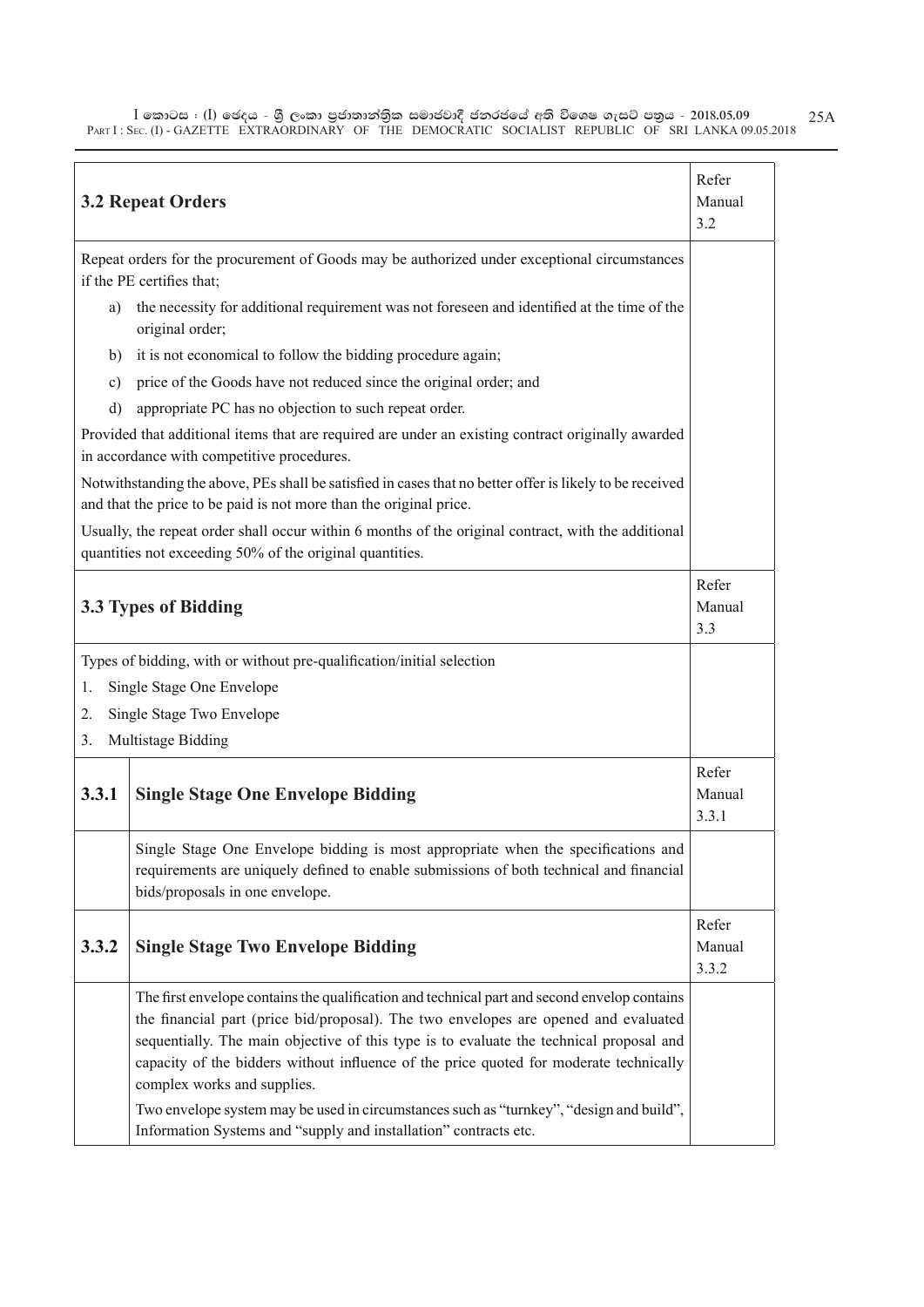| 3.3.3 | <b>Multi - stage Bidding</b>                                                                                                                                                                                                                                                                                                                                                                                                                                                                   | Refer<br>Manual<br>3.3.3 |
|-------|------------------------------------------------------------------------------------------------------------------------------------------------------------------------------------------------------------------------------------------------------------------------------------------------------------------------------------------------------------------------------------------------------------------------------------------------------------------------------------------------|--------------------------|
|       | It may be impractical to prepare complete technical specifications in advance for the<br>procurement of:                                                                                                                                                                                                                                                                                                                                                                                       |                          |
|       | large complex facilities for which a turnkey contract will be awarded for the<br>a)<br>design and build of a plant;                                                                                                                                                                                                                                                                                                                                                                            |                          |
|       | Works of a complex and special nature; or<br>b)                                                                                                                                                                                                                                                                                                                                                                                                                                                |                          |
|       | complex information and communication technology that is subject to rapid<br>$\mathbf{c})$<br>technological advances.                                                                                                                                                                                                                                                                                                                                                                          |                          |
|       | In the first stage, proposals are invited on the basis of a conceptual design or performance<br>or functional specifications, subject to the PEs conducting proposal specific documented<br>understanding meetings with individual proponents to learn about and discuss possible<br>solutions.                                                                                                                                                                                                |                          |
|       | In the second stage, the request for proposals document may be amended to reflect the<br>discoveries made in the proposal specific documented understanding meeting, and issued<br>to the qualified proponents, requesting them to submit final proposals. As requested in the<br>request for proposals document, the second stage shall be submitted in two (2) envelopes<br>for the technical and financial parts respectively where two envelopes are opened and<br>evaluated sequentially. |                          |
|       | 3.4 Pre-qualification (PQ)/ Initial Selection (IS) of Bidders                                                                                                                                                                                                                                                                                                                                                                                                                                  | Refer<br>Manual<br>3.4   |
|       | The purpose of PQ/IS of bidders is to ensure invitations to bid are extended only to those who have<br>adequate capabilities; with respect to construction or manufacturing facilities or supply of Goods,<br>Services, or supply and installation of Information Systems; and their financial position, experience<br>and past performance on similar contracts is satisfactory.                                                                                                              |                          |
|       | In this context, PQ may be necessary for large complex Works or in circumstances which could<br>discourage competition due to high cost of preparation of detailed bids/proposals such as; Custom-<br>designed equipment, industrial plants, specialized services, contracts to be let under design and<br>build, management contracting, or complex Information Systems.                                                                                                                      |                          |

 $\bar{\rm I}$  කොටස : ( $\rm I$ ) ඡෙදය - ශුී ලංකා පුජාතාන්තිුක සමාජවාදී ජනරජයේ අති විශෙෂ ගැසට් පතුය - 2018.05.09 PART I : SEC. (I) - GAZETTE EXTRAORDINARY OF THE DEMOCRATIC SOCIALIST REPUBLIC OF SRI LANKA 09.05.2018 26A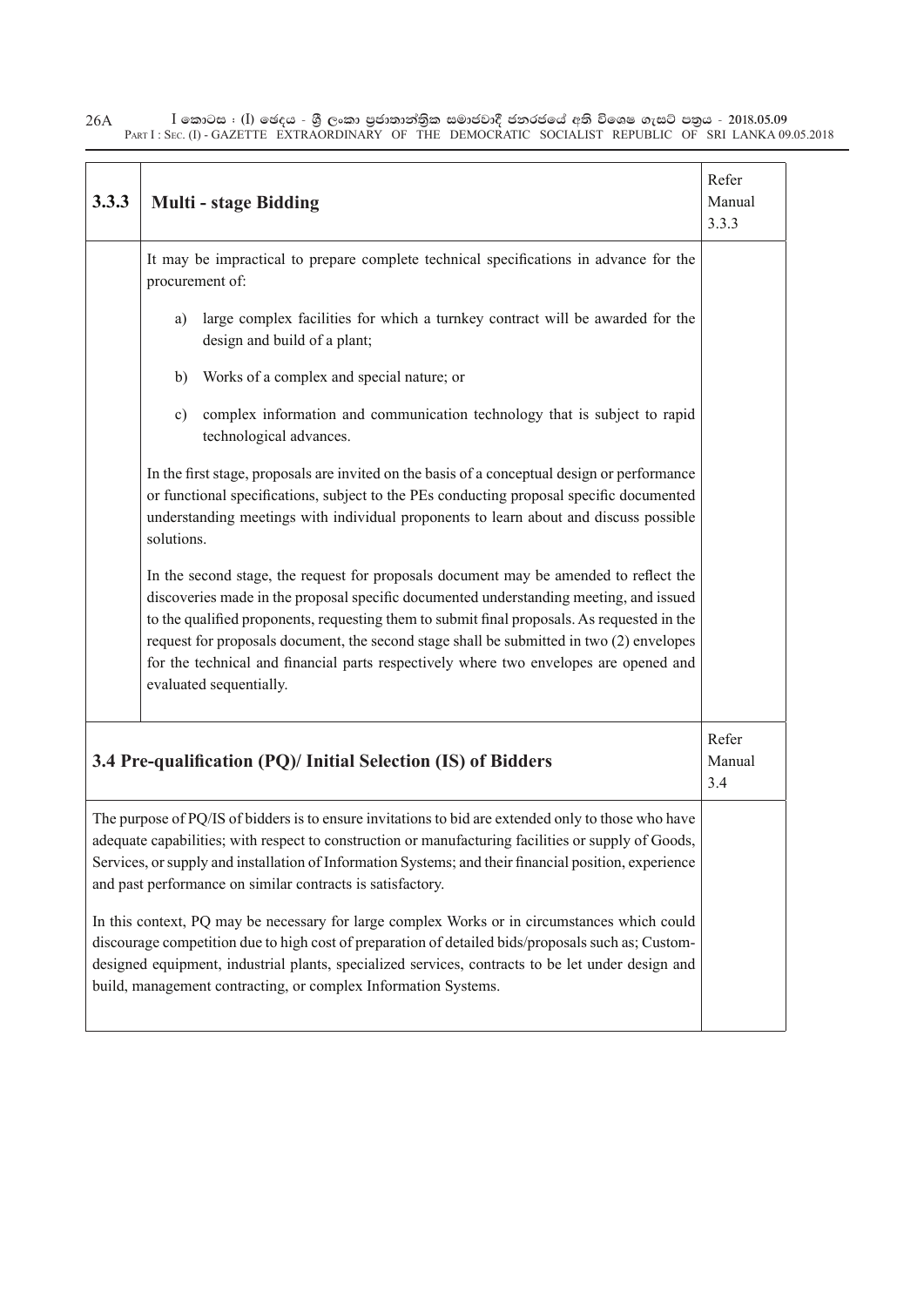$\bar{\rm I}$  කොටස : ( $\rm I$ ) ඡෙදය - ශුී ලංකා පුජාතාන්තිුක සමාජවාදී ජනරජයේ අති විශෙෂ ගැසට් පතුය - 2018.05.09 PART I : SEC. (I) - GAZETTE EXTRAORDINARY OF THE DEMOCRATIC SOCIALIST REPUBLIC OF SRI LANKA 09.05.2018 27A

#### **CHAPTER 4 - PROCUREMENT PLANNING**

Efficient and realistic planning of the entire Procurement Process is vital to ensure timely completion of the procurement cycle.

|       | <b>4.1 Procurement Planning</b>                                                                                                                                                                                                                                                            | Refer<br>Manual<br>4.1   |
|-------|--------------------------------------------------------------------------------------------------------------------------------------------------------------------------------------------------------------------------------------------------------------------------------------------|--------------------------|
|       | Every Procuring Entity (PE) shall be responsible to plan their individual procurements, other<br>than emergency procurements, in advance and shall prepare following plans.                                                                                                                |                          |
| 1.    | Master Procurement Plan (MPP)                                                                                                                                                                                                                                                              |                          |
| 2.    | Procurement Plan (PP)                                                                                                                                                                                                                                                                      |                          |
| 3.    | Procurement Time Schedule (PTS)                                                                                                                                                                                                                                                            |                          |
| 4.1.1 | <b>Master Procurement Plan (MPP)</b>                                                                                                                                                                                                                                                       | Refer<br>Manual<br>4.1.1 |
|       | Every (PE) should prepare a Master Procurement Plan for a period of three year in medium<br>term budgetary perspective and should be compiled at the Ministry level.                                                                                                                       |                          |
|       | Individual procurements envisaged for a period of three years shall be listed in<br>a)<br>the Master Procurement Plan. (MPP)                                                                                                                                                               |                          |
|       | MPP shall be reviewed annually, at the commencement of respective financial<br>b)<br>year, and shall be approved by the Secretary to the Line Ministry.                                                                                                                                    |                          |
|       | MPP shall be disclosed as per the regulations made under the Right to Information<br>c)<br>Act, No. 12 of 2016.                                                                                                                                                                            |                          |
| 4.1.2 | <b>Procurement Plan (PP)</b>                                                                                                                                                                                                                                                               | Refer<br>Manual<br>4.1.2 |
|       | PE shall prepare a Procurement Plan (PP) in accordance with Master Procurement<br>a)<br>Plan (MPP) and previously approved Action Plan, depicting procurement that shall<br>be carried out during the respective financial year.                                                           |                          |
|       | PP shall be more specific and list the procurement activities of the current year in<br>b)<br>accordance with the budgetary provisions and approved by the Secretary to the Line<br>Ministry. PE shall send a true copy of the approved PP to NPC.                                         |                          |
|       | After preparation of the Procurement Plan the PE shall publish the General Procurement<br>c)<br>Notice (GPN) indicating the details of the procurements planned for the respective<br>financial year. GPN shall be published in the websites of the PE, relevant line ministry<br>and NPC. |                          |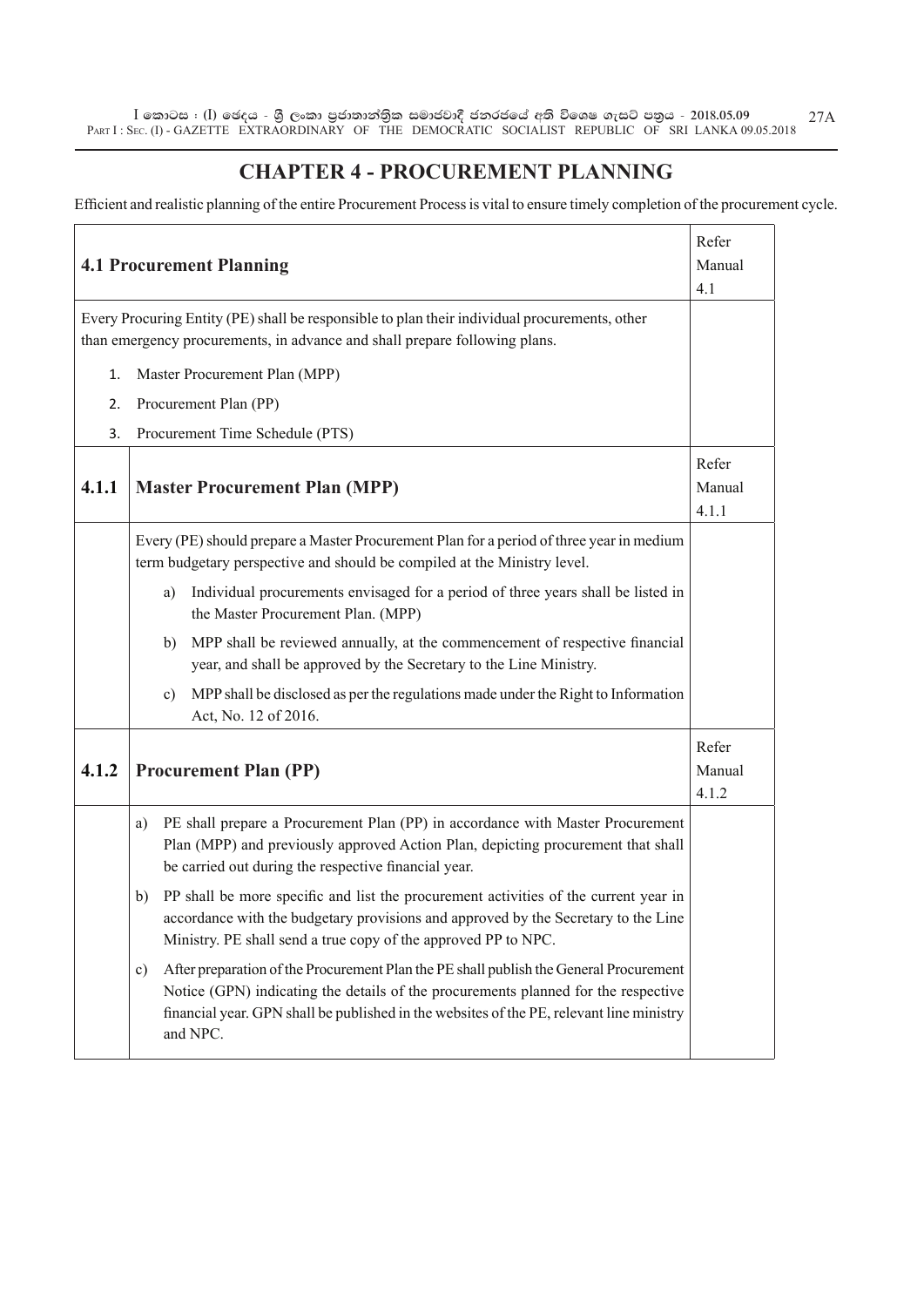$\bar{\rm I}$  කොටස : ( $\rm I$ ) ඡෙදය - ශුී ලංකා පුජාතාන්තිුක සමාජවාදී ජනරජයේ අති විශෙෂ ගැසට් පතුය - 2018.05.09 PART I : SEC. (I) - GAZETTE EXTRAORDINARY OF THE DEMOCRATIC SOCIALIST REPUBLIC OF SRI LANKA 09.05.2018 28A

|             | d) PP is a management tool and shall be disclosed as per the regulations made under the<br>Right to Information Act, No. 12 of 2016.                                                                                                                                                                                                                                        |                          |
|-------------|-----------------------------------------------------------------------------------------------------------------------------------------------------------------------------------------------------------------------------------------------------------------------------------------------------------------------------------------------------------------------------|--------------------------|
|             | PP shall be updated as and when necessary considering actual performance. MPP and<br>Action Plan also may be amended accordingly, if required.                                                                                                                                                                                                                              |                          |
|             | PE shall send an updated PP to NPC within 30 calendar days of the update.                                                                                                                                                                                                                                                                                                   |                          |
| 4.1.3       | <b>Procurement Time Schedule (PTS)</b>                                                                                                                                                                                                                                                                                                                                      | Refer<br>Manual<br>4.1.3 |
|             | Procurement Time Schedule (PTS) is a schedule describing each Procurement Action,<br>a)<br>in chronological order, from commencement to completion of the Procurement Process<br>up to the award of contract.                                                                                                                                                               |                          |
|             | PTS shall be prepared by the PE in two stages;<br>b)                                                                                                                                                                                                                                                                                                                        |                          |
|             | Stage 1 - all activities from the commencement up to the preparation of draft procurement<br>documents;                                                                                                                                                                                                                                                                     |                          |
|             | Stage 2 - all activities after preparation of the draft Procurement Document consequent to<br>obtaining the required budgetary provisions.                                                                                                                                                                                                                                  |                          |
|             | Regular update of PTS Stage 1 shall be done by the PE.<br>$\mathbf{c})$                                                                                                                                                                                                                                                                                                     |                          |
|             | The PE shall forward the draft PTS for Stage 2 on the procurement activity concerned,<br>d)<br>together with any connected downstream procurement to the PC. It is an obligation<br>of the respective PC to consider the PTS Stage 2 and approve it at the first meeting.<br>Once the PTS is agreed upon, the PC shall monitor the progress in consultation with<br>the PE. |                          |
|             | 4.2 Total Cost Estimate (TCE)                                                                                                                                                                                                                                                                                                                                               | Refer<br>Manual<br>4.2   |
|             | TCE is an aggregation of elemental costs of a procurement to be conducted including VAT which<br>will be shown separately.                                                                                                                                                                                                                                                  |                          |
| ment costs. | The elemental costs means itemized costs of the pre-procurement, procurement and post-procure-                                                                                                                                                                                                                                                                              |                          |
|             | TCE shall be prepared by the PE and approved by respective approving authority, prior to request<br>for bids/proposals.                                                                                                                                                                                                                                                     |                          |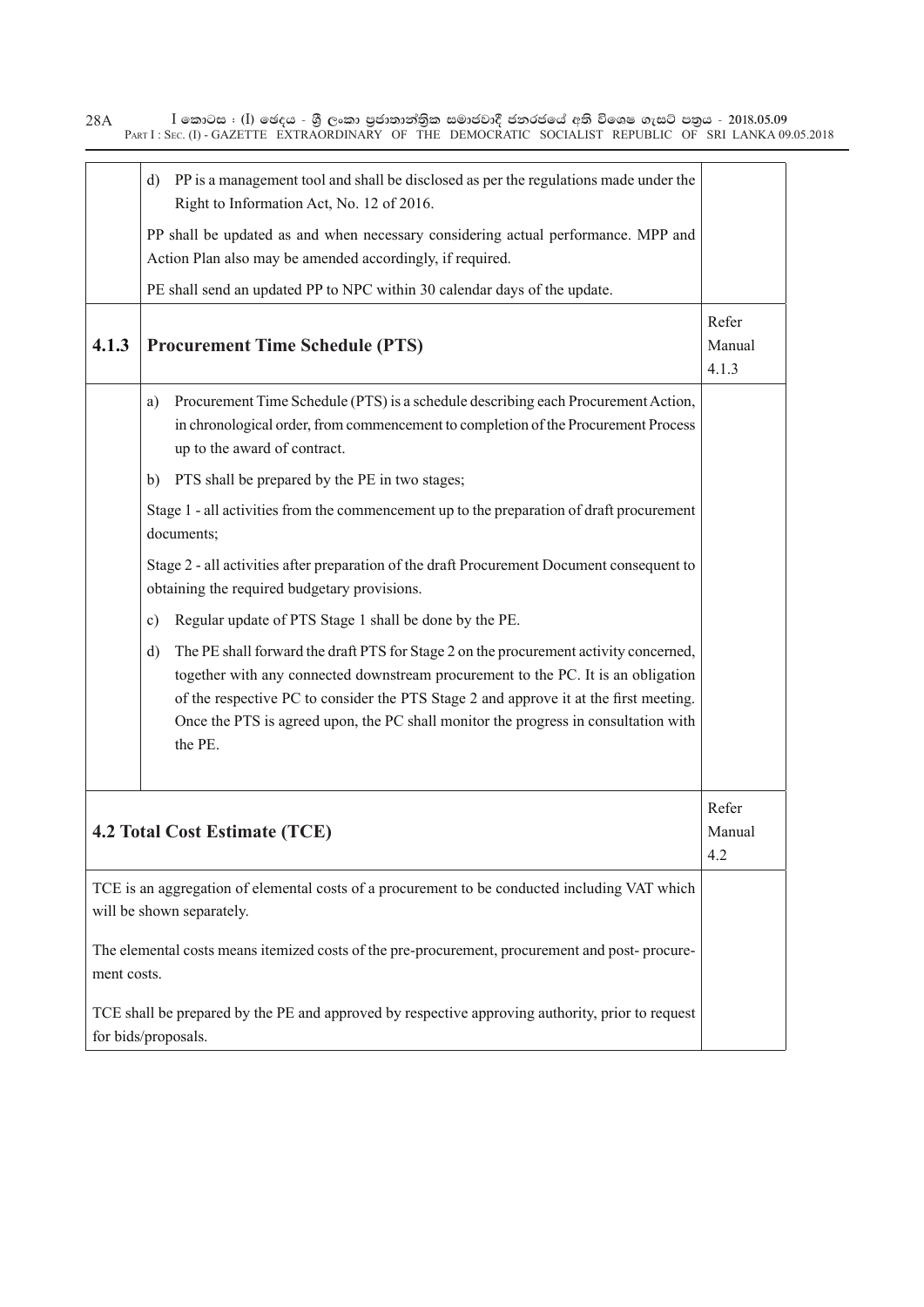$\bar{\rm I}$  කොටස : ( $\rm I$ ) ඡෙදය - ශුී ලංකා පුජාතාන්තිුක සමාජවාදී ජනරජයේ අති විශෙෂ ගැසට් පතුය - 2018.05.09 PART I : SEC. (I) - GAZETTE EXTRAORDINARY OF THE DEMOCRATIC SOCIALIST REPUBLIC OF SRI LANKA 09.05.2018 29A

| 4.2.1           | <b>Update of Total Cost Estimate (TCE)</b>                                                                                                                                                                                                                                                                                                                                                                                         | Refer<br>Manual<br>4.2.1 |
|-----------------|------------------------------------------------------------------------------------------------------------------------------------------------------------------------------------------------------------------------------------------------------------------------------------------------------------------------------------------------------------------------------------------------------------------------------------|--------------------------|
|                 | Wherever it is necessary to update the TCE, the updated TCE shall be approved by the<br>appropriate authority. The approving authority should refrain from revising the TCE during<br>the Procurement Process after the request for bids/proposals.                                                                                                                                                                                |                          |
|                 | 4.3 Packaging and Slicing of Contracts                                                                                                                                                                                                                                                                                                                                                                                             | Refer<br>Manual<br>4.3   |
|                 | The size and the complexity of the contract are important considerations for packaging and slicing.                                                                                                                                                                                                                                                                                                                                |                          |
|                 | Bids/proposals may be requested;                                                                                                                                                                                                                                                                                                                                                                                                   |                          |
| a)              | In order to facilitate large and small contractors to participate, procurement may be divided<br>into smaller slices and procured on "Slice and/or Package" basis.                                                                                                                                                                                                                                                                 |                          |
| b)              | Both small and large contractors may be allowed, at their options, to bid for one or more<br>packages.                                                                                                                                                                                                                                                                                                                             |                          |
| c)              | In case of e-GP, lots will be treated as a stand-alone procurement packages and procured<br>accordingly.                                                                                                                                                                                                                                                                                                                           |                          |
|                 | All bids/proposals shall be received by the same closing date and opened and evaluated simulta-<br>neously so as to determine the bid/proposal or combination of bids/proposals.                                                                                                                                                                                                                                                   |                          |
|                 | Procurements carried out through e-GP system shall be automatically closed and locked from<br>access to anyone at the time and date of closing and bidders shall not be allowed to submit any<br>bids/proposals after that. Only the authorized person from the PE or opening committee members<br>will be allowed to access and open the bids/proposals at and from the time of stipulated time for<br>the bid/proposals opening. |                          |
|                 | After the opening, the bids/proposals will be given access to the bid evaluation committee for eval-<br>uation. Most of the parts of the evaluation will be automated in the system to minimize discretion<br>by the evaluators.                                                                                                                                                                                                   |                          |
| or information. | All events, transactions, access information, bid/proposal data, and processed data shall be recorded<br>in the e-GP system, and remain in encrypted form when in the system. Only the authorized per-<br>sons as per their authority and role in the system shall get access to relevant and authorized data                                                                                                                      |                          |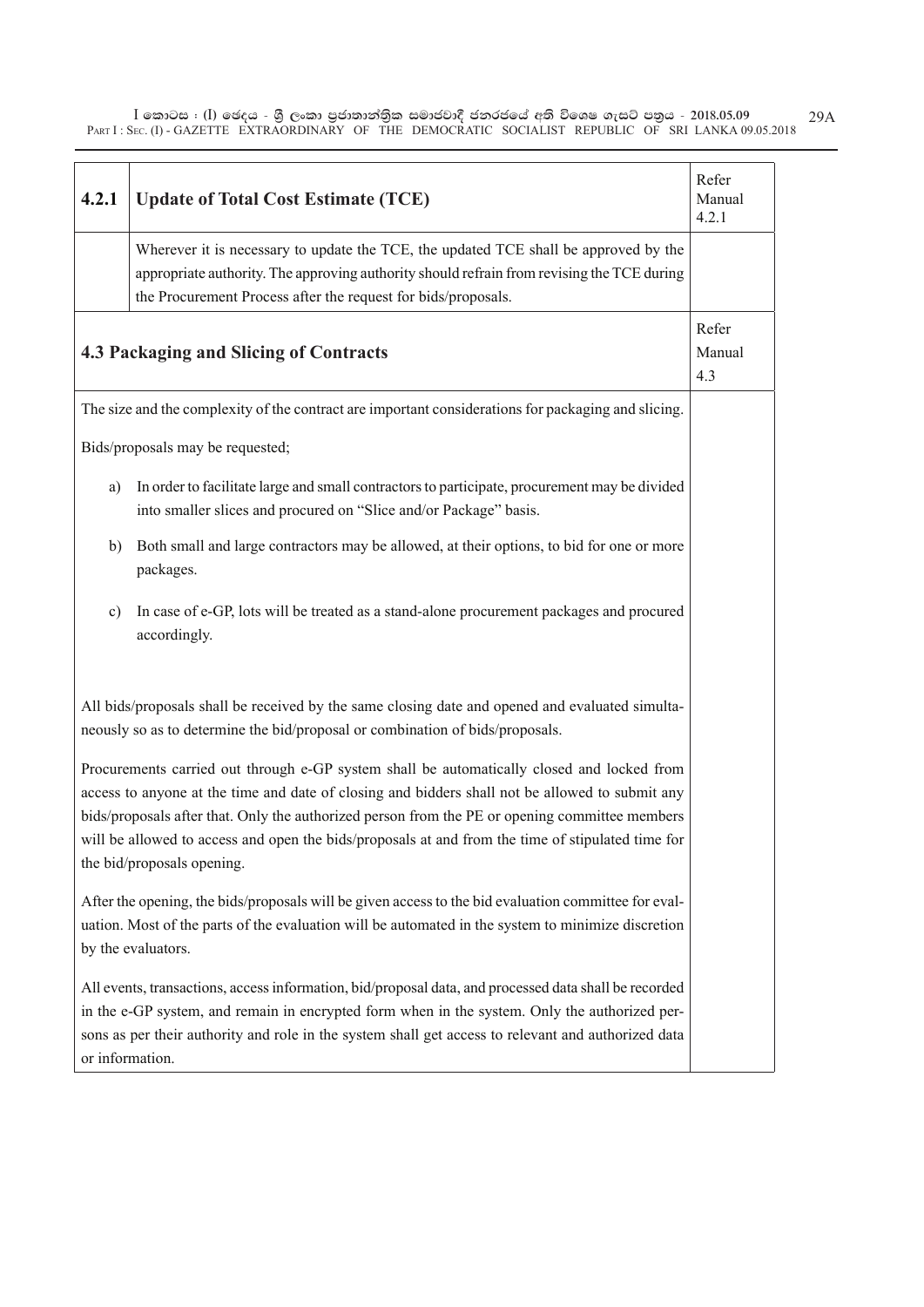$\bar{\rm I}$  කොටස : ( $\rm I$ ) ඡෙදය - ශුී ලංකා පුජාතාන්තිුක සමාජවාදී ජනරජයේ අති විශෙෂ ගැසට් පතුය - 2018.05.09 PART I : SEC. (I) - GAZETTE EXTRAORDINARY OF THE DEMOCRATIC SOCIALIST REPUBLIC OF SRI LANKA 09.05.2018 30A

#### **CHAPTER 5 – PROCUREMENT DOCUMENTS**

|              | <b>5.1 Preparation of Draft Procurement Documents</b>                                                                                                                              | Refer<br>Manual<br>5.1 |
|--------------|------------------------------------------------------------------------------------------------------------------------------------------------------------------------------------|------------------------|
| a)           | The PE shall prepare the draft Procurement Documents in a manner best calculated to encourage                                                                                      |                        |
|              | competition and achievement of the procurement objectives as given in 1.2 above.                                                                                                   |                        |
| b)           | The PE shall complete the above-mentioned task prior to the appointment of the PC and BEC.                                                                                         |                        |
|              | <b>5.2 Contents of Procurement Documents</b>                                                                                                                                       | Refer<br>Manual<br>5.2 |
|              | The Procurement Documents shall contain all relevant information necessary for a prospective                                                                                       |                        |
|              | bidder to prepare a responsive bid/proposal. The contents of the Procurement Document shall be<br>unambiguous.                                                                     |                        |
|              |                                                                                                                                                                                    | Refer                  |
|              | <b>5.3 Standard Procurement Documents (SPDs)</b>                                                                                                                                   | Manual                 |
|              |                                                                                                                                                                                    | 5.3                    |
| a)           | PEs shall use the appropriate SPDs, with minimum changes, if necessary, to address procure-                                                                                        |                        |
|              | ment specific issues. In the case of procurements funded by a Foreign Funding Agency, the                                                                                          |                        |
|              | PEs may use the SPDs mandated by such agencies.                                                                                                                                    |                        |
| b)           | In case of Information Systems, separate Procurement Documents, as may be necessary,                                                                                               |                        |
|              | will be prepared by PE to cover procurement and contract documents to facilitate successful                                                                                        |                        |
|              | installation, integration and operation of a range of Information System applications- from                                                                                        |                        |
|              | straightforward supply, installation and maintenance of technology products, to complex                                                                                            |                        |
|              | development, integration and operation of mission-critical Information Systems.                                                                                                    |                        |
| c)           | Where no relevant SPDs are available, the PE may use other appropriate Procurement Docu-<br>ments.                                                                                 |                        |
|              |                                                                                                                                                                                    |                        |
| $\mathbf{d}$ | All such documents must be reviewed/recommended and approved by the BEC and the PC,<br>respectively. The BEC and PC shall be jointly and severally responsible for the contents of |                        |
|              | such documents. However, it is the duty of the PE to ensure that the Procurement Document                                                                                          |                        |
|              | is complete with any amendments recommended by the BEC and approved by the PC.                                                                                                     |                        |
| e)           | In case of SPDs in e-GP, all data sections like bid data sheet, bill of quantity/material, schedule                                                                                |                        |
|              | of delivery, technical and financial proposals, special conditions of contracts, and other data                                                                                    |                        |
|              | related forms should be available as web forms or interactive data capturing and processing                                                                                        |                        |
|              | system. SPDs static sections, in non-modifiable PDF format, should be built into the e-GP sys-                                                                                     |                        |
|              | tem process itself. Its use should enhance efficiency in administrative processes and contribute                                                                                   |                        |
|              | to good governance.                                                                                                                                                                |                        |
|              | For Works contracts standard formats published by CIDA may be used in instances where the PE                                                                                       |                        |
|              | is of the opinion that such are the most suitable.                                                                                                                                 |                        |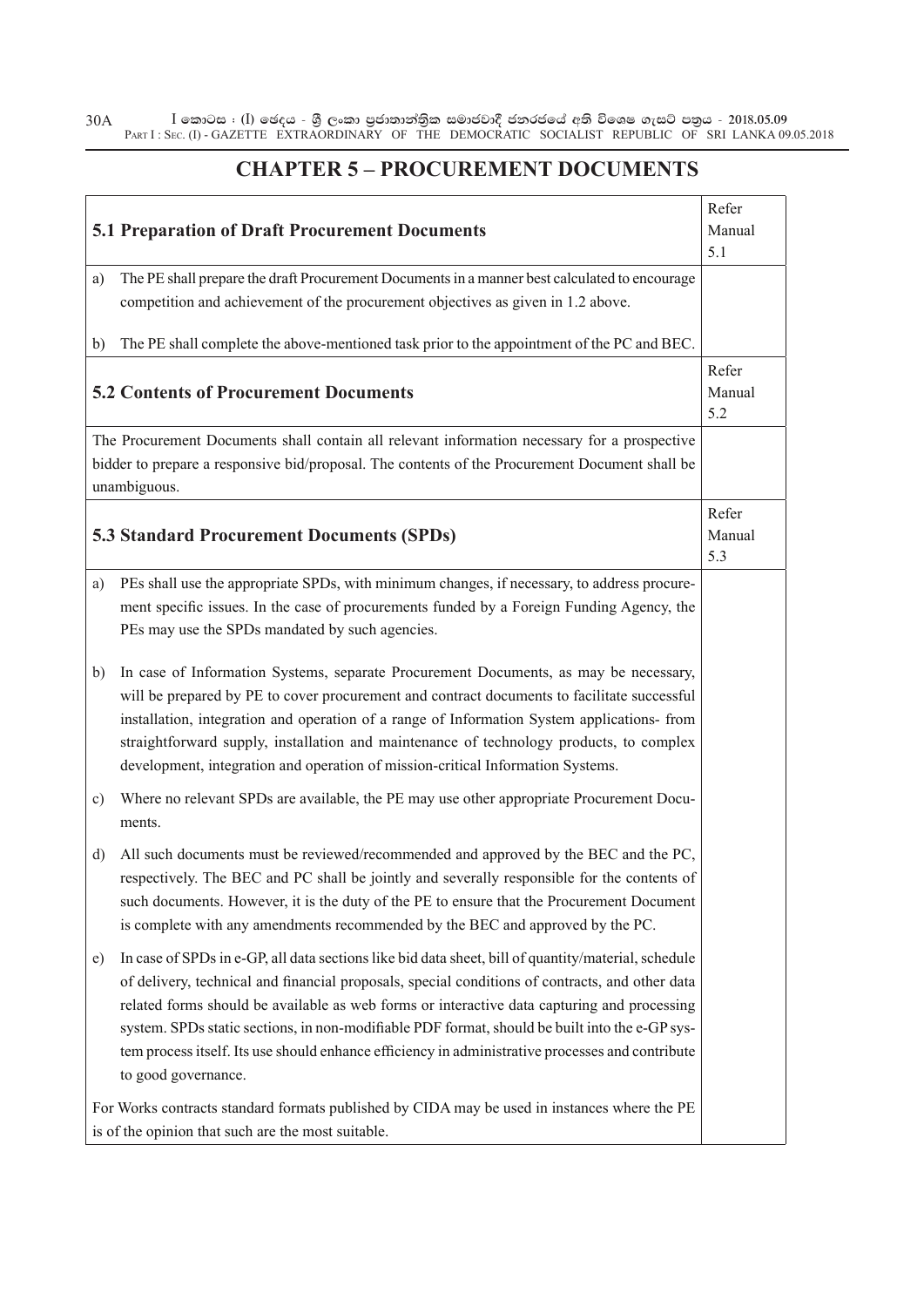$\bar{\rm I}$  කොටස : ( $\rm I$ ) ඡෙදය - ශුී ලංකා පුජාතාන්තිුක සමාජවාදී ජනරජයේ අති විශෙෂ ගැසට් පතුය - 2018.05.09 PART I : SEC. (I) - GAZETTE EXTRAORDINARY OF THE DEMOCRATIC SOCIALIST REPUBLIC OF SRI LANKA 09.05.2018 31A

|       | <b>5.4 Request for Bids/Proposals</b>                                                                                                                                                                                                                                                                                              | Refer<br>Manual<br>5.4   |
|-------|------------------------------------------------------------------------------------------------------------------------------------------------------------------------------------------------------------------------------------------------------------------------------------------------------------------------------------|--------------------------|
|       | Adequate publicity shall be given to the request for bids/proposals in national newspapers, orga-<br>nization's website and National Procurement Commission's web portal, e-GP portal and in case of<br>ICB in relevant international or donor websites.                                                                           |                          |
|       | Request for bids/proposals should be brief but should contain appropriate and relevant basic infor-<br>mation required by prospective bidders to form, with sufficient clarity, an opinion as to the scope<br>of the procurement.                                                                                                  |                          |
|       | 5.5 Instructions to Bidders (ITB)                                                                                                                                                                                                                                                                                                  | Refer<br>Manual<br>5.5   |
|       | Instructions to bidders shall contain clear, precise and relevant information for bidders sufficient<br>to prepare and submit responsive bids/proposals.                                                                                                                                                                           |                          |
|       | <b>5.6 Eligibility of Bidders</b>                                                                                                                                                                                                                                                                                                  | Refer<br>Manual<br>5.6   |
|       | (a) Eligibility requirements for bidders shall be limited to those that are essential to ensure bidder's<br>legality and capacity to perform the relevant contract and shall be included in the Procurement<br>Documents.                                                                                                          |                          |
|       | (b) Bidders should be considered as ineligible bidders under the following two situations among<br>others:                                                                                                                                                                                                                         |                          |
|       | any blacklisted contractor/supplier/service provider;<br>1.                                                                                                                                                                                                                                                                        |                          |
|       | any contractor/supplier/service provider who displays a conflict of interest.<br>11.                                                                                                                                                                                                                                               |                          |
| 5.6.1 | <b>Eligibility for Works Contracts</b>                                                                                                                                                                                                                                                                                             | Refer<br>Manual<br>5.6.1 |
|       | (a) In the case of procurement of Works (excluding Works implemented through Com-<br>munity Based Organizations), domestic contractors shall have the appropriate and<br>valid CIDA registration at the time of closing of bids/proposals and award of contract.                                                                   |                          |
|       | (b) CIDA registration shall not be a criterion for purchasing Procurement Documents.                                                                                                                                                                                                                                               |                          |
|       | (c) CIDA registration shall, for purposes of evaluation, be considered an eligibility<br>criteria only.                                                                                                                                                                                                                            |                          |
| 5.6.2 | <b>Eligibility for Consortia/Joint Ventures</b>                                                                                                                                                                                                                                                                                    |                          |
|       | (a) Firms should be allowed to bid as a joint venture or as a consortium, to enhance<br>their qualifications and capabilities. Any partner of a joint venture/consortium is not<br>allowed to submit another bid/proposal independently or as a joint venture partner or<br>as a consortium with another for the same procurement. |                          |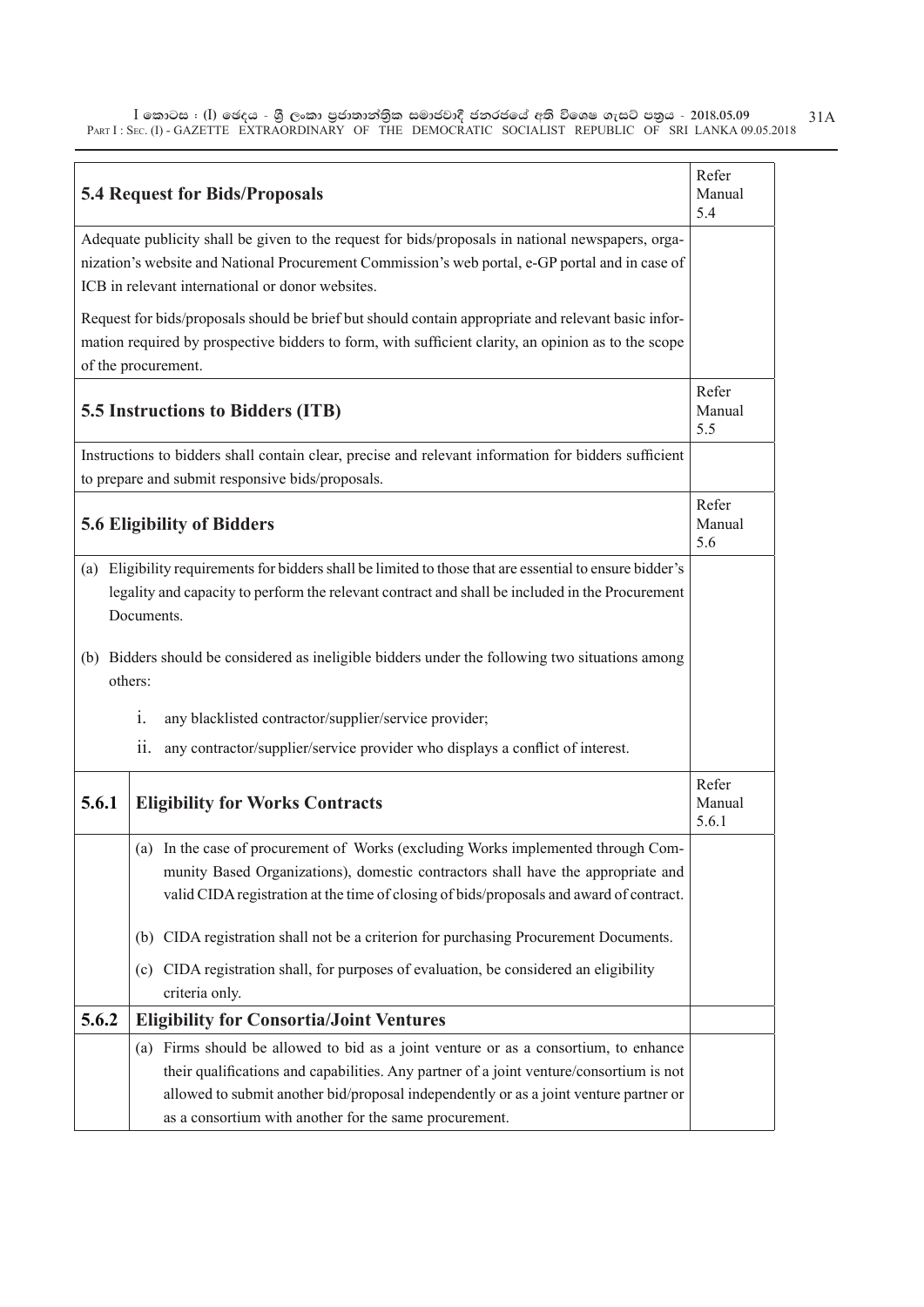$\bar{\rm I}$  කොටස : ( $\rm I$ ) ඡෙදය - ශුී ලංකා පුජාතාන්තිුක සමාජවාදී ජනරජයේ අති විශෙෂ ගැසට් පතුය - 2018.05.09 PART I : SEC. (I) - GAZETTE EXTRAORDINARY OF THE DEMOCRATIC SOCIALIST REPUBLIC OF SRI LANKA 09.05.2018 32A

| (b) If a bid/proposal is submitted as a joint venture or a consortium, all parties of the joint<br>venture/consortium shall be jointly and severally liable for the entire contract.                                                                                                                                                                                                                                                                                                                                                                                                                                                                              |                        |
|-------------------------------------------------------------------------------------------------------------------------------------------------------------------------------------------------------------------------------------------------------------------------------------------------------------------------------------------------------------------------------------------------------------------------------------------------------------------------------------------------------------------------------------------------------------------------------------------------------------------------------------------------------------------|------------------------|
| (c) If a consortium or a joint venture has not been formed at the time of bid/proposal sub-<br>mission, the bid/proposal shall include sufficient material to establish the intention to<br>form such consortium or a joint venture together with respective rights and liabilities<br>of the consortium/joint venture parties. In any event consortium/joint venture shall<br>be established prior to entering into contract.                                                                                                                                                                                                                                    |                        |
| 5.7 Equal Treatment for Foreign and Domestic Bidders                                                                                                                                                                                                                                                                                                                                                                                                                                                                                                                                                                                                              |                        |
| In procurements under ICB, bidding and contract conditions shall have equal application to<br>(a)<br>both domestic and foreign bidders, except in complying with the requirements of domestic<br>preference and CIDA registration (in the case of construction contracts) for domestic bidders.<br>(b) If any foreign currency payments are envisaged under the contract, both the foreign and domestic                                                                                                                                                                                                                                                           |                        |
| bidders shall be eligible to quote and to be paid in foreign currency.                                                                                                                                                                                                                                                                                                                                                                                                                                                                                                                                                                                            |                        |
| To be eligible for foreign currency payment bidders are required to submit justification to that<br>(c)<br>effect. Import of plant, equipment and machinery and payment of remuneration for expatriates<br>etc. would be considered as valid justifications.                                                                                                                                                                                                                                                                                                                                                                                                      |                        |
| 5.8 Bid/Proposal Validity Period                                                                                                                                                                                                                                                                                                                                                                                                                                                                                                                                                                                                                                  | Refer<br>Manual<br>5.8 |
| Bidders shall be required to submit bids/proposals valid for a period specified in the Procurement<br>Documents. Bid/proposal validity period must be requested indicating a certain calendar date, (not<br>in number of days), which shall be sufficient to enable the PE to complete the comparison and<br>evaluation of bids/proposals, review the recommendation for award and obtain all the necessary<br>approvals so that the contract can be awarded within the bid/proposal validity period. In the event<br>the evaluation cannot be completed, the PE shall request for an extension of the bid/proposal validity<br>as per the revised calendar date. |                        |
| <b>5.9 Bid Security</b>                                                                                                                                                                                                                                                                                                                                                                                                                                                                                                                                                                                                                                           | Refer<br>Manual<br>5.9 |
| A bid security must be submitted by all the bidders, participating in ICB, LIB, NCB or LNB bid-<br>ding processes as specified in the Procurement Documents. Validity period of bid security must be<br>requested indicating a certain calendar date, (not in number of days).                                                                                                                                                                                                                                                                                                                                                                                    |                        |
| A Procuring Entity may accept a bid securing declaration in place of a bid security, provided that<br>this is specified in the Procurement Document. If the bidder fails to fulfil any of the requirements<br>given in the declaration, the bidder shall be blacklisted as per Procurement Guideline 9.4.                                                                                                                                                                                                                                                                                                                                                         |                        |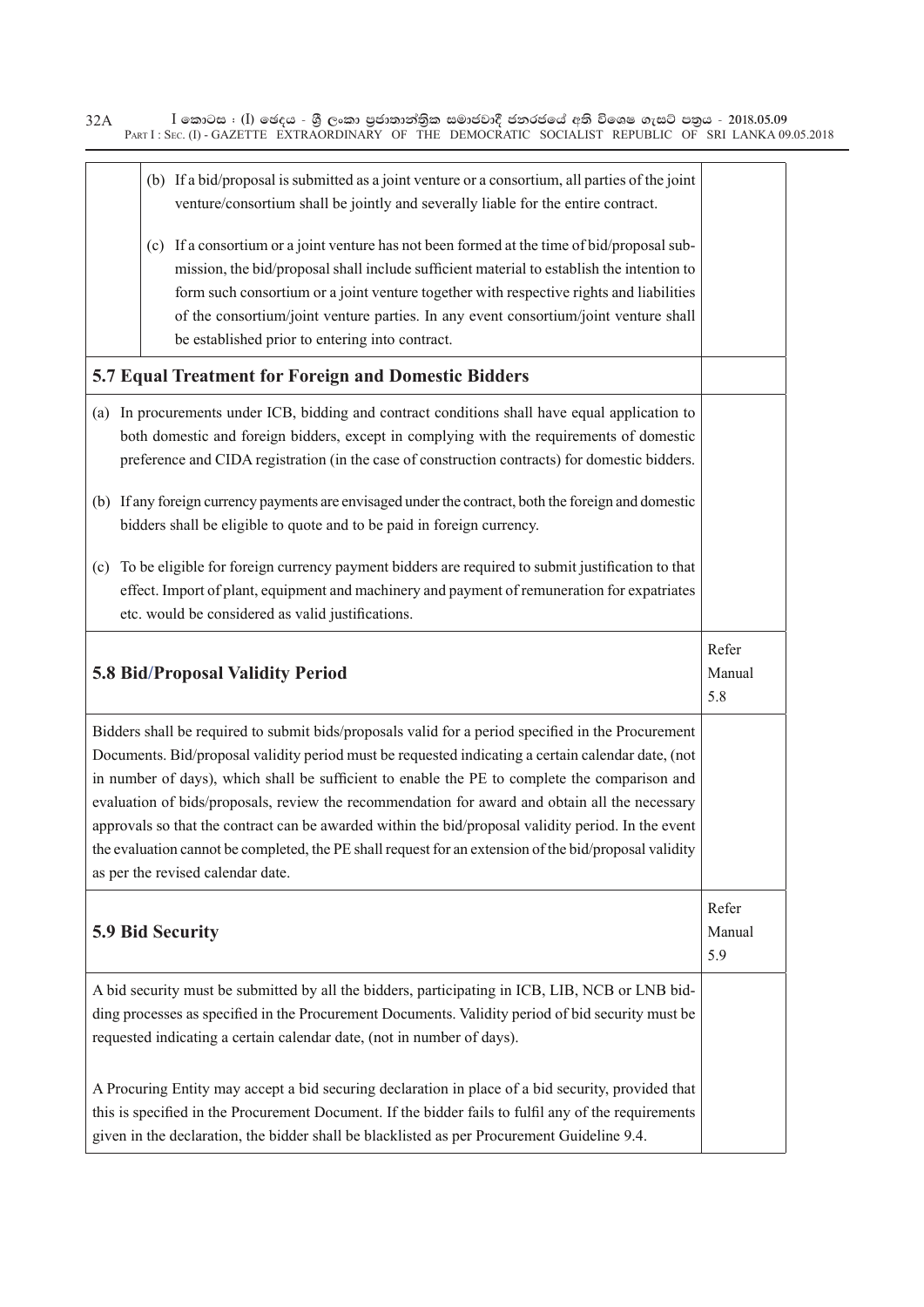$\bar{\rm I}$  කොටස : ( $\rm I$ ) ඡෙදය - ශුී ලංකා පුජාතාන්තිුක සමාජවාදී ජනරජයේ අති විශෙෂ ගැසට් පතුය - 2018.05.09 PART I : SEC. (I) - GAZETTE EXTRAORDINARY OF THE DEMOCRATIC SOCIALIST REPUBLIC OF SRI LANKA 09.05.2018

|     | <b>5.10 Clarity of Procurement Documents</b>                                                                                                                                                                                                                                                                                                                                                                                                   |                         |
|-----|------------------------------------------------------------------------------------------------------------------------------------------------------------------------------------------------------------------------------------------------------------------------------------------------------------------------------------------------------------------------------------------------------------------------------------------------|-------------------------|
|     | (a) All prospective bidders shall be provided with the same information other than two stage<br>bidding and shall be assured of equal opportunities to obtain additional information.                                                                                                                                                                                                                                                          |                         |
|     | (b) Where ever applicable a pre-bid meeting/site visits may be arranged whereby prospective bid-                                                                                                                                                                                                                                                                                                                                               |                         |
|     | ders have the opportunity of seeking clarifications from the PE. All bidders must be provided<br>with the same information by the PE.                                                                                                                                                                                                                                                                                                          |                         |
|     | <b>5.11 Clarifications and Modifications</b>                                                                                                                                                                                                                                                                                                                                                                                                   | Refer<br>Manual<br>5.11 |
|     | (a) A prospective bidder requiring any clarification of the Procurement Documents should notify<br>to the PE in writing, with sufficient time before the date of bid/proposal closing.                                                                                                                                                                                                                                                         |                         |
|     | (b) At any time prior to the date of closing of bids/proposals PE may, at its own initiative or in<br>response to a clarification requested by a prospective bidder, modify Procurement Documents<br>by issuance of addenda with the recommendation of the BEC and approval of the PC.                                                                                                                                                         |                         |
|     | (c) If deemed necessary, the PE may extend the deadline for bid/proposal closing giving due<br>consideration to the PTS and other Bidders, with the approval of the PC.                                                                                                                                                                                                                                                                        |                         |
|     | 5.12 Alternative Bids/Proposals or Bid Options/Proposal Options                                                                                                                                                                                                                                                                                                                                                                                |                         |
| (a) | The Procurement Document shall clearly indicate when bidders are allowed to submit alter-<br>native bids/proposals, how alternative bids/proposals should be submitted, how bid prices of<br>the alternative bid/proposal should be offered and the basis on which alternative bid/proposal<br>shall be evaluated.                                                                                                                             |                         |
|     | (b) Alternative bids/proposals submitted by a bidder, shall be considered as a separate bid/proposal                                                                                                                                                                                                                                                                                                                                           |                         |
|     | and it shall be supported with an independent form of bid and bid security.                                                                                                                                                                                                                                                                                                                                                                    |                         |
|     | (c) If bidders are permitted to submit alternative bids/proposals it shall be clearly stated in the<br>Procurement Document. However, only the original bids/proposals shall be considered for the<br>purpose of evaluation.                                                                                                                                                                                                                   |                         |
|     | (d) If the original bid/proposal submitted by the bidder is considered as the lowest evaluated and<br>substantially responsive bid/proposal, the bidder's alternative bid/proposal will be compared<br>with his original bid/proposal. In such a situation, if alternative bid/proposal is accepted, it<br>shall fully comply with employer's requirements and bid/proposal price shall not be higher<br>than the original bid/proposal price. |                         |
|     | If alternate bids/proposals are not permitted in the Procurement Document, any alternate bid/<br>proposal shall not be considered.                                                                                                                                                                                                                                                                                                             |                         |
|     | (e) Procurement Document shall specify whether bid/proposal options are allowed or not. If<br>bidders are allowed to submit options, the Procurement Document shall clearly indicate how<br>bid/proposal options should be submitted, how bid/proposal prices should be offered and the<br>basis on which bid options shall be evaluated.                                                                                                      |                         |
|     | If Procurement Documents specify bid/proposal options are not allowed, bids/proposals with<br>all options will be rejected.                                                                                                                                                                                                                                                                                                                    |                         |

33A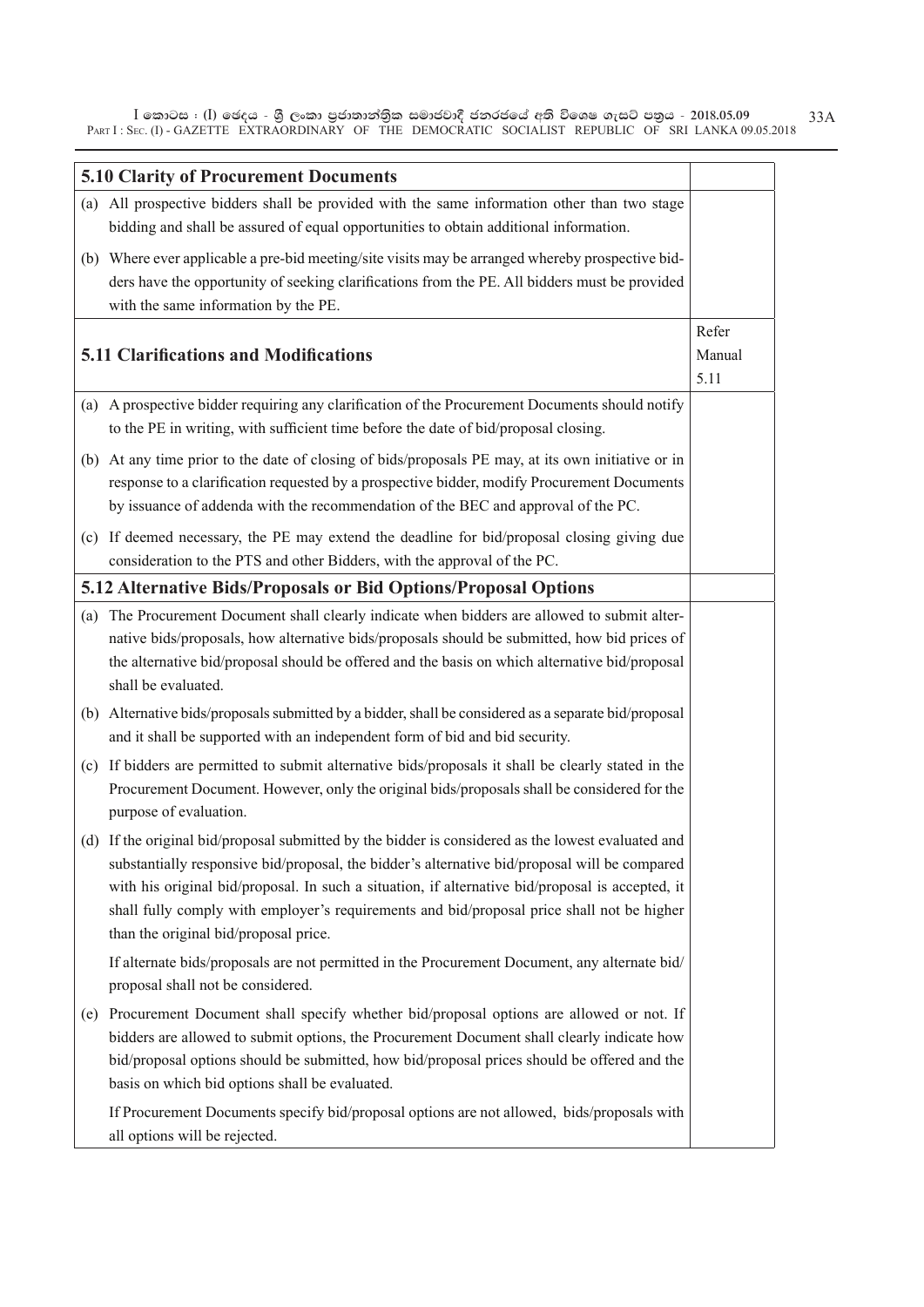$\bar{\rm I}$  කොටස : ( $\rm I$ ) ඡෙදය - ශුී ලංකා පුජාතාන්තිුක සමාජවාදී ජනරජයේ අති විශෙෂ ගැසට් පතුය - 2018.05.09 PART I : SEC. (I) - GAZETTE EXTRAORDINARY OF THE DEMOCRATIC SOCIALIST REPUBLIC OF SRI LANKA 09.05.2018 34A

|                                                                                                             | Refer          |
|-------------------------------------------------------------------------------------------------------------|----------------|
| <b>5.13 Value Added Tax</b>                                                                                 |                |
|                                                                                                             | Manual<br>5.13 |
| The bidders shall be instructed to indicate VAT separately in their bid/proposal price and VAT shall        |                |
| not be considered for evaluation of bids/proposals.                                                         |                |
|                                                                                                             |                |
|                                                                                                             | Refer          |
| 5.14 Bid/Proposal Evaluation Criteria and Qualification Requirements                                        | Manual         |
|                                                                                                             | 5.14           |
| (a) The Procurement Documents shall clearly specify the relevant factors, in addition to price, to          |                |
| be considered in bid/proposal evaluation.                                                                   |                |
|                                                                                                             |                |
| (b) Pre-qualification criteria and post qualification criteria shall also be clearly stated in the relevant |                |
| Procurement Documents.                                                                                      |                |
|                                                                                                             |                |
| (c) The disclosed criteria shall not be modified, or additional criteria shall not be introduced during     |                |
| the bid/proposal evaluation.                                                                                |                |
|                                                                                                             |                |
| (d) If bids/proposals based on alternative designs, materials, completion schedules, payment terms          |                |
| etc. are permitted, conditions for their acceptability and method of their evaluation shall be              |                |
| expressly stated.                                                                                           |                |
|                                                                                                             | Refer          |
| <b>5.15 Conditions of Contract</b>                                                                          | Manual         |
|                                                                                                             | 5.15           |
| (a) The General Conditions of Contract (GCC) are generally used with all types of contracts and             |                |
| shall be issued with the Procurement Document. Special Conditions of Contract (SCC) may                     |                |
| be included in the Procurement Document depending upon the need.                                            |                |
|                                                                                                             |                |
| (b) Provisions indicated in the SCC will take precedence over the corresponding provisions in the           |                |
| GCC. Additional clauses shall be added to SCC to suit the particular contract.                              |                |
|                                                                                                             | Refer          |
| 5.16 Price Adjustment                                                                                       | Manual         |
|                                                                                                             | 5.16           |
| For contracts with long delivery or completion periods including major civil works contracts, price         |                |
| adjustment provision shall be provided in the Procurement Document.                                         |                |
|                                                                                                             | Refer          |
|                                                                                                             |                |
| <b>5.17 Advance Payment</b><br>Manual                                                                       |                |
|                                                                                                             | 5.17           |
|                                                                                                             |                |
| An advance payment can be made, when required provisions are included in the Procurement<br>Document.       |                |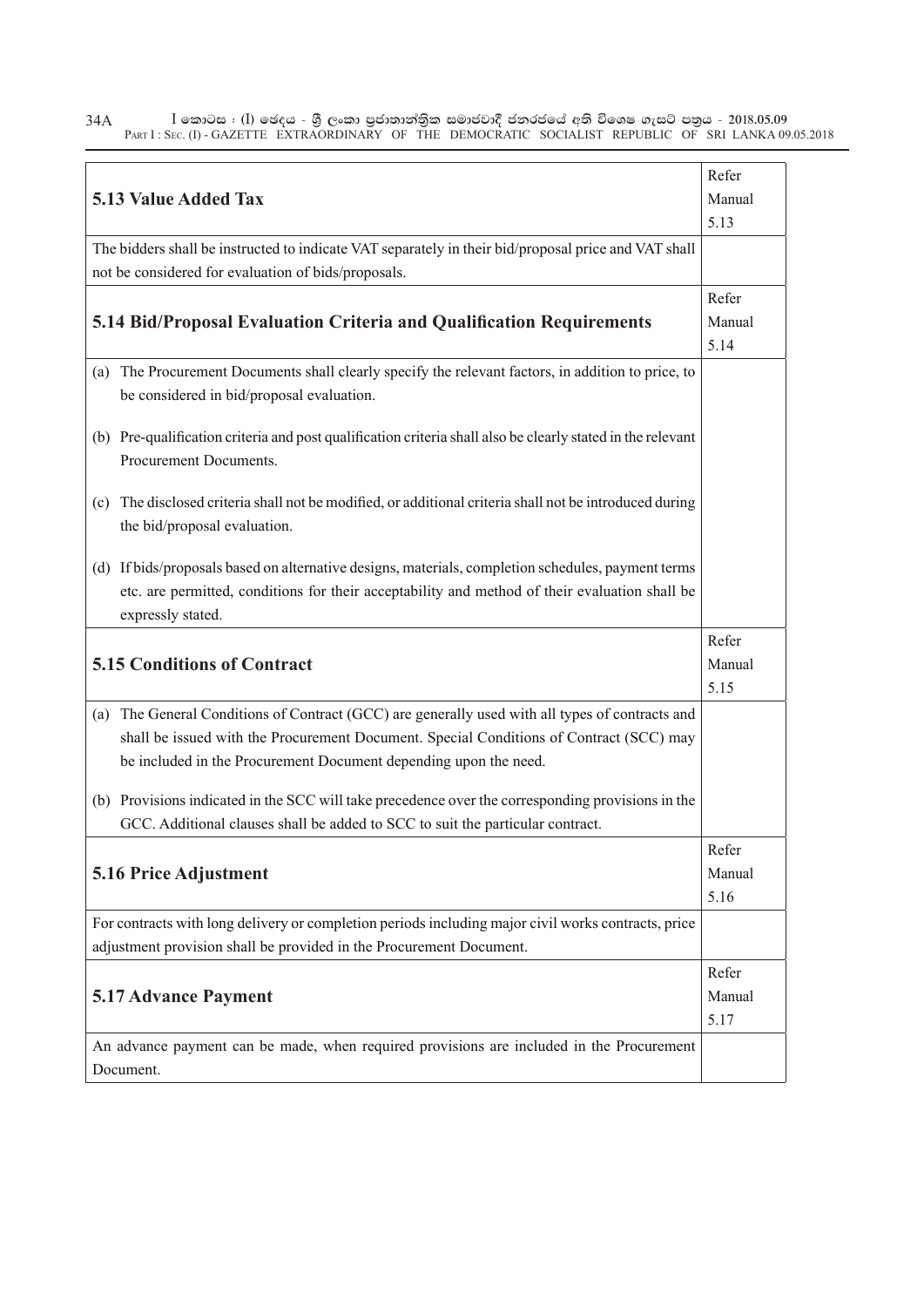$\bar{\rm I}$  කොටස : ( $\rm I$ ) ඡෙදය - ශුී ලංකා පුජාතාන්තිුක සමාජවාදී ජනරජයේ අති විශෙෂ ගැසට් පතුය - 2018.05.09 PART I : SEC. (I) - GAZETTE EXTRAORDINARY OF THE DEMOCRATIC SOCIALIST REPUBLIC OF SRI LANKA 09.05.2018 35A

|                                                                                                       | Refer  |
|-------------------------------------------------------------------------------------------------------|--------|
|                                                                                                       |        |
| <b>5.18 Retention of Money in Works Contracts</b>                                                     | Manual |
|                                                                                                       | 5.18   |
| The PE shall retain a specified amount as retention money to ensure that the contractor rectifies     |        |
| any defects.                                                                                          |        |
|                                                                                                       | Refer  |
| <b>5.19 Performance Security</b>                                                                      | Manual |
|                                                                                                       | 5.19   |
| A performance security shall be provided by the contractor/supplier, to safeguard the PE in case of   |        |
| breach of contract and unsatisfactory performance.                                                    |        |
|                                                                                                       |        |
|                                                                                                       | Refer  |
| <b>5.20 Liquidated Damages</b>                                                                        | Manual |
|                                                                                                       | 5.20   |
| Provision shall be made in the contract for computation and charging of liquidated damages, for       |        |
| delays which result in a loss to PE where supplier/contractor is responsible for the delay.           |        |
|                                                                                                       | Refer  |
| <b>5.21 Dispute Resolution</b>                                                                        | Manual |
|                                                                                                       | 5.21   |
| All disputes arising out of contract agreements shall be resolved through amicable negotiation,       |        |
| mediation, adjudication or arbitration. Arbitration shall be in accordance with the provisions of the |        |
| Arbitration Act No. 11 of 1995 of Sri Lanka.                                                          |        |
| <b>5.22 The Law of Contract</b>                                                                       |        |
|                                                                                                       |        |
| The law governing the Contract shall be the laws of the Democratic Socialist Republic of Sri Lanka.   |        |
|                                                                                                       | Refer  |
| <b>5.23 Specifications</b>                                                                            | Manual |
|                                                                                                       | 5.23   |
| Specifications shall include material, design, quality, standards and workmanship for all<br>(a)      |        |
| prospective procurements. It should meet the essential requirements of the PE and be                  |        |
| objective, functional, and fit for the purpose.                                                       |        |
|                                                                                                       |        |
| (b) It should be based on respective national standards and/or equivalent international standards     |        |
| as applicable.                                                                                        |        |
|                                                                                                       |        |
| Specifications should be of generic nature reflecting functional aspects than technical<br>(c)        |        |
| aspects.                                                                                              |        |
|                                                                                                       | Refer  |
| 5.24 Contract                                                                                         | Manual |
|                                                                                                       | 5.24   |
| The contract document shall be issued with the Procurement Document.                                  |        |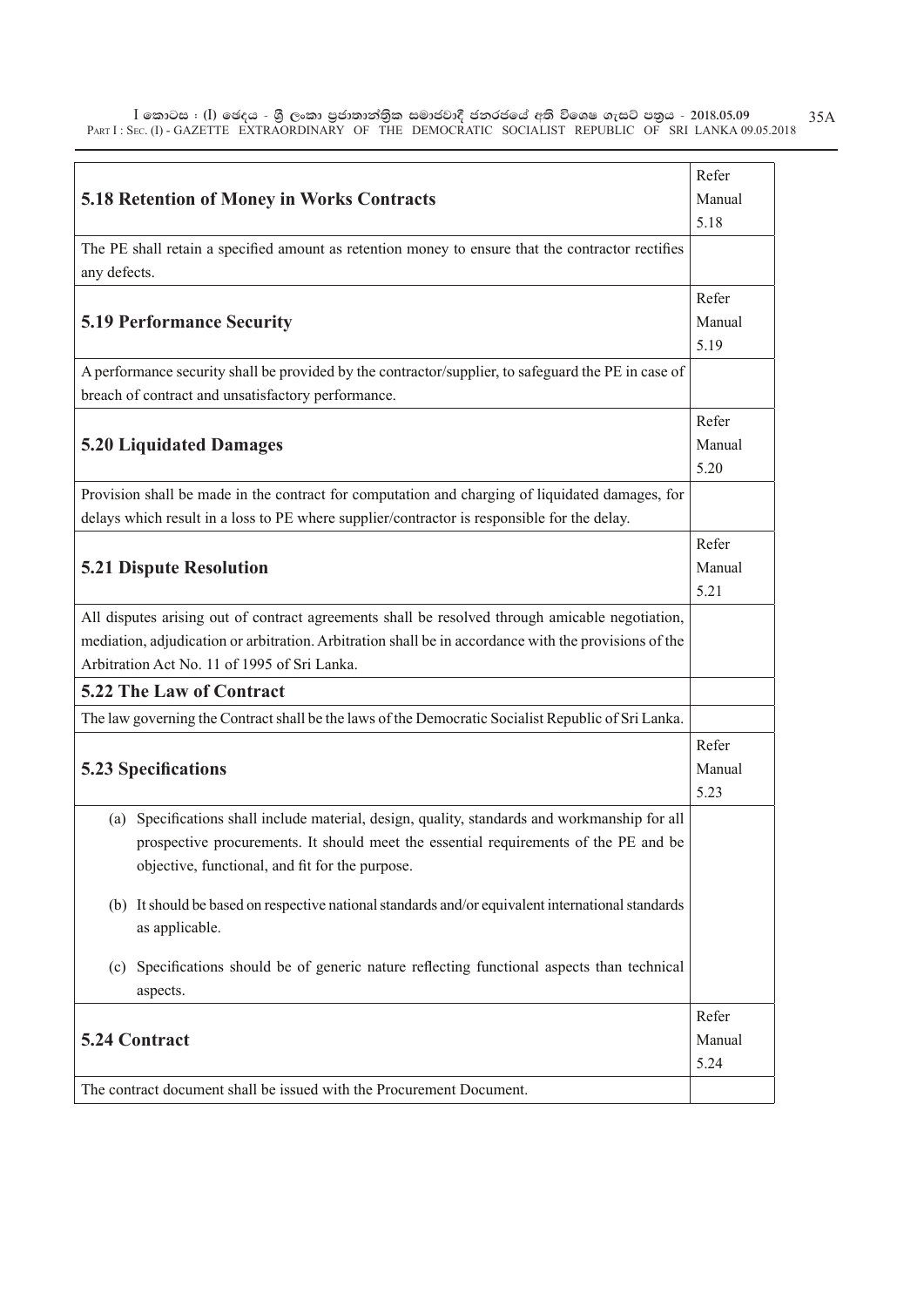$\bar{\rm I}$  කොටස : ( $\rm I$ ) ඡෙදය - ශුී ලංකා පුජාතාන්තිුක සමාජවාදී ජනරජයේ අති විශෙෂ ගැසට් පතුය - 2018.05.09 PART I : SEC. (I) - GAZETTE EXTRAORDINARY OF THE DEMOCRATIC SOCIALIST REPUBLIC OF SRI LANKA 09.05.2018 36A

#### **CHAPTER 6–PROCUREMENT PROCESS**

٦

| 6.1 Publication of Request for Bids (RFB)/ Request for Proposal (RFP)/<br><b>Specific Procurement Notice (SPN)</b>                                                                                                                                                                | Refer<br>Manual<br>6.1 |
|-----------------------------------------------------------------------------------------------------------------------------------------------------------------------------------------------------------------------------------------------------------------------------------|------------------------|
| Wide publicity shall be given to the RFB/RFP/SPN which should include sufficient information<br>for prospective bidders to respond in offering bids/proposals.                                                                                                                    |                        |
| Publicity of RFB/RFP/SPN will include publishing in the relevant PE/Ministry/NPC website as<br>well as in e-GP portal.                                                                                                                                                            |                        |
| In case of LNB and LIB, RFB/RFP/SPN is not applicable.                                                                                                                                                                                                                            |                        |
| <b>6.2 Issuance of Procurement Documents</b>                                                                                                                                                                                                                                      | Refer<br>Manual<br>6.2 |
| Procurement Documents, including in the e-GP system, should be made available for purchase by<br>the prospective bidders, as mentioned in the RFB/RFP/SPN on the payment of the prescribed fees,<br>if any, up to one day prior to the deadline for submission of bids/proposals. |                        |
| Procurement Documents and web-forms or functions to review and response to the RFB shall be<br>available in e-GP System as provided for in the e-GP Guidelines.                                                                                                                   |                        |
| <b>6.3 Bidding Period</b>                                                                                                                                                                                                                                                         | Refer<br>Manual<br>6.3 |
| The bidding period shall be reasonably adequate to prepare and submit the bids/proposals.                                                                                                                                                                                         |                        |
| <b>6.4 Submission/Receipt of Bids/Proposals</b>                                                                                                                                                                                                                                   | Refer<br>Manual<br>6.4 |
| The bid/proposal shall be submitted using Procurement Documents issued by PE which is not<br>transferable to any other bidder.                                                                                                                                                    |                        |
| The bids/proposals shall be received only at one location as stated in the Procurement Document.<br>When e-GP is introduced, all bids/proposals shall be accepted only through e-GP System as per<br>the Guidelines relevant to the e-GP system.                                  |                        |
| <b>6.5 Rejection of Late Bids/Proposals</b>                                                                                                                                                                                                                                       | Refer<br>Manual<br>6.5 |
| Bids/proposals shall be closed at the time specified in the Procurement Documents. Late bids/<br>proposals shall not be accepted and shall be returned unopened.                                                                                                                  |                        |
| e-GP System shall automatically reject the late bids/proposals.                                                                                                                                                                                                                   |                        |

 $\Gamma$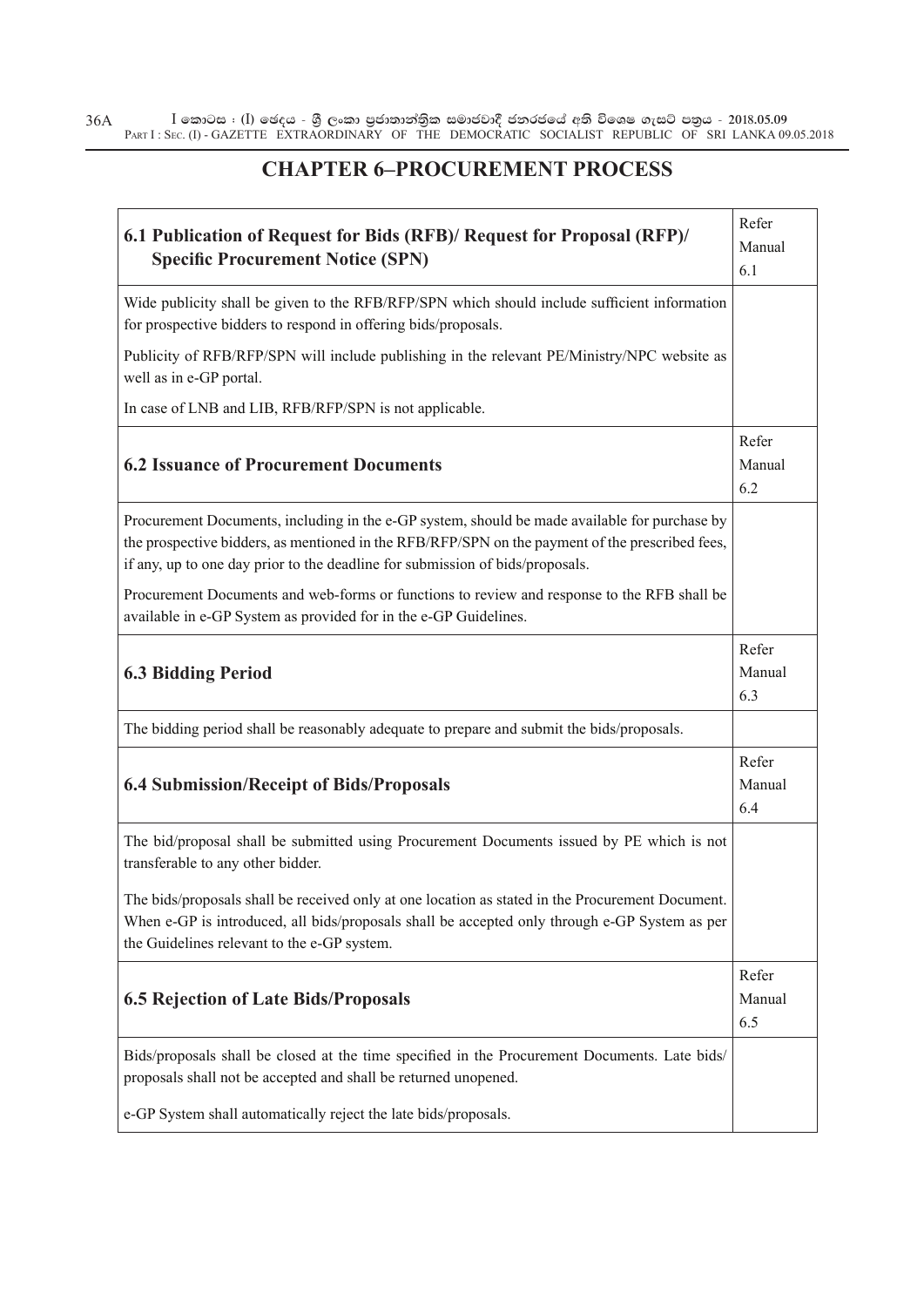$\bar{\rm I}$  කොටස : ( $\rm I$ ) ඡෙදය - ශුී ලංකා පුජාතාන්තිුක සමාජවාදී ජනරජයේ අති විශෙෂ ගැසට් පතුය - 2018.05.09 PART I : SEC. (I) - GAZETTE EXTRAORDINARY OF THE DEMOCRATIC SOCIALIST REPUBLIC OF SRI LANKA 09.05.2018 37A

|               | <b>6.6 Public Bid/Proposal Opening</b>                                                                                                                                                                      | Refer<br>Manual<br>6.6 |
|---------------|-------------------------------------------------------------------------------------------------------------------------------------------------------------------------------------------------------------|------------------------|
| a)            | Bids/proposals shall be opened by a bid/proposal opening committee in the presence of the<br>bidders or their authorized representative/s who wish to attend, soon after the closing of bids/<br>proposals. |                        |
| b)            | No bid/proposal is rejected by the bid/proposal opening committee at the bid opening.                                                                                                                       |                        |
| $\mathbf{c})$ | In case of e-GP, bids/proposals will be opened electronically as guided in the e-GP Guidelines.                                                                                                             |                        |
| d)            | Amount in the form of bid announced at the public opening shall be the declared bid sum. Any<br>discounts offered at the time of bidding should have been included in this amount.                          |                        |

#### **CHAPTER 7 – BID/PROPOSAL EVALUATION**

|                                                                                                       | Refer  |
|-------------------------------------------------------------------------------------------------------|--------|
| <b>7.1 General</b>                                                                                    | Manual |
|                                                                                                       | 7.1    |
| All the bids/proposals should be evaluated strictly on the basis of the terms and conditions incorpo- |        |
| rated in the Procurement Document. No new condition should be brought in while evaluating the         |        |
| bids/proposals. Aim should be to ensure that no bidder gets undue advantage at the cost of other      |        |
| bidders and/or at the cost of the PE.                                                                 |        |
|                                                                                                       |        |
| In case of e-GP system, most of the evaluations will be automated in the evaluation process.          |        |
|                                                                                                       | Refer  |
| <b>7.2 Confidentiality</b>                                                                            | Manual |
|                                                                                                       | 7.2    |
| Entire bid /proposal evaluation process shall be confidential until the publication of award. After   |        |
| bid/proposal opening, information relating to substance, clarification, examination and evaluation    |        |
| of bids/proposals and recommendations concerning awards shall not be disclosed to bidders or to       |        |
| any other person not officially concerned with this process.                                          |        |
|                                                                                                       |        |
| All bid data, information, documents and evaluation records shall remain encrypted and confidential   |        |
| in the e-GP System. Only the evaluators will have access to the records for the purpose of carrying   |        |
| out evaluation until the decision to award is made.                                                   |        |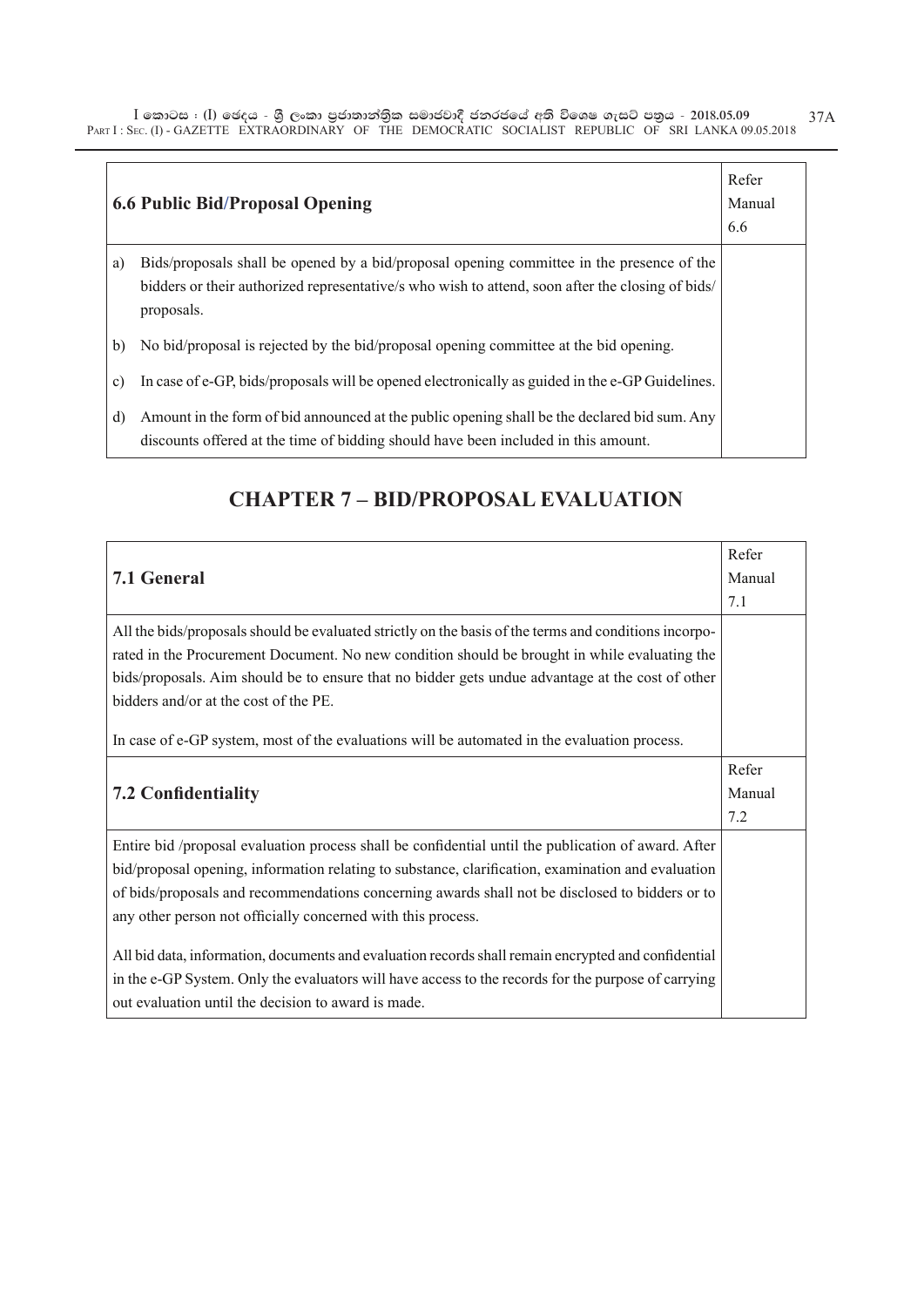$\bar{\rm I}$  කොටස : ( $\rm I$ ) ඡෙදය - ශුී ලංකා පුජාතාන්තිුක සමාජවාදී ජනරජයේ අති විශෙෂ ගැසට් පතුය - 2018.05.09 PART I : SEC. (I) - GAZETTE EXTRAORDINARY OF THE DEMOCRATIC SOCIALIST REPUBLIC OF SRI LANKA 09.05.2018 38A

| 7.3 Services of Consultant/s for Evaluation of Bids/Proposals                                                                                                                                                                                                   |                        |
|-----------------------------------------------------------------------------------------------------------------------------------------------------------------------------------------------------------------------------------------------------------------|------------------------|
| If the assistance of the consultant/s is required for evaluation of bids/proposals it shall be<br>a)<br>obtained under the supervision and guidance of BEC.                                                                                                     |                        |
| Consultants shall not form part of a BEC.<br>b)                                                                                                                                                                                                                 |                        |
| The BEC shall submit to the PC its own observations and recommendations in the form of a<br>$\mathbf{c})$<br>report along with the consultant's report.                                                                                                         |                        |
| <b>7.4 Time Frame for Bid/Proposal Evaluation</b>                                                                                                                                                                                                               | Refer<br>Manual<br>7.4 |
| Bid evaluation shall be undertaken expeditiously, leaving ample time to seek all the requisite formal<br>approvals. Hence, bids shall be evaluated within the period specified in the PTS.                                                                      |                        |
| <b>7.5 Extension of Bid/Proposal Validity</b>                                                                                                                                                                                                                   | Refer<br>Manual<br>7.5 |
| PC, BEC and PE must endeavour to make the award in keeping with the PTS and within the bid/<br>proposal validity period.                                                                                                                                        |                        |
| in exceptional situations where it is not possible to make the award before the expiry of<br>a)<br>bid/proposal validity period, prior to such expiration the validity period may be extended<br>appropriately, and the bid security also extended accordingly. |                        |
| if a bidder does not agree to extend the validity of the bid/proposal and/or bid security, such<br>b)<br>bid/proposal shall be excluded from further consideration. However, in such a situation<br>the bid security shall not be forfeited.                    |                        |
| 7.6 Original Bid/Proposal to be Evaluated                                                                                                                                                                                                                       | Refer<br>Manual<br>7.6 |
| Only the bids/proposals marked "original" shall be evaluated by the BEC/PC.                                                                                                                                                                                     |                        |
| 7.7 Purpose and Stages of Bid/Proposal Evaluation                                                                                                                                                                                                               | Refer<br>Manual<br>7.7 |
| The purpose of bid/proposal evaluation is to determine the substantially responsive lowest<br>a)<br>evaluated bid/proposal out of the bids/proposals received                                                                                                   |                        |
| Bid/proposal evaluation process could be divided into four broad stages:<br>b)                                                                                                                                                                                  |                        |
| 7.7.1 Stage One: Collection of Data and Information and Prepare for Bid/<br><b>Proposal Evaluation:</b>                                                                                                                                                         |                        |
| Begin with collection of information and preliminary examination of bids;                                                                                                                                                                                       |                        |
| a) basic data collection;                                                                                                                                                                                                                                       |                        |
| b) record of bid/proposal opening and related information collection;                                                                                                                                                                                           |                        |
| c) examination for completeness of bids/proposals; and                                                                                                                                                                                                          |                        |
| d) preparation of table of bidder's completeness.                                                                                                                                                                                                               |                        |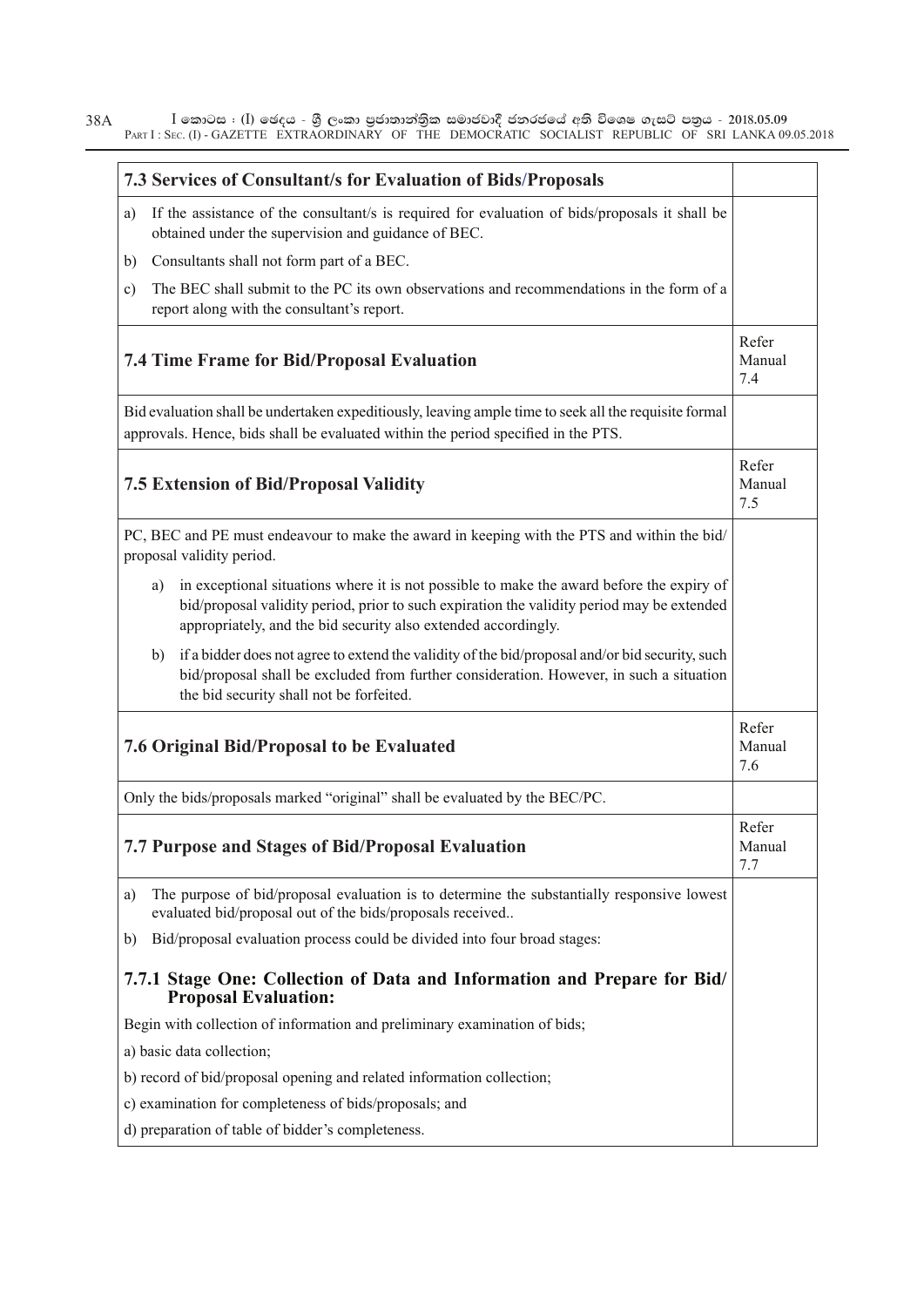$\overline{\phantom{0}}$ 

| 7.7.2 Stage Two: Examination of Bids/Proposal for Substantial Responsiveness:                                                                                                                                                                                                                                                 |                 |
|-------------------------------------------------------------------------------------------------------------------------------------------------------------------------------------------------------------------------------------------------------------------------------------------------------------------------------|-----------------|
| a) examination of substantial responsiveness to commercial requirements.                                                                                                                                                                                                                                                      |                 |
| b) the bids/proposals that are responsive to commercial requirements will be examined for<br>responsiveness to technical requirements.                                                                                                                                                                                        |                 |
| c) when examining the responsiveness to both commercial and technical requirements due<br>recognition will be given for deviations.                                                                                                                                                                                           |                 |
| d) preparation of a table of responsiveness to commercial, technical requirements and deviations.                                                                                                                                                                                                                             |                 |
| 7.7.3 Stage Three: Detailed Bid/Proposal Evaluation:                                                                                                                                                                                                                                                                          |                 |
| At this stage detailed bid/proposal evaluation will be carried out in accordance with the Procurement<br>Document, to determine the substantially responsive bids/proposals after which the financial<br>evaluation should be carried out.                                                                                    |                 |
| If the Procurement Documents provide provision for application of domestic preference, will be<br>carried out.                                                                                                                                                                                                                |                 |
| At the end of this evaluation stage, a table of substantially responsive evaluated bids/proposals<br>will be prepared.                                                                                                                                                                                                        |                 |
| 7.7.4 Stage Four: Is to Determination of the Lowest Evaluated Substantially<br><b>Responsive Bid/Proposal:</b>                                                                                                                                                                                                                |                 |
| Step one is examination of unbalanced bids/proposals in the civil works contracts; and                                                                                                                                                                                                                                        |                 |
| Step two is examination of post qualification criteria; and                                                                                                                                                                                                                                                                   |                 |
| Step Three is examination of alternative bids/proposals if there is provision in the Procurement<br>Documents.                                                                                                                                                                                                                |                 |
| Finally, Selection and recommendation of substantially responsive lowest evaluated bid/proposal.                                                                                                                                                                                                                              |                 |
| Bid/proposal evaluation process ends up with preparation of bid evaluation<br>report and recommendation for the award of contract.                                                                                                                                                                                            |                 |
|                                                                                                                                                                                                                                                                                                                               | Refer           |
| <b>7.7.5 Domestic Preference</b>                                                                                                                                                                                                                                                                                              | Manual<br>7.7.5 |
| With a view to providing a realistic value addition to local raw materials and domestic bidders,<br>thereby promoting national industry and enterprise, when competing with foreign bidders, the<br>domestic bidder's bid shall be given the margins of preference as referred in the Manual during<br><b>Bid Evaluation.</b> |                 |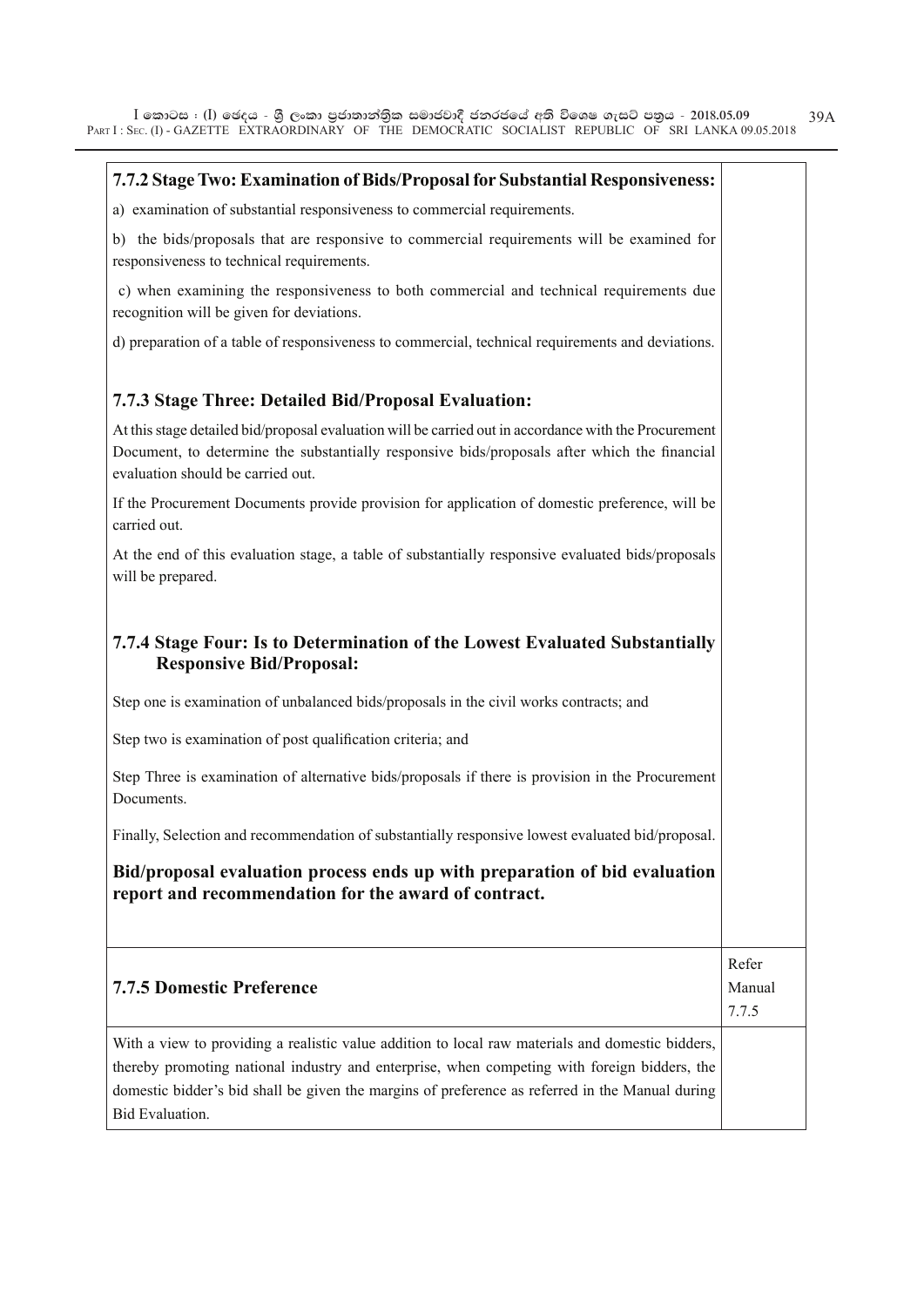$\bar{\rm I}$  කොටස : ( $\rm I$ ) ඡෙදය - ශුී ලංකා පුජාතාන්තිුක සමාජවාදී ජනරජයේ අති විශෙෂ ගැසට් පතුය - 2018.05.09 PART I : SEC. (I) - GAZETTE EXTRAORDINARY OF THE DEMOCRATIC SOCIALIST REPUBLIC OF SRI LANKA 09.05.2018 40A

| <b>7.8 Clarifications from Bidders</b>                                                                                                                                                                                                                                                                                                                                                               |  |
|------------------------------------------------------------------------------------------------------------------------------------------------------------------------------------------------------------------------------------------------------------------------------------------------------------------------------------------------------------------------------------------------------|--|
| During the evaluation of bids/proposals (particularly for complex works) there may be a need to<br>seek clarification from a bidder with the sole purpose of ensuring better understanding of the bid/<br>proposal as submitted so that the bid/proposal can be properly and fairly evaluated. These clarifi-<br>cations should not:                                                                 |  |
| permit any substantive change to the bidder's initial response; or<br>a)                                                                                                                                                                                                                                                                                                                             |  |
| change the bid/proposal price, except correction of arithmetical errors in the pricing of<br>b)<br>the bid; or                                                                                                                                                                                                                                                                                       |  |
| give an advantage to the bidder from whom clarification is sought by providing that clar-<br>c)<br>ification;                                                                                                                                                                                                                                                                                        |  |
| On a request by PC or the BEC with the approval or delegated authority of PC, the PE will seek<br>such clarifications from the bidder in writing.                                                                                                                                                                                                                                                    |  |
| In the case of BEC requesting PE to seek clarifications without the approval of PC, such requests<br>shall be made known to the PC concurrently                                                                                                                                                                                                                                                      |  |
| <b>7.9 Unrealistic Bids/Proposals</b>                                                                                                                                                                                                                                                                                                                                                                |  |
| When the substantially responsive lowest evaluated bid/proposal appears to be unrealistic, on the<br>request of BEC, PE may require the bidder to prove written clarification, including detailed price<br>analysis to demonstrate the consistency of prices with the scope of Works, proposed methodology<br>and schedule. After evaluating the detailed price analysis, PC/BEC may as appropriate: |  |
| accept the bid/proposal;<br>a)                                                                                                                                                                                                                                                                                                                                                                       |  |
| require that the total value of the performance security be increased, at the expense of the<br>b)<br>bidder;                                                                                                                                                                                                                                                                                        |  |
| reject the bid/proposal.<br>c)                                                                                                                                                                                                                                                                                                                                                                       |  |
| 7.10 Negotiations with the Substantially Responsive Lowest Evaluated<br><b>Bidder</b>                                                                                                                                                                                                                                                                                                                |  |
| There should be no price negotiations except in the case of single bids/proposals as stated in (b)<br>below. Selection of contractors by negotiations should be a rare exception rather than the rule.<br>The negotiation should be held only with the substantially responsive lowest evaluated bidder.<br>Negotiation shall be carried out by the PC with the assistance of BEC.                   |  |
| Negotiation may be resorted to only in the following circumstances, with the lowest evaluated<br>responsive bidder;                                                                                                                                                                                                                                                                                  |  |
| (a) having potential to improve outcome and benefits and reduce uncertainties; or                                                                                                                                                                                                                                                                                                                    |  |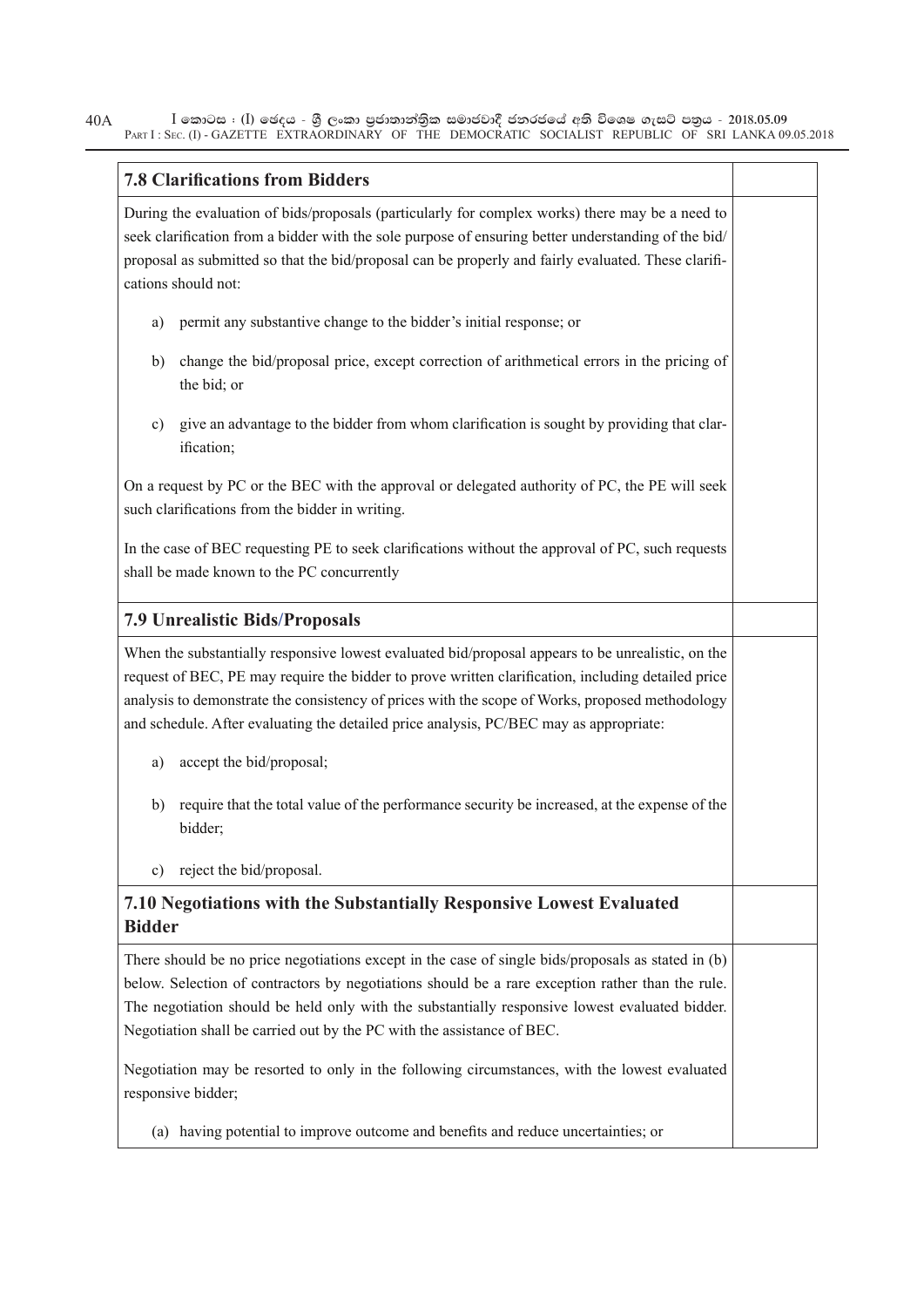| (b) when only one bid/proposal is received after wide publicity has been given and prices<br>quoted by the single bidder is high, the price also may be negotiated.                                |                         |  |
|----------------------------------------------------------------------------------------------------------------------------------------------------------------------------------------------------|-------------------------|--|
| The PC shall keep a record of matters agreed with the bidder during negotiations and the PE shall<br>execute a Memorandum of Understanding (MOU) with the bidder relating to the agreed negotiated |                         |  |
| terms and conditions and this MOU should be included in the contract agreement. However, ne-                                                                                                       |                         |  |
| gotiations shall not substantially change the provisions prescribed in the Procurement Document.                                                                                                   |                         |  |
|                                                                                                                                                                                                    |                         |  |
| <b>7.11 Bid Evaluation Report (BER)</b>                                                                                                                                                            | Refer<br>Manual<br>7.11 |  |
| Immediately after the evaluation is completed the BEC should prepare a Bid Evaluation Report                                                                                                       |                         |  |
|                                                                                                                                                                                                    |                         |  |
| (BER) in the prescribed format and submit to the PC together with all supporting documents.                                                                                                        |                         |  |
|                                                                                                                                                                                                    | Refer                   |  |
| 7.12 Rejection of All Bids/Proposals Received                                                                                                                                                      | Manual                  |  |
|                                                                                                                                                                                                    | 7.12                    |  |
|                                                                                                                                                                                                    |                         |  |
| Rejection of all bids/proposals received can be justified only under exceptional circumstances<br>such as:                                                                                         |                         |  |
|                                                                                                                                                                                                    |                         |  |
| lack of competition;<br>a)                                                                                                                                                                         |                         |  |
| bids/proposals are not substantially responsive;<br>b)                                                                                                                                             |                         |  |
| when bid/proposal prices are substantially higher than the existing budget.<br>$\circ$ )                                                                                                           |                         |  |
| However,                                                                                                                                                                                           |                         |  |
| lack of competition shall not be determined solely on the number of bids/proposals<br>(i)<br>received.                                                                                             |                         |  |
| even when only one bid/proposal is received, after wide publicity has been given, the<br>(ii)<br>bidding process may still be considered valid, if the prices quoted are reasonable.               |                         |  |
| 7.13 Re invitation of Bids/Proposals                                                                                                                                                               |                         |  |
| Wider publicity must be given when re-inviting bids/proposals.<br>a)                                                                                                                               |                         |  |
| In re-inviting bids/proposals, the same Procurement Documents shall not be used without<br>b)                                                                                                      |                         |  |
| rectifying possible deficiencies in the Procurement Document.                                                                                                                                      |                         |  |
| Re-inviting bids/proposals must not be for the sole purpose of obtaining lower prices.<br>c)                                                                                                       |                         |  |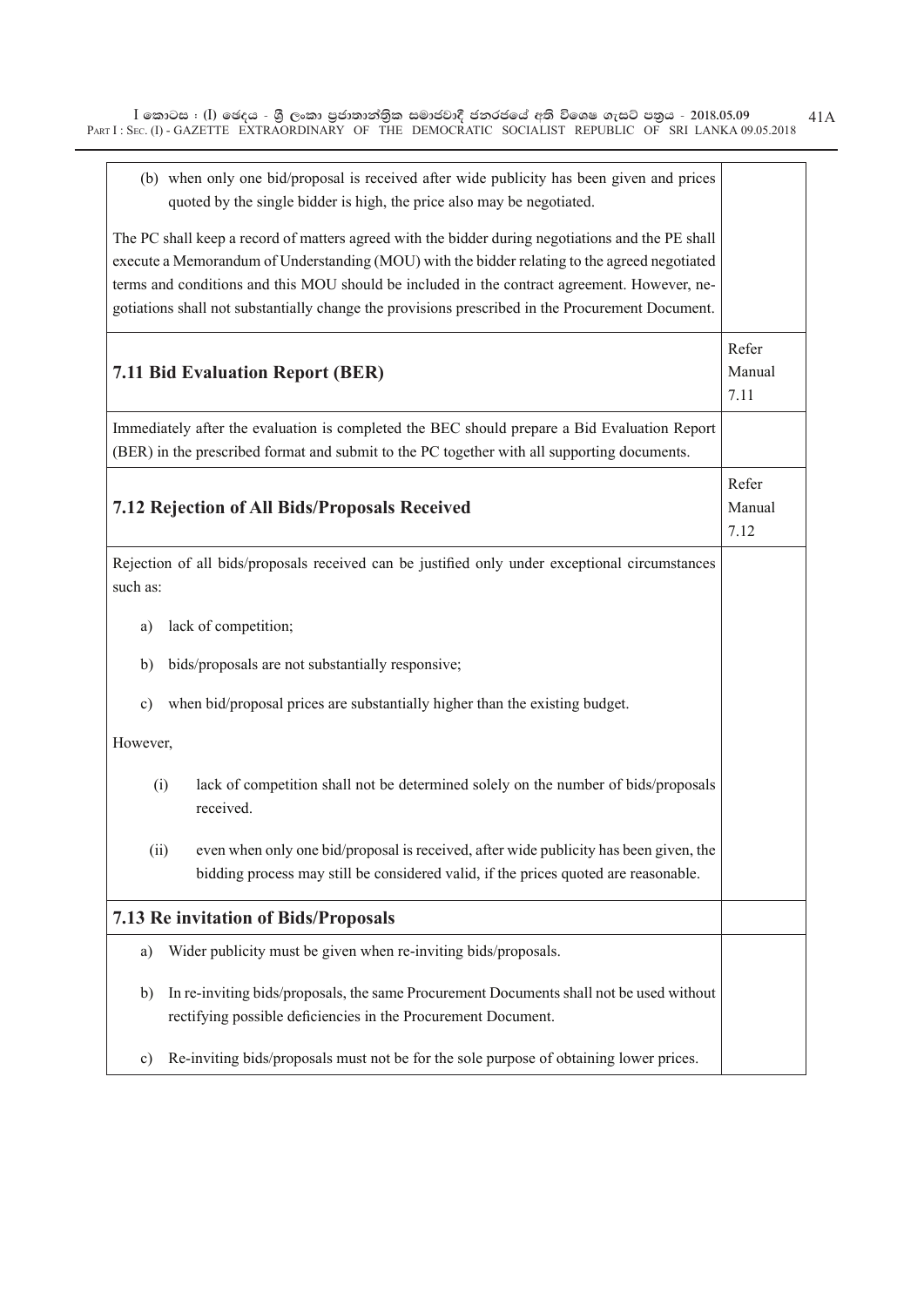$\bar{\rm I}$  කොටස : ( $\rm I$ ) ඡෙදය - ශුී ලංකා පුජාතාන්තිුක සමාජවාදී ජනරජයේ අති විශෙෂ ගැසට් පතුය - 2018.05.09 PART I : SEC. (I) - GAZETTE EXTRAORDINARY OF THE DEMOCRATIC SOCIALIST REPUBLIC OF SRI LANKA 09.05.2018 42A

#### **CHAPTER 8 - AWARD OF CONTRACT**

|                                                                                                                                                                                                                                                                                                                                                                                                                                                                                                                                                                                                         | Refer  |
|---------------------------------------------------------------------------------------------------------------------------------------------------------------------------------------------------------------------------------------------------------------------------------------------------------------------------------------------------------------------------------------------------------------------------------------------------------------------------------------------------------------------------------------------------------------------------------------------------------|--------|
| 8.1 Recommendation/Determination of Contract Award                                                                                                                                                                                                                                                                                                                                                                                                                                                                                                                                                      | Manual |
|                                                                                                                                                                                                                                                                                                                                                                                                                                                                                                                                                                                                         | 8.1    |
| BEC shall submit its report and recommendation to the PC along with the views/report of any of<br>the dissenting member(s).                                                                                                                                                                                                                                                                                                                                                                                                                                                                             |        |
| PC must consider BEC recommendation and appropriate determination shall be made. In the case<br>of any dispute among members of PC, the majority decision of the PC shall prevail. However, any<br>PC member may submit a dissenting report.                                                                                                                                                                                                                                                                                                                                                            |        |
| 8.2 Communication to all Bidders of the Intention to Award Contract                                                                                                                                                                                                                                                                                                                                                                                                                                                                                                                                     |        |
| Within one week of being informed of the recommendation of the CAPC, MPC, DPC, PPC or<br>RPC, all the bidders shall be informed in writing individually by the respective authority (CAPC/<br>MPC, Secretary to the Line Ministry and DPC/PPC/RPC, Head of the Department or his delegated<br>authority in the region/Project Director), of the selection of the successful bidder and the intention<br>to award the contract to such bidder. Each unsuccessful bidder shall be informed of the reasons for<br>not selecting his particular bid/proposal.                                               |        |
| After the award is made, the bidders are entitled to obtain copies of BER, including any other reports<br>and opinions which the BEC and/or the PC used in arriving at their respective recommendations.                                                                                                                                                                                                                                                                                                                                                                                                |        |
| However, the Secretary to the Line Ministry has the right to reserve any confidential details, which<br>can be legally misused subject to compliance with Right to Information Act. (RTI).                                                                                                                                                                                                                                                                                                                                                                                                              |        |
| 8.3 Debriefing                                                                                                                                                                                                                                                                                                                                                                                                                                                                                                                                                                                          |        |
| The Purposes of debriefing are to:                                                                                                                                                                                                                                                                                                                                                                                                                                                                                                                                                                      |        |
| inform the aggrieved bidder who requests for a debriefing during the standstill period,<br>a)<br>of the reasons for not being successful, pointing out the specific shortcomings in its bid/<br>proposal without disclosing contents of other bids/proposals, with the overall objective of<br>educating the bidder to submit more responsive and competitive bids/proposals in future.                                                                                                                                                                                                                 |        |
| minimize the level of complaints and to demonstrate clearly the principle and practice of<br>b)<br>probity and transparency.                                                                                                                                                                                                                                                                                                                                                                                                                                                                            |        |
| after the notification of contract award, a bidder who wishes to ascertain the grounds on<br>c)<br>which its bid/proposal was not selected should address its request to the PE.                                                                                                                                                                                                                                                                                                                                                                                                                        |        |
| In the notification of contract award, the PE shall specify that any bidder who wishes to ascertain<br>the grounds on which its bid/proposal was not selected, should request an explanation from the<br>PE. The PE shall promptly provide the explanation as to why such bid/proposal was not selected,<br>in writing and/or in a debriefing meeting, at the option of the bidder. The requesting bidder shall<br>bear all the costs of attending such a debriefing. In this discussion, only the bidder's proposal can<br>be discussed and not the bids/proposals of the successful or other bidders. |        |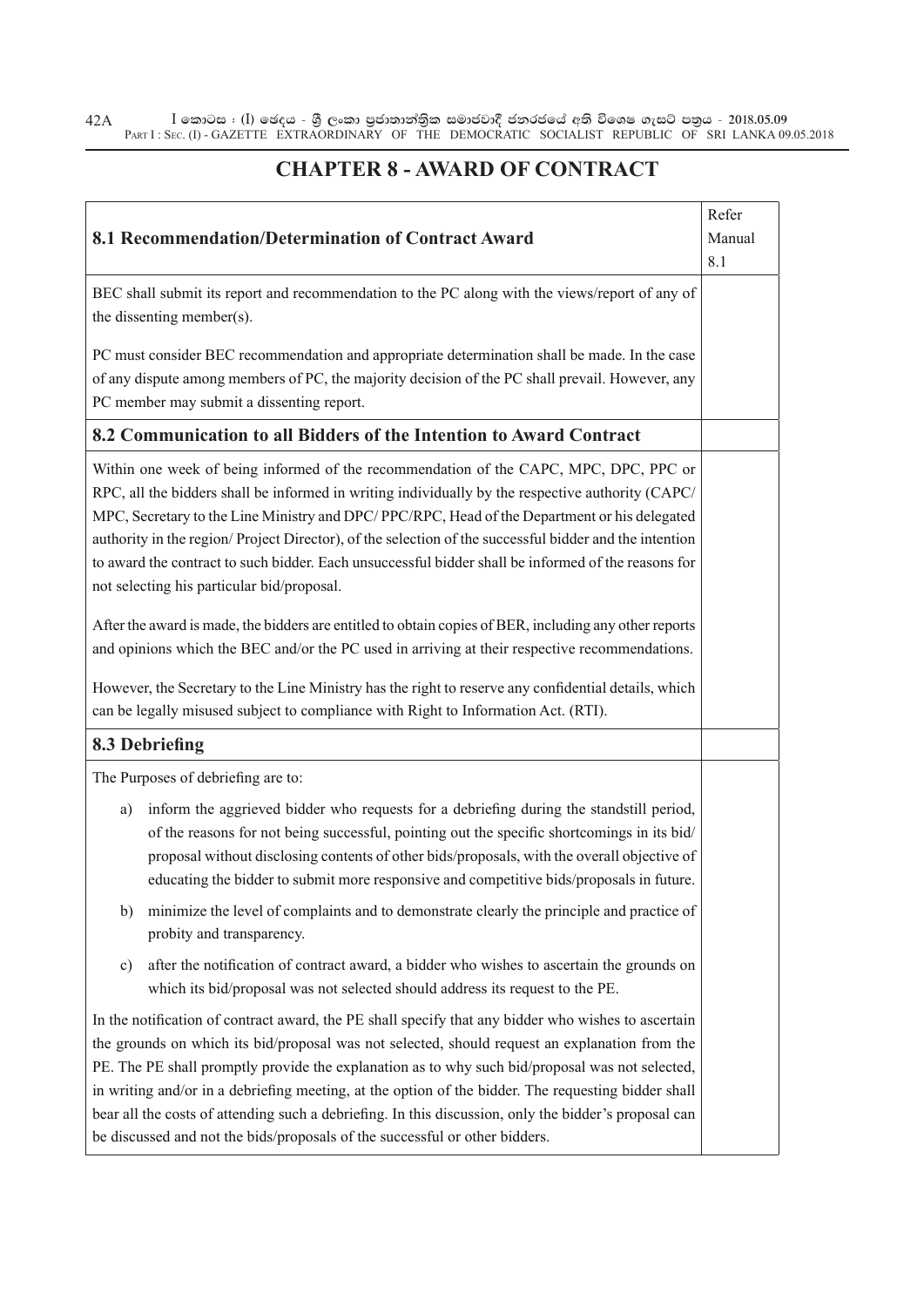$\bar{\rm I}$  කොටස : ( $\rm I$ ) ඡෙදය - ශුී ලංකා පුජාතාන්තිුක සමාජවාදී ජනරජයේ අති විශෙෂ ගැසට් පතුය - 2018.05.09 PART I : SEC. (I) - GAZETTE EXTRAORDINARY OF THE DEMOCRATIC SOCIALIST REPUBLIC OF SRI LANKA 09.05.2018 43A

|                       | <b>8.4 Standstill Period</b>                                                                                                                                                                                                                                                                                                                                                                                                                                                                                                                                                                                                                                                                                                                                                                                                                                                                                                                                                                                                                                                             | Refer<br>Manual<br>8.4   |
|-----------------------|------------------------------------------------------------------------------------------------------------------------------------------------------------------------------------------------------------------------------------------------------------------------------------------------------------------------------------------------------------------------------------------------------------------------------------------------------------------------------------------------------------------------------------------------------------------------------------------------------------------------------------------------------------------------------------------------------------------------------------------------------------------------------------------------------------------------------------------------------------------------------------------------------------------------------------------------------------------------------------------------------------------------------------------------------------------------------------------|--------------------------|
|                       | To give bidders time to examine notification of contract award and to assess whether it is appropriate<br>to submit a complain /appeal, a standstill period shall apply. However, standstill period does not<br>apply under single bid/proposals situation in a competitive bidding or under the direct selection or<br>under emergency situation announced by GOSL.                                                                                                                                                                                                                                                                                                                                                                                                                                                                                                                                                                                                                                                                                                                     |                          |
|                       | 8.5 Appeals against Contract Awards recommended by the CAPC/SCAPC/<br><b>MPC/DPC/PPC and RPC</b>                                                                                                                                                                                                                                                                                                                                                                                                                                                                                                                                                                                                                                                                                                                                                                                                                                                                                                                                                                                         | Refer<br>Manual<br>8.5   |
| a)<br>b)<br>$\circ$ ) | Any unsuccessful bidder who is not satisfied with the contract award decision, may make its rep-<br>resentation against the recommendation of the CAPC/SCAPC/MPC/DPC/PPC and RPC to award<br>the contract to the successful bidder, to the respective appeal board, within the standstill period.<br>The appeal board shall immediately after the filing of the appeal, serve a notice thereof to the<br>respective CAO/AO of a Procuring Entity.<br>request for observation and suspension of procurement proceedings shall be by a written<br>notification by the appeal board.<br>upon being served with a notice of a request for observation, the Procuring Entity shall<br>within five working days or such lesser period as may be stated by the appeal board in<br>a particular case, submit to the appeal board a written memorandum of response to the<br>request for observation together with all relevant documents.<br>appeal boards shall, after due consideration of the contents of appeals, make their recom-<br>mendations with reasons to the appropriate authority. |                          |
| 8.5.1                 | Appointment of Procurement Appeal Boards (PAB), Reporting and<br><b>Operational Responsibilities and Payments for PAB Members</b>                                                                                                                                                                                                                                                                                                                                                                                                                                                                                                                                                                                                                                                                                                                                                                                                                                                                                                                                                        | Refer<br>Manual<br>8.5.1 |
|                       | The key objectives of establishing the procurement appeal boards are to provide an in-<br>dependent review of the PC decision upon the grievances submitted by the bidders. Ap-<br>pealing procedure would allow contested issues to be reviewed and corrective measures<br>to be put in place.                                                                                                                                                                                                                                                                                                                                                                                                                                                                                                                                                                                                                                                                                                                                                                                          |                          |
|                       | PAB procedure would allow speedy decision and lower cost for all parties while at the<br>same time providing fairness, transparency and value for money.                                                                                                                                                                                                                                                                                                                                                                                                                                                                                                                                                                                                                                                                                                                                                                                                                                                                                                                                 |                          |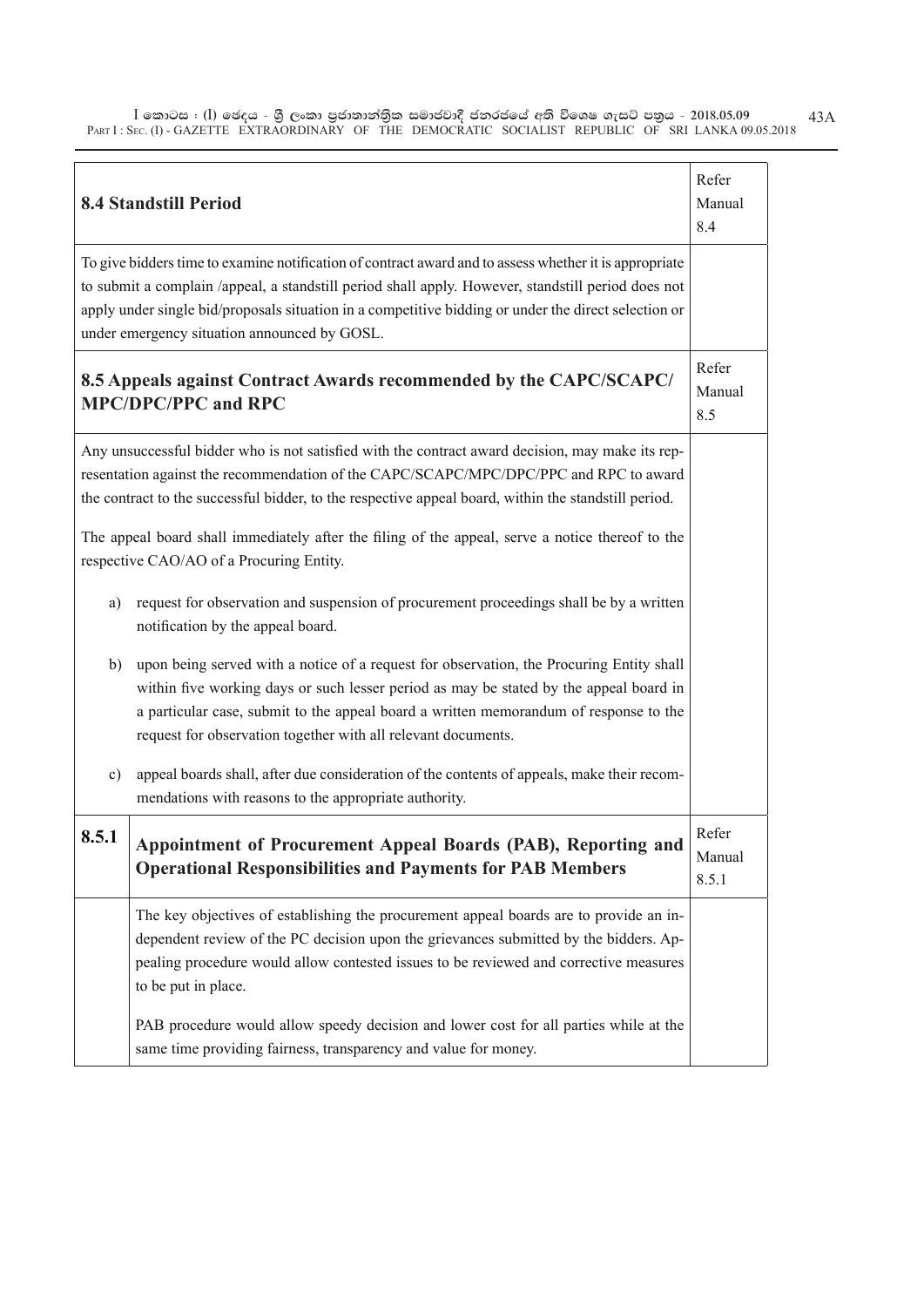$\bar{\rm I}$  කොටස : ( $\rm I$ ) ඡෙදය - ශුී ලංකා පුජාතාන්තිුක සමාජවාදී ජනරජයේ අති විශෙෂ ගැසට් පතුය - 2018.05.09 PART I : SEC. (I) - GAZETTE EXTRAORDINARY OF THE DEMOCRATIC SOCIALIST REPUBLIC OF SRI LANKA 09.05.2018 44A

|       | The following PABs shall be appointed as per the respective authority limits as specified<br>under GL 2.5 from time to time;                                                                                                                                                                          |                          |
|-------|-------------------------------------------------------------------------------------------------------------------------------------------------------------------------------------------------------------------------------------------------------------------------------------------------------|--------------------------|
|       | PABs for Cabinet level Procurements related to SCAPC, CAPC and CANC                                                                                                                                                                                                                                   |                          |
|       | MPABs for Ministry level Procurements related to MPC                                                                                                                                                                                                                                                  |                          |
|       | DPAB/PPABs for Department/Project level Procurements related to DPC/PPC                                                                                                                                                                                                                               |                          |
|       | RPABs for Regional level Procurements related to RPC                                                                                                                                                                                                                                                  |                          |
|       | PABs are responsible to examine and hear each and every appeal submitted by ag-<br>grieved parties and make its recommendation to the relevant authority with a copy to<br>CAO/AO/HD/PD. In the case of Cabinet and Ministry level procurements, the PAB rec-<br>ommendations shall be copied to NPC. |                          |
| 8.5.2 | PABs for Cabinet level Procurements related to SCAPC, CAPC and<br><b>CANC</b>                                                                                                                                                                                                                         | Refer<br>Manual<br>8.5.2 |
|       | There shall be either one or more PAB/s to handle appeals related to procurements in the<br>relevant threshold level of SCAPC, CAPC and CANC.                                                                                                                                                         |                          |
|       | PAB members for Cabinet appointed PCs are appointed by the President of Sri Lanka on<br>the nominations submitted by the NPC.                                                                                                                                                                         |                          |
|       | The appointing authority should take appropriate steps to appoint required number of PABs<br>to handle the procurement appeals.                                                                                                                                                                       |                          |
| 8.5.3 | <b>MPABs for Ministry level Procurements related to MPc</b>                                                                                                                                                                                                                                           | Refer<br>Manual<br>8.5.3 |
|       | There shall be either one or more MPAB/s to handle appeals related to procurements in<br>the relevant threshold level of MPC.                                                                                                                                                                         |                          |
|       | The Members for MPABs are appointed by the CAO.                                                                                                                                                                                                                                                       |                          |
|       | The appointing authority should take appropriate steps to appoint required number of<br>MPAB to handle the procurement appeals.                                                                                                                                                                       |                          |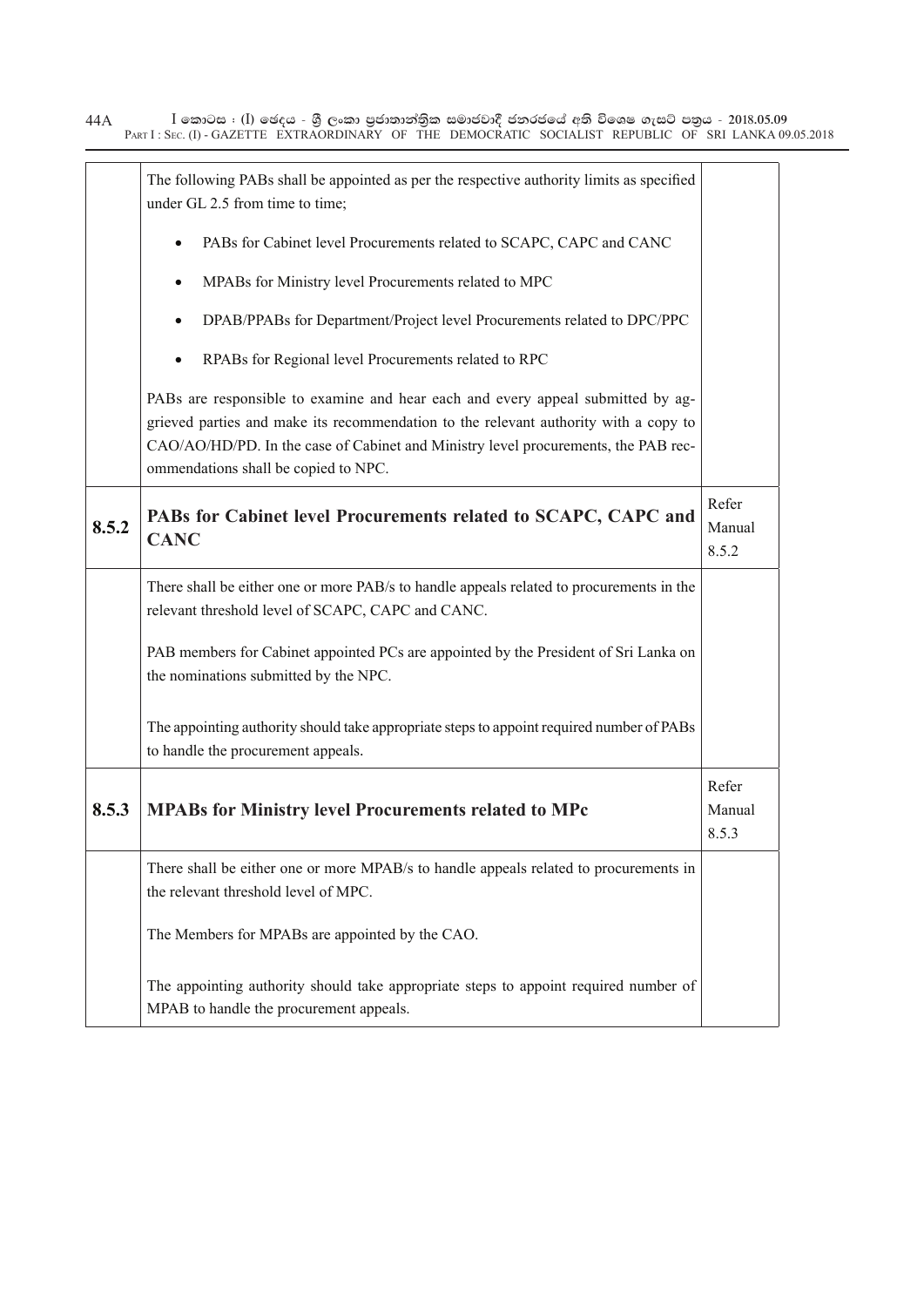$\bar{\rm I}$  කොටස : ( $\rm I$ ) ඡෙදය - ශුී ලංකා පුජාතාන්තිුක සමාජවාදී ජනරජයේ අති විශෙෂ ගැසට් පතුය - 2018.05.09 PART I : SEC. (I) - GAZETTE EXTRAORDINARY OF THE DEMOCRATIC SOCIALIST REPUBLIC OF SRI LANKA 09.05.2018 45A

| 8.5.4 | <b>DPAB/PPAB for Department/Project level Procurements related to</b><br><b>DPC/PPC</b>                                                                                                                                         | Refer<br>Manual<br>8.5.4 |
|-------|---------------------------------------------------------------------------------------------------------------------------------------------------------------------------------------------------------------------------------|--------------------------|
|       | There shall be a DPAB/PPAB to handle appeals related to procurements in the relevant<br>threshold level of DPC/PPC.                                                                                                             |                          |
|       | The Members for DPAB/PPAB are appointed by the CAO on the recommendation of<br>AO/HD/PD.                                                                                                                                        |                          |
| 8.5.5 | <b>RPABs for Regional level Procurements related to RPC</b>                                                                                                                                                                     | Refer<br>Manual<br>8.5.5 |
|       | There may be a RPAB to handle appeals related to procurements in the relevant threshold<br>level of RPC.                                                                                                                        |                          |
|       | The Members for RPAB are appointed by the AO/HD.                                                                                                                                                                                |                          |
| 8.5.6 | Payments for Members of Procurement Appeal Boards (PABs) and Staff<br><b>Officers and Other Officers Assisting in the Procurement Appeal Process</b>                                                                            | Refer<br>Manual<br>8.5.6 |
|       | Members and alternate members of PAB shall be remunerated for participation in the<br>procurement appeal process. The members of the PAB and the official whose specific<br>responsibilities are assigned shall be remunerated. |                          |
|       | Payment of remuneration shall be based on performance of such committees and individ-<br>uals and the eligible payments shall be determined by the NPC, in consultation with the<br>General Treasury.                           |                          |
|       | <b>8.6 Award of Contract</b>                                                                                                                                                                                                    |                          |
|       | Following the acceptance of a bid/proposal submitted by a successful bidder,                                                                                                                                                    |                          |
| a)    | a formal letter of acceptance shall be issued forthwith to the bidder by the Procuring Entity.                                                                                                                                  |                          |
| b)    | prior to issuance of letter of acceptance, the PE should ensure that budgetary provision is<br>available to meet the cost of contract.                                                                                          |                          |
| c)    | letter of acceptance shall be issued within the validity period of the bid/proposal, and no<br>sooner the final approval for contract award is obtained.                                                                        |                          |
| d)    | arrangements shall be made to sign the contract as early as possible prior to the com-<br>mencement of the assignment.                                                                                                          |                          |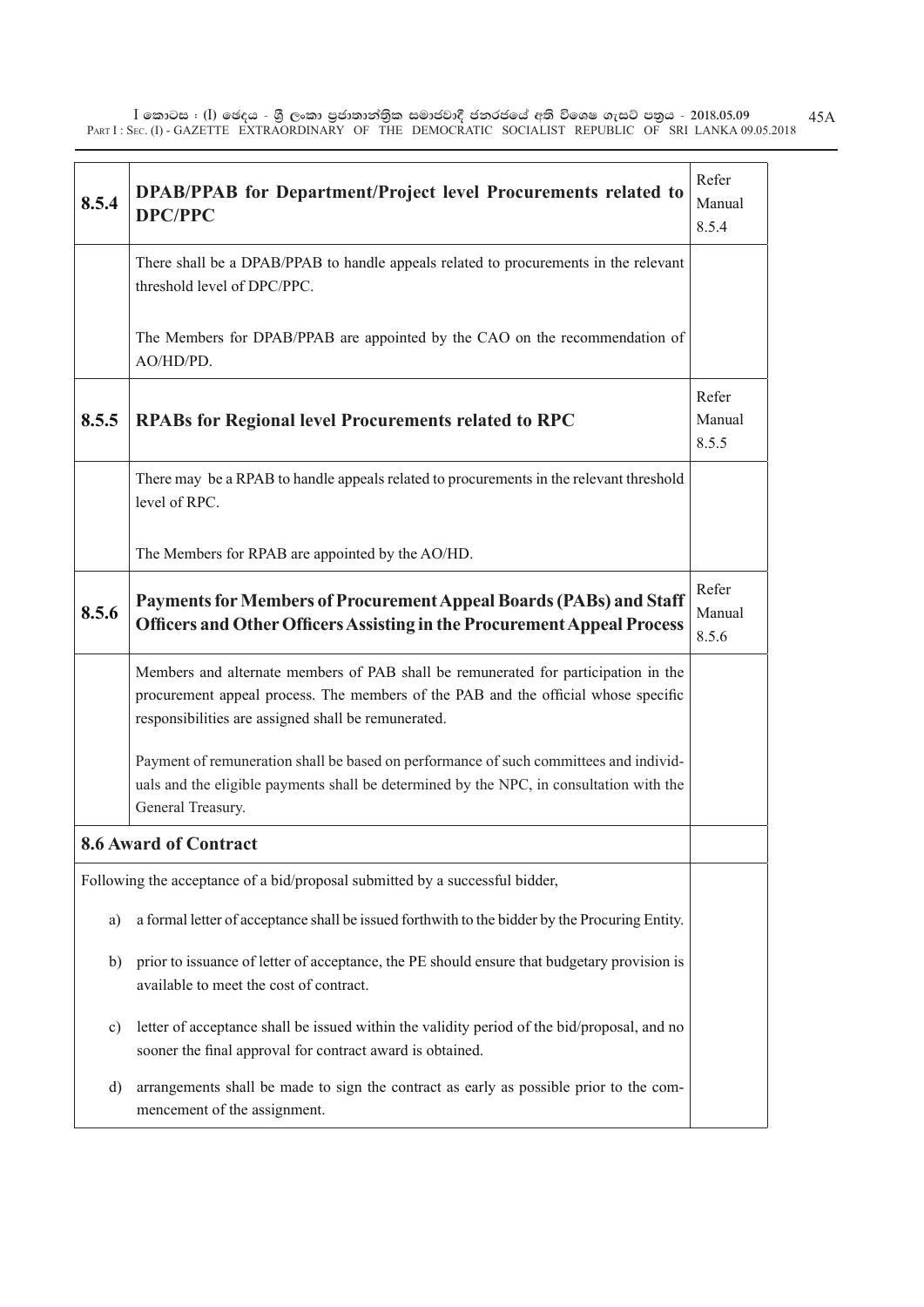$\bar{\rm I}$  කොටස : ( $\rm I$ ) ඡෙදය - ශුී ලංකා පුජාතාන්තිුක සමාජවාදී ජනරජයේ අති විශෙෂ ගැසට් පතුය - 2018.05.09 PART I : SEC. (I) - GAZETTE EXTRAORDINARY OF THE DEMOCRATIC SOCIALIST REPUBLIC OF SRI LANKA 09.05.2018 46A

| <b>8.7 Formal Contract</b>                                                                          | Refer<br>Manual<br>8.7 |
|-----------------------------------------------------------------------------------------------------|------------------------|
| A formal contract agreement is required to be entered into with the successful bidder.              |                        |
| <b>8.8 Publication of Contract Award</b>                                                            | Refer<br>Manual<br>8.8 |
| The PE should publish promptly the details of the award in appropriate media including NPC website. |                        |

#### **CHAPTER 9 - CONTRACT ADMINISTRATION**

| Refer                                                                                                |        |  |
|------------------------------------------------------------------------------------------------------|--------|--|
| 9.1 Contract Administration                                                                          |        |  |
|                                                                                                      | 9.1    |  |
| The PE shall be responsible for contract administration with adequate supervision and to ensure      |        |  |
| adherence to specifications, quality standards in the delivery of Goods, execution of Works, pro-    |        |  |
| vision of Services and completion of Information Systems.                                            |        |  |
|                                                                                                      | Refer  |  |
| <b>9.2 Change Requests /Variations</b>                                                               | Manual |  |
|                                                                                                      | 9.2    |  |
| The conditions of contract will normally empower the PE to vary the scope, quality or quantity<br>a) |        |  |
| of Works, Services and Information Systems to be executed at any time during the progress            |        |  |
| of the contract and provided the basis for such change and valuation of such changes within          |        |  |
| approved limits is justifiable.                                                                      |        |  |
| The CAO/AO shall appoint the 'Change Control Committee (CCC)' to examine the changes/<br>b)          |        |  |
| associated time extensions and to make recommendations.                                              |        |  |
| Any contract change request/variation shall obtain prior approval by the relevant authority.<br>c)   |        |  |
| However, before committing any expenditure due to changes proposed, necessary financial<br>d)        |        |  |
| provision shall be available and relevant total cost estimate shall be duly revised and necessary    |        |  |
| prior approvals from the appropriate authority obtained.                                             |        |  |
| 9.3 Extension of Time                                                                                |        |  |
| Extensions of time may be granted by an appropriate authority, in exceptional circumstances or due   |        |  |
| to force majeure situations, when the contractor or the supplier establishes, to the satisfaction of |        |  |
| the PE, that delays are attributable to circumstances beyond the control of the contractor/supplier. |        |  |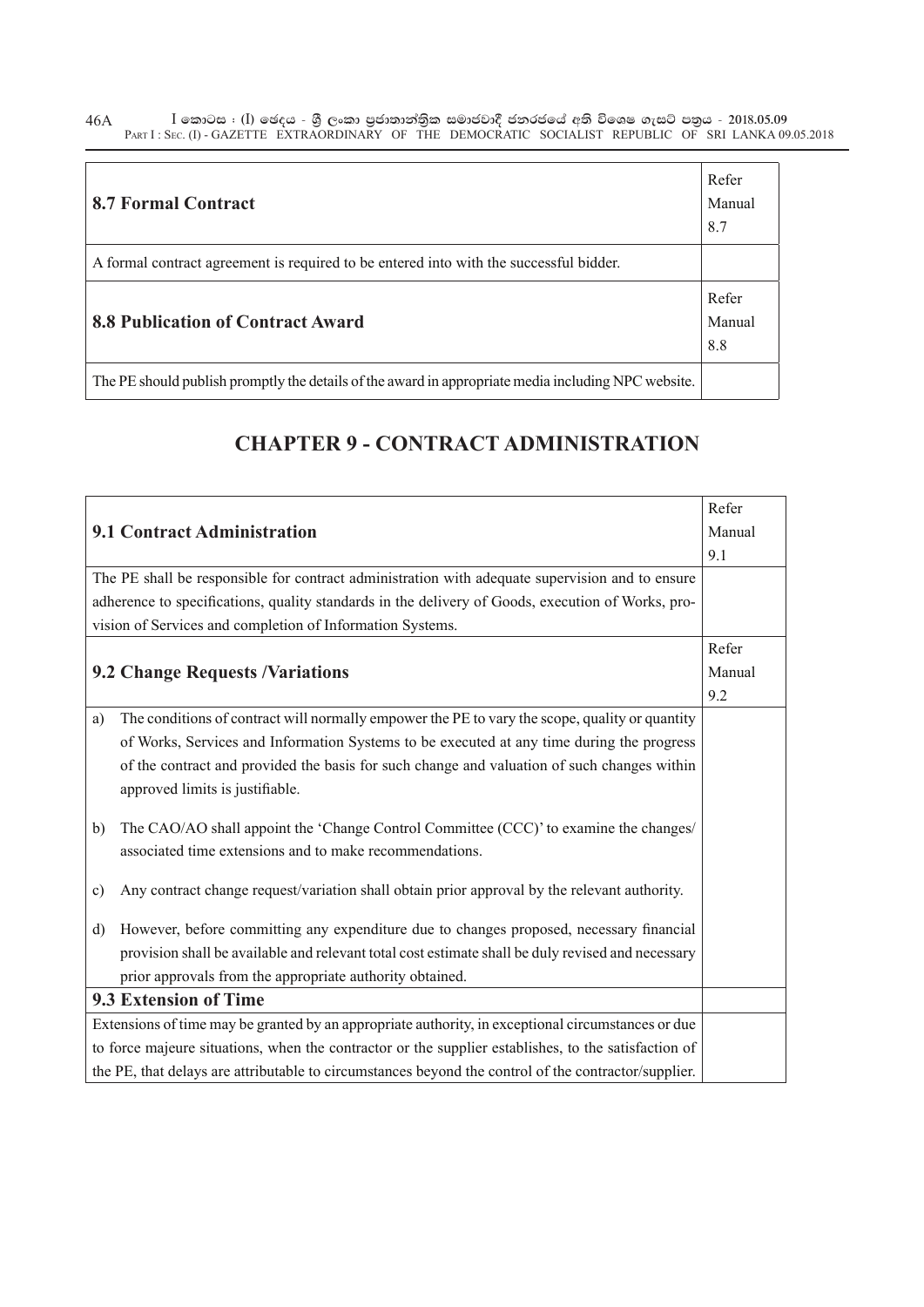$\bar{\rm I}$  කොටස : ( $\rm I$ ) ඡෙදය - ශුී ලංකා පුජාතාන්තිුක සමාජවාදී ජනරජයේ අති විශෙෂ ගැසට් පතුය - 2018.05.09 PART I : SEC. (I) - GAZETTE EXTRAORDINARY OF THE DEMOCRATIC SOCIALIST REPUBLIC OF SRI LANKA 09.05.2018 47A

| 9.4 Debarment or Blacklisting of Defaulted Bidders/Contractors/Suppliers                                | Refer<br>Manual<br>9.4 |
|---------------------------------------------------------------------------------------------------------|------------------------|
| Any defaulted contractor/bidder/supplier shall be considered for blacklisting or banning to participate |                        |
| in the public Procurement Process for a period specified by the appropriate authority.                  |                        |
| NPC and the CAO/AO shall maintain a database of defaulting contractors/suppliers which shall be         |                        |
| updated regularly. After obtaining the information from particular PE the relevant CAO/AO shall         |                        |
| inform NPC the details of the contractor/supplier to be included in the list maintained by the NPC.     |                        |
| The PEs should not award any contracts to any bidder, as long as their names remain in the data base.   |                        |

## **CHAPTER 10 – PROCUREMENT OF ESSENTIAL REQUIREMENTS**

|                                                                                                                                                                                                                                                                             | <b>10.1 Procurement of Essential Requirements</b>                                                                                                                                                                                                  |  |
|-----------------------------------------------------------------------------------------------------------------------------------------------------------------------------------------------------------------------------------------------------------------------------|----------------------------------------------------------------------------------------------------------------------------------------------------------------------------------------------------------------------------------------------------|--|
| Procurement of essential requirements to ensure day to day operations of the PEs often involves<br>multiple awards for partial quantities to assure continuity of supply and multiple purchases over<br>a period of time to take advantage of favourable market conditions. |                                                                                                                                                                                                                                                    |  |
| a)                                                                                                                                                                                                                                                                          | PEs may maintain a list of pre-qualified bidders for procurement of such requirements<br>through issuing of periodic invitations.                                                                                                                  |  |
| $\mathbf{b}$                                                                                                                                                                                                                                                                | bidders may be invited to quote prices, which prevails at the time of Invitation.                                                                                                                                                                  |  |
| c)                                                                                                                                                                                                                                                                          | bid/proposal validities shall be as short as possible.                                                                                                                                                                                             |  |
| d)                                                                                                                                                                                                                                                                          | if the price of the commodity, which intended to procure is not in local currency, bidders<br>should be allowed to quote in the currency which the commodity is usually priced in<br>the market.                                                   |  |
| e)                                                                                                                                                                                                                                                                          | Procurement Documents may permit electronic, telexed or faxed bids/proposals, if there<br>is no requirement for bid security, or if standing bid securities valid over a specified<br>period of time have been submitted by pre-qualified bidders. |  |
| f)                                                                                                                                                                                                                                                                          | standard contract conditions and forms consistent with market practices shall be used.                                                                                                                                                             |  |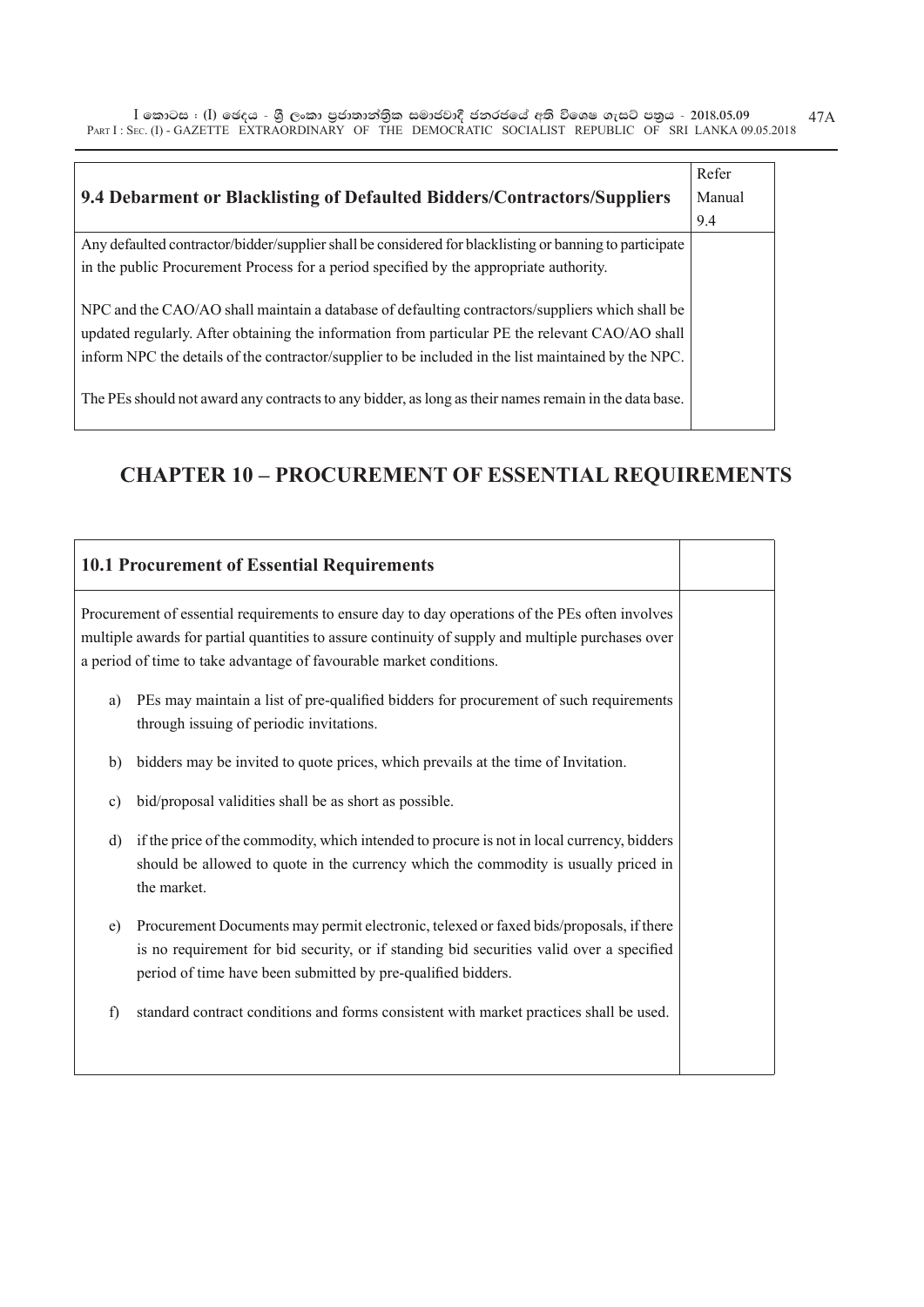$\bar{\rm I}$  කොටස : ( $\rm I$ ) ඡෙදය - ශුී ලංකා පුජාතාන්තිුක සමාජවාදී ජනරජයේ අති විශෙෂ ගැසට් පතුය - 2018.05.09 PART I : SEC. (I) - GAZETTE EXTRAORDINARY OF THE DEMOCRATIC SOCIALIST REPUBLIC OF SRI LANKA 09.05.2018 48A

| <b>10.2 Procurement of Spare Parts</b>                                                                                                                                                                                                                                                                                                                                                                                          |                         |
|---------------------------------------------------------------------------------------------------------------------------------------------------------------------------------------------------------------------------------------------------------------------------------------------------------------------------------------------------------------------------------------------------------------------------------|-------------------------|
| PEs may purchase spare parts from the original manufacturer of equipment, or their authorized local<br>agent or independent manufactures of spare parts, or spare part dealers, considering the advantage.                                                                                                                                                                                                                      |                         |
| 10.3 Repairs to Motor Vehicles and Equipment                                                                                                                                                                                                                                                                                                                                                                                    | Refer<br>Manual<br>10.3 |
| Repairs to motor vehicles and other equipment may be carried out through the local accredited<br>agents of the manufacturer provided that the PE is satisfied that the quotation is reasonable,<br>having taken into account the economy of the repair cost, the age and condition of the vehicles.                                                                                                                             |                         |
| <b>10.4 Periodicals and Publications</b>                                                                                                                                                                                                                                                                                                                                                                                        |                         |
| Periodicals and publications may be purchased directly from the publishers or from their agents<br>and if there is any discount it should be so stated in the invoice.                                                                                                                                                                                                                                                          |                         |
| <b>10.5 Purchasing of Fuel</b>                                                                                                                                                                                                                                                                                                                                                                                                  |                         |
| Requirements of fuel may be purchased from depot/s closer to the PE.                                                                                                                                                                                                                                                                                                                                                            |                         |
| 10.6 Procurement of Pharmaceuticals and Medical Equipment                                                                                                                                                                                                                                                                                                                                                                       |                         |
| Procurement of drugs, vaccines, medical devices, biological products, nutritional additives and<br>contraceptives hereinafter collectively referred to as pharmaceuticals is a complex and a unique<br>process which requires special attention.                                                                                                                                                                                |                         |
| A separate publication containing Guidelines relating to the procurement of pharmaceuticals<br>(hereinafter called and referred to as "Guidelines for the Procurement of Pharmaceuticals" will<br>be issued by the NPC to address the special concerns relating to pharmaceuticals procurement.                                                                                                                                 |                         |
| The broad principles of procurement outlined in these Guidelines, will however, continue to be<br>applicable to the extent possible, for the procurement of pharmaceuticals, unless they have been<br>amended/modified in the Guidelines for the procurement of pharmaceuticals. In the event of a<br>conflict between these Guidelines and the Guidelines for the procurement of pharmaceuticals,<br>the latter shall prevail. |                         |
| These Guidelines will continue to be applicable as the appropriate Guidelines for the procurement<br>of medical equipment.                                                                                                                                                                                                                                                                                                      |                         |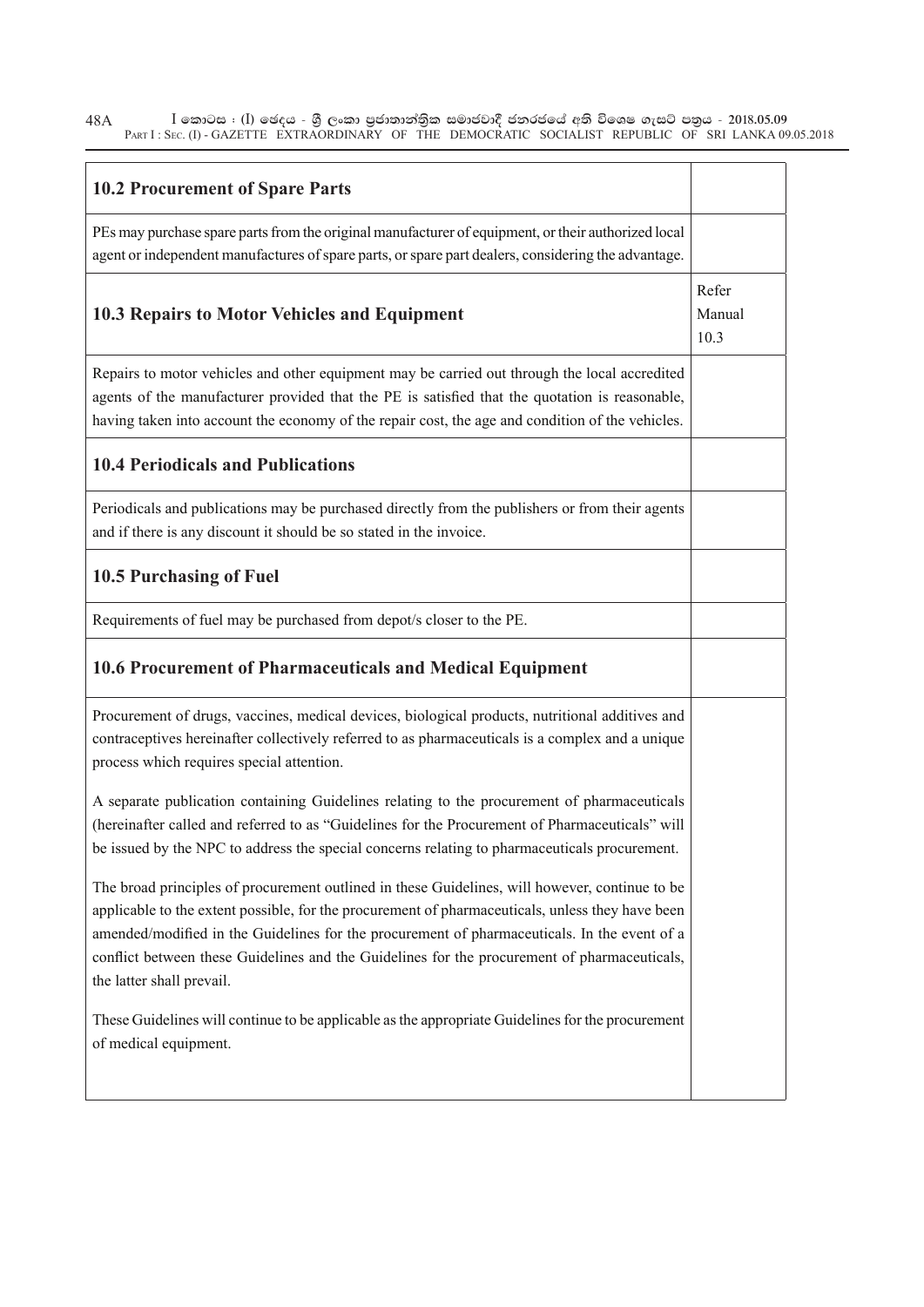#### **CHAPTER 11 – PROCUREMENT OF INFORMATION SYSTEMS (IS)**

|        | 11.1 Information System (IS) Procurement                                                                                                                                                                                                                      |                           |
|--------|---------------------------------------------------------------------------------------------------------------------------------------------------------------------------------------------------------------------------------------------------------------|---------------------------|
|        | IS procurement is the common term used to designate all procurements having to do with<br>computing and communication technologies regardless of their hardware, software, supply,<br>or service components such as installation, operation, and maintenance. |                           |
|        | IS procurement is also conducted on the Guidelines and procedures described through chapter<br>1 to chapter 9 of this Guideline.                                                                                                                              |                           |
|        | 11.2 Procurement Documents to be Used                                                                                                                                                                                                                         | Refer<br>Manual<br>11.2   |
| 11.2.1 | <b>Straightforward IS Procurements</b>                                                                                                                                                                                                                        | Refer<br>Manual<br>11.2.1 |
|        | In procurement of straightforward IS products, PE defines required products,<br>their technical specifications and service requirements.                                                                                                                      |                           |
| 11.2.2 | <b>Complex Supply and Installation and Complex System</b><br><b>Engineering Procurements</b>                                                                                                                                                                  | Refer<br>Manual<br>11.2.2 |
|        | In this procurement bidder bears much of the design risk since it undertakes the<br>responsibility to design and build a system that reaches operational acceptance.                                                                                          |                           |
| 11.2.3 | <b>IS Consulting Services</b>                                                                                                                                                                                                                                 | Refer<br>Manual<br>11.2.3 |
|        | When using the RFP approach for this type of assignments, there would need to<br>be some customization of the standard RFP issued by the GOSL for the Selection<br>of Consultants.                                                                            |                           |
| 11.2.4 | <b>Pre-qualification (PQ)/Initial Selection</b>                                                                                                                                                                                                               | Refer<br>Manual<br>11.2.4 |
|        | Prequalification/Initial Selection is normally used with Requests for Proposals<br>(RFP) and is optional depending on the nature and complexity of the IS pro-<br>curement.                                                                                   |                           |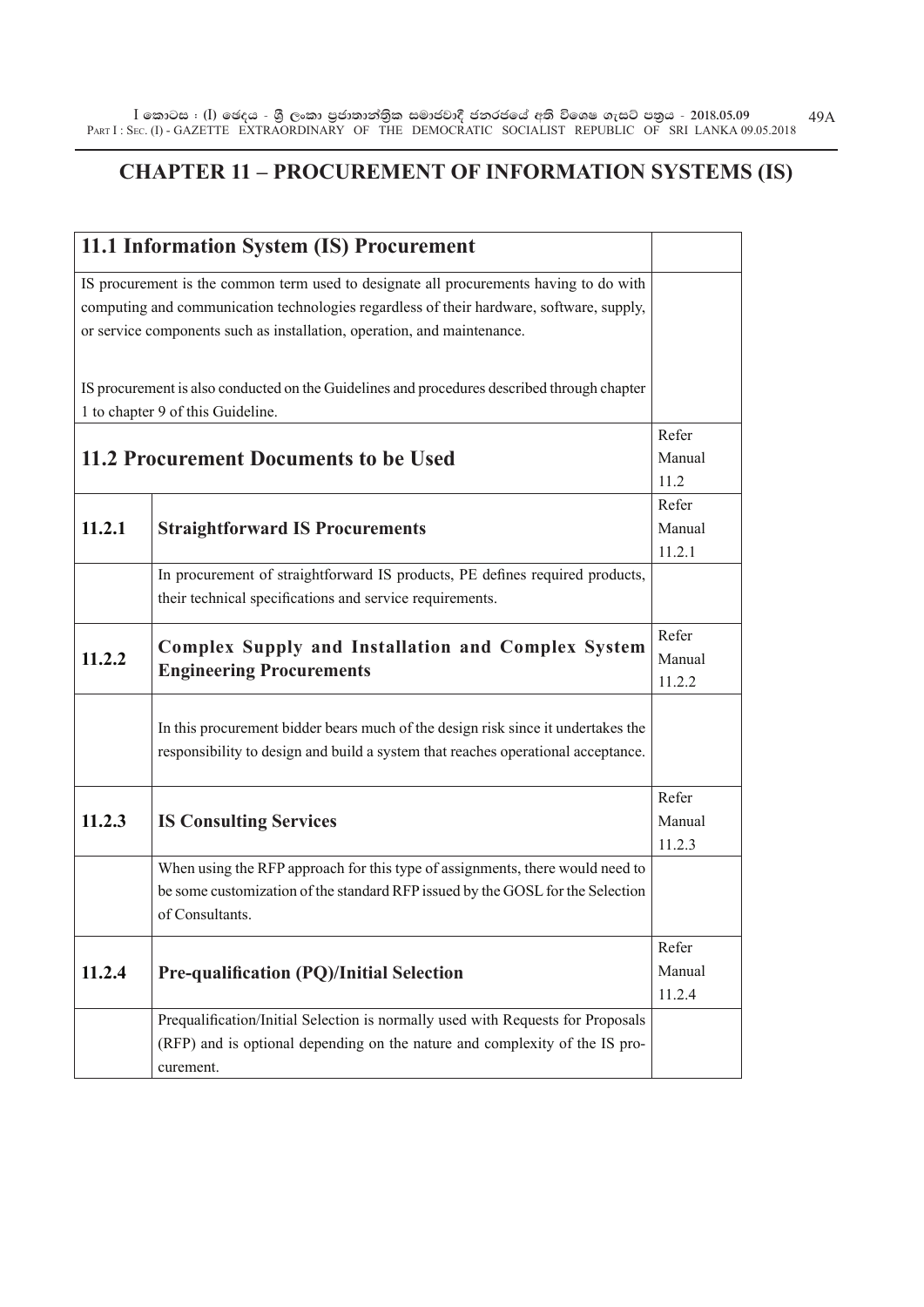$\bar{\rm I}$  කොටස : ( $\rm I$ ) ඡෙදය - ශුී ලංකා පුජාතාන්තිුක සමාජවාදී ජනරජයේ අති විශෙෂ ගැසට් පතුය - 2018.05.09 PART I : SEC. (I) - GAZETTE EXTRAORDINARY OF THE DEMOCRATIC SOCIALIST REPUBLIC OF SRI LANKA 09.05.2018 50A

#### **CHAPTER 12 – FRAMEWORK AGREEMENT**

| 12.1 Introduction                                                                                    |        |
|------------------------------------------------------------------------------------------------------|--------|
| The Framework Agreement is an arrangement to enable timely supply of Goods, Works, Services          |        |
| and Information Systems, which are commonly used by Procuring Entities to procure Goods,             |        |
| Works, Services and Information Systems which have national significance, in desired quality and     |        |
| at prices attributable to economies of scale resulting from bulk purchases ensuring value for money. |        |
|                                                                                                      |        |
| A Central Procurement Entity or Procuring Entity on its own and on behalf of other Procuring         |        |
| Entities may administer Framework Procurements and enters into Framework Agreements with             |        |
| suppliers so that Procuring Entities may obtain value for money in their purchasing while            |        |
| being assured that their procurement is compliant with the Prrocurement Guidelines.                  |        |
| FWAs may be established for the anticipated procurement of Goods, Works, Services and Infor-         |        |
| mation Systems, as and when required, over a specified period of time. FWA does not commit           |        |
| either party to procure or supply. Once established, a FWA provides a fast and efficient way to      |        |
| procure Goods, Works or Services.                                                                    |        |
| A multi- supplier FWA allows a PE to select from a number of firms, helping to ensure that each      |        |
| procurement represents best value for money.                                                         |        |
|                                                                                                      |        |
| FWAs may be appropriate for the procurement of Goods, Works, Services or Information Systems         |        |
| under the following circumstances:                                                                   |        |
| frequent reordering is based on the same, or similar requirements, or set of specifications;<br>٠    |        |
| where different departments and units under a Ministry or public agency or different<br>٠            |        |
| Procuring Entities procure the same Goods, Works, Services or Information Systems, and               |        |
| aggregating the demand could lead to volume discounts;                                               |        |
|                                                                                                      |        |
| planning for emergency situations; or<br>٠                                                           |        |
| no single firm is considered to have sufficient capacity.<br>٠                                       |        |
|                                                                                                      | Refer  |
| <b>12.2 Features of Framework Agreement</b>                                                          | Manual |
|                                                                                                      | 12.2   |
| A Framework Agreement sets out the terms and conditions for subsequent Call-Off Contracts            |        |
| but places no obligations on the Procuring Entity to place future purchase orders, does not          |        |
| require or obligate Procuring Entity to issue any minimum number or value of purchase orders,        |        |
| and does not guarantee any minimum or maximum amount of expenditure.                                 |        |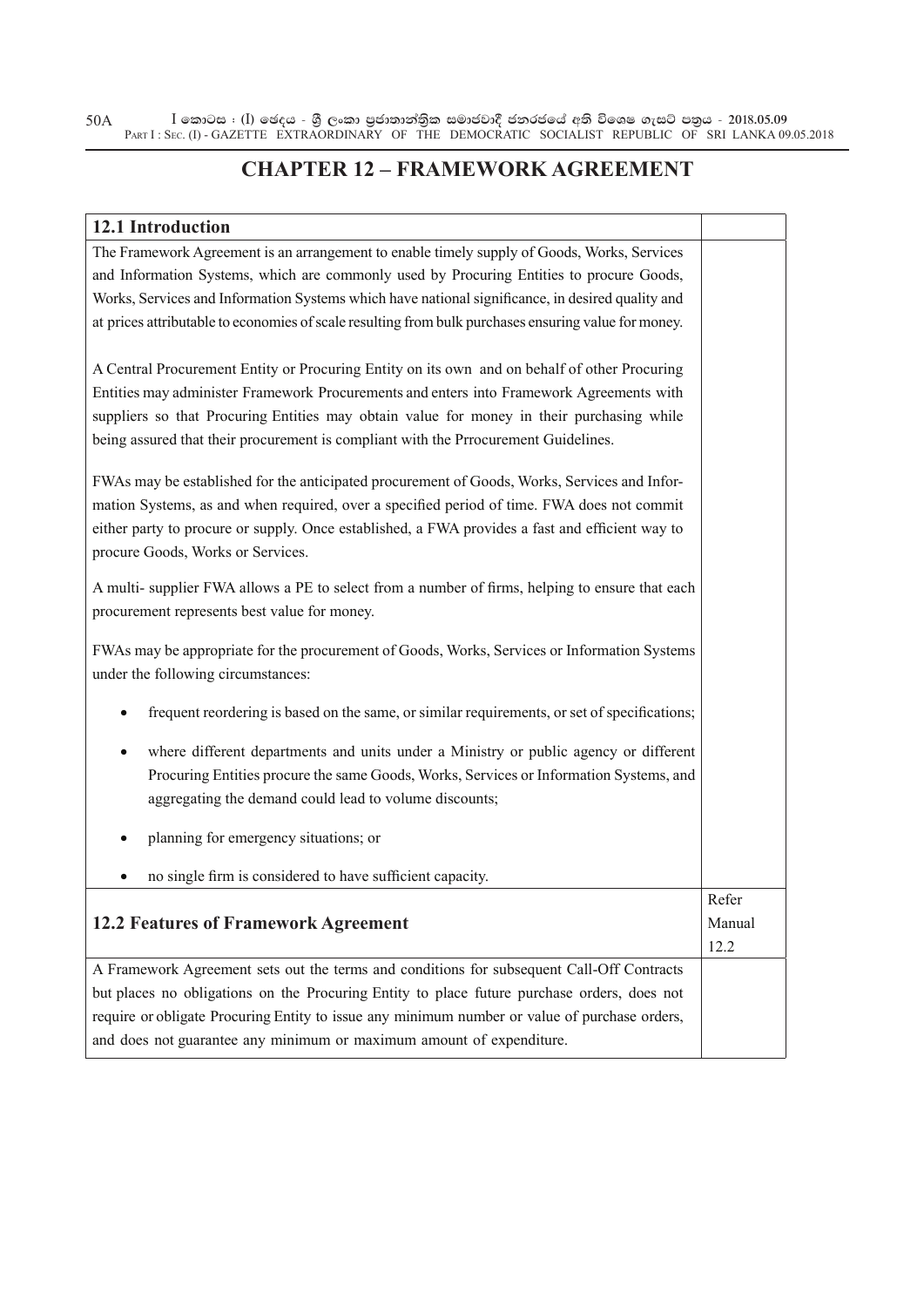$\bar{\rm I}$  කොටස : ( $\rm I$ ) ඡෙදය - ශුී ලංකා පුජාතාන්තිුක සමාජවාදී ජනරජයේ අති විශෙෂ ගැසට් පතුය - 2018.05.09 PART I : SEC. (I) - GAZETTE EXTRAORDINARY OF THE DEMOCRATIC SOCIALIST REPUBLIC OF SRI LANKA 09.05.2018 51A

|                                                                                                  | Refer  |
|--------------------------------------------------------------------------------------------------|--------|
| 12.3 Responsibility for Management of Framework Agreement                                        | Manual |
|                                                                                                  | 12.3   |
| A Central Procurement Entity or Procurement Entity, on its own or on behalf of other Procuring   |        |
| Entities must closely manage the framework agreement.                                            |        |
|                                                                                                  | Refer  |
| <b>12.4 Procedural and Implementation Arrangements</b>                                           | Manual |
|                                                                                                  | 12.4   |
| The procurement of items which are of common use to Procuring Entities shall be carried          |        |
| out in accordance with the provisions complying with the Guidelines and procedures prescribed    |        |
| through chapter 1 to chapter 9 of this Guideline.                                                |        |
|                                                                                                  | Refer  |
| <b>12.5 Procurement Management</b>                                                               | Manal  |
|                                                                                                  | 12.5   |
| Procurement management in a Framework Agreement is based on the Call-Off Contract as issued      |        |
| by the Procuring Entity. Issuance of Call-Off Contract depends on the provisions laid out in the |        |
| terms and conditions of the Framework Agreement.                                                 |        |

#### **CHAPTER 13 – e-GOVERNMENT PROCUREMENT (e-GP)**

| <b>13.1 Introduction</b>                                                                                                                                                                                                                                                                                                                                                                                                                                                                                                                                                                                                                                                                   |  |
|--------------------------------------------------------------------------------------------------------------------------------------------------------------------------------------------------------------------------------------------------------------------------------------------------------------------------------------------------------------------------------------------------------------------------------------------------------------------------------------------------------------------------------------------------------------------------------------------------------------------------------------------------------------------------------------------|--|
| An e-GP is a process that uses the Internet and Internet tools to support every stage of the Pro-<br>curement Process.                                                                                                                                                                                                                                                                                                                                                                                                                                                                                                                                                                     |  |
| The conversion from conventional (paper based) government procurement activities to e-GP is<br>becoming an international trend in many countries in the World. GOSL is in the process of getting<br>ready to implement e-GP in the country for Goods, Works, Services, Information Systems and<br>Consultancy Services. However, there are major issues and challenges that need to be addressed<br>before the implementation of fully pledged e-GP system.                                                                                                                                                                                                                                |  |
| An e-Government Procurement (e-GP) is defined as the collaborative use of information and com-<br>munications technologies by Government Entities, bidding community, regulatory agencies, legal<br>authorities, National Procurement Commission, Ministry of Finance, other supporting service pro-<br>viders, and civil society in conducting ethical procurement activities of the Government procurement<br>process cycle for the procurement of Goods, Works, Services, Information Systems, Consultancy<br>Services and management of contracts ensuring good governance and value-for-money in public<br>procurement, and contributing to the socioeconomic development of country. |  |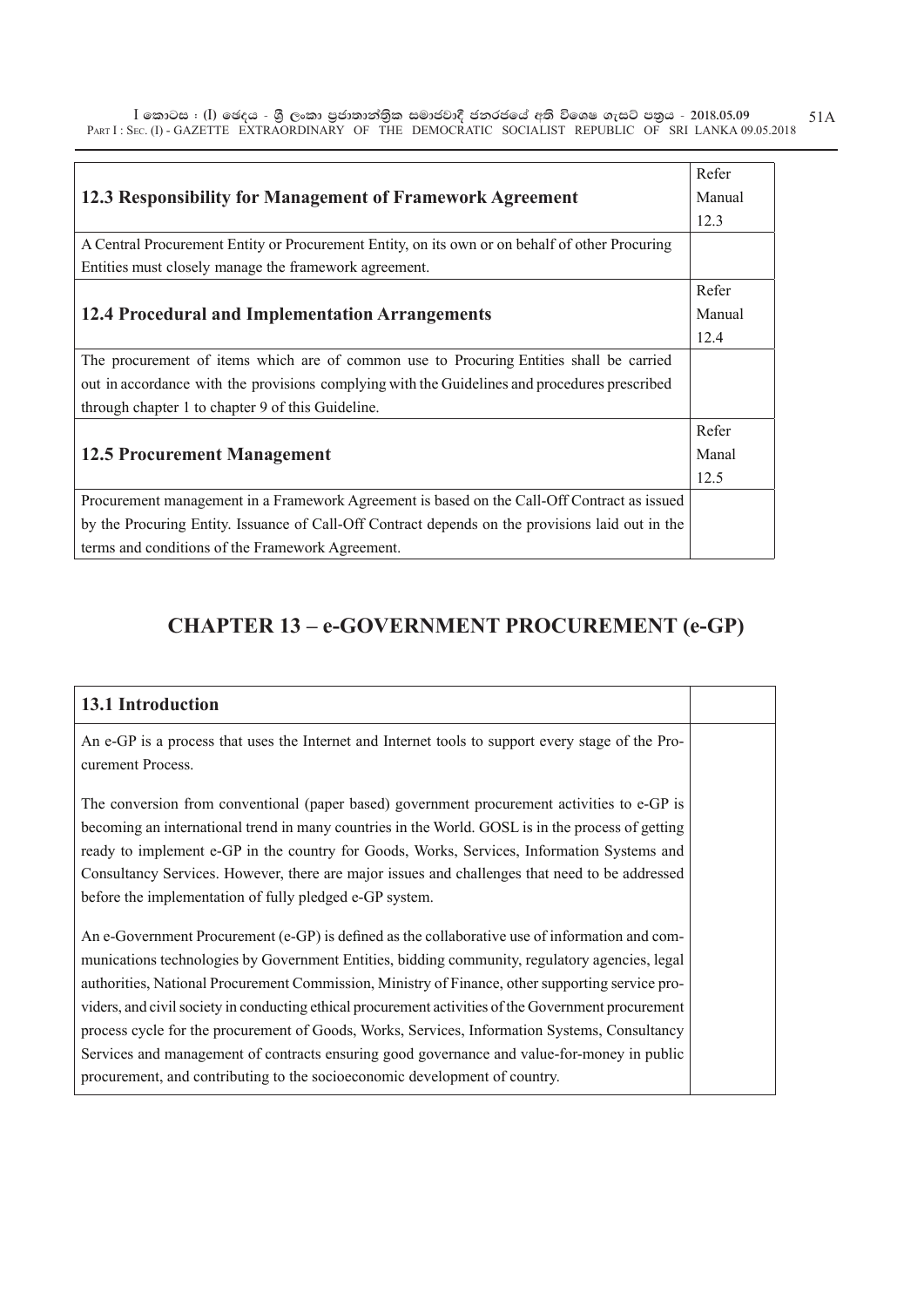$\bar{\rm I}$  කොටස : ( $\rm I$ ) ඡෙදය - ශුී ලංකා පුජාතාන්තිුක සමාජවාදී ජනරජයේ අති විශෙෂ ගැසට් පතුය - 2018.05.09 PART I : SEC. (I) - GAZETTE EXTRAORDINARY OF THE DEMOCRATIC SOCIALIST REPUBLIC OF SRI LANKA 09.05.2018 52A

| 13.2 Implementation Process of e-GP at the PEs                                                                                                                                                                                                                                                                                                                                                                                                                                                                                                                                                                             | Refer<br>Manual<br>13.2 |
|----------------------------------------------------------------------------------------------------------------------------------------------------------------------------------------------------------------------------------------------------------------------------------------------------------------------------------------------------------------------------------------------------------------------------------------------------------------------------------------------------------------------------------------------------------------------------------------------------------------------------|-------------------------|
| All stages of procurement cycle of the PEs can benefit from an e-GP such as procurement planning,<br>pre-qualification, advertising, PPP advertisements, preparation and issuance of Procurement Docu-<br>ments, pre-bid conference, and issuing PB minutes, issuing addendums, modifications and revising<br>Procurement Documents, clarifications, modification and addenda's, receipt of bids/proposals,<br>unsolicited proposals, bid/proposal closing, bid/proposal opening, evaluation of bids/proposals,<br>request for clarifications, and contract award notification, and publication of contract award results. |                         |
| 13.3 Fully fledged e-GP system to be implemented by the PEs                                                                                                                                                                                                                                                                                                                                                                                                                                                                                                                                                                |                         |
| Procurement Entities (PEs) may use an e-GP for all of their procurement activities provided the<br>appropriate authority is satisfied with the adequacy and competence of the system, including;                                                                                                                                                                                                                                                                                                                                                                                                                           |                         |
| accessibility                                                                                                                                                                                                                                                                                                                                                                                                                                                                                                                                                                                                              |                         |
| security of process                                                                                                                                                                                                                                                                                                                                                                                                                                                                                                                                                                                                        |                         |
| authentication                                                                                                                                                                                                                                                                                                                                                                                                                                                                                                                                                                                                             |                         |
| integrity                                                                                                                                                                                                                                                                                                                                                                                                                                                                                                                                                                                                                  |                         |
| confidentiality                                                                                                                                                                                                                                                                                                                                                                                                                                                                                                                                                                                                            |                         |
| reliability                                                                                                                                                                                                                                                                                                                                                                                                                                                                                                                                                                                                                |                         |
| audit trial features                                                                                                                                                                                                                                                                                                                                                                                                                                                                                                                                                                                                       |                         |
| electronic signatures                                                                                                                                                                                                                                                                                                                                                                                                                                                                                                                                                                                                      |                         |
| design and implement an e-GP management system                                                                                                                                                                                                                                                                                                                                                                                                                                                                                                                                                                             |                         |
| identification of requirements                                                                                                                                                                                                                                                                                                                                                                                                                                                                                                                                                                                             |                         |
| legal obligations/ Acts/ agreements/legislative approaches, and                                                                                                                                                                                                                                                                                                                                                                                                                                                                                                                                                            |                         |
| other mandatory requirements for e-GP implementation.                                                                                                                                                                                                                                                                                                                                                                                                                                                                                                                                                                      |                         |
| 13.4 Good Governance in Public Procurement: Key to e-GP                                                                                                                                                                                                                                                                                                                                                                                                                                                                                                                                                                    |                         |
| The procurement principles and objectives, particularly transparency and non-discrimination<br>must be met if e-GP systems are to be applied to the activities of Public Procurement similar to<br>paper-based procurement.                                                                                                                                                                                                                                                                                                                                                                                                |                         |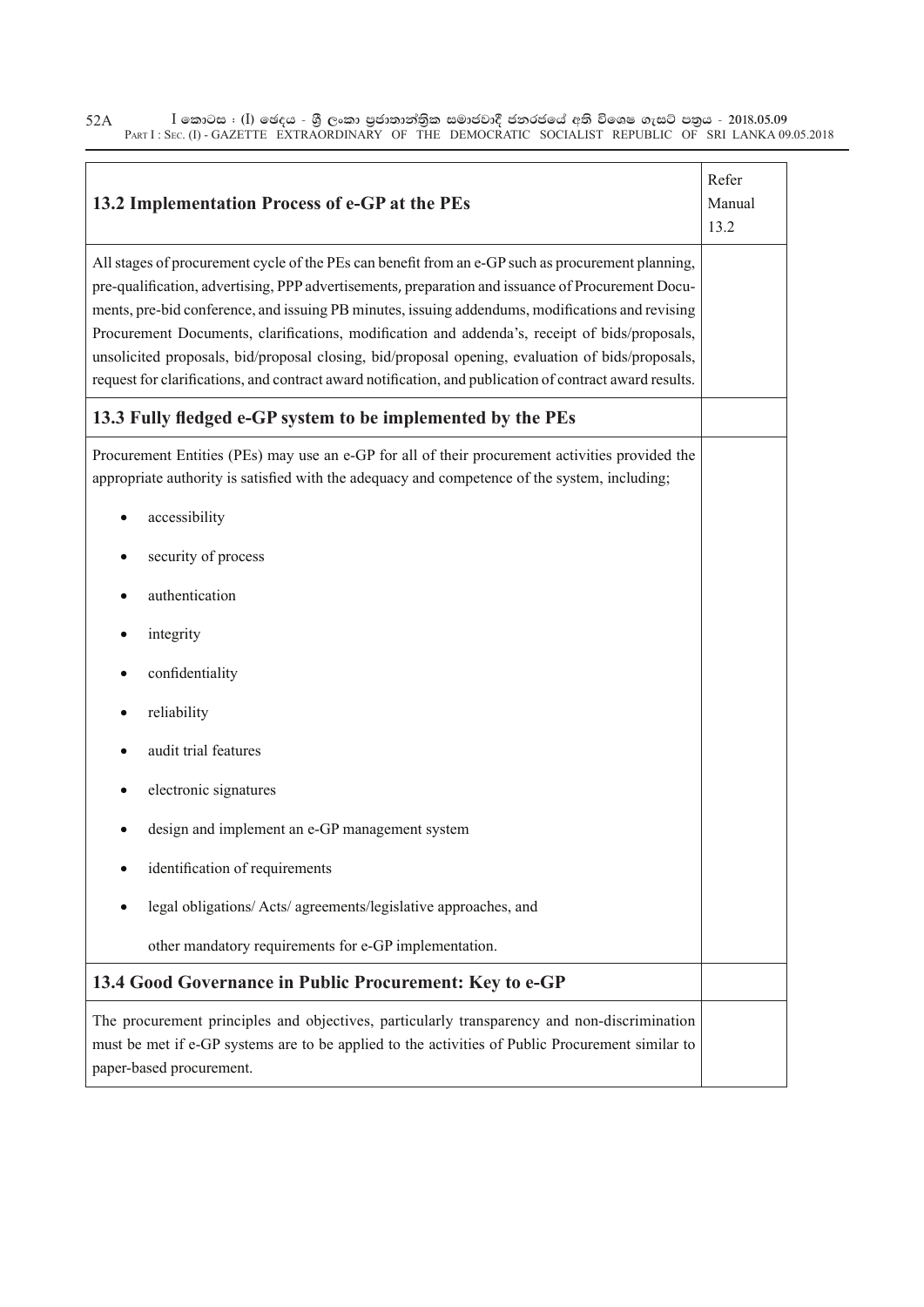$\bar{\rm I}$  කොටස : ( $\rm I$ ) ඡෙදය - ශුී ලංකා පුජාතාන්තිුක සමාජවාදී ජනරජයේ අති විශෙෂ ගැසට් පතුය - 2018.05.09 PART I : SEC. (I) - GAZETTE EXTRAORDINARY OF THE DEMOCRATIC SOCIALIST REPUBLIC OF SRI LANKA 09.05.2018 53A

| The principle of non-discrimination between paper-based and e-procurement shall, as far as<br>practical, be reflected in the e-GP system. PE shall have in place the transitional option of paper-<br>based procurement for bidders/consultants who wish it or who do not have access to e-GP. The<br>e-GP system must be designed to ensure;                  |                         |
|----------------------------------------------------------------------------------------------------------------------------------------------------------------------------------------------------------------------------------------------------------------------------------------------------------------------------------------------------------------|-------------------------|
| accountability                                                                                                                                                                                                                                                                                                                                                 |                         |
| efficiency and effectiveness                                                                                                                                                                                                                                                                                                                                   |                         |
| fraud and corruption control                                                                                                                                                                                                                                                                                                                                   |                         |
| equity and ethics                                                                                                                                                                                                                                                                                                                                              |                         |
| rule of law and predictability                                                                                                                                                                                                                                                                                                                                 |                         |
| civil society awareness                                                                                                                                                                                                                                                                                                                                        |                         |
| equality of access and fairness,                                                                                                                                                                                                                                                                                                                               |                         |
| open competition,                                                                                                                                                                                                                                                                                                                                              |                         |
| security of process                                                                                                                                                                                                                                                                                                                                            |                         |
| The following requirements are designed to support these principles for PEs procurement activities.<br>Converting these principles into operational effect has implications for variables such as;                                                                                                                                                             |                         |
| technological neutrality,                                                                                                                                                                                                                                                                                                                                      |                         |
| technical standards for interoperability and security,                                                                                                                                                                                                                                                                                                         |                         |
| ensuring good audit trails,                                                                                                                                                                                                                                                                                                                                    |                         |
| cost and ease of participation.                                                                                                                                                                                                                                                                                                                                |                         |
| These requirements supplement and do not replace existing requirements that apply to traditional<br>procurement procedures specified in the Procurement Guidelines & Manuals published by the NPC.                                                                                                                                                             |                         |
| 13.5 e-GP System Access                                                                                                                                                                                                                                                                                                                                        | Refer<br>Manual<br>13.5 |
| When e-GP is to be applied to PE's procurement activities, it shall have the minimum features<br>specified in the Procurement Manual.                                                                                                                                                                                                                          |                         |
| NPC encourage individual PEs to use e-GP depending on the availability of resources that must<br>be met. When e-GP is implemented by PEs, they shall follow the mandatory requirements and<br>processes specified in the Procurement Guidelines issued for traditional paper-based procurement<br>by NPC if it is not provided in this Guidelines and Manuals. |                         |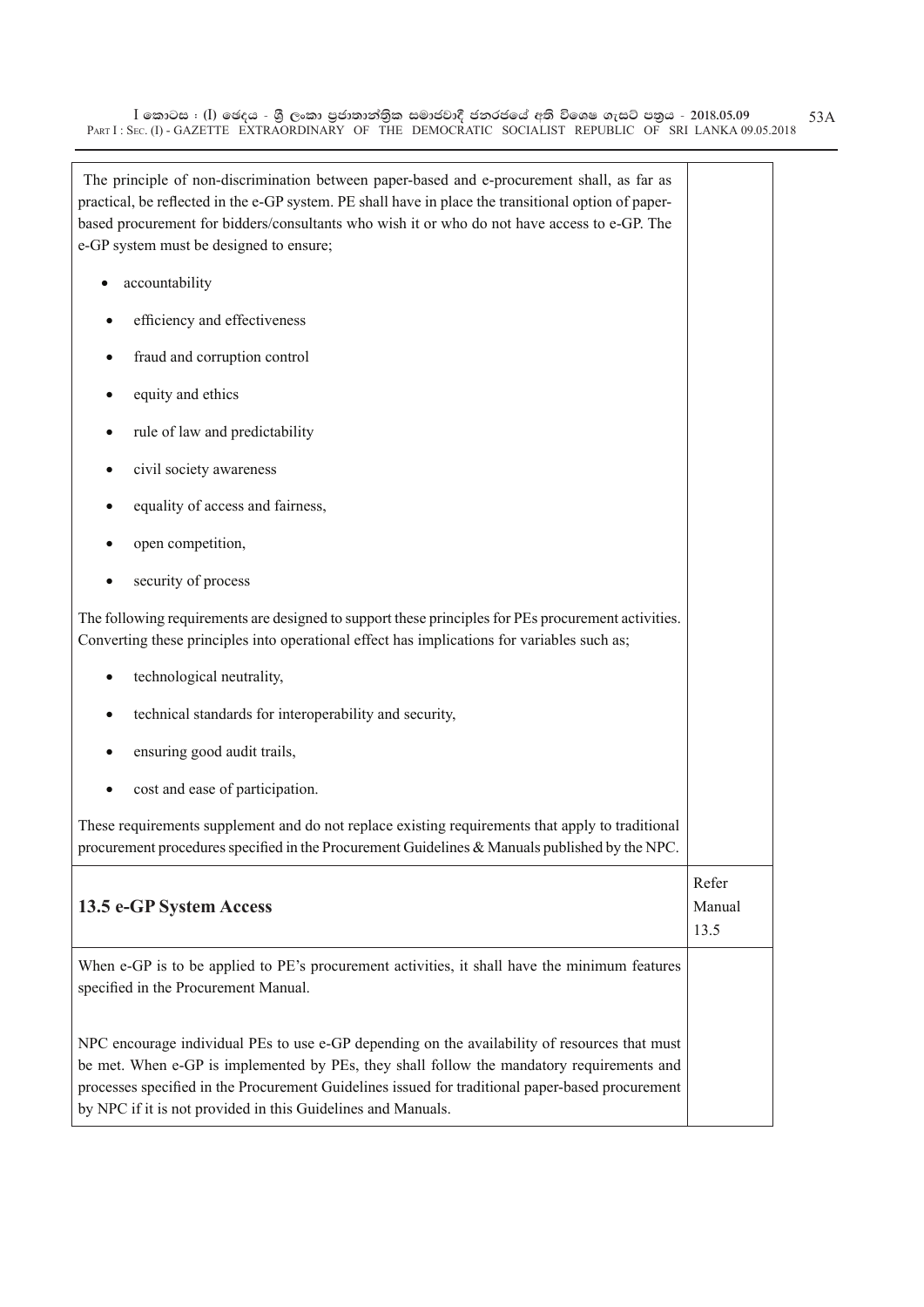$\bar{\rm I}$  කොටස : ( $\rm I$ ) ඡෙදය - ශුී ලංකා පුජාතාන්තිුක සමාජවාදී ජනරජයේ අති විශෙෂ ගැසට් පතුය - 2018.05.09 PART I : SEC. (I) - GAZETTE EXTRAORDINARY OF THE DEMOCRATIC SOCIALIST REPUBLIC OF SRI LANKA 09.05.2018 54A

| <b>13.6 Procurement Plan</b>                                                                                                                                                                                                                                                                                                                                             |                          |
|--------------------------------------------------------------------------------------------------------------------------------------------------------------------------------------------------------------------------------------------------------------------------------------------------------------------------------------------------------------------------|--------------------------|
| Where a PE intends to use an e-procurement system, it shall prepare its master plan, detail plan, and<br>other procurement plans through the system and publish it in the relevant web sites (PE's website,<br>NPC website, FFAs websites-if applicable / e-GP portal-if available).                                                                                     |                          |
| <b>13.7 Bidder Registration</b>                                                                                                                                                                                                                                                                                                                                          |                          |
| Bidders (suppliers, contractors, and consultants) may register as a single entity, joint venture or<br>association with sub-contractors or sub-consultants, or individual consultant through an online<br>application form provided by the PE's e-GP system for registration.                                                                                            |                          |
| <b>13.8 PE's Requisition</b>                                                                                                                                                                                                                                                                                                                                             |                          |
| Where the e-GP system is in operation, PEs shall request all the procurement requirements through<br>the e-GP system.                                                                                                                                                                                                                                                    |                          |
| 13.9 e-Advertising                                                                                                                                                                                                                                                                                                                                                       | Refer<br>Manual<br>13.9  |
| The notice for "Invitation for Bid/Application/Proposal" and other procurement opportunities shall<br>be published in the PE's web site, NPC web site, and FFA's web sites-if applicable and depending<br>on the value of contract /e-GP Portal-if available.                                                                                                            |                          |
| Notice shall be published in local newspapers as well and there shall be no difference what so ever<br>between the paper advertisement and those advertised online.                                                                                                                                                                                                      |                          |
| <b>13.10 Procurement Documents</b>                                                                                                                                                                                                                                                                                                                                       | Refer<br>Manual<br>13.10 |
| PE may distribute Procurement Documents (PDs) inclusive of RFPs by using electronic systems<br>(downloaded from a website) or means (sent as email attachment, on a compact disc, or flash drive<br>or other storage devices if appropriate). The email used shall be part and parcel of or dedicated to<br>the e-GP system with adequate security and privacy controls. |                          |
| There shall be no difference between electronic and paper versions of the PDs. Splitting documents<br>into combinations of electronic and printed portions should be avoided.                                                                                                                                                                                            |                          |
| 13.11 Correspondence, Clarifications and Amendments                                                                                                                                                                                                                                                                                                                      | Refer<br>Manual<br>13.11 |
| The e-GP system shall be interactive and have the capability to enable bidders participating in<br>a procurement proceeding to request or seek information or clarification on line. When a bidder<br>makes an inquiry or seek information or clarification relating to the Procurement Documents, the<br>PE shall promptly respond on line.                             |                          |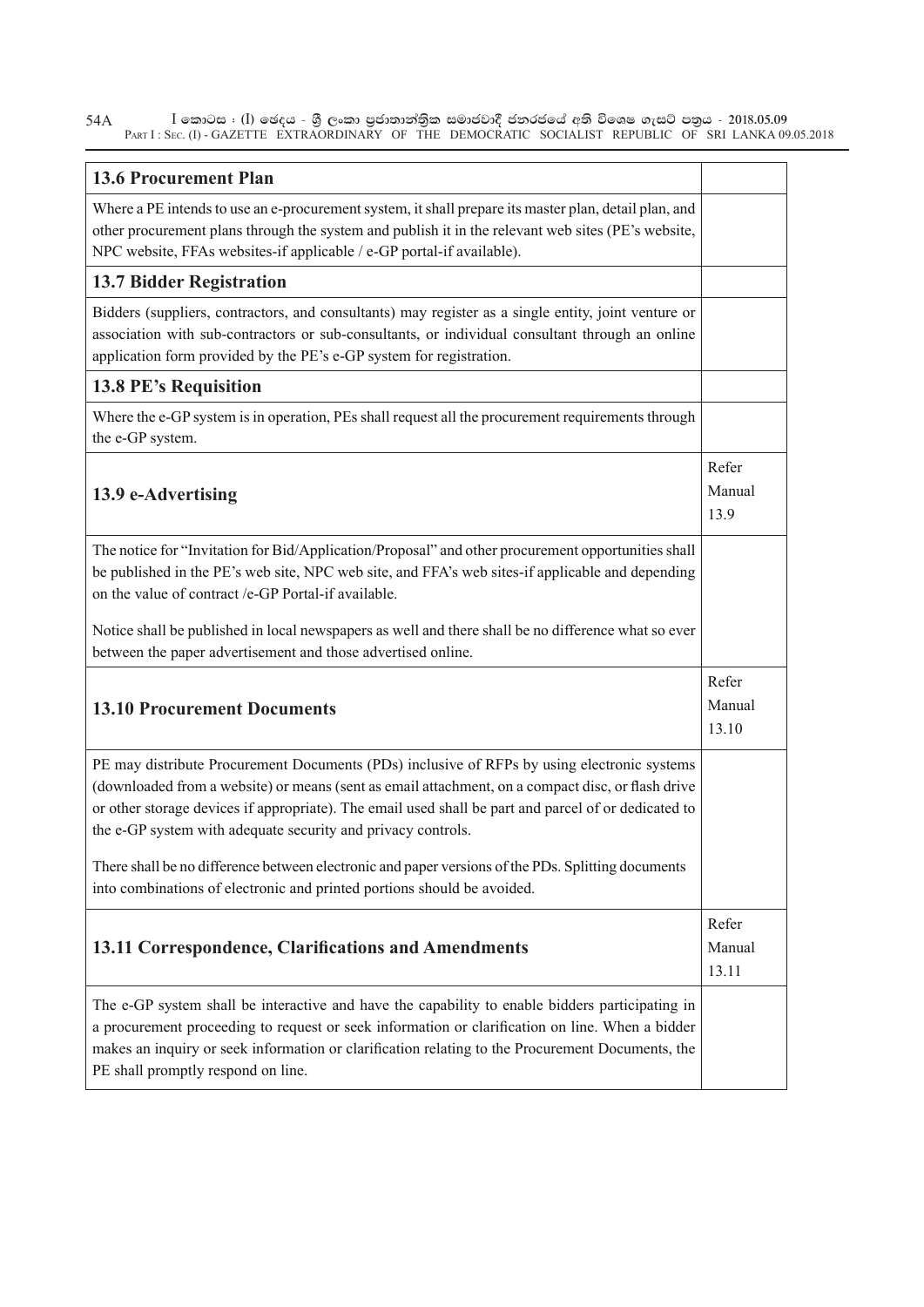| Correspondence with bidders during this period may be done electronically as long as print<br>correspondence is used for bidders who request it.                                                                                                                                                                                                                                                                                         |                          |
|------------------------------------------------------------------------------------------------------------------------------------------------------------------------------------------------------------------------------------------------------------------------------------------------------------------------------------------------------------------------------------------------------------------------------------------|--------------------------|
| If the response affects the requirements of the bid/proposal, it shall be copied to all bidders and<br>shall include a description of the inquiry but without identifying the source.                                                                                                                                                                                                                                                    |                          |
| Copies of all correspondence shall be kept for audit.                                                                                                                                                                                                                                                                                                                                                                                    |                          |
|                                                                                                                                                                                                                                                                                                                                                                                                                                          | Refer                    |
| 13.12 Pre-Bid Conference                                                                                                                                                                                                                                                                                                                                                                                                                 | Manual<br>13.12          |
| PE may carry out online pre-bid conference on the date, time and venue, as stipulate in the<br>Procurement Document (PD/RFP).                                                                                                                                                                                                                                                                                                            |                          |
| Responses/clarifications of the queries relating to the Procurement Documents should be posted<br>by bidders online before or during the pre-bid conference. This is allowed to be done only by the<br>bidders who purchased the documents.                                                                                                                                                                                              |                          |
| 13.13 Amendments to the Procurement Document                                                                                                                                                                                                                                                                                                                                                                                             |                          |
| To the extent permissible under the Procurement Guidelines the PE may amend the Procurement<br>Documents at any time prior to the bid/proposal submission deadline.                                                                                                                                                                                                                                                                      |                          |
| PEs shall issue an addendum and publish in all related websites and also send via an automated<br>electronic means (email, SMS alert etc) and make available online for the information of the public<br>and the prospective bidders who have purchased/received the Procurement Document. However,<br>there shall be a time period of minimum 10 working days or more between last correspondence<br>and bid/proposal closing deadline. |                          |
| 13.14 Submission of e-Bids/Proposals                                                                                                                                                                                                                                                                                                                                                                                                     | Refer<br>Manual<br>13.14 |
| Online submissions shall be:                                                                                                                                                                                                                                                                                                                                                                                                             |                          |
| (a) submitted/received into an electronic bid box; and                                                                                                                                                                                                                                                                                                                                                                                   |                          |
| (b) maintained to high standards of security, confidentiality and integrity.                                                                                                                                                                                                                                                                                                                                                             |                          |
| When the option is available, bids/proposals may be submitted electronically in the standard<br>e-formats issued by the PE or in paper format. PEs may offer registered bidders the use of online<br>electronic systems (uploaded through a website) to submit their bids/proposals.                                                                                                                                                     |                          |
| The date and time for the receipt of bids/proposals shall be the same for both regardless if submitted<br>electronically or on paper. The terms and conditions of the e-submissions are given in the Manual.                                                                                                                                                                                                                             |                          |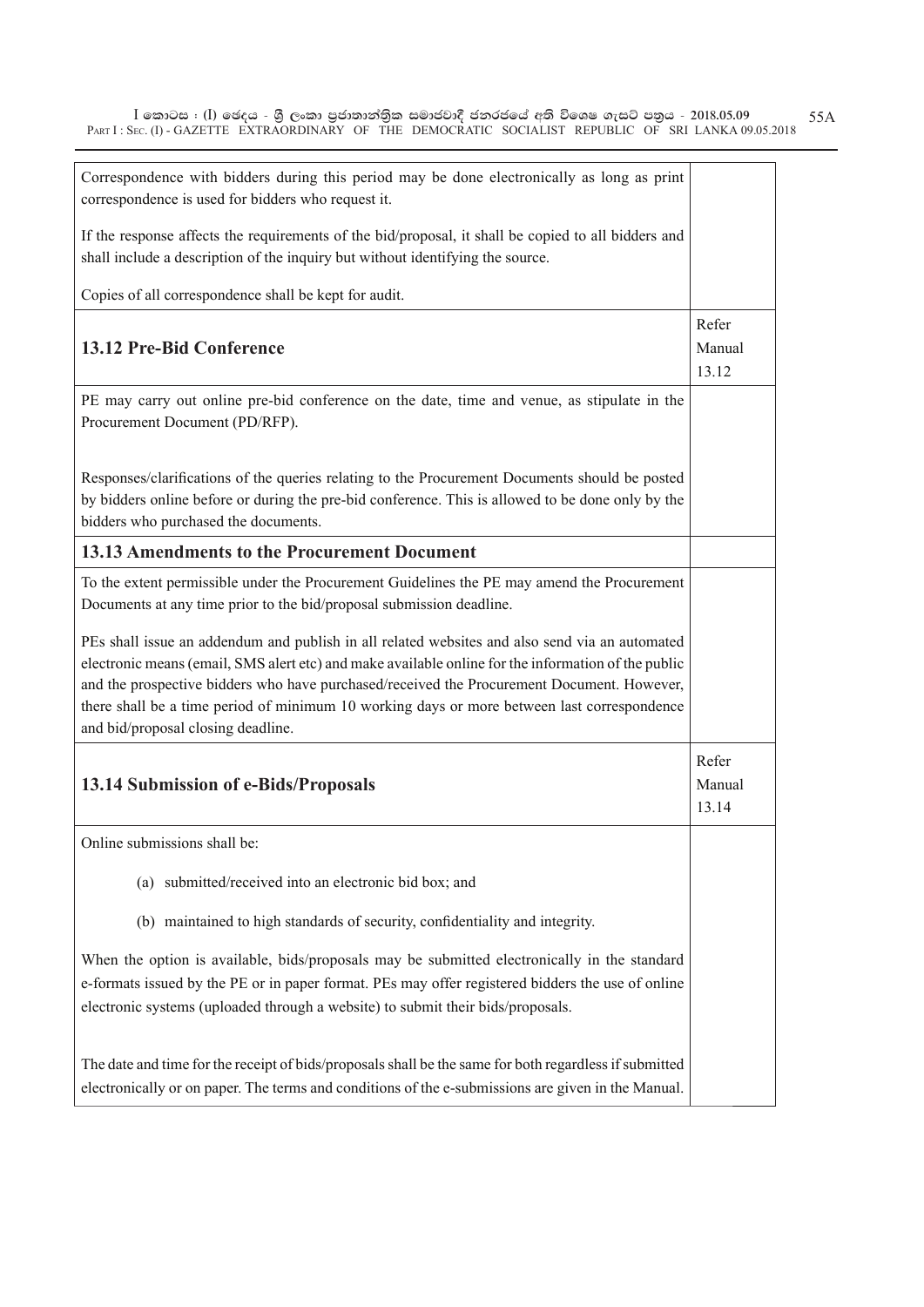$\bar{\rm I}$  කොටස : ( $\rm I$ ) ඡෙදය - ශුී ලංකා පුජාතාන්තිුක සමාජවාදී ජනරජයේ අති විශෙෂ ගැසට් පතුය - 2018.05.09 PART I : SEC. (I) - GAZETTE EXTRAORDINARY OF THE DEMOCRATIC SOCIALIST REPUBLIC OF SRI LANKA 09.05.2018 56A

|                                             | <b>13.15 Bid Securities and Performance Securities</b>                                                                                                                                                                                                                                                                                                                               | Refer<br>Manual<br>13.15 |
|---------------------------------------------|--------------------------------------------------------------------------------------------------------------------------------------------------------------------------------------------------------------------------------------------------------------------------------------------------------------------------------------------------------------------------------------|--------------------------|
|                                             | In order to facilitate procurement when using electronic systems, bid securities may request by the<br>PEs at their option. However, PEs if they so wish, may use other methods like bid declaration instead<br>of bid securities and/or sanctioning method for bidders who do not honour their bids/proposals.                                                                      |                          |
|                                             | 13.16 Public Opening of e-Bids/Proposals                                                                                                                                                                                                                                                                                                                                             | Refer<br>Manual<br>13.16 |
| 1.                                          | If option is available, PE may use e-GP to open bids/proposals received to electronic bid box.                                                                                                                                                                                                                                                                                       |                          |
| 2.                                          | The electronic bid box in $(1.)$ above shall have;                                                                                                                                                                                                                                                                                                                                   |                          |
|                                             | (a) three passwords that are simultaneously time-activated;                                                                                                                                                                                                                                                                                                                          |                          |
|                                             | (b) each password shall be issued to different officers who are members of the Bid/Proposal<br>Opening Committee(B/POC); and                                                                                                                                                                                                                                                         |                          |
|                                             | (c) the e-bid box shall remain closed until the time of bid/proposal opening.                                                                                                                                                                                                                                                                                                        |                          |
|                                             | 13.17 Evaluation of e-bids/e-proposals                                                                                                                                                                                                                                                                                                                                               | Refer<br>Manual<br>13.17 |
| 1.                                          | The PE receiving the bids/proposals should form a Bid Evaluation Committees (BECs)<br>comprising of required number of members.                                                                                                                                                                                                                                                      |                          |
| 2.                                          | PE may use pre-approved automated electronic evaluations as long as the evaluation aligns<br>with the criteria established in the Procurement Documents; is consistent with the principles<br>of economy, efficiency, equal opportunity, and transparency.                                                                                                                           |                          |
| 3.                                          | A Bid Evaluation Report (BER) shall be prepared in accordance with the requirements specified<br>in the Procurement Document. The BER shall contain scanned copies of the signed record of<br>bid/proposal opening, the advertisement, and other documents for which copies are required.<br>A print copy of the BER shall be kept on file for audit and NPC investigation purposes. |                          |
| <b>13.18 Publication of Contract Awards</b> |                                                                                                                                                                                                                                                                                                                                                                                      |                          |
|                                             | Contract awards shall be published online consistent with bid advertising in the PE's website, NPC's<br>website and FFA website if applicable.                                                                                                                                                                                                                                       |                          |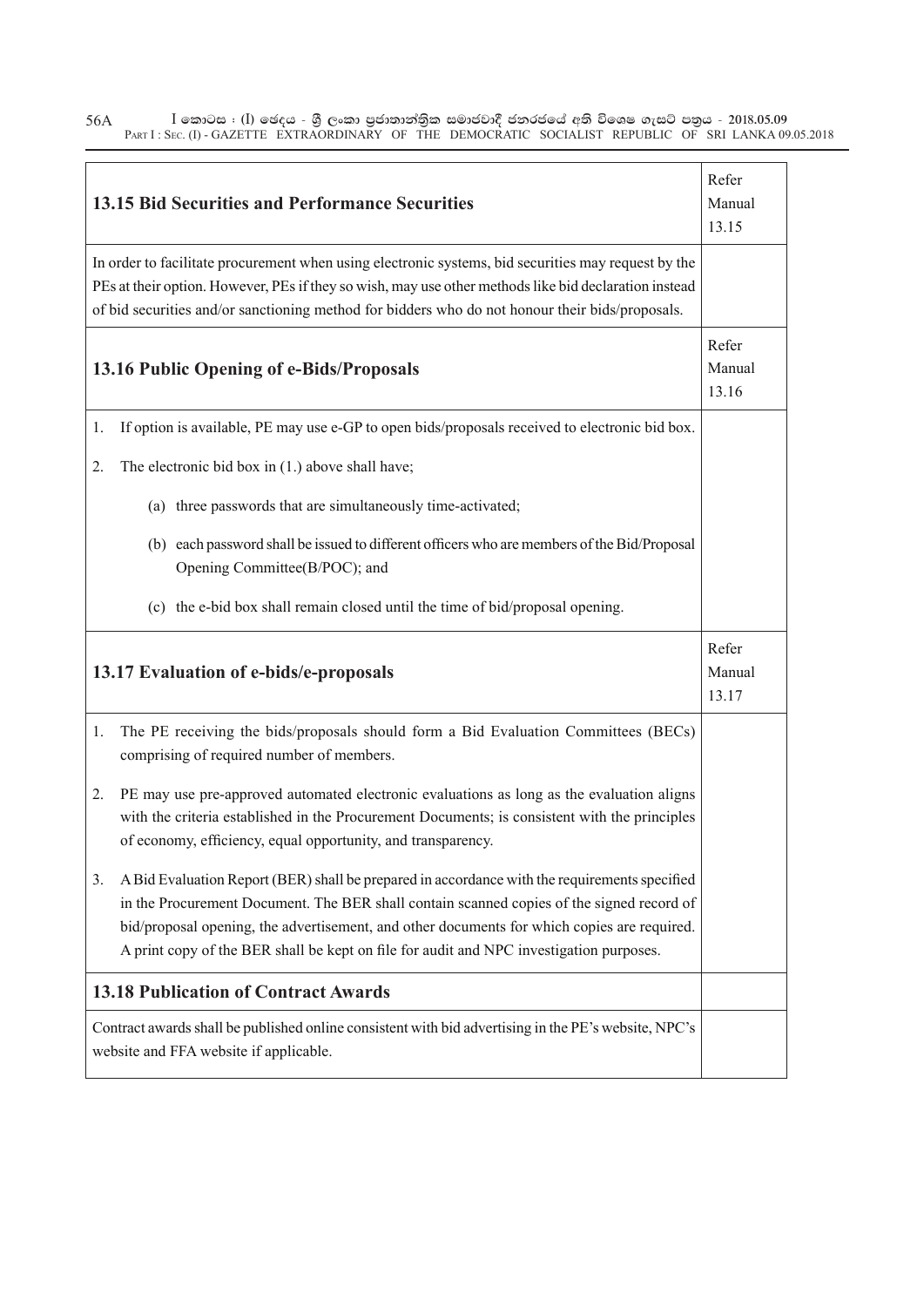$\bar{\rm I}$  කොටස : ( $\rm I$ ) ඡෙදය - ශුී ලංකා පුජාතාන්තිුක සමාජවාදී ජනරජයේ අති විශෙෂ ගැසට් පතුය - 2018.05.09 PART I : SEC. (I) - GAZETTE EXTRAORDINARY OF THE DEMOCRATIC SOCIALIST REPUBLIC OF SRI LANKA 09.05.2018 57A

| 13.19 Notification of Contract Award (NOA) Intention letter                                                                                                                                                                                                                                                                           |  |  |
|---------------------------------------------------------------------------------------------------------------------------------------------------------------------------------------------------------------------------------------------------------------------------------------------------------------------------------------|--|--|
| A PE shall notify all bidders participating in the e-bidding process of the outcome of the award<br>1.<br>and intention to award the contract to successful bidder simultaneously electronically.                                                                                                                                     |  |  |
| Unsuccessful bidders have the option of appealing like paper-based procurement.<br>2.                                                                                                                                                                                                                                                 |  |  |
| Copies of BER together with any consultant's reports that were submitted in relation to evaluation<br>of the bid/proposal may be made available to any bidder at their request in terms of the Right<br>Information Act, No. 12 of 2016.                                                                                              |  |  |
| Debarred bidders will be verified in NPC website before issuing NOA.<br>3.                                                                                                                                                                                                                                                            |  |  |
| The PE shall sign and send electronically a notification to:<br>4.                                                                                                                                                                                                                                                                    |  |  |
| the successful bidder that their bid/proposal was successful; and<br>a)                                                                                                                                                                                                                                                               |  |  |
| to unsuccessful bidders that their bids/proposals were unsuccessful giving reasons thereof.<br>b)                                                                                                                                                                                                                                     |  |  |
| Successful bidder will accept the notification of award online using e- signature or digital<br>5.<br>signature whichever is applicable.                                                                                                                                                                                              |  |  |
| Contract will be signed, manually or digitally, by both parties. The content of documentation<br>6.<br>that is part of the e-GP system shall form part of the contract.                                                                                                                                                               |  |  |
| <b>13.20 Contract Negotiation</b>                                                                                                                                                                                                                                                                                                     |  |  |
| If provided for in the contract document, Contract negotiation can be carried out online and<br>negotiation records will be recorded in the electronic system.                                                                                                                                                                        |  |  |
| <b>13.21 Contract Management</b>                                                                                                                                                                                                                                                                                                      |  |  |
| If provided for, the electronic system shall be interactive and have the capability to provide functions<br>of contract management including to generate purchase orders and receive invoices from suppliers,<br>track deliveries, place call-off orders in case of Framework Agreements, monitor contract execution<br>progress etc. |  |  |
| <b>13.22 Payments for Procurement Documents</b>                                                                                                                                                                                                                                                                                       |  |  |
| Prospective bidders shall have open and free access to all Specific Procurement Notices (SPNs)<br>1.<br>and Procurement Documents published in electronic format. No payment shall be required.                                                                                                                                       |  |  |
| A nominal fee may be charged as a condition for submitting a bid/proposal. For the purpose<br>2.<br>of these requirements, nominal fee is expected to be an amount less than or similar to that<br>charged for obtaining paper Procurement Documents.                                                                                 |  |  |
| Bidders shall be offered an electronic payment facility ( $e.g.$ electronic check, credit card) to<br>3.<br>avoid situations where bidders incur charges online but must visit an office to pay for them.                                                                                                                             |  |  |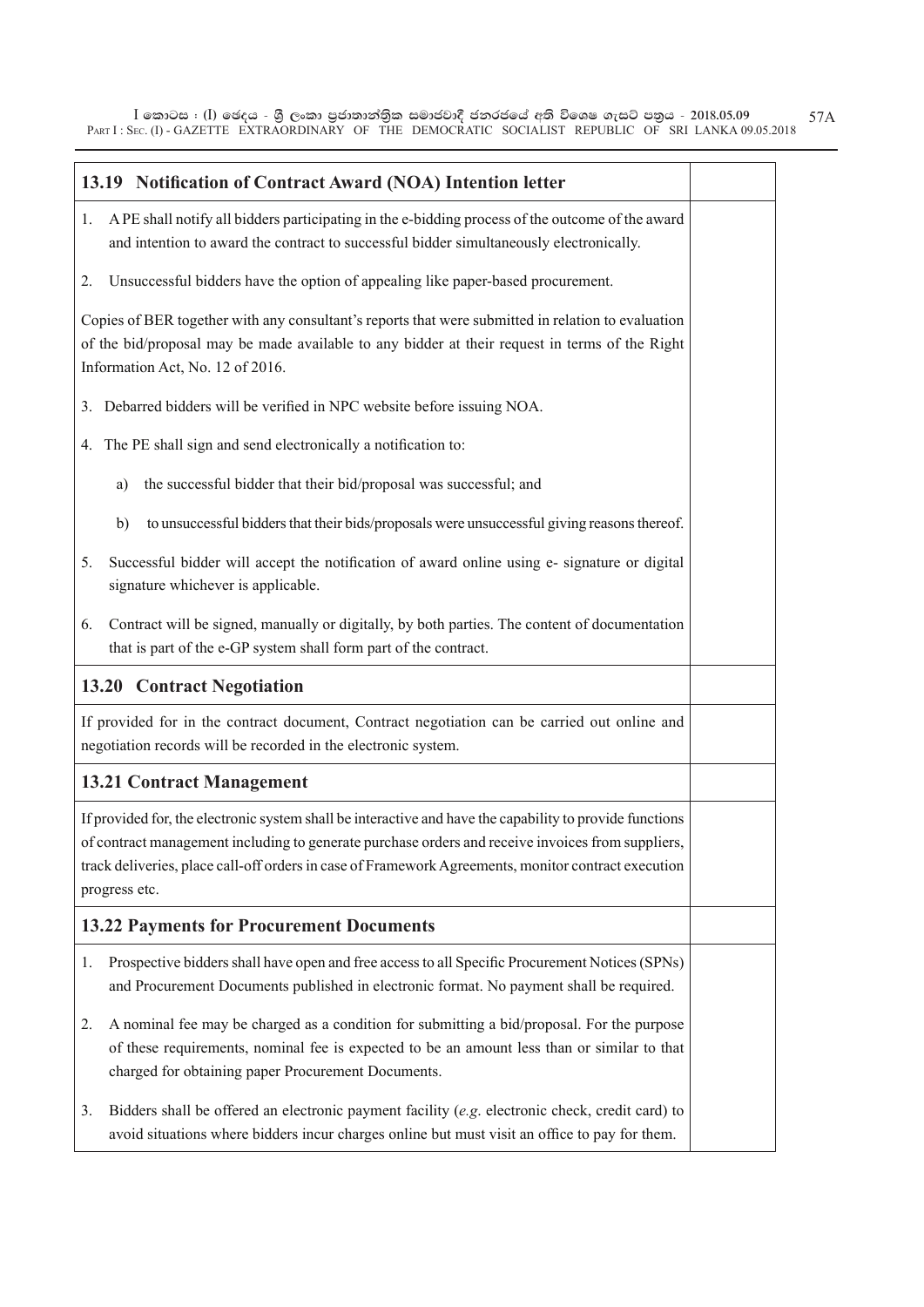$\bar{\rm I}$  කොටස : ( $\rm I$ ) ඡෙදය - ශුී ලංකා පුජාතාන්තිුක සමාජවාදී ජනරජයේ අති විශෙෂ ගැසට් පතුය - 2018.05.09 PART I : SEC. (I) - GAZETTE EXTRAORDINARY OF THE DEMOCRATIC SOCIALIST REPUBLIC OF SRI LANKA 09.05.2018 58A

|                                             | <b>13.23 Records Management System</b>                                                                                                                                                                                                                                                                                                                                                                                                                                                       |  |  |
|---------------------------------------------|----------------------------------------------------------------------------------------------------------------------------------------------------------------------------------------------------------------------------------------------------------------------------------------------------------------------------------------------------------------------------------------------------------------------------------------------------------------------------------------------|--|--|
|                                             | The electronic system shall have a secure document management system.                                                                                                                                                                                                                                                                                                                                                                                                                        |  |  |
|                                             | <b>13.24 Authentication</b>                                                                                                                                                                                                                                                                                                                                                                                                                                                                  |  |  |
|                                             | If a digital certification/signature is required, the following shall apply.                                                                                                                                                                                                                                                                                                                                                                                                                 |  |  |
| 1.                                          | bidders shall be certified for a reasonable period of time (at least 1 year) and shall not be<br>required to request certification for each bid/proposal with the same PE.                                                                                                                                                                                                                                                                                                                   |  |  |
| 2.                                          | certification shall be kept open permanently allowing bidders to submit the request for<br>certification at any time to allow them to register in advance for future bidding process.                                                                                                                                                                                                                                                                                                        |  |  |
| 3.                                          | in the case of ICB, certification process shall allow bidders to take all actions required for their<br>certification within their own countries, without the need to travel abroad.                                                                                                                                                                                                                                                                                                         |  |  |
| 4.                                          | certification process shall accept an electronic signature or a digital certification/signature issued<br>by certifying authorities within the country of the bidder or shall accept submission of online<br>or offline documentation to certify the authenticity of the bidder's representative, accepting<br>documentation that can be obtained under commonly used procedures in the country of the<br>bidder (for example, no notarization in a consulate or embassy shall be required). |  |  |
| 13.25 Information Security Management (ISM) |                                                                                                                                                                                                                                                                                                                                                                                                                                                                                              |  |  |
| 1.                                          | For electronic system, the PE shall ensure to maintain, and implement an information security<br>management system that conforms with international standards.                                                                                                                                                                                                                                                                                                                               |  |  |
| 2.                                          | PE shall clearly specify in the Procurement Documents the procedures to be followed in the<br>case of any kind of failure, malfunction, fault, crash or breakdown of the electronic system used<br>during Procurement Process. PEs shall not accept any responsibility or liability for failures,<br>interruptions or breakdowns other than in those systems strictly under PE's own control.                                                                                                |  |  |
|                                             | <b>13.26 Electronic Procurement Models</b>                                                                                                                                                                                                                                                                                                                                                                                                                                                   |  |  |
| 1.                                          | PEs may use electronic systems under any of the models as explained in the Manual or any<br>other different model suitable for the purpose. However, before selecting an electronic system<br>by the PE, prior approval shall be obtained from the NPC.                                                                                                                                                                                                                                      |  |  |
| 2.                                          | If the electronic system is operated by a third party under a service contract arrangement, that<br>third party service providers and their subsidiaries or parent companies shall be ineligible to<br>be awarded contracts on Procurement Process that are undertaken through the said electronic<br>system and their staff, consultants or other representatives shall enter into such agreements<br>with the PE sufficient to maintain secrecy and confidentiality.                       |  |  |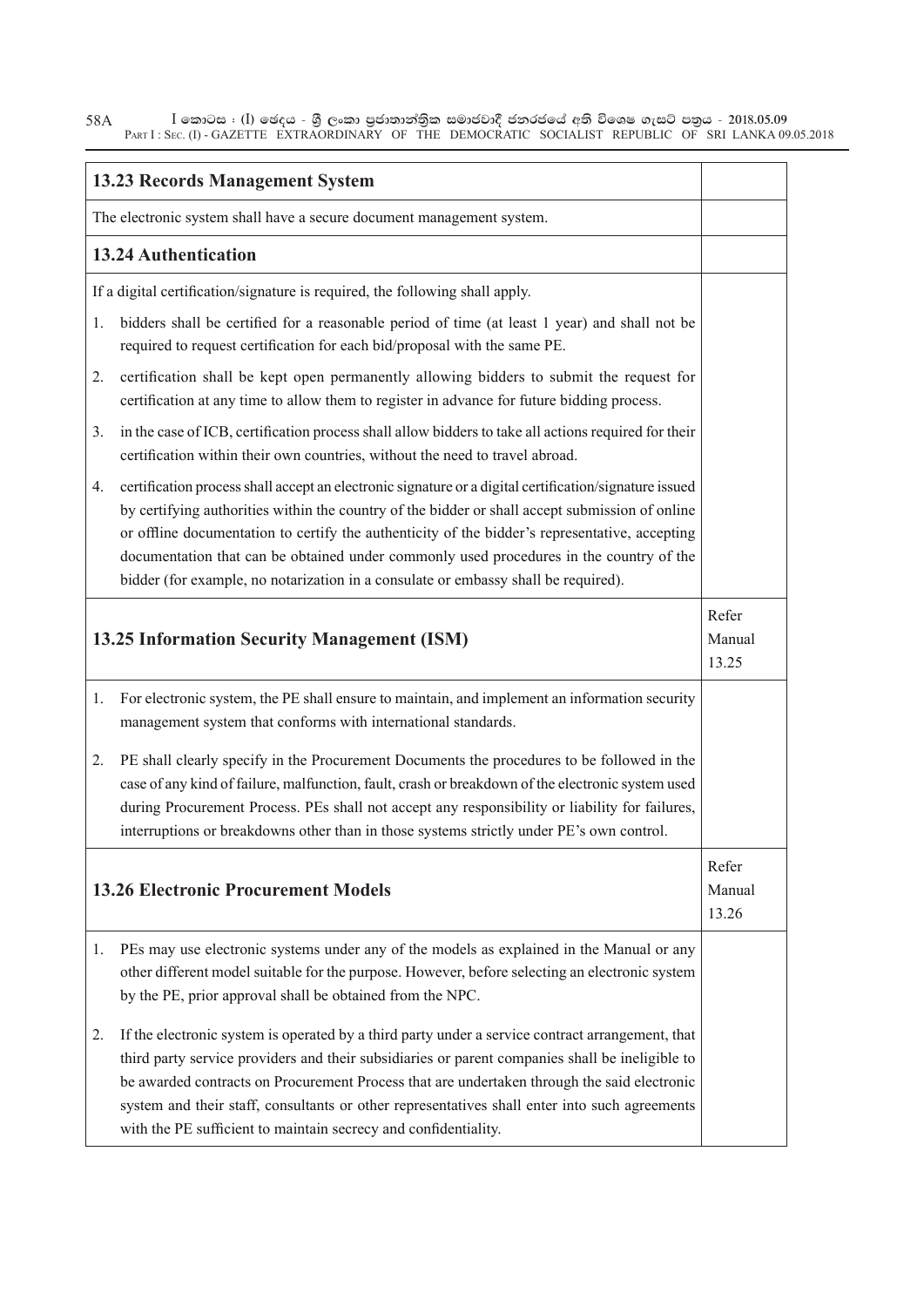$\bar{\rm I}$  කොටස : ( $\rm I$ ) ඡෙදය - ශුී ලංකා පුජාතාන්තිුක සමාජවාදී ජනරජයේ අති විශෙෂ ගැසට් පතුය - 2018.05.09 PART I : SEC. (I) - GAZETTE EXTRAORDINARY OF THE DEMOCRATIC SOCIALIST REPUBLIC OF SRI LANKA 09.05.2018 59A

| 13.27 Applicability of the e-procurement Guidelines and Manuals |                                                                                                                                                                                                                                                                                                                                                                    |  |
|-----------------------------------------------------------------|--------------------------------------------------------------------------------------------------------------------------------------------------------------------------------------------------------------------------------------------------------------------------------------------------------------------------------------------------------------------|--|
| 1.                                                              | Irrespective of who operates the system all terms, requirements and conditions of this Guidelines<br>and manuals shall apply.                                                                                                                                                                                                                                      |  |
| 2.                                                              | Use of e-GP system is subject to the general laws of Sri Lanka.                                                                                                                                                                                                                                                                                                    |  |
| 3.                                                              | Any discrepancies between Procurement Guidelines & Manuals for Goods, Works, Services and<br>Information Systems or Procurement Guidelines for Selection $\&$ Employment of Consultants<br>and in the applications of any of the requirements in this e-GP chapter 13, clarifications shall<br>be obtained by the NPC and final decision of the NPC shall prevail. |  |
| 4.                                                              | If particular circumstances arise in PE that cause the e-GP requirements specified in this chapter<br>13 to be in conflict with other principles then the circumstances shall be referred to NPC for<br>interpretation.                                                                                                                                            |  |

#### **CHAPTER 14 – OPEN CONTRACTING DATA STANDARD (OCDS)**

| Refer<br>14.1 Introduction<br>Manual                                                                                                                                                                                                                                                                                                                                                          |  |  |
|-----------------------------------------------------------------------------------------------------------------------------------------------------------------------------------------------------------------------------------------------------------------------------------------------------------------------------------------------------------------------------------------------|--|--|
| The Open Contracting Data Standard (OCDS) is a core product of the Open Contracting Partnership<br>(OCP). The objective of the data standard is to support Governments to publish contracting data<br>in a more accessible, inter-operable and useful manner and to enable the widest possible range of<br>stakeholders to use contracting data effectively.                                  |  |  |
| The Guidelines describes the OCDS presents a high-level approach for each implementation in<br>an e-Procurement system. If the OCDS is implemented in an e-Procurement system when first<br>introduced by incorporating OCDS within the system itself, the system specification phase must<br>explicitly define OCDS-specific requirements (e.g. data fields, triggers, reports, visualizer). |  |  |
| By adopting the OCDS into the contracting process, the expected benefits are important for key<br>stakeholders. The users may use open contracting data in order to:                                                                                                                                                                                                                          |  |  |
| achieve value for money;<br>a)                                                                                                                                                                                                                                                                                                                                                                |  |  |
| provide the potential to increase trust and transparency with the public, for the Government;<br>b)                                                                                                                                                                                                                                                                                           |  |  |
| strengthen the transparency, accountability and integrity of public contracting;<br>$\mathbf{c})$                                                                                                                                                                                                                                                                                             |  |  |
| access and review details of public contracting processes and monitor spending to ensure<br>d)<br>that citizens are getting the best outcomes, for the non-governmental organizations;                                                                                                                                                                                                        |  |  |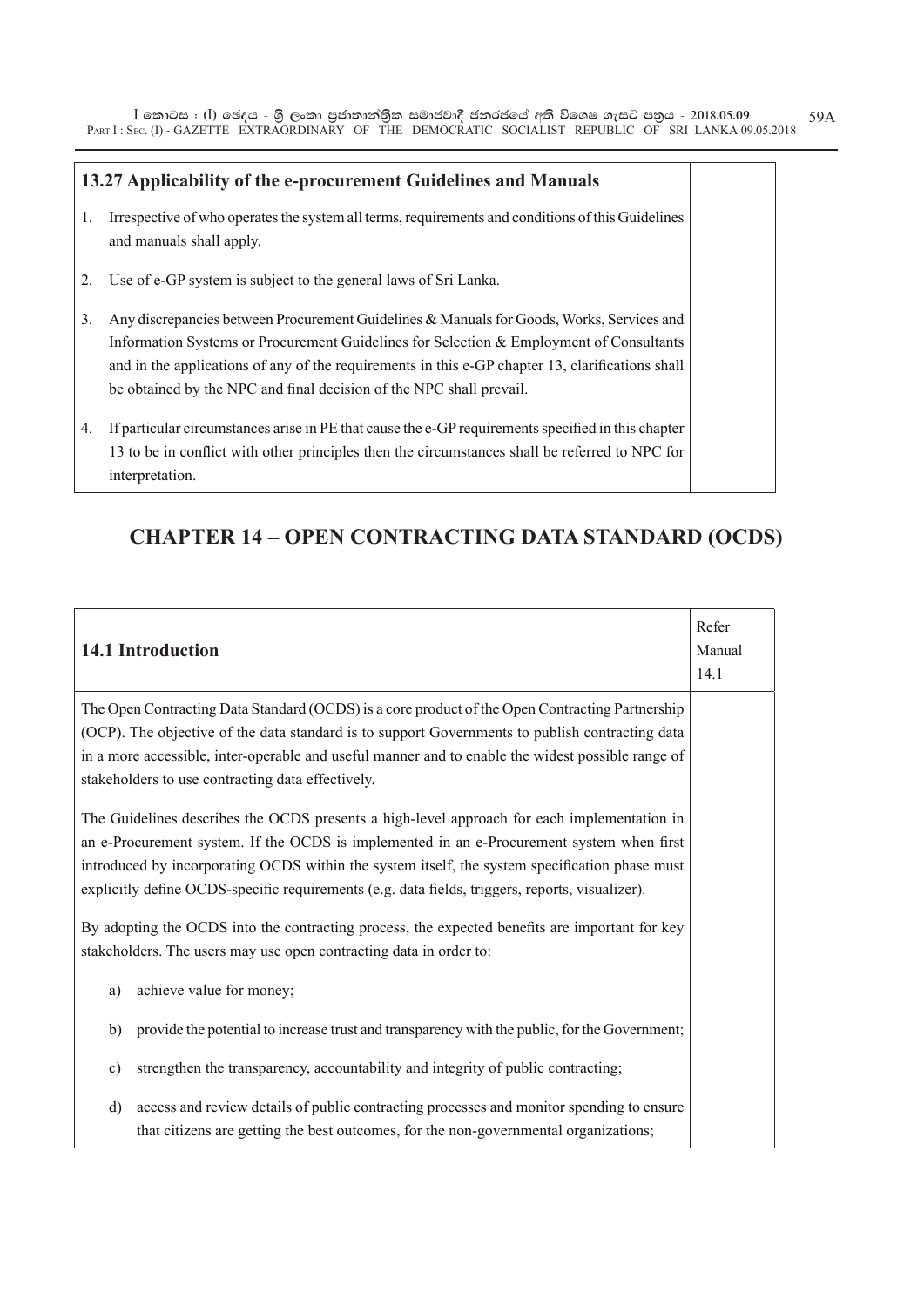$\bar{\rm I}$  කොටස : ( $\rm I$ ) ඡෙදය - ශුී ලංකා පුජාතාන්තිුක සමාජවාදී ජනරජයේ අති විශෙෂ ගැසට් පතුය - 2018.05.09 PART I : SEC. (I) - GAZETTE EXTRAORDINARY OF THE DEMOCRATIC SOCIALIST REPUBLIC OF SRI LANKA 09.05.2018

| enable the private sector to compete for public contracts;<br>e)                                                                                                                                                                                                                                                                                                                                                                                                                 |                                                                                          |  |  |  |  |
|----------------------------------------------------------------------------------------------------------------------------------------------------------------------------------------------------------------------------------------------------------------------------------------------------------------------------------------------------------------------------------------------------------------------------------------------------------------------------------|------------------------------------------------------------------------------------------|--|--|--|--|
| f)                                                                                                                                                                                                                                                                                                                                                                                                                                                                               | monitor service delivery (from both aid and budget-executed projects) for effectiveness; |  |  |  |  |
| g)                                                                                                                                                                                                                                                                                                                                                                                                                                                                               | get involved in decision making, for the general public;                                 |  |  |  |  |
| h)                                                                                                                                                                                                                                                                                                                                                                                                                                                                               | reduce opportunities for fraudulent or corrupt use of public resources.                  |  |  |  |  |
|                                                                                                                                                                                                                                                                                                                                                                                                                                                                                  | The publication of data could be organized in the following manner;                      |  |  |  |  |
| i.                                                                                                                                                                                                                                                                                                                                                                                                                                                                               | proactive publication requirement;                                                       |  |  |  |  |
| ii.                                                                                                                                                                                                                                                                                                                                                                                                                                                                              | timing and frequency of publication;                                                     |  |  |  |  |
| iii.                                                                                                                                                                                                                                                                                                                                                                                                                                                                             | formats and licences of publication;                                                     |  |  |  |  |
| iv.                                                                                                                                                                                                                                                                                                                                                                                                                                                                              | procurements and contracts;                                                              |  |  |  |  |
| v.                                                                                                                                                                                                                                                                                                                                                                                                                                                                               | stakeholder engagement.                                                                  |  |  |  |  |
| 14.2 Standard                                                                                                                                                                                                                                                                                                                                                                                                                                                                    |                                                                                          |  |  |  |  |
| The OCDS is used to describe unique contracting processes. The first step towards publishing open<br>contracting data is to identify the contracting processes in the system data. A contracting process<br>ties together information about the different stages related to the lifespan of a contract, beginning<br>with planning and progressing through initiation and implementation stages accordingly, as well<br>as ending when a contract is either completed or closed. |                                                                                          |  |  |  |  |

#### **CHAPTER 15 – GREEN PUBLIC PROCUREMENT**

| <b>15.1 Introduction to Green Public Procurement</b>                                                                                                                                                                                                                                                                                                                                                                           | Refer<br>Manual<br>15.1 |
|--------------------------------------------------------------------------------------------------------------------------------------------------------------------------------------------------------------------------------------------------------------------------------------------------------------------------------------------------------------------------------------------------------------------------------|-------------------------|
| It is a mandatory that all Government Institutions take into account environmental considerations<br>when procuring Goods, Works, Services and Information Systems.                                                                                                                                                                                                                                                            |                         |
| Green Public Procurement (GPP) is a Public Procurement, which integrates environmental<br>considerations in the whole Public Procurement Process including planning and procurement and<br>takes into the consideration the entire life cycle of the Goods, Works or Service. In addition, it is<br>considered to be appropriate and one of the most effective tools seeking to reduce negative impacts<br>on the environment. |                         |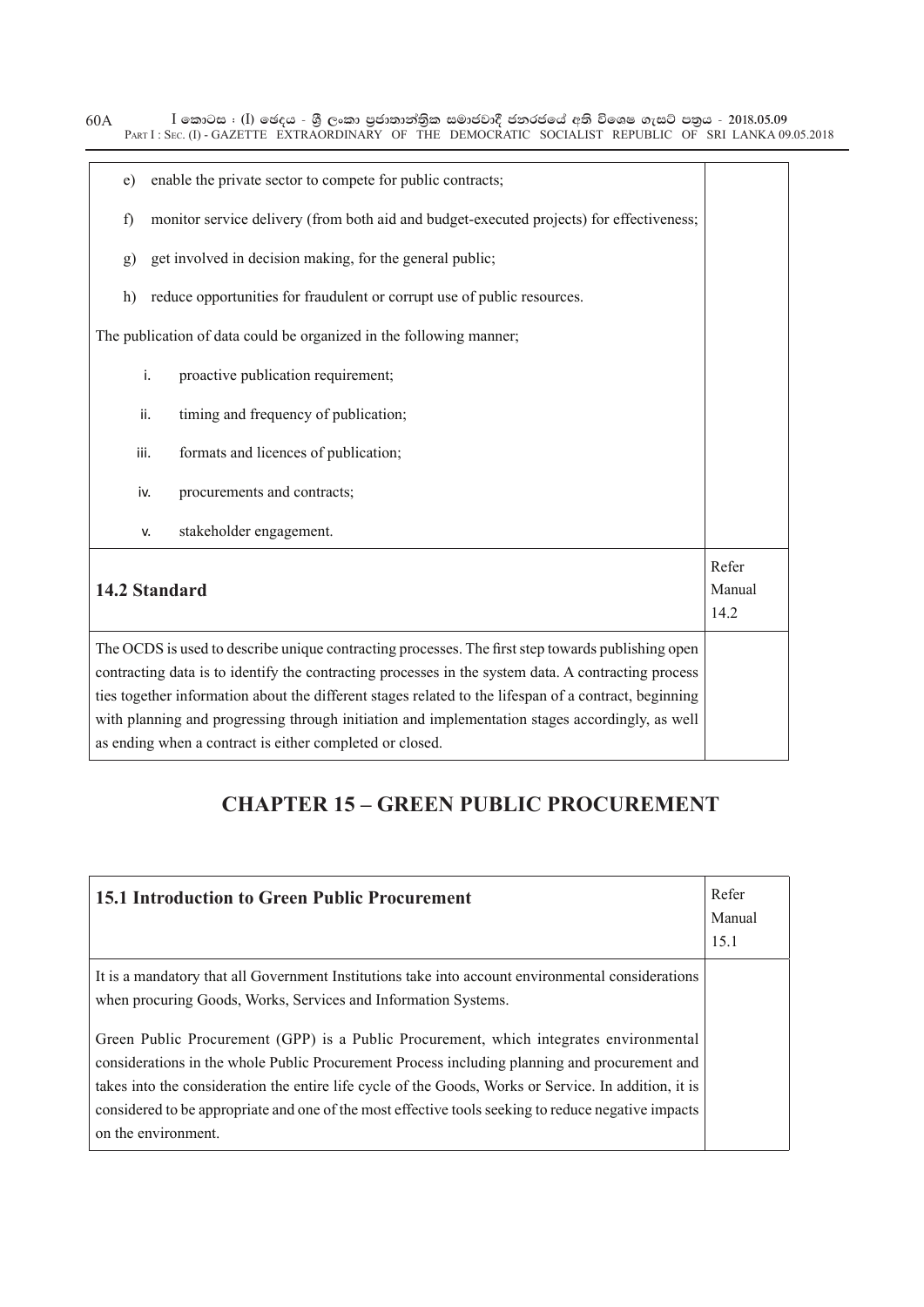$\bar{\rm I}$  කොටස : ( $\rm I$ ) ඡෙදය - ශුී ලංකා පුජාතාන්තිුක සමාජවාදී ජනරජයේ අති විශෙෂ ගැසට් පතුය - 2018.05.09 PART I : SEC. (I) - GAZETTE EXTRAORDINARY OF THE DEMOCRATIC SOCIALIST REPUBLIC OF SRI LANKA 09.05.2018

|                                                                                                                                                                | 15.1.1<br><b>Green Public Procurement Policy</b>                                                                                                                                                                                                                                                                                                                                                                                                                                   |    | Refer<br>Manual<br>15.1.1                                                                                                                     |                         |
|----------------------------------------------------------------------------------------------------------------------------------------------------------------|------------------------------------------------------------------------------------------------------------------------------------------------------------------------------------------------------------------------------------------------------------------------------------------------------------------------------------------------------------------------------------------------------------------------------------------------------------------------------------|----|-----------------------------------------------------------------------------------------------------------------------------------------------|-------------------------|
|                                                                                                                                                                | Sri Lanka Government has taken a policy decision to adopt green procurement practice<br>as a mandatory requirement and to include basic premises in the new Procurement<br>Guidelines.                                                                                                                                                                                                                                                                                             |    |                                                                                                                                               |                         |
|                                                                                                                                                                | Green Procurement means procuring Goods, Works and Services that cause minimal<br>adverse environmental impacts. The procurement procedure itself includes human health<br>and environmental concerns and those safeguard measures which are to be included in<br>the tender documents. Specifically, Government Institutions are encouraged to avoid<br>single use disposable items and purchase products, Works and Services and efforts to<br>be given to the following points; |    |                                                                                                                                               |                         |
|                                                                                                                                                                |                                                                                                                                                                                                                                                                                                                                                                                                                                                                                    | a) | with improved re-cyclability, high re-cyclable contents, reduce packing and<br>greater durability and wherever possible using green material; |                         |
|                                                                                                                                                                |                                                                                                                                                                                                                                                                                                                                                                                                                                                                                    | b) | with greater energy efficiency;                                                                                                               |                         |
|                                                                                                                                                                |                                                                                                                                                                                                                                                                                                                                                                                                                                                                                    | c) | utilizing clean technology and or clean fuel;                                                                                                 |                         |
|                                                                                                                                                                |                                                                                                                                                                                                                                                                                                                                                                                                                                                                                    | d) | which result in reduced water consumption, and increase water harvesting;                                                                     |                         |
|                                                                                                                                                                |                                                                                                                                                                                                                                                                                                                                                                                                                                                                                    | e) | which emit fewer irritating or toxic substances during installation or use;                                                                   |                         |
|                                                                                                                                                                |                                                                                                                                                                                                                                                                                                                                                                                                                                                                                    | f) | which result in smaller production of toxic substances or of less toxic substance<br>upon disposal and sustainable garbage disposal;          |                         |
|                                                                                                                                                                |                                                                                                                                                                                                                                                                                                                                                                                                                                                                                    | g) | apply wherever possible; the polluter pays principle and the producer re-<br>sponsibility.                                                    |                         |
|                                                                                                                                                                |                                                                                                                                                                                                                                                                                                                                                                                                                                                                                    |    | <b>15.2 Guiding Principles of GPP</b>                                                                                                         | Refer<br>Manual<br>15.2 |
| a)                                                                                                                                                             |                                                                                                                                                                                                                                                                                                                                                                                                                                                                                    |    | Achieving Economic, Social and Environmental Development Challenges;                                                                          |                         |
| Minimizing and or Avoiding Unnecessary purchasing/Consumption with: waste, toxicity,<br>b)<br>habitat destruction, soil degradation, greenhouse gas emissions; |                                                                                                                                                                                                                                                                                                                                                                                                                                                                                    |    |                                                                                                                                               |                         |
| c)                                                                                                                                                             | Maximizing Efficiency and outcome: Resource efficiency, energy efficiency, water efficiency,<br>value for money, competitive advantage, and the purchase of eco- labelled/environmentally<br>preferred products/services, education for sustainability opportunities and safety;                                                                                                                                                                                                   |    |                                                                                                                                               |                         |
| d)                                                                                                                                                             | Life Cycle and Sustainable Production and Consumption Principles: GPP shall be applied<br>to improve productivity and eco-efficiency of the resources use and environmental quality;                                                                                                                                                                                                                                                                                               |    |                                                                                                                                               |                         |

61A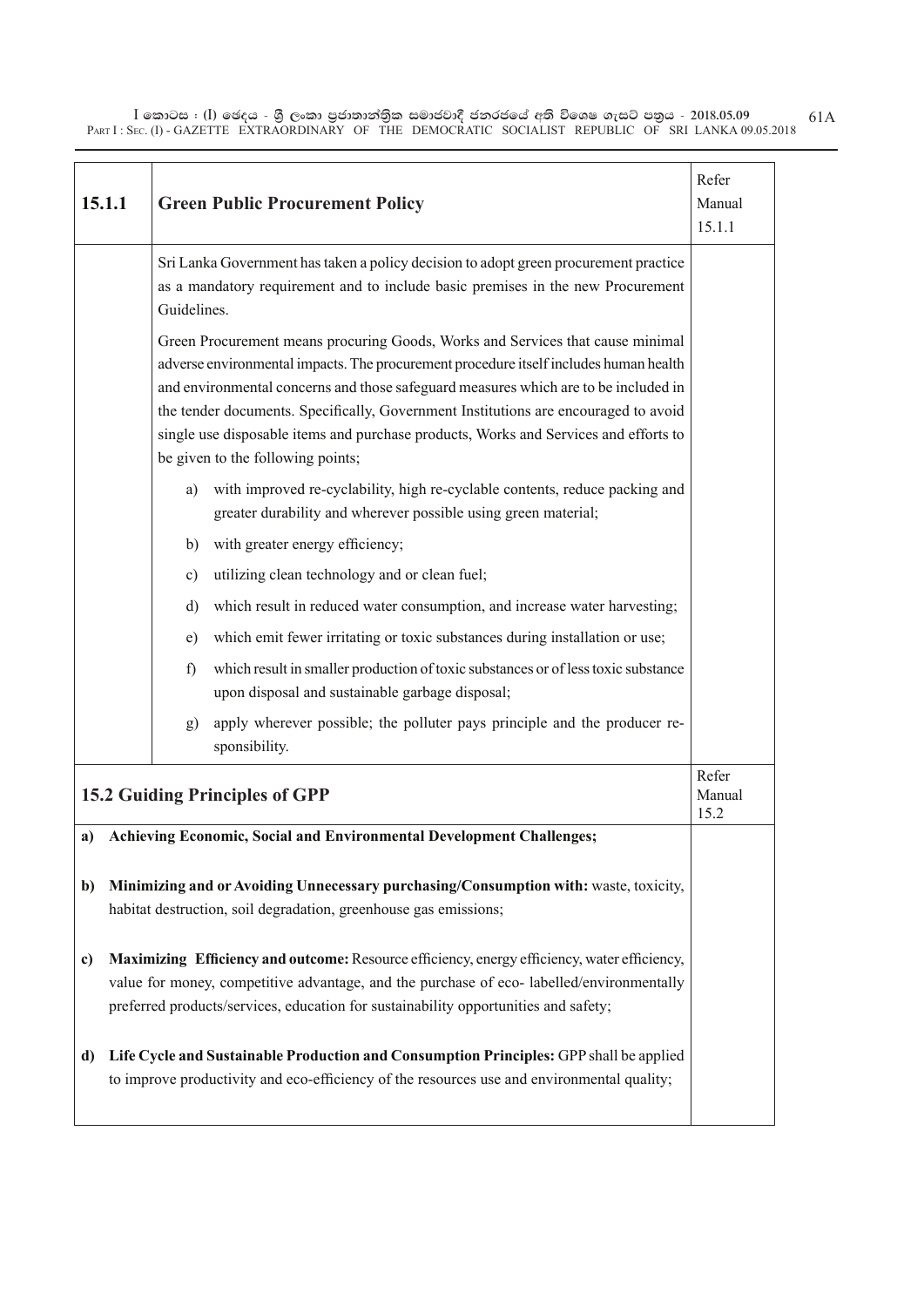$\bar{\rm I}$  කොටස : ( $\rm I$ ) ඡෙදය - ශුී ලංකා පුජාතාන්තිුක සමාජවාදී ජනරජයේ අති විශෙෂ ගැසට් පතුය - 2018.05.09 PART I : SEC. (I) - GAZETTE EXTRAORDINARY OF THE DEMOCRATIC SOCIALIST REPUBLIC OF SRI LANKA 09.05.2018 62A

| $\mathbf{e})$ |                                                                                                                                                                                                                                                                                  | The Polluter Pays Principle, the Precautionary Principle and the Producer Respon-<br>sibility (product stewardship): GPP shall be applied to reduce resource consumption to the<br>maximum extent possible throughout the life cycle of the product and service and to maximize<br>environmental and social responsibility; |                         |  |  |  |
|---------------|----------------------------------------------------------------------------------------------------------------------------------------------------------------------------------------------------------------------------------------------------------------------------------|-----------------------------------------------------------------------------------------------------------------------------------------------------------------------------------------------------------------------------------------------------------------------------------------------------------------------------|-------------------------|--|--|--|
| f)            | Government Institutions Spearhead: Government Institutions shall be obligated to follow<br>rules and procedures for GPP and related budgeting to ensure transparency and efficient use of<br>public funds at all levels using value for money functional principle (VE process); |                                                                                                                                                                                                                                                                                                                             |                         |  |  |  |
| g)            |                                                                                                                                                                                                                                                                                  | Environmental Accountability: GPP shall be recognized and assured as an essential means<br>of accountable implementation of Public Procurement; and                                                                                                                                                                         |                         |  |  |  |
| h)            |                                                                                                                                                                                                                                                                                  | Good Governance: GPP shall ensure the Good Governance through the environmental<br>performance consideration in public procurement at all levels.                                                                                                                                                                           |                         |  |  |  |
|               |                                                                                                                                                                                                                                                                                  | <b>15.3 Introducing GPP Strategy</b>                                                                                                                                                                                                                                                                                        | Refer<br>Manual<br>15.3 |  |  |  |
| shall:        |                                                                                                                                                                                                                                                                                  | To achieve GPP objective, the NPC and Ministry of Environment with the help of other Ministries                                                                                                                                                                                                                             |                         |  |  |  |
|               | a)                                                                                                                                                                                                                                                                               | educate, initiate and stimulate of debate regarding the use of Green Public Procurement<br>(GPP) and Sustainable Public Procurement (SPP) in the country;                                                                                                                                                                   |                         |  |  |  |
|               | b)                                                                                                                                                                                                                                                                               | exchange of good practice between Procuring Entities by establishing a platform for<br>exchange of experiences, information and knowledge on the arrangements for GPP and<br>SPP;                                                                                                                                           |                         |  |  |  |
|               | c)                                                                                                                                                                                                                                                                               | elaborate and advise on, criteria and indicators to be used in Public Procurement in view<br>of promoting GPP and SPP;                                                                                                                                                                                                      |                         |  |  |  |
|               | d)                                                                                                                                                                                                                                                                               | foster Public Procurement planning, in order to timely integrate GPP and SPP criteria in<br>to the Procurement Process;                                                                                                                                                                                                     |                         |  |  |  |
|               | e)                                                                                                                                                                                                                                                                               | first starting strategy of GPP is to begin with commonly used Goods, Works and Services<br>and to expand the Green Procurement list;                                                                                                                                                                                        |                         |  |  |  |
|               | f)                                                                                                                                                                                                                                                                               | encourage in getting green building or green material certification.                                                                                                                                                                                                                                                        |                         |  |  |  |
|               |                                                                                                                                                                                                                                                                                  | 15.4 Role of the Ministry of Environment                                                                                                                                                                                                                                                                                    | Refer<br>Manual<br>15.4 |  |  |  |
|               |                                                                                                                                                                                                                                                                                  | The Ministry in charge of the subject of environment shall establish an Inter-Agency Expert Com-<br>mittee on Green Public Procurement. (IAEC - GPP).                                                                                                                                                                       |                         |  |  |  |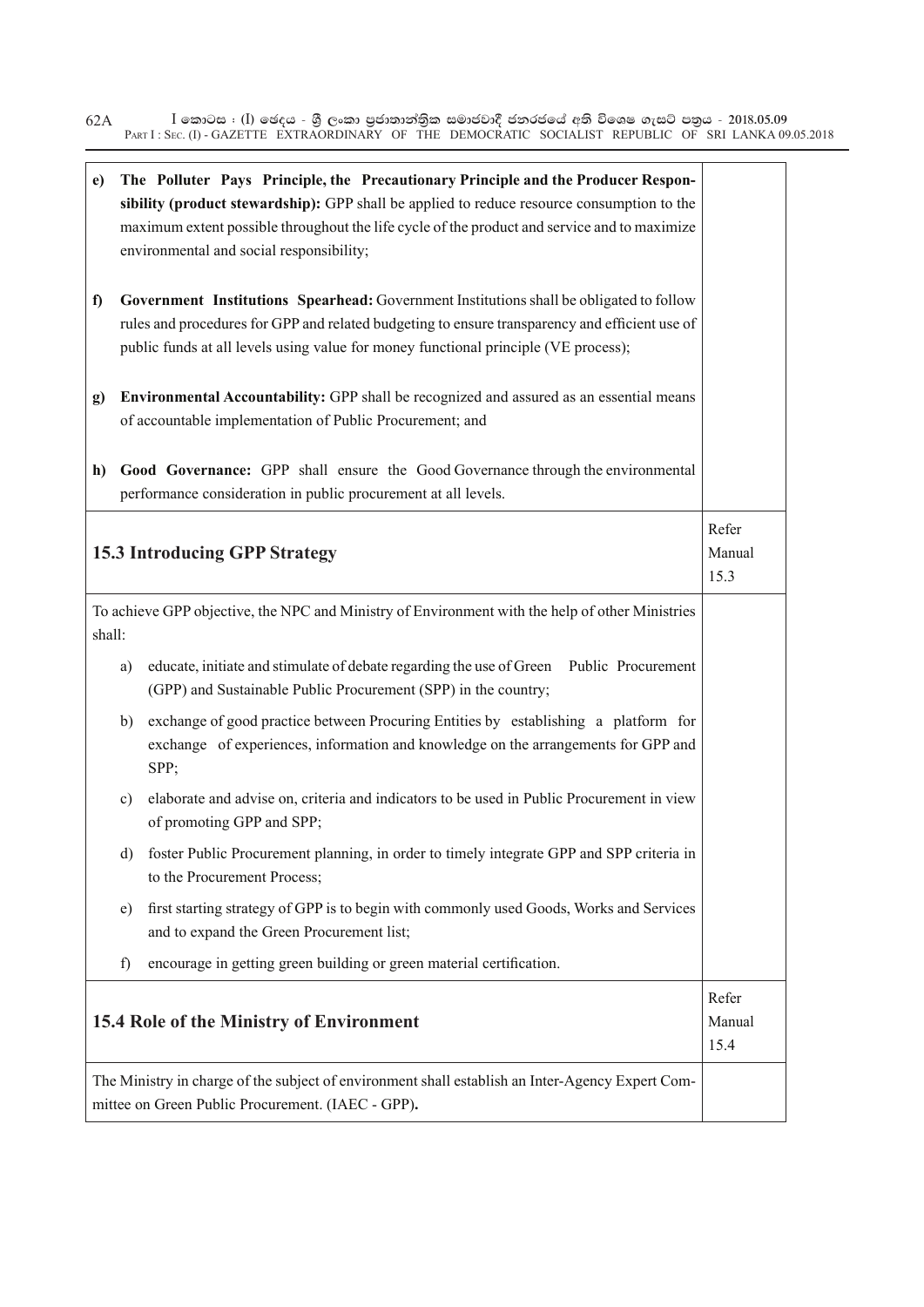| 15.5 Introducing Green Specifications for Commonly Used Items                                                                                                                                                                                                                                                                                                                                                                                                                                                                                                                                                                                                                                           | Refer<br>Manual<br>15.5 |
|---------------------------------------------------------------------------------------------------------------------------------------------------------------------------------------------------------------------------------------------------------------------------------------------------------------------------------------------------------------------------------------------------------------------------------------------------------------------------------------------------------------------------------------------------------------------------------------------------------------------------------------------------------------------------------------------------------|-------------------------|
| IAEC may develop green specifications for commonly used products, Goods and Works using<br>existing certified material by local green certification organizations. Each PE shall obtain approval<br>for their green specifications from IAEC.                                                                                                                                                                                                                                                                                                                                                                                                                                                           |                         |
| 15.6 Inclusion of Green Public Procurement criteria in Procurement<br><b>Documents</b>                                                                                                                                                                                                                                                                                                                                                                                                                                                                                                                                                                                                                  | Refer<br>Manual<br>15.6 |
| For the purchase of common use items, each PE may adopt green specifications as "mandatory"<br>features in the bid/proposal specifications when the products are available on the market with<br>adequate models and quantities in supply. In this connection, "mandatory" green requirements are<br>specified in the Manual.                                                                                                                                                                                                                                                                                                                                                                           |                         |
| For new green specifications developed with uncertain market availability, green specifications will<br>be included in the bid/proposal specifications as "desirable" features.                                                                                                                                                                                                                                                                                                                                                                                                                                                                                                                         |                         |
| 15.7 Evaluation of Bids/Proposals with Green Criteria                                                                                                                                                                                                                                                                                                                                                                                                                                                                                                                                                                                                                                                   | Refer<br>Manual<br>15.7 |
| The Bid Evaluation Committee (BEC) will evaluate bids/proposals which can meet the mandatory<br>features and recommend either the lowest conforming offer (for a bid/proposal without a marking<br>scheme) or the highest scoring conforming offer (for a bid/proposal with a marking scheme) for<br>acceptance. As regards the green desirable features, they are not taken into account in the bid/<br>proposal evaluation except where there are two or lowest conforming offers which are identical<br>in all respects, the one which could meet the desirable green specification(s) could be given the<br>preference. These arrangements should be clearly spelt out in the Procurement Document. |                         |
| In order to encourage potential suppliers to offer products that can comply with green specifica-<br>tions, consideration may also be given to adopting a marking scheme with appropriate weighting<br>for green specifications against the price offered. For this purpose, prior approval has to be obtained<br>from the Procurement Committee (PC). In drawing up the marking scheme, due weight should be<br>given to whether it will achieve the value for money objective.                                                                                                                                                                                                                        |                         |
| BEC will keep record of the bids/proposals that can meet the "desirable" green specifications and<br>review the market availability of products meeting individual green specifications on a regular<br>basis based on the bid/proposal responses and market information, with a view to changing them<br>into "mandatory" or "desirable requirements attracting marks" in future bidding exercises when<br>circumstances warrant. Individual "desirable" green specifications without sufficient models or<br>quantities in supply will continue to be included as "desirable" features.                                                                                                               |                         |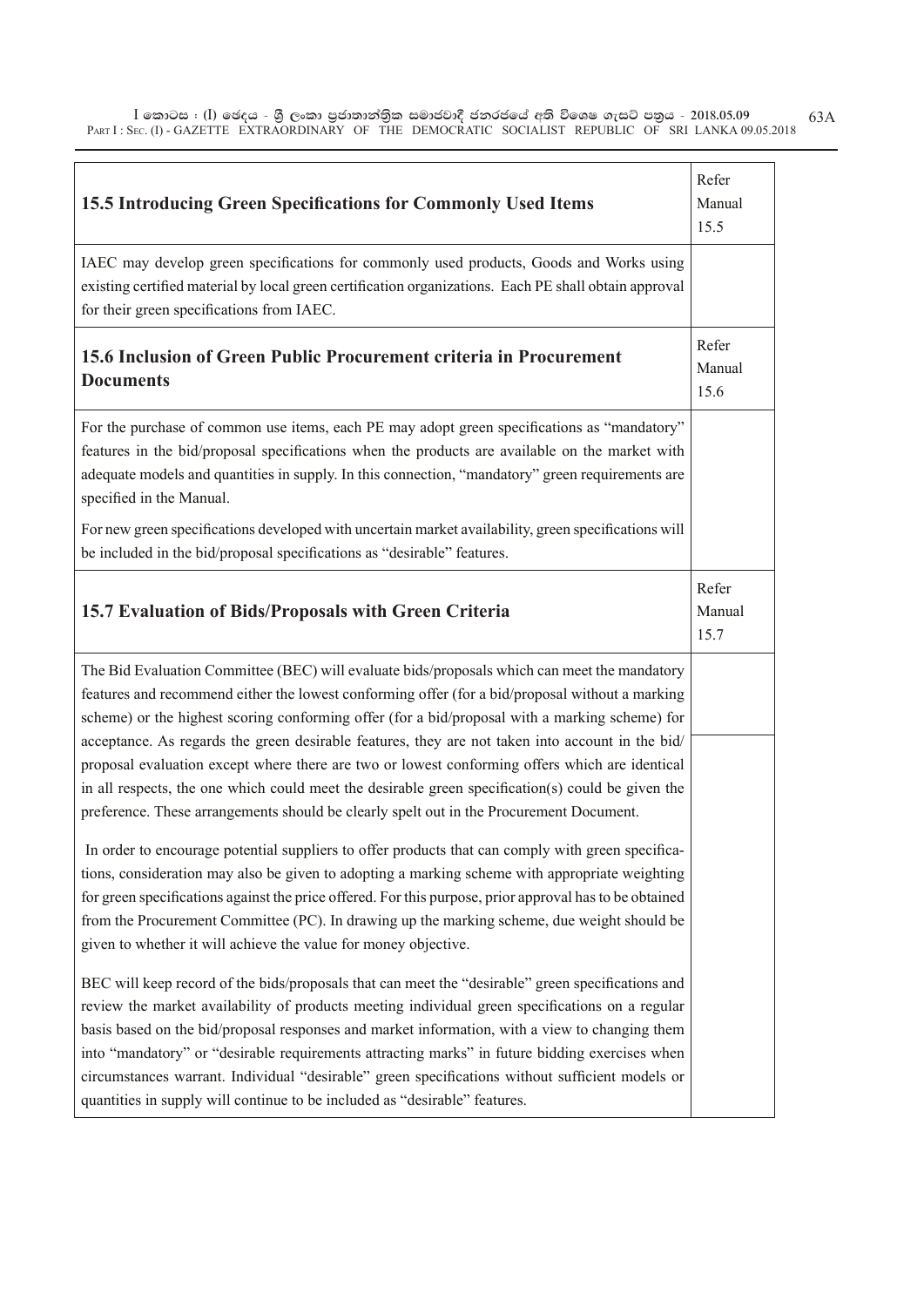$\bar{\rm I}$  කොටස : ( $\rm I$ ) ඡෙදය - ශුී ලංකා පුජාතාන්තිුක සමාජවාදී ජනරජයේ අති විශෙෂ ගැසට් පතුය - 2018.05.09 PART I : SEC. (I) - GAZETTE EXTRAORDINARY OF THE DEMOCRATIC SOCIALIST REPUBLIC OF SRI LANKA 09.05.2018 64A

| <b>15.8 Annual Report on Green Product Purchase</b>                                                                                                                                                                                                                                                                                                                                                                                                                                                                                                                                                                                                                                                                                                                                                                                                                                                                                                                                                     |  |  |
|---------------------------------------------------------------------------------------------------------------------------------------------------------------------------------------------------------------------------------------------------------------------------------------------------------------------------------------------------------------------------------------------------------------------------------------------------------------------------------------------------------------------------------------------------------------------------------------------------------------------------------------------------------------------------------------------------------------------------------------------------------------------------------------------------------------------------------------------------------------------------------------------------------------------------------------------------------------------------------------------------------|--|--|
| To monitor the green product purchasing situation, the NPC will invite the Procuring Entities to<br>submit a report on its last calendar year's purchases within the first two months of each calendar<br>year. Procuring Entities are advised to go through the green product list and check whether the<br>products to be purchased are included on the list. If products to be purchased are listed, the Procuring<br>Entity should try to apply the recommended green specifications by making reference to the practice<br>mentioned in paragraphs 15.6 and 15.7 above and include the item code and green specification<br>code as recommended by the IAEC in the common use item list. In parallel, the Procuring Entities<br>should consolidate the information of the product ID, purchase values and the information on<br>whether green specifications are adopted or not and whether the final purchases meet such green<br>specifications for incorporation into the annual report to NPC. |  |  |
| <b>15.9 Cost Implication</b>                                                                                                                                                                                                                                                                                                                                                                                                                                                                                                                                                                                                                                                                                                                                                                                                                                                                                                                                                                            |  |  |
| Procuring Entities should absorb any additional cost incurred in procuring Goods, Works and Ser-<br>vices with green specifications. While costs of these products and services may in some cases be<br>higher than those without green features, it is expected that the Government's initiative of taking<br>the lead on Green Procurement would facilitate the development of the relevant market and the<br>prices of products meeting green specifications would be lowered over time.<br>Procuring Entities shall prepare life cycle cost in case of procuring Goods with the life over three<br>years and it is mandatory in the case of Work.                                                                                                                                                                                                                                                                                                                                                   |  |  |

## **CHAPTER 16 – PUBLIC PRIVATE PARTNERSHIPS (PPP)**

| <b>16.1 Public Private Partnerships (PPP)</b>                                                                                                                                                                                                                                                                                                                                          |  |
|----------------------------------------------------------------------------------------------------------------------------------------------------------------------------------------------------------------------------------------------------------------------------------------------------------------------------------------------------------------------------------------|--|
| PPP is broadly defined as a long-term contract between a private investor and Government Entity<br>for providing a public asset or service, in which the private investor bears significant risks and<br>management responsibility.                                                                                                                                                    |  |
| The private investor may finance the cost of the project or the contract procured under PPP<br>arrangement Build- Own- Operate (BOO), Build-Operate-Transfer (BOT) and Build-Own-<br>Operate-Transfer (BOOT), Design-Build-Own-Operate-Transfer (DBOOT) concessions or similar<br>type or private arrangement if the selection is consistent with the NPC core procurement principles. |  |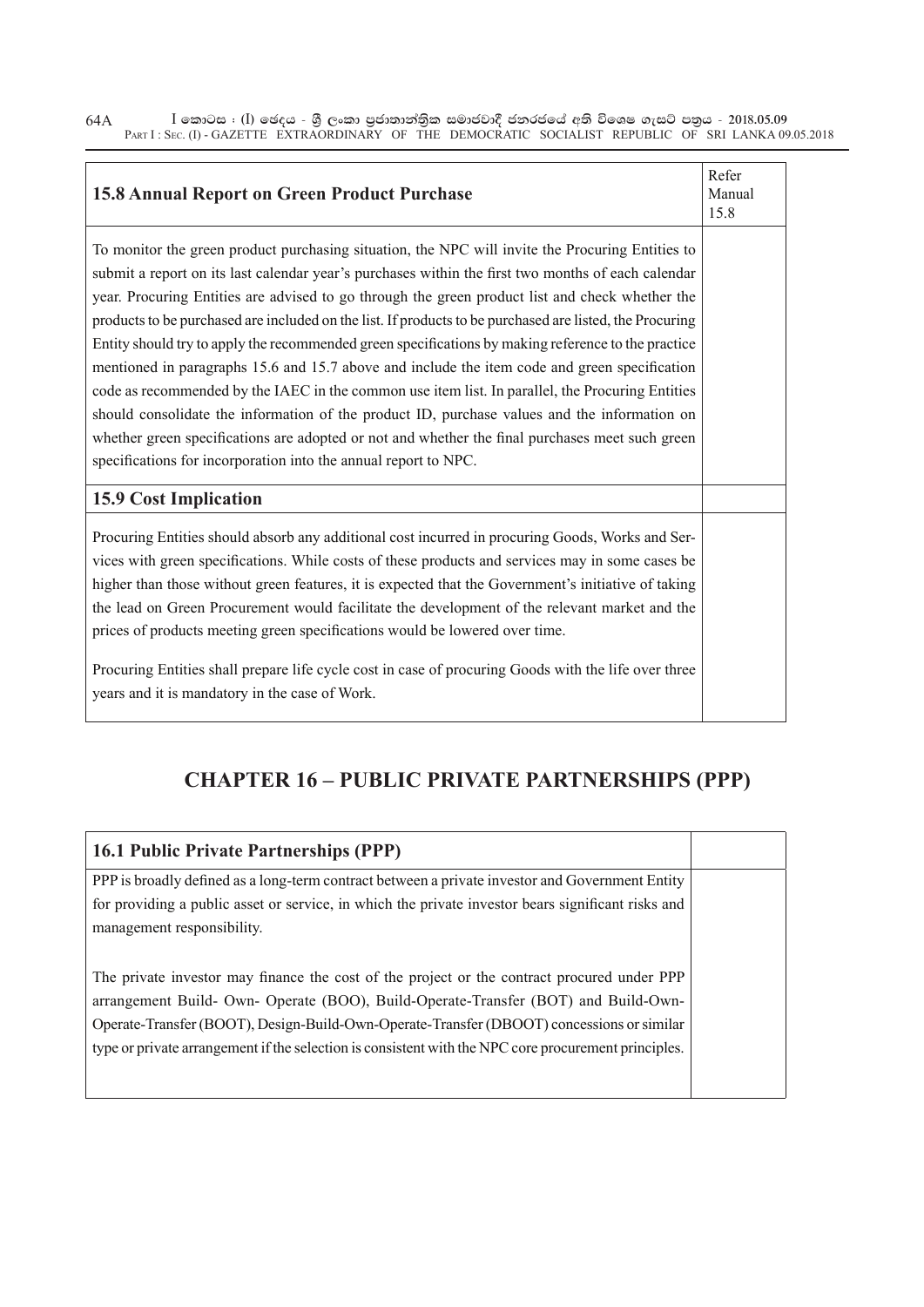$\bar{\rm I}$  කොටස : ( $\rm I$ ) ඡෙදය - ශුී ලංකා පුජාතාන්තිුක සමාජවාදී ජනරජයේ අති විශෙෂ ගැසට් පතුය - 2018.05.09 PART I : SEC. (I) - GAZETTE EXTRAORDINARY OF THE DEMOCRATIC SOCIALIST REPUBLIC OF SRI LANKA 09.05.2018 1A



## **Democratic Socialist Republic of Sri Lanka**

## **PROCUREMENT GUIDELINES 2018**

# **Selection and Employment of Consultants**

**NATIONAL PROCUREMENT COMMISSION**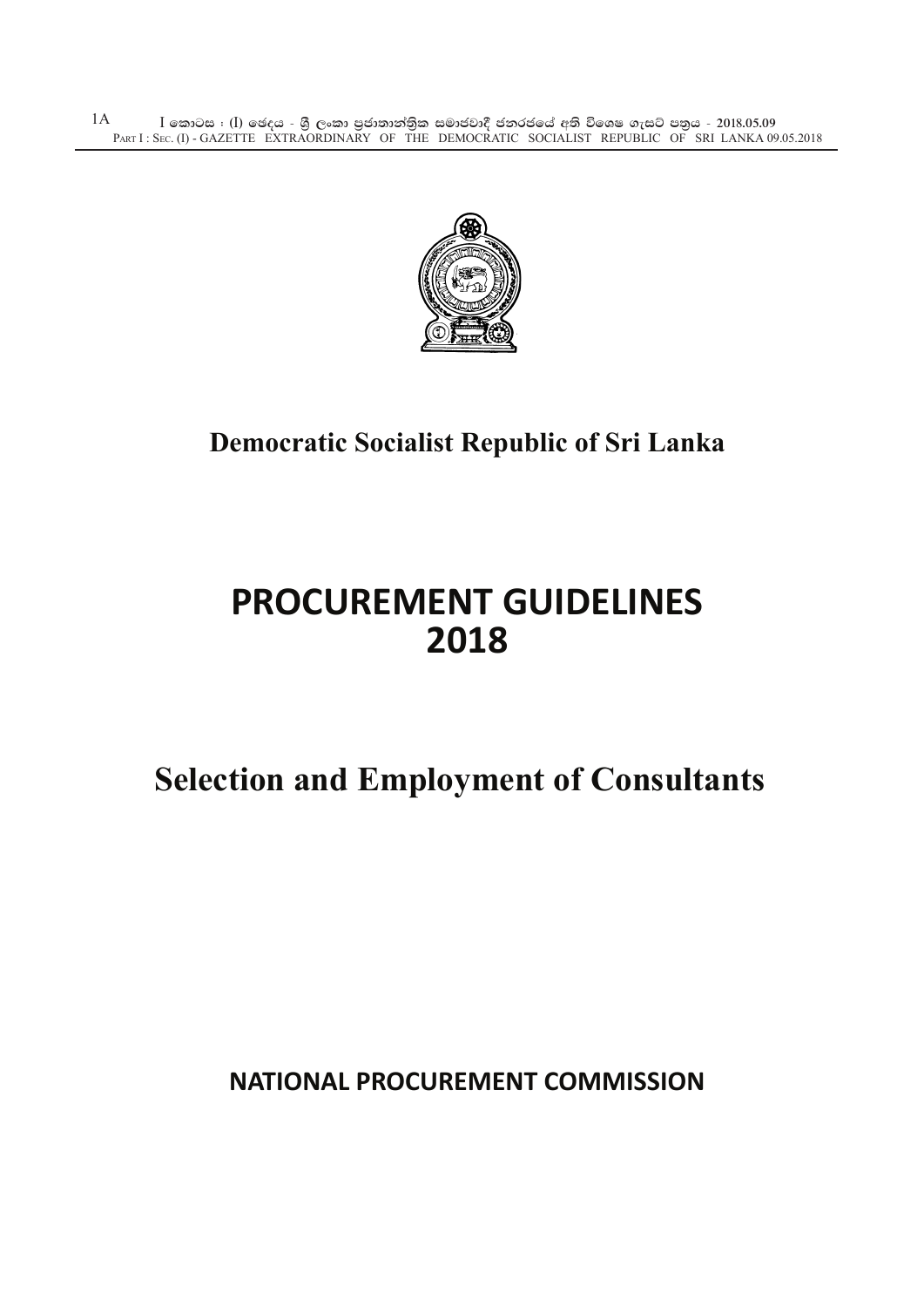$\bar{\rm I}$  කොටස : ( $\rm I$ ) ඡෙදය - ශුී ලංකා පුජාතාන්තිුක සමාජවාදී ජනරජයේ අති විශෙෂ ගැසට් පතුය - 2018.05.09 PART I : SEC. (I) - GAZETTE EXTRAORDINARY OF THE DEMOCRATIC SOCIALIST REPUBLIC OF SRI LANKA 09.05.2018 2A

#### **CONTENTS**

| 2.4 Appointment of Consultant Selection Committee (CSCs)and Payments for CSCs Members 16                |  |
|---------------------------------------------------------------------------------------------------------|--|
|                                                                                                         |  |
|                                                                                                         |  |
|                                                                                                         |  |
|                                                                                                         |  |
| 2.4.5 Payments for Members of Comultants Selection Committees (CSCs), Staff Officers and Other Officers |  |
|                                                                                                         |  |
| <b>CHAPTER 3 - SELECTION PROCESS AND SELECTION METHODS OF CONSULTANCY</b>                               |  |
|                                                                                                         |  |
|                                                                                                         |  |
|                                                                                                         |  |
|                                                                                                         |  |
|                                                                                                         |  |
|                                                                                                         |  |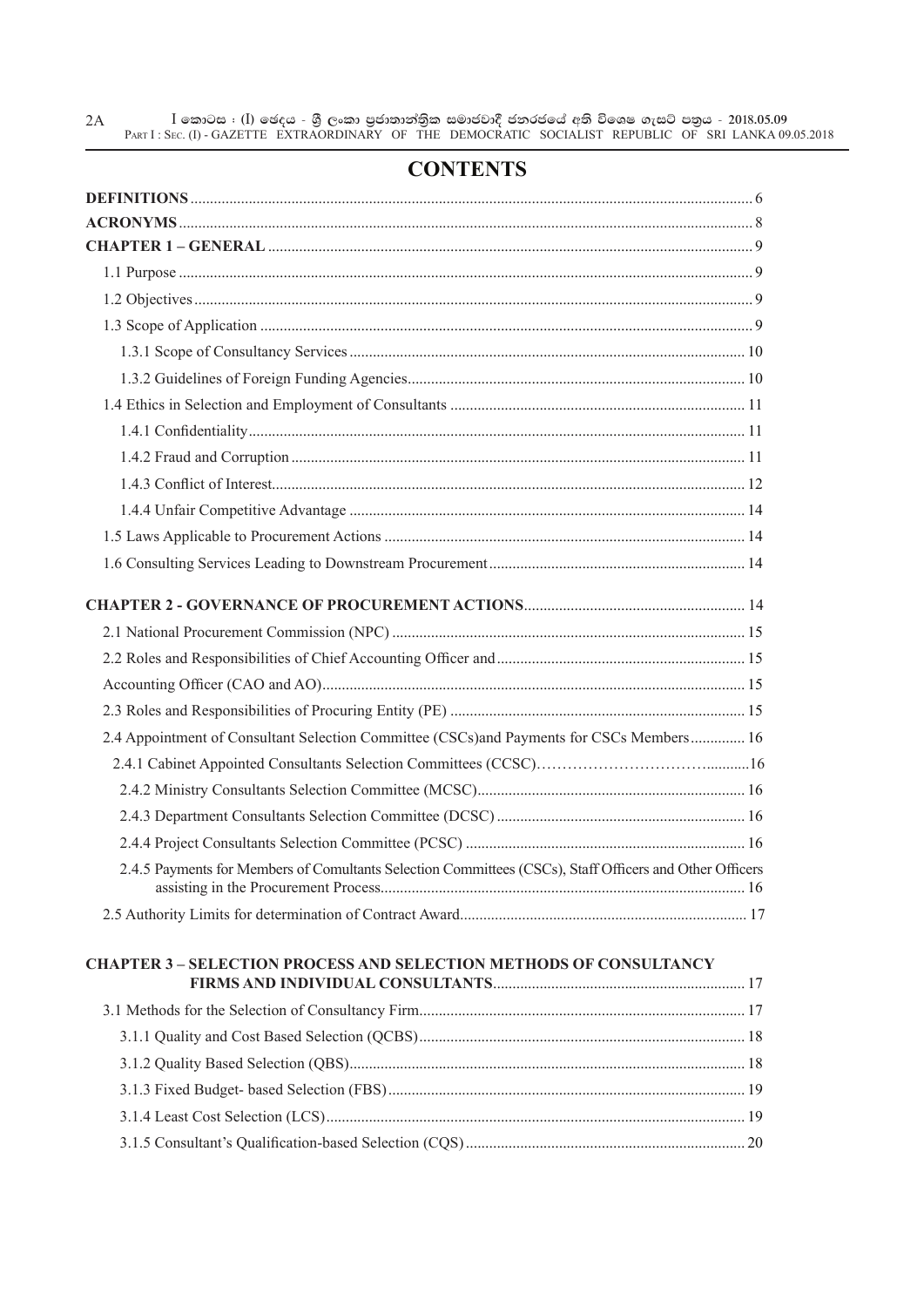$3A$ 

L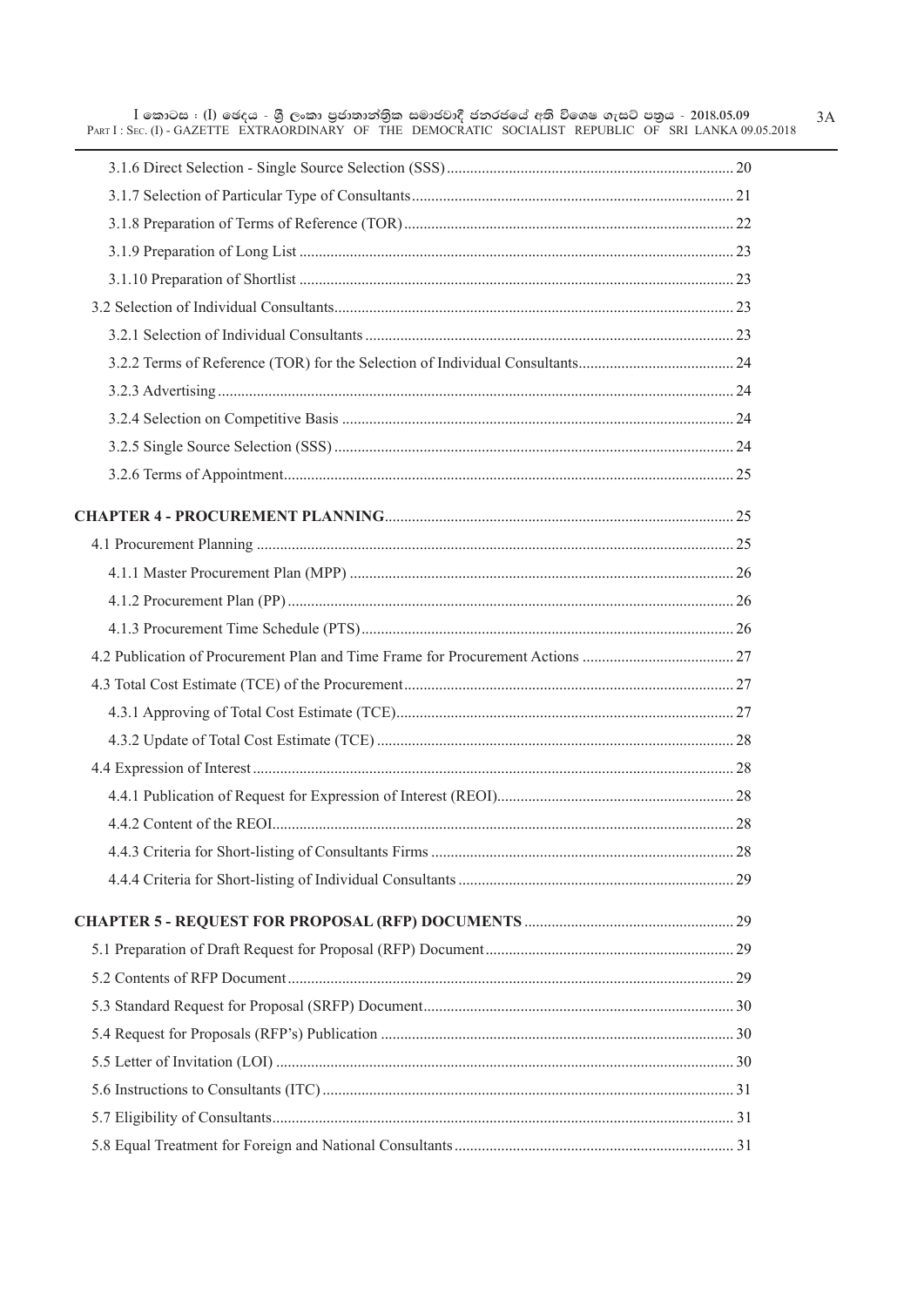| $I$ කොටස : (I) ඡෙදය - ශුී ලංකා පුජාතාන්තිුක සමාජවාදී ජනරජයේ අති විශෙෂ ගැසට් පතුය - 2018.05.09<br>4A<br>PART I: SEC. (I) - GAZETTE EXTRAORDINARY OF THE DEMOCRATIC SOCIALIST REPUBLIC OF SRI LANKA 09.05.2018 |  |
|--------------------------------------------------------------------------------------------------------------------------------------------------------------------------------------------------------------|--|
|                                                                                                                                                                                                              |  |
|                                                                                                                                                                                                              |  |
|                                                                                                                                                                                                              |  |
|                                                                                                                                                                                                              |  |
|                                                                                                                                                                                                              |  |
|                                                                                                                                                                                                              |  |
|                                                                                                                                                                                                              |  |
|                                                                                                                                                                                                              |  |
|                                                                                                                                                                                                              |  |
|                                                                                                                                                                                                              |  |
|                                                                                                                                                                                                              |  |
|                                                                                                                                                                                                              |  |
|                                                                                                                                                                                                              |  |
|                                                                                                                                                                                                              |  |
|                                                                                                                                                                                                              |  |
|                                                                                                                                                                                                              |  |
|                                                                                                                                                                                                              |  |
|                                                                                                                                                                                                              |  |
|                                                                                                                                                                                                              |  |
|                                                                                                                                                                                                              |  |
|                                                                                                                                                                                                              |  |
|                                                                                                                                                                                                              |  |
|                                                                                                                                                                                                              |  |
|                                                                                                                                                                                                              |  |
|                                                                                                                                                                                                              |  |
|                                                                                                                                                                                                              |  |
|                                                                                                                                                                                                              |  |
|                                                                                                                                                                                                              |  |
|                                                                                                                                                                                                              |  |
|                                                                                                                                                                                                              |  |
|                                                                                                                                                                                                              |  |
|                                                                                                                                                                                                              |  |
|                                                                                                                                                                                                              |  |
|                                                                                                                                                                                                              |  |
|                                                                                                                                                                                                              |  |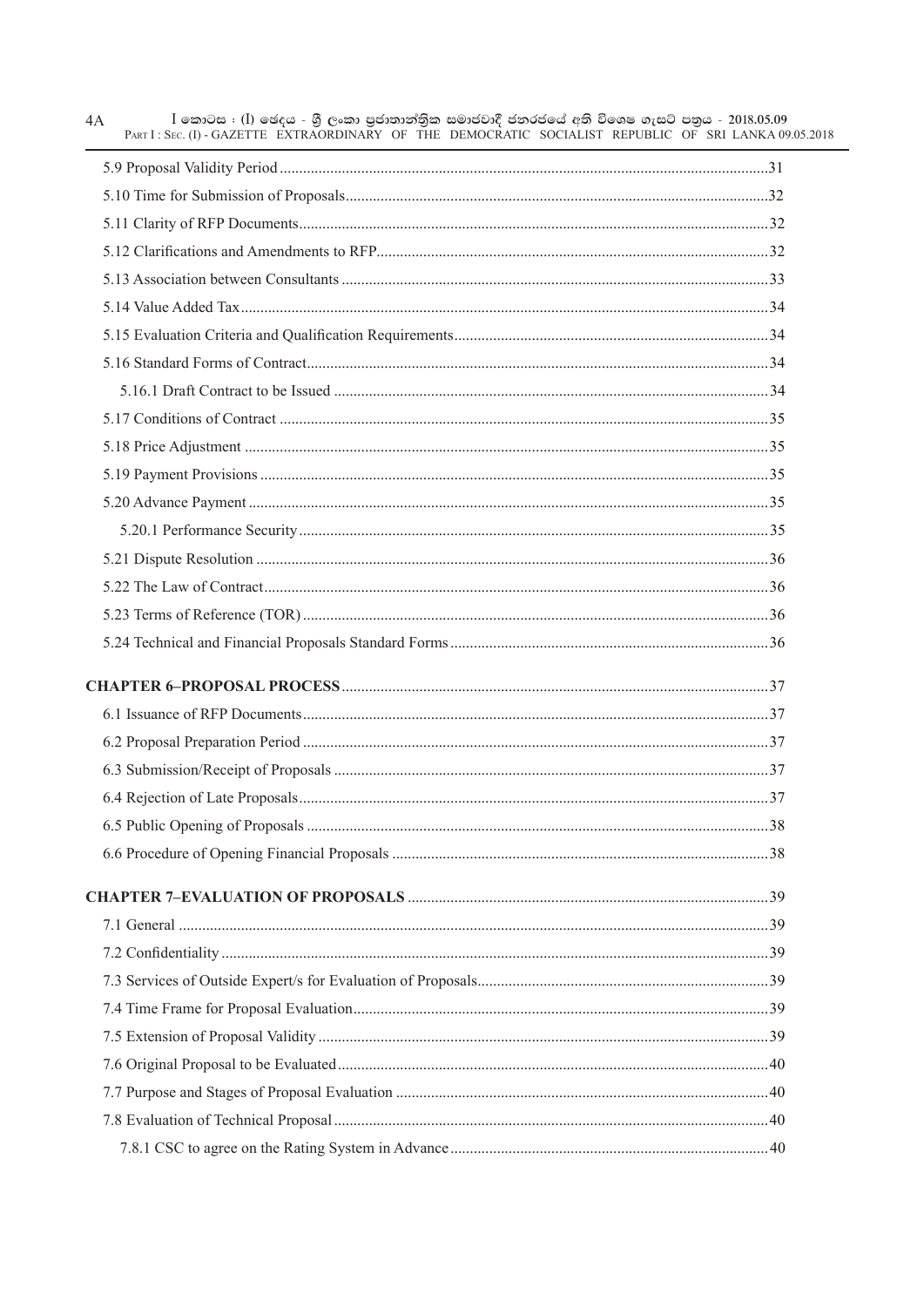| $I$ කොටස $I$ (I) ඡෙදය - ශුී ලංකා පුජාතාන්තික සමාජවාදී ජනරජයේ අති විශෙෂ ගැසට් පතුය - 2018.05.09<br>PART I: SEC. (I) - GAZETTE EXTRAORDINARY OF THE DEMOCRATIC SOCIALIST REPUBLIC OF SRI LANKA 09.05.2018 |  |
|---------------------------------------------------------------------------------------------------------------------------------------------------------------------------------------------------------|--|
|                                                                                                                                                                                                         |  |
|                                                                                                                                                                                                         |  |
|                                                                                                                                                                                                         |  |
|                                                                                                                                                                                                         |  |
|                                                                                                                                                                                                         |  |
|                                                                                                                                                                                                         |  |
|                                                                                                                                                                                                         |  |
|                                                                                                                                                                                                         |  |
|                                                                                                                                                                                                         |  |
|                                                                                                                                                                                                         |  |
|                                                                                                                                                                                                         |  |
|                                                                                                                                                                                                         |  |
|                                                                                                                                                                                                         |  |
|                                                                                                                                                                                                         |  |
|                                                                                                                                                                                                         |  |
|                                                                                                                                                                                                         |  |
|                                                                                                                                                                                                         |  |
| 8.5 Appeals against Contract Awards Recommended by the CCSC/MCSC/DCSC or PCSC 48                                                                                                                        |  |
| 8.5.1 Appointment of Procurement Appeal Boards (PABs), Reporting and Operational Responsibilities                                                                                                       |  |
|                                                                                                                                                                                                         |  |
|                                                                                                                                                                                                         |  |
|                                                                                                                                                                                                         |  |
| 8.5.5 Payments for Members of Procurement Appeal Boards (PABs) and Staff Officers and Other Officers                                                                                                    |  |
|                                                                                                                                                                                                         |  |
|                                                                                                                                                                                                         |  |
|                                                                                                                                                                                                         |  |
|                                                                                                                                                                                                         |  |
|                                                                                                                                                                                                         |  |
|                                                                                                                                                                                                         |  |
|                                                                                                                                                                                                         |  |
|                                                                                                                                                                                                         |  |
|                                                                                                                                                                                                         |  |
|                                                                                                                                                                                                         |  |

5A

L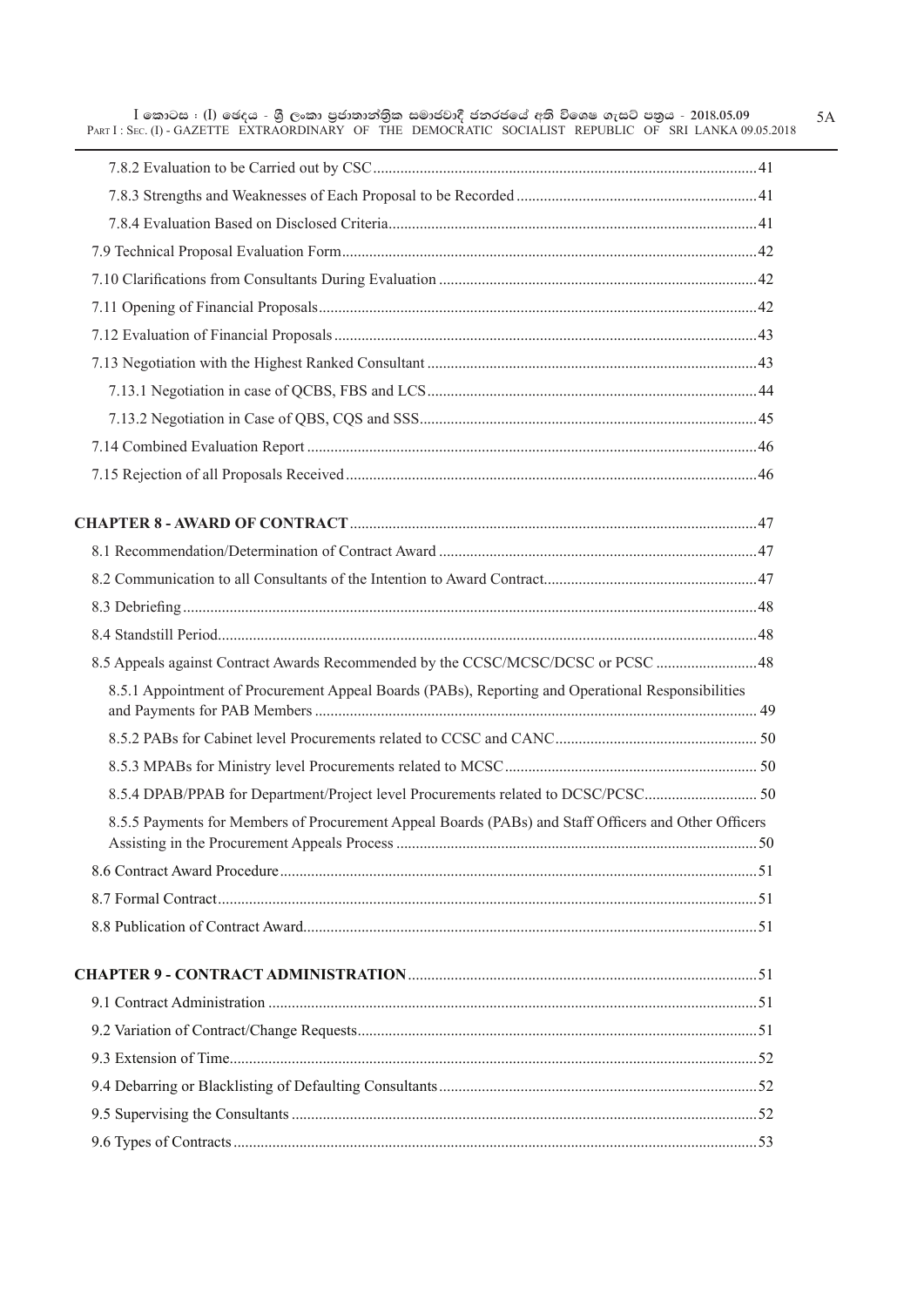#### **DEFINITIONS**

Unless the context otherwise requires the Terms whenever used in these Guidelines have the following meanings:

| Consultant                    | A variety of legally and financially autonomous public and private entities,<br>joint ventures, or individuals (not engaged by the PE as an employee) that<br>provide services of an advisory or professional nature.                                                                                                                                                                                                                                                                                                                                                                            |
|-------------------------------|--------------------------------------------------------------------------------------------------------------------------------------------------------------------------------------------------------------------------------------------------------------------------------------------------------------------------------------------------------------------------------------------------------------------------------------------------------------------------------------------------------------------------------------------------------------------------------------------------|
| <b>Consulting Service</b>     | Covers a range of services that are of an advisory or professional nature<br>and are provided by consultants such as policy advice, institutional<br>reforms, capacity building, communications consultants, management<br>consultants, engineering services, quantity surveying, architectural<br>services, construction supervision, feasibility studies, pre-investment<br>studies, finance and accounting services, procurement services, social and<br>environmental studies, identification, preparation, and implementation of<br>projects, project management, training and development. |
| <b>Consultants Selection</b>  | Obtaining by Procuring Entities of Consulting Services by the most<br>appropriate means, with public funds or funds from any other source<br>whether local or foreign received by way of loans, grants, gifts, donations,<br>contributions and similar receipts.                                                                                                                                                                                                                                                                                                                                 |
| <b>Contract Price</b>         | Means the amount of money that is to be paid under a contract to render a<br>service. Contract Price is stated in the Notification of Award and thereafter<br>as adjusted in accordance with the provisions of the Contract. In some<br>specific cases, the Contract Price is fixed using agreed price formula as<br>stipulated in a contract.                                                                                                                                                                                                                                                   |
| <b>Foreign Funding Agency</b> | Means any multi-lateral or bi-lateral agency which has entered or intends<br>to enter into an agreement with the Government of Sri Lanka for financing<br>the Government.                                                                                                                                                                                                                                                                                                                                                                                                                        |
| <b>Foreign Funded Project</b> | Means a project fully or partially financed by a Foreign Funding Agency.                                                                                                                                                                                                                                                                                                                                                                                                                                                                                                                         |
| <b>Fraud and Corruption</b>   | The sanctionable practices of corruption, fraud, collusion, coercion and<br>obstruction.                                                                                                                                                                                                                                                                                                                                                                                                                                                                                                         |
| <b>Goods</b>                  | Means all commodities, raw materials, products, plant and machinery,<br>equipment, Livestock, and other physical objects of every description,<br>whether in solid, liquid, gaseous or living form.                                                                                                                                                                                                                                                                                                                                                                                              |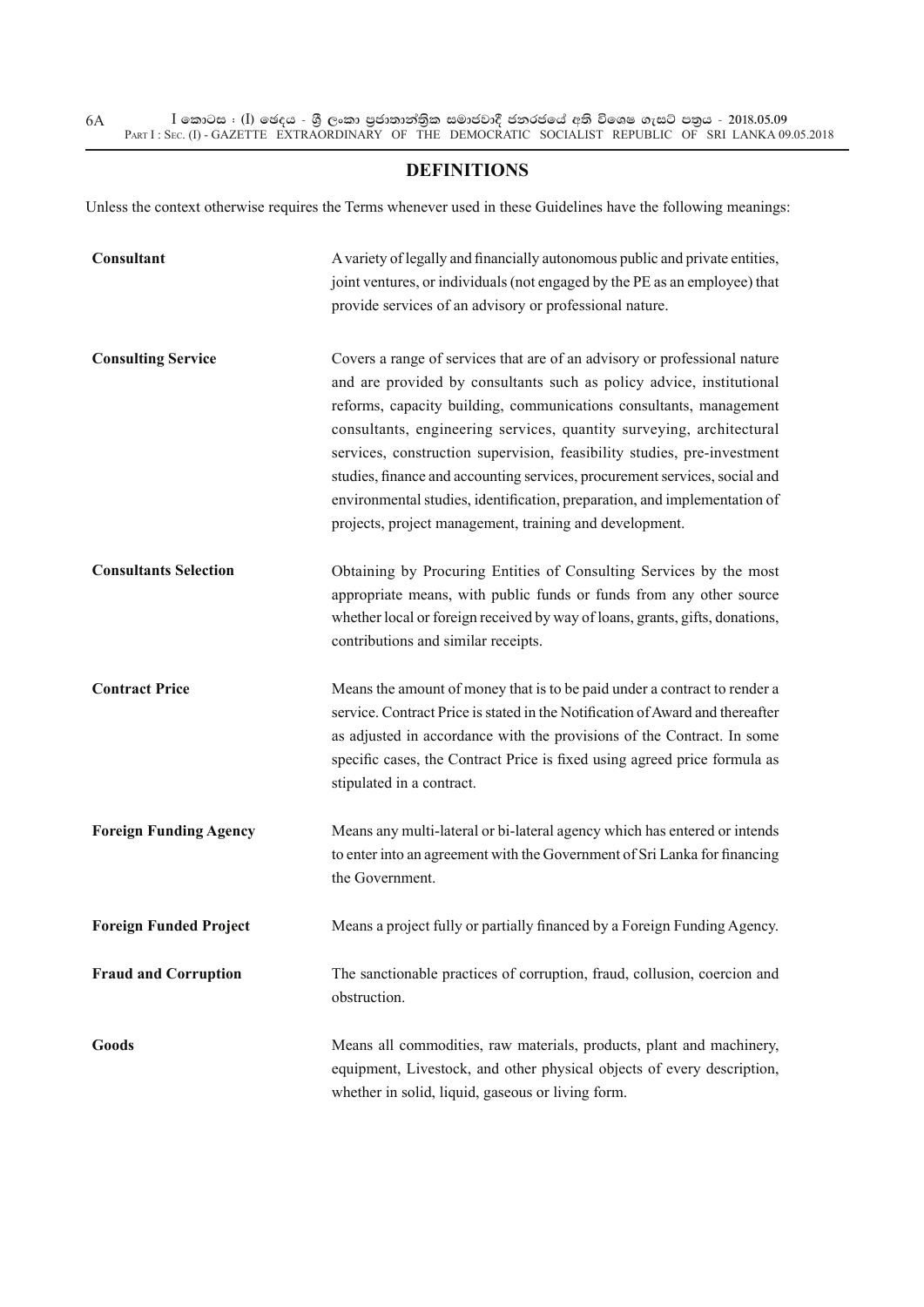$\bar{\rm I}$  කොටස : ( $\rm I$ ) ඡෙදය - ශුී ලංකා පුජාතාන්තිුක සමාජවාදී ජනරජයේ අති විශෙෂ ගැසට් පතුය - 2018.05.09 PART I : SEC. (I) - GAZETTE EXTRAORDINARY OF THE DEMOCRATIC SOCIALIST REPUBLIC OF SRI LANKA 09.05.2018

| <b>Government Institutions</b>    | Includes a ministry, a government department, a public corporation, a local<br>authority, any business or other undertaking vested in the Government and<br>a company registered or deemed to be registered under the Companies<br>Act, No. 7 of 2007, in which the Government, a public corporation or any<br>local authority holds more than 50% of the shares.                                                                              |
|-----------------------------------|------------------------------------------------------------------------------------------------------------------------------------------------------------------------------------------------------------------------------------------------------------------------------------------------------------------------------------------------------------------------------------------------------------------------------------------------|
| <b>Guidelines</b>                 | These Guidelines are for Selection and Employment of Consultants.                                                                                                                                                                                                                                                                                                                                                                              |
| <b>In Writing</b>                 | Means communicated or recorded in written form. It includes, for example:<br>mail, e-mail, fax or communication through an electronic procurement<br>system (provided that the electronic system is accessible, secure, ensures<br>integrity and confidentiality, and has sufficient audit trail features).                                                                                                                                    |
| <b>Master Procurement</b><br>Plan | Means a document prepared by the Procurement Entity, listing all the<br>procurements envisaged to be carried out during a period of three years<br>in medium term budgeting perspectives, with tentative dates to carry out<br>such procurement.                                                                                                                                                                                               |
| <b>Non-consulting Services</b>    | Services which are not Consulting Services. Non-Consulting Services are<br>normally bid and contracted on the basis of performance of measurable<br>outputs, and for which performance standards can be clearly identified and<br>applied. Examples include: drilling, aerial photography, satellite imagery,<br>mapping, electricity water supply, cleaning, security, cargo clearance, and<br>other utility services and similar operations. |
| <b>Procuring Entity</b>           | Means a Government Institution, which the particular procurement is<br>meant for.                                                                                                                                                                                                                                                                                                                                                              |
| <b>Procurement Action</b>         | Means any action in furtherance of the selection and Employment of<br>Consultants.                                                                                                                                                                                                                                                                                                                                                             |
| Procurement<br><b>Process</b>     | Means, for purposes of this Guideline the obtaining by Procuring Entities<br>Consulting Services, by the most appropriate means, with public funds or<br>funds from any other source whether local or foreign received by way of<br>loans, grants, gifts, donations, contributions and similar receipts.                                                                                                                                       |
| Works                             | A category of Procurement that refers to divisional construction,<br>decoration, repair, retrofitting, refurbishment, renovation, rehabilitation,<br>demolition, restoration, maintenance of buildings, infrastructure, civil<br>works structures and other associated activities.                                                                                                                                                             |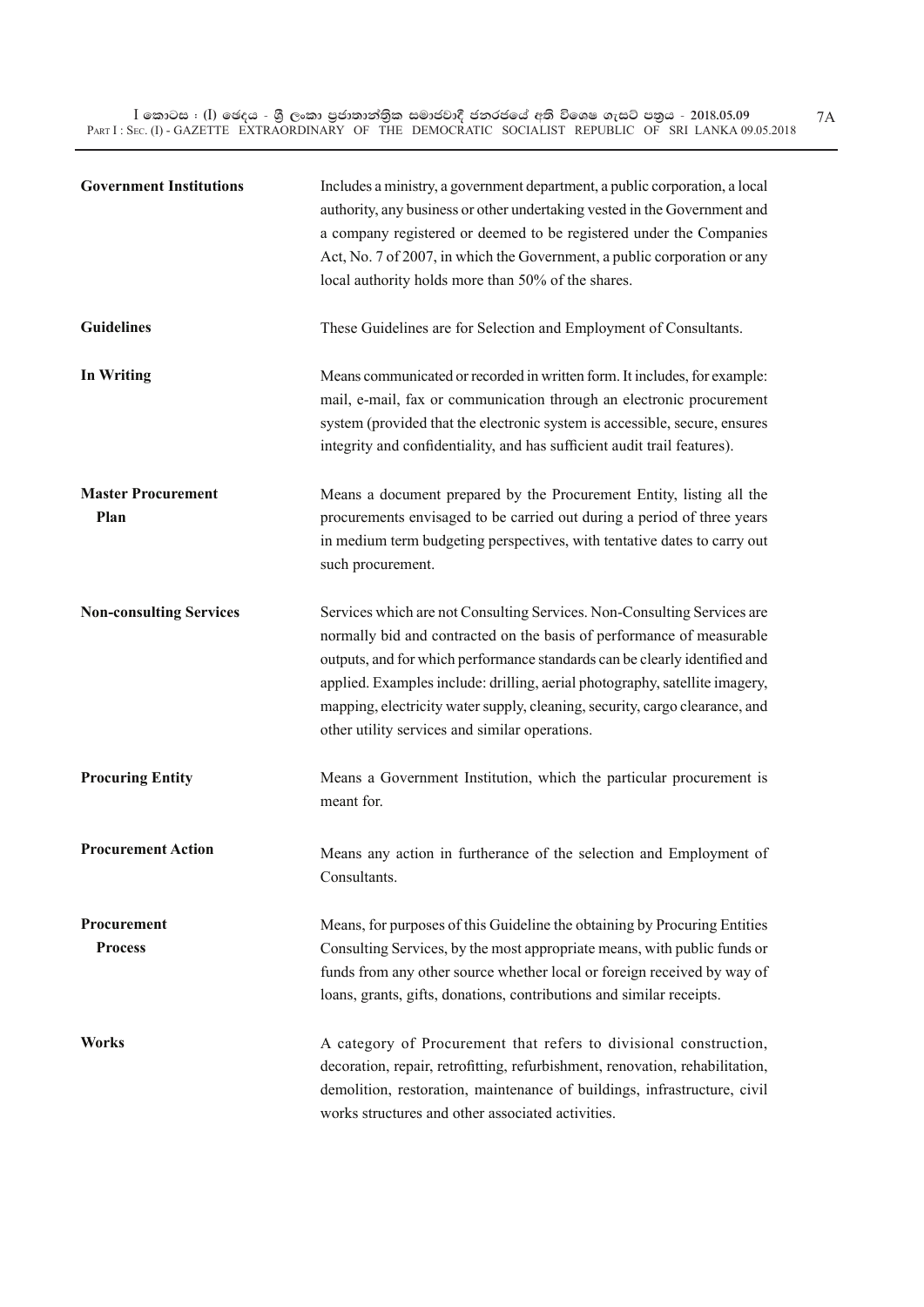#### **ACRONYMS**

| AO          | <b>Accounting Officer</b>                               |
|-------------|---------------------------------------------------------|
| CAO         | <b>Chief Accounting Officer</b>                         |
| CCSC        | <b>Cabinet Appointed Consultant Selection Committee</b> |
| CQS         | <b>Consultant's Qualification Based Selection</b>       |
| <b>CSC</b>  | <b>Consultant Selection Committee</b>                   |
| CV          | Curriculum Vitae                                        |
| <b>DCSC</b> | Department Consultant Selection Committee               |
| $e$ -GP     | e-Government Procurement                                |
| EOI         | Expressions of Interest                                 |
| <b>FBS</b>  | <b>Fixed Budget Selection</b>                           |
| <b>FFA</b>  | Foreign Funding Agency                                  |
| GOSL        | Government of Sri Lanka                                 |
| HD          | Heads of Departments                                    |
| ICB         | <b>International Competitive Bidding</b>                |
| <b>LCS</b>  | <b>Least Cost Selection</b>                             |
| <b>LKR</b>  | Sri Lanka Rupees                                        |
| <b>MCSC</b> | Ministry Consultant Selection Committee                 |
| MPP         | Master Procurement Plan                                 |
| <b>NCB</b>  | National Competitive Bidding                            |
| <b>NPC</b>  | National Procurement Commission                         |
| <b>PCSC</b> | <b>Project Consultant Selection Committee</b>           |
| PE          | Procuring Entity                                        |
| PP          | Procurement Plan                                        |
| <b>PTS</b>  | Procurement Time Schedule                               |
| QBS         | <b>Quality Based Selection</b>                          |
| <b>QCBS</b> | Quality and Cost Based Selection                        |
| <b>REOI</b> | Request for Expressions of Interest                     |
| <b>RFP</b>  | Request for Proposal                                    |
| <b>SSS</b>  | Single Source Selection                                 |
| <b>TCE</b>  | <b>Total Cost Estimate</b>                              |
| <b>TOR</b>  | Terms of Reference                                      |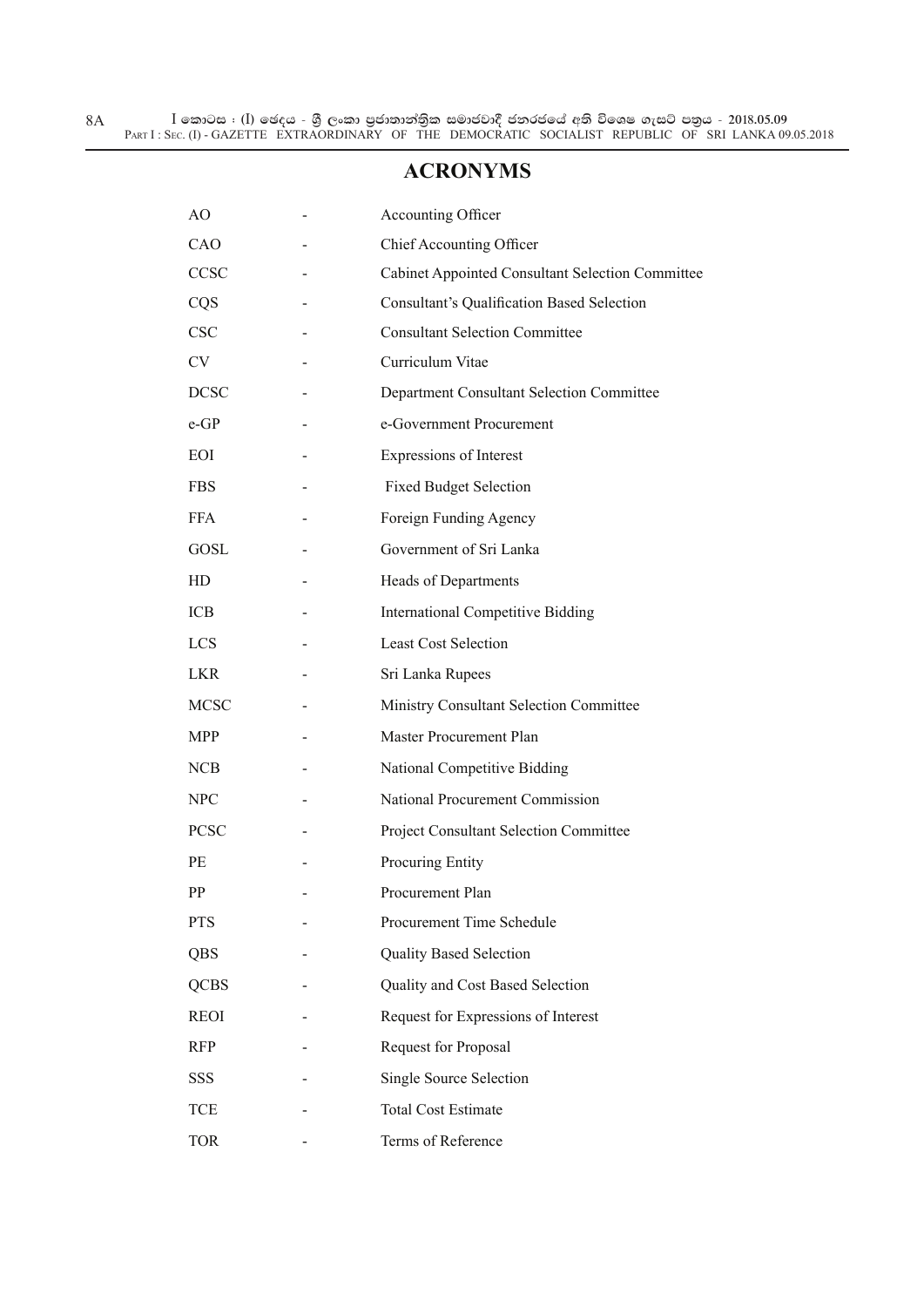# **CHAPTER 1 – GENERAL**

| 1.1 Purpose                                                                                                                                                                                                                                                                                                            | Refer<br>Manual<br>1.1 |
|------------------------------------------------------------------------------------------------------------------------------------------------------------------------------------------------------------------------------------------------------------------------------------------------------------------------|------------------------|
| The purpose of these Guidelines is to establish governing principles and procedures to ensure<br>value for money (VfM), in an efficient, fair, equitable, transparent, competitive and cost-effective<br>selection process by the Government Institutions for Selection and Employment of Consultants.                 |                        |
| 1.2 Objectives                                                                                                                                                                                                                                                                                                         |                        |
| The Procurement Process should ensure:                                                                                                                                                                                                                                                                                 |                        |
| high level of integrity across the Procurement Process and beyond following the principles<br>(a)<br>of transparency, efficiency, accountability, equal treatment, rule of law, citizen engagement,<br>anti-corruption, integrity, and anti-fraudulent practices;                                                      |                        |
| understanding and communication of clear requirements of needs and objectives;<br>(b)                                                                                                                                                                                                                                  |                        |
| selection of fit for purpose procurement method and contractual arrangements based on<br>(c)<br>the nature, context, complexity, risk and value of the procurement;                                                                                                                                                    |                        |
| appropriate specification or scope of work of the requirements;<br>(d)                                                                                                                                                                                                                                                 |                        |
| the need for high quality and standard of services;<br>(e)                                                                                                                                                                                                                                                             |                        |
| adhering to prescribed standards, rules, regulations and good governance;<br>(f)                                                                                                                                                                                                                                       |                        |
| compliance with local laws and regulations and international obligations;<br>(g)                                                                                                                                                                                                                                       |                        |
| ensuring appropriate evaluation criteria with transparency and consistency in the evaluation<br>(h)<br>and selection procedure that allow timely, cost effective, responsive procedure acceptable<br>to the Government of Sri Lanka and/or Foreign Funding Agencies;                                                   |                        |
| enhancing stakeholders trust in the entire Procurement Process;<br>(i)                                                                                                                                                                                                                                                 |                        |
| Promotion and development of local Consultant; and<br>(i)                                                                                                                                                                                                                                                              |                        |
| Efficient and justified use of public funds.<br>(k)                                                                                                                                                                                                                                                                    |                        |
| 1.3 Scope of Application                                                                                                                                                                                                                                                                                               | Refer<br>Manual<br>1.3 |
| These Guidelines are applicable to all Consulting Services carried out by the Government<br>Institutions.                                                                                                                                                                                                              |                        |
| These Guidelines repeal, replace or otherwise supersede all previous Procurement Guidelines,<br>Manuals and Circulars on the subject of selection and employment of Consultants.                                                                                                                                       |                        |
| These Guidelines will take effect and come into operations on a date as specified by the NPC<br>(Effective Date) which shall be within 30 days after the approval of these Guidelines by the<br>Parliament.                                                                                                            |                        |
| Details such as procedures, authority limits, threshold limits, explanations and time schedules<br>etc. which are relevant to provisions of these Guidelines are stipulated in the Procurement<br>Manual which shall be read in conjunction with the Guidelines. These details will be updated<br>periodically by NPC. |                        |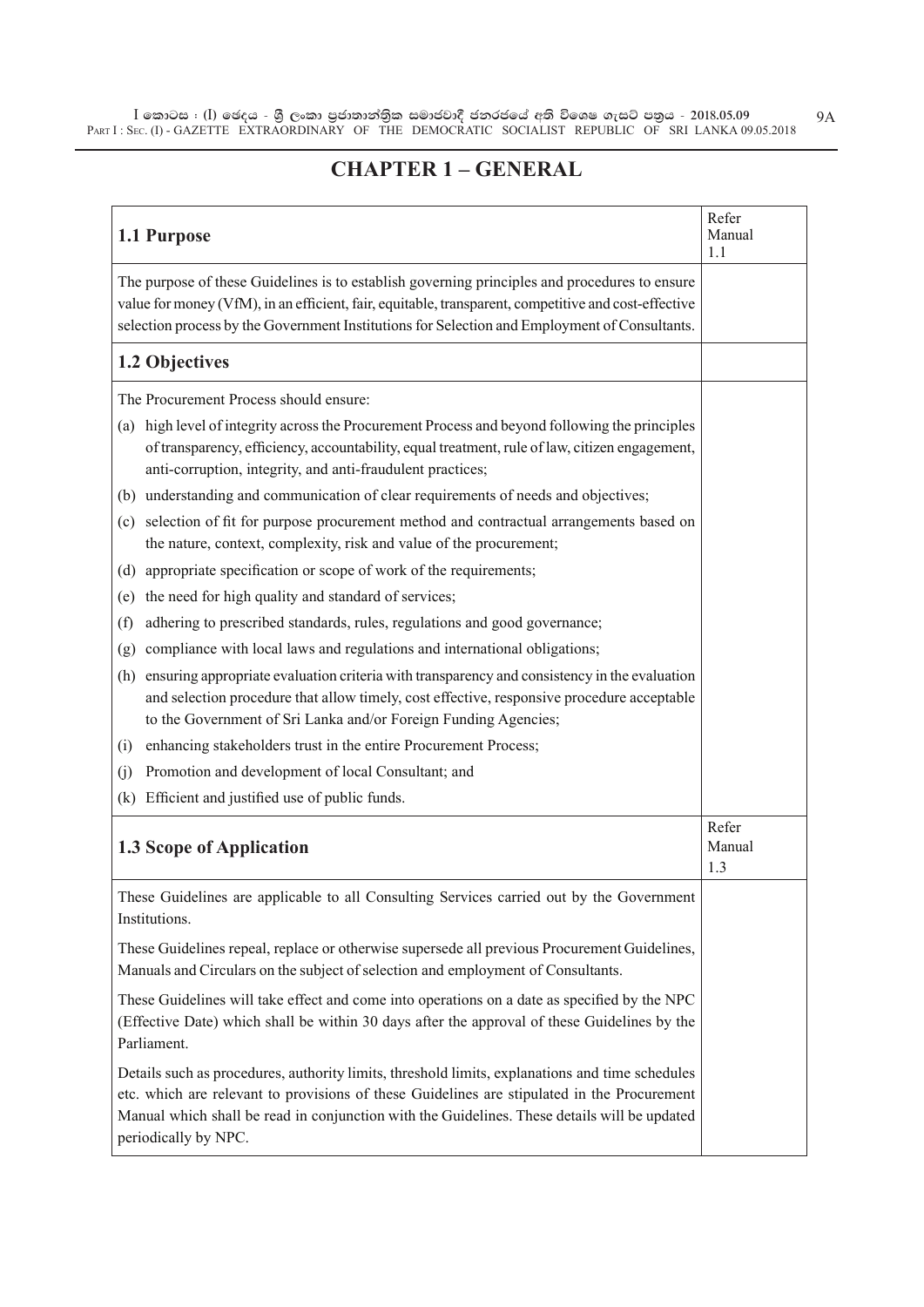|       | The consultancy activities include entire process of selection of Consultants, preparation of<br>work-plans and procurement plan for consultancy service procurement, implementation of<br>procurement plan, service procurement, monitoring and evaluation of Consultant's performance,<br>disbursement under Consultant's contracts, preparation and maintenance of financial statements<br>and service accounts, and conduct of audit. The scope of this document is to set out a guideline<br>covering the processes and operating procedures for the activities described above.                                                                                                                                                                                                                                                                                                                                                            |                          |
|-------|--------------------------------------------------------------------------------------------------------------------------------------------------------------------------------------------------------------------------------------------------------------------------------------------------------------------------------------------------------------------------------------------------------------------------------------------------------------------------------------------------------------------------------------------------------------------------------------------------------------------------------------------------------------------------------------------------------------------------------------------------------------------------------------------------------------------------------------------------------------------------------------------------------------------------------------------------|--------------------------|
|       | The Guidelines are designed to ensure that procedures allow for timely, cost-effective,<br>responsive, fair and transparent procurement of consultancy services.                                                                                                                                                                                                                                                                                                                                                                                                                                                                                                                                                                                                                                                                                                                                                                                 |                          |
| 1.3.1 | <b>Scope of Consultancy Services</b>                                                                                                                                                                                                                                                                                                                                                                                                                                                                                                                                                                                                                                                                                                                                                                                                                                                                                                             |                          |
|       | (a) Covers a range of services that are of an advisory or professional nature and are<br>provided by Consultants.                                                                                                                                                                                                                                                                                                                                                                                                                                                                                                                                                                                                                                                                                                                                                                                                                                |                          |
|       | (b) Consultancy Services include formulation of long, medium and short-term<br>strategies and selection of national and international advisors and Consultants<br>to conclude the assignments in a manner that all targets are ultimately achieved.<br>The type of Consulting Services covered in these Guidelines include but not<br>limited to policy advice, institutional reforms, capacity building, communications<br>consultants, management consultants, engineering services, architectural<br>services, quantity surveying services, value management services, construction<br>supervision, feasibility studies, pre-investment studies, finance and accounting<br>services, technical auditing, procurement services, customized software design<br>and development services, social and environmental studies, identification,<br>preparation, and implementation of projects, project management, training and<br>development etc. |                          |
| 1.3.2 | <b>Guidelines of Foreign Funding Agencies</b>                                                                                                                                                                                                                                                                                                                                                                                                                                                                                                                                                                                                                                                                                                                                                                                                                                                                                                    | Refer<br>Manual<br>1.3.2 |
|       | In the case of Foreign Funded Projects, if the Foreign Funding Agency mandates the<br>use of Procurement Regulations/Guidelines of such funding agency, such funding<br>agency Regulations/Guidelines shall prevail over these Guidelines to the extent<br>applicable.                                                                                                                                                                                                                                                                                                                                                                                                                                                                                                                                                                                                                                                                           |                          |
|       | In the event of a conflict between these Guidelines and that of the funding agency, the<br>funding agency Regulations/Guidelines shall take precedence over these Guidelines.<br>In the event these Guidelines specify additional steps, not specified by the Guidelines<br>of the relevant funding agency, the PE shall bring to the notice of the Funding Agency<br>of those and shall apply those provisions with the concurrence of that funding Agency.<br>Notwithstanding the above, the PE shall not apply Guidelines of any funding agency,<br>if the funding is loan/credit financing, where substantial achievement of the objectives<br>as specified in Clause 1.2 above cannot be achieved.                                                                                                                                                                                                                                          |                          |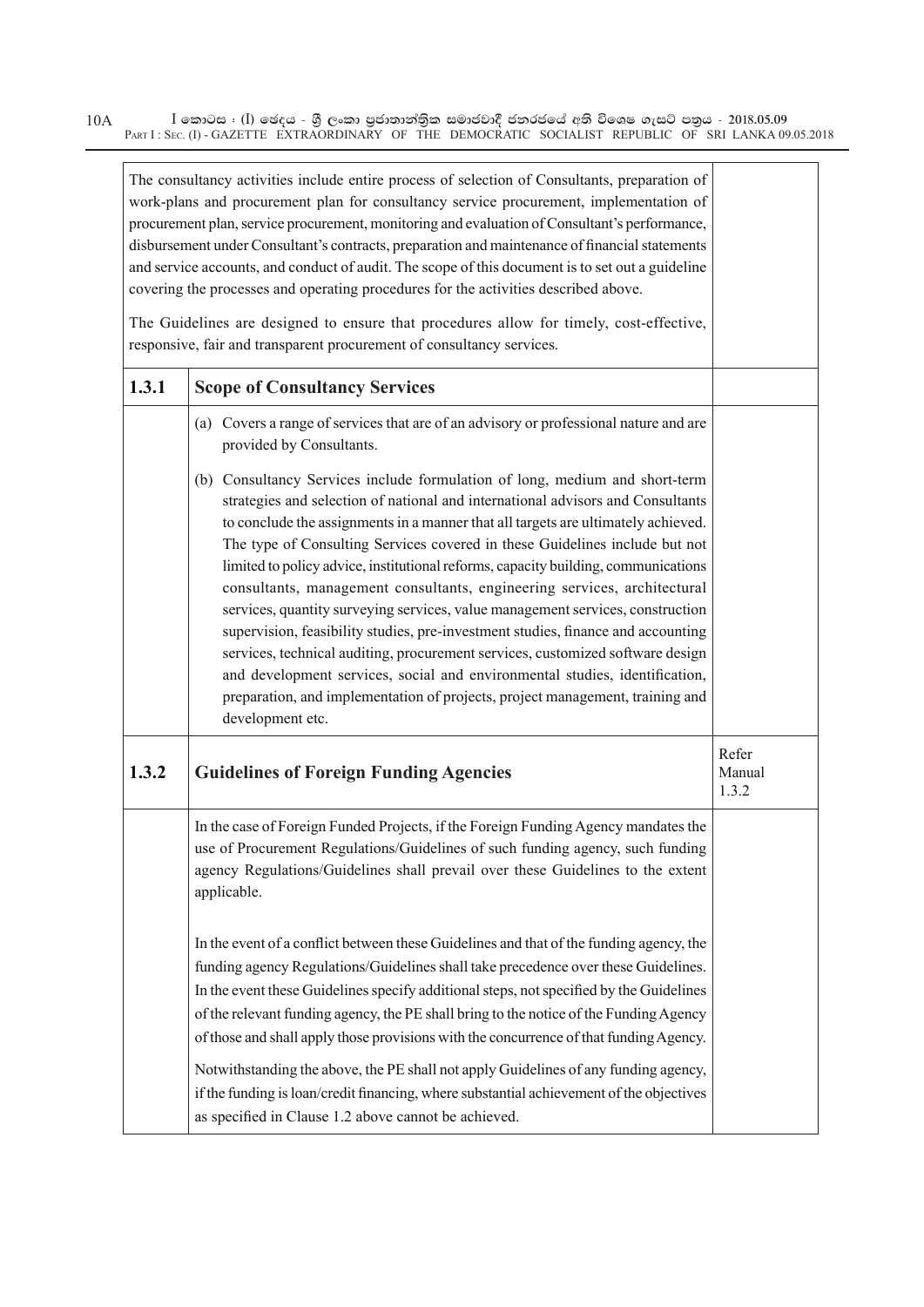|       | 1.4 Ethics in Selection and Employment of Consultants                                                                                                                                                                                                                                                                                                                                                                                                                             | Refer<br>Manual<br>1.4   |
|-------|-----------------------------------------------------------------------------------------------------------------------------------------------------------------------------------------------------------------------------------------------------------------------------------------------------------------------------------------------------------------------------------------------------------------------------------------------------------------------------------|--------------------------|
|       | Parties associated with Procurement Process including officials of the NPC, the Treasury, Pro-<br>curing Entity, Members of the Consultant Selection Committees, as well as Consultants and<br>any of their personnel should observe the highest standards of ethics during the Procurement<br>Process and execution of such contracts.                                                                                                                                           |                          |
|       | Ethics would include standards of conduct and norms of behavior as sought to be defined and<br>imposed by relevant laws, regulations, and codes generally applicable to such persons in rela-<br>tion to their general discharge of duties and in relation to their activities linked to the relevant<br>Procurement Process.                                                                                                                                                     |                          |
| 1.4.1 | Confidentiality                                                                                                                                                                                                                                                                                                                                                                                                                                                                   | Refer<br>Manual<br>1.4.1 |
|       | All parties associated with procurement activities shall maintain strict confidentiality<br>throughout the process except to the extent as may be mandated by law                                                                                                                                                                                                                                                                                                                 |                          |
| 1.4.2 | <b>Fraud and Corruption</b>                                                                                                                                                                                                                                                                                                                                                                                                                                                       | Refer<br>Manual<br>1.4.2 |
|       | The GOSL requires that officials, bidders, contractors, Consultants, and suppliers;<br>any sub-contractors, service providers; any agents; and any of their personnel ob-<br>serve the highest standards of ethics during the Procurement Process and contract<br>execution and refrain from Fraud and Corruption. In case of FFP, parties associated<br>with any step of the Procurement Processes shall adhere to the FFA's Guidelines in<br>addition to the GOSL requirements. |                          |
|       | For the purpose of this provisions, the terms set forth below as follows;                                                                                                                                                                                                                                                                                                                                                                                                         |                          |
|       | a) Corrupt Practice                                                                                                                                                                                                                                                                                                                                                                                                                                                               |                          |
|       | "Corrupt Practice" means the offering, giving, receiving, or soliciting, directly or<br>indirectly, anything of value to influence improperly the actions of another party;                                                                                                                                                                                                                                                                                                       |                          |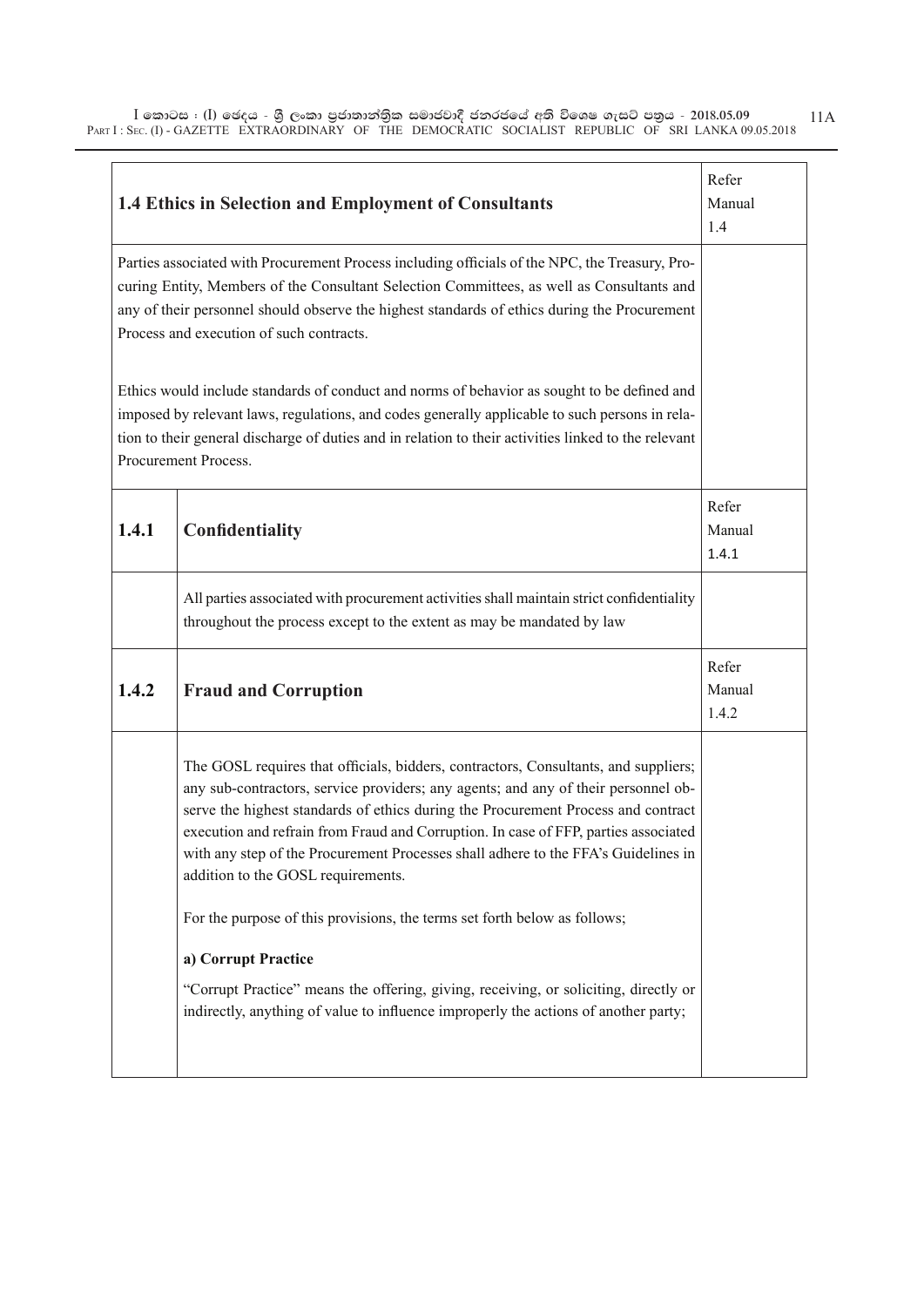| b) Fraudulent Practice |  |
|------------------------|--|
|------------------------|--|

 "Fraudulent Practice" means any act or omission, including a misrepresentation, that knowingly or recklessly misleads, or attempts to mislead, a party to obtain a financial or other benefit or to avoid an obligation;

#### **c) Collusive practice**

"Collusive Practice" means an arrangement between two or more parties designed to achieve an improper purpose, including influencing improperly the actions of another party. Improper purpose would include any attempt to influence competition and/or the price;

#### **d) Coercive Practice**

 "Coercive Practice" means impairing or harming, or threatening to impair or harm, directly or indirectly, any party or the property of the party to influence improperly the actions of a party;

#### **e) Obstructive Practice**

"Obstructive Practice" means deliberately destroying, falsifying, altering, amending or concealing of evidence materials to the investigation or making false statements to investigators / auditors in order to materially impede an investigation / audit into allegation of a corrupt, fraudulent, collusive or coercive practice; and/or threatening, harassing or intimidating any party to prevent it from disclosing its knowledge of matters relevant to the investigation/audit.

| 1.4.3 | <b>Conflict of Interest</b>                                                                                                                                                                                                                                                                                                                                                                                                                               | Refer<br>Manual<br>1.4.3 |
|-------|-----------------------------------------------------------------------------------------------------------------------------------------------------------------------------------------------------------------------------------------------------------------------------------------------------------------------------------------------------------------------------------------------------------------------------------------------------------|--------------------------|
|       | The GOSL requires that officials, firms and any other individuals involved in Pro-<br>curement Process shall not have a conflict of interest. Officials shall declare that<br>they shall remain without a conflict of interest throughout the process and deal with<br>any perceived conflicts of interest. Should such a compromising situation arise, the<br>official shall declare his/her interest and disassociate himself/herself from the process. |                          |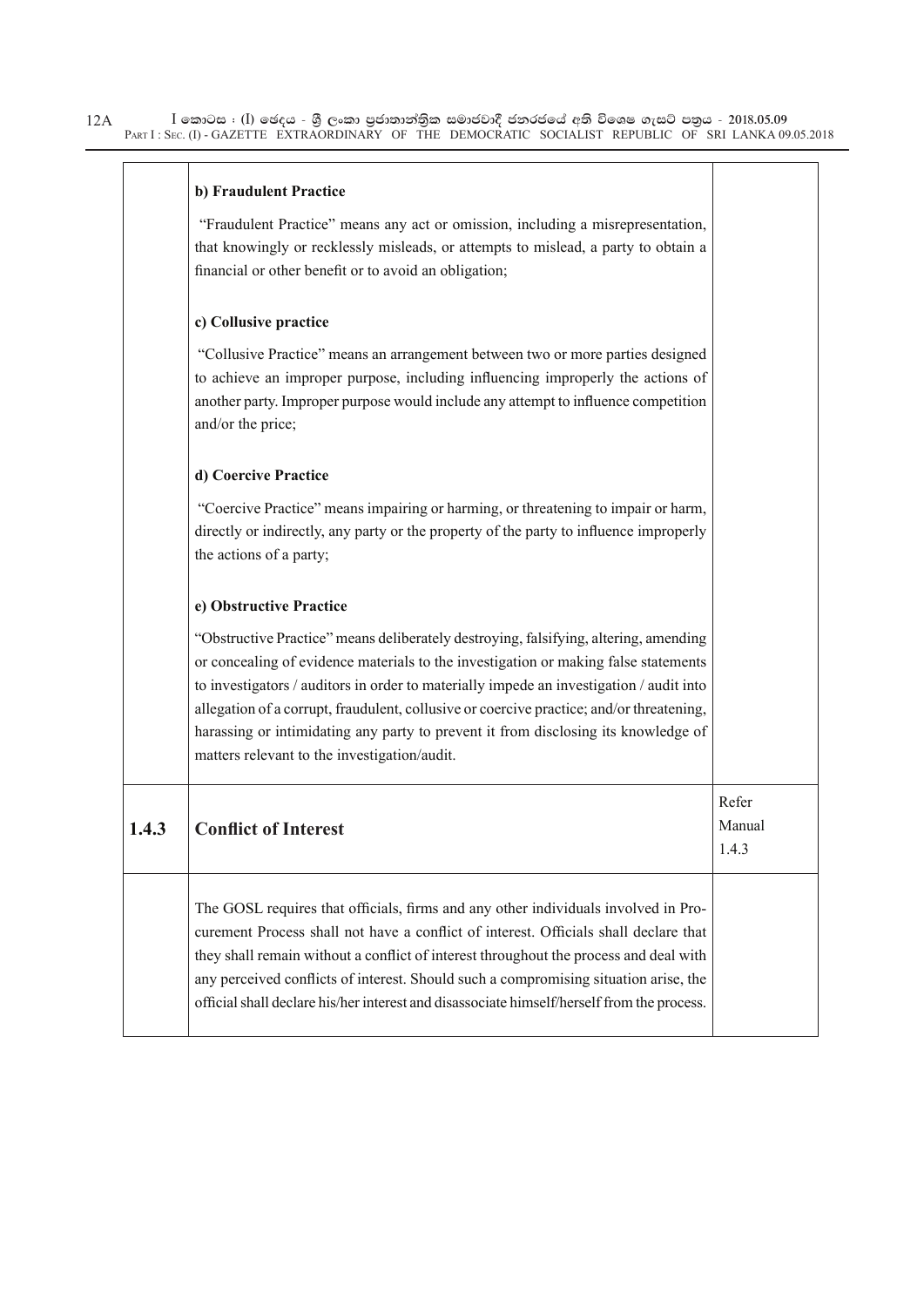The NPC requires that Consultants provide professional, objective, and impartial advice and at all times hold the PE's interest's paramount, without any consideration for future work, and that in providing advice they avoid conflicts with other assignments and their own corporate interests. Consultants shall not be hired for any assignment that would be in conflict with their prior or current obligations to other clients, or that may place them in a position of being unable to carry out the assignment in the best interests of the PE. Without limitation on the generality of the foregoing, Consultants shall not be hired under the circumstances set forth below:

- a) Conflict between consulting activities and procurement of Goods, Works, or Non- Consulting Services: a firm that has been engaged by the PE to provide Goods, Works, or Non-Consulting Services for a project; or, where those Consulting Services were provided by any affiliate (that directly or indirectly controls, is controlled by, or is under common control with that firm) or associate, shall be disqualified from providing Consulting Services resulting from or directly related to those Goods, Works, or Non-Consulting Services;
- b) A firm for the preparation or implementation of a project, or any affiliate (that directly or indirectly controls, is controlled by, or is under common control with that Consulting firm), shall be disqualified from subsequently providing Goods, Works, or Non-Consulting Services resulting from or directly related to the Consulting Services for such preparation or implementation;
- c) Conflict among consulting assignments: neither a Consultant (including its personnel and sub-consultants), nor any affiliate (that directly or indirectly controls, is controlled by, or is under common control with that Consultant), shall be hired for any assignment that, by its nature, creates a conflict of interest with another assignment of the Consultants'; and
- d) Relationship with PE's staff: consulting firms (including their experts and other personnel, and sub-consultants) that have a close business or family relationship with a professional staff of the PE or any other party representing or acting on behalf of the PE, who are directly or indirectly involved in any part of: (i) the preparation of the TOR for the assignment, (ii) the selection process for the contract, or (iii) the supervision of such contract, may not be awarded a contract, unless the conflict stemming from this relationship has been resolved in a manner acceptable to the PE throughout the selection process and the execution of the contract.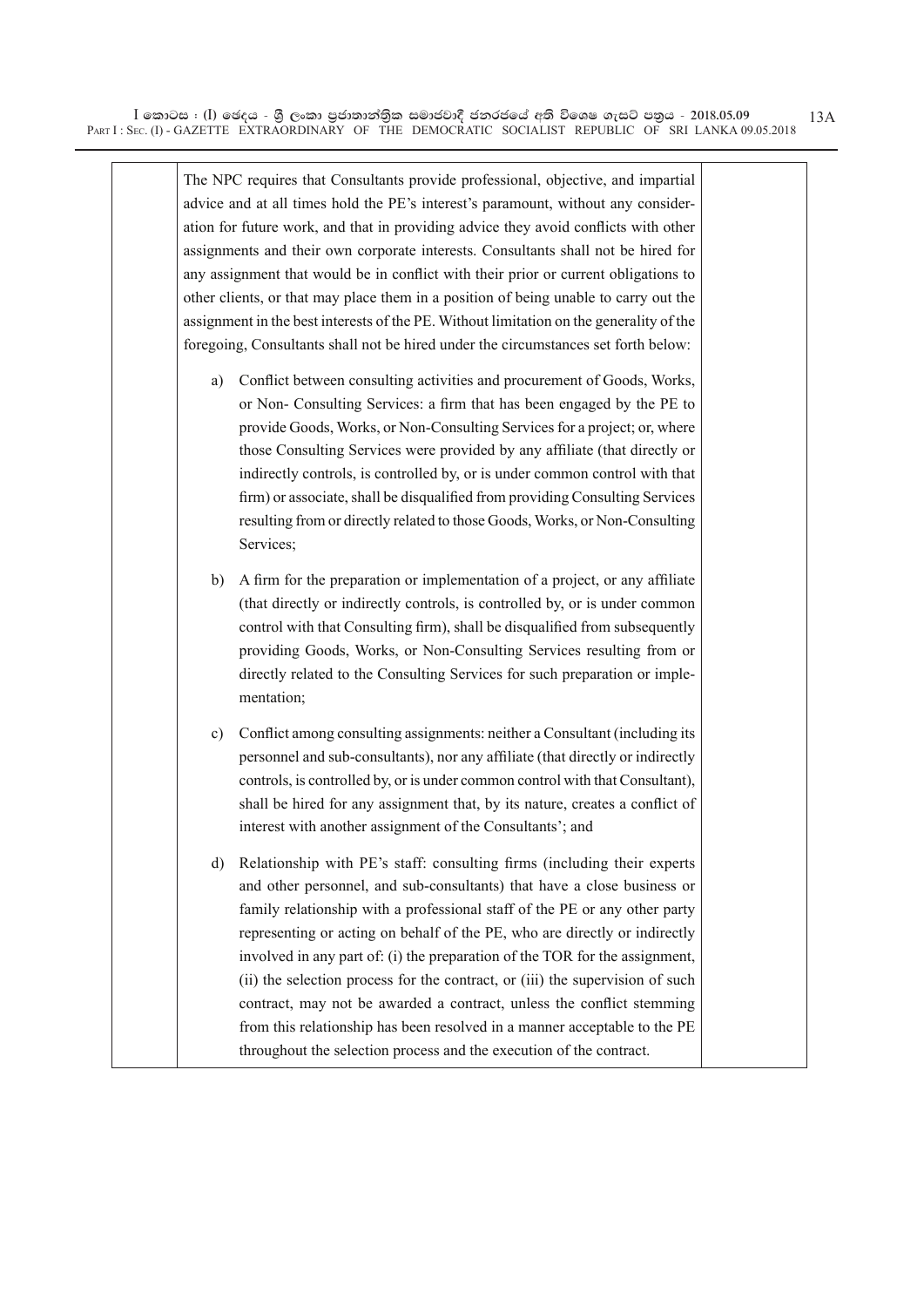| 1.4.4 | <b>Unfair Competitive Advantage</b>                                                                                                                                                                                                                                                                                                                                                                                                                                                              |                        |
|-------|--------------------------------------------------------------------------------------------------------------------------------------------------------------------------------------------------------------------------------------------------------------------------------------------------------------------------------------------------------------------------------------------------------------------------------------------------------------------------------------------------|------------------------|
|       | Fairness and transparency in the Consultant selection process require that firms or<br>their affiliates or Individual Consultants competing for a consulting assignment do<br>not derive a competitive advantage from having provided Consulting Services relat-<br>ed to it. To that end, the PE shall make available to all the short-listed Consultants,<br>together with the request for proposals, all information that would in that respect<br>give a Consultant a competitive advantage. |                        |
|       | Officials shall refrain from compromising the Code of Ethics by accepting<br>inappropriate gifts and hospitality at any stage of Procurement Process. Consultants<br>shall be disqualified from the selection process if found offering any gift or<br>inducement which may have an effect of influencing a decision or impairing the<br>objectivity of an official.                                                                                                                             |                        |
|       | <b>1.5 Laws Applicable to Procurement Actions</b>                                                                                                                                                                                                                                                                                                                                                                                                                                                |                        |
|       | The laws applicable to Procurement Actions shall be the Laws of the Democratic Socialist<br>Republic of Sri Lanka.                                                                                                                                                                                                                                                                                                                                                                               |                        |
|       | <b>1.6 Consulting Services Leading to Downstream Procurement</b>                                                                                                                                                                                                                                                                                                                                                                                                                                 | Refer<br>Manual<br>1.6 |
|       | The PE may carry out the selection of a Consultant for the Consulting Services that will lead<br>to downstream procurement/s such as subsequent contract awards for construction activities<br>(non-consultancy component), following a Consulting Services for design, engineering<br>and costing and project management of construction works (consultancy component) using<br>appropriate option.                                                                                             |                        |

# **CHAPTER 2 - GOVERNANCE OF PROCUREMENT ACTIONS**

The governance of procurement Actions shall be managed by the procuring entities through clear and transparent lines of authority to confirm accountability, with clear definitions of the roles and responsibilities of each party.

All procurements related to consultancy services shall be carried out in accordance with Selection and Employment of Consultants Guidelines and Manuals, 2018 announced by National Procurement Commission (NPC).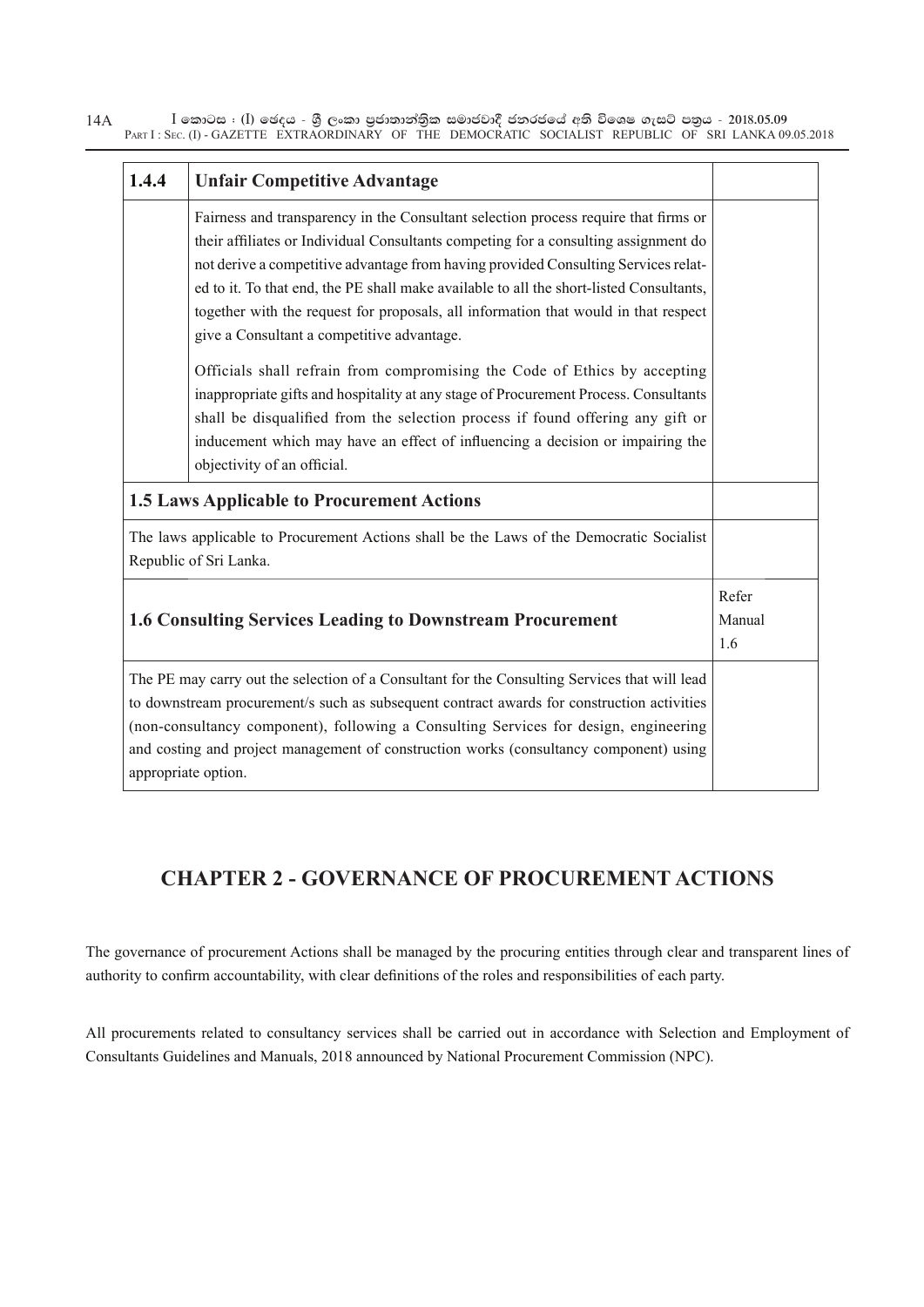|              | <b>2.1 National Procurement Commission (NPC)</b>                                                                                                                                                                                                                                                                                                                                                                                                                                                                                   | Refer<br>Manual<br>2.1 |
|--------------|------------------------------------------------------------------------------------------------------------------------------------------------------------------------------------------------------------------------------------------------------------------------------------------------------------------------------------------------------------------------------------------------------------------------------------------------------------------------------------------------------------------------------------|------------------------|
|              | The National Procurement Commission (NPC) as established under the Chapter XIX B of<br>the Constitution of Democratic Socialist Republic of Sri Lanka is the sole authority for the<br>governance of all procurement activities by the Government Institutions of GOSL to whom<br>these Guidelines apply. Any clarifications on the provisions of these Procurement Guidelines<br>and related documents shall be sought from the NPC.                                                                                              |                        |
| 2.1.1        | <b>Role of the NPC</b>                                                                                                                                                                                                                                                                                                                                                                                                                                                                                                             |                        |
|              | Role of the NPC is to ensure formulation of procurement policy, Guidelines and,<br>practices, monitoring and investigation of Procurement Actions of procuring entities to<br>guarantee implementation of such policies, Guidelines and best practices by procuring<br>entities and related Government Institutions, assessment of procurement capacity of<br>Government Institutions, procurement capacity building and reporting to appropriate<br>authorities on procurement performance of procuring entities and individuals. |                        |
|              | 2.2 Roles and Responsibilities of Chief Accounting Officer and Account-<br>ing Officer (CAO and AO)                                                                                                                                                                                                                                                                                                                                                                                                                                |                        |
|              | Responsibility of the entire Procurement Process from making pre-procurement arrangements<br>to contract execution shall be vested with the Secretaries of the respective Line Ministries, who<br>are deemed to be the Chief Accounting Officers (CAOs) of such Ministries and the Accounting<br>Officers (AOs) of respective Departments /Institutions.                                                                                                                                                                           |                        |
| Institution. | If there is no Line Ministry for the particular Institution, the responsibility of the entire Pro-<br>curement Process including contract execution shall be vested with the relevant Head of the                                                                                                                                                                                                                                                                                                                                  |                        |
|              | 2.3 Roles and Responsibilities of Procuring Entity (PE)                                                                                                                                                                                                                                                                                                                                                                                                                                                                            | Refer<br>Manual<br>2.3 |
|              | Secretaries to the Line Ministries, Heads of Departments /Institutions/Agencies and Project<br>Directors together with the assistance of the Procurement Specialist, Consultants and other<br>relevant staff shall be responsible for the following activities listed under:                                                                                                                                                                                                                                                       |                        |
| 1.           | Pre-Procurement process                                                                                                                                                                                                                                                                                                                                                                                                                                                                                                            |                        |
| 2.           | Procurement process                                                                                                                                                                                                                                                                                                                                                                                                                                                                                                                |                        |
| 3.           | Post Procurement process                                                                                                                                                                                                                                                                                                                                                                                                                                                                                                           |                        |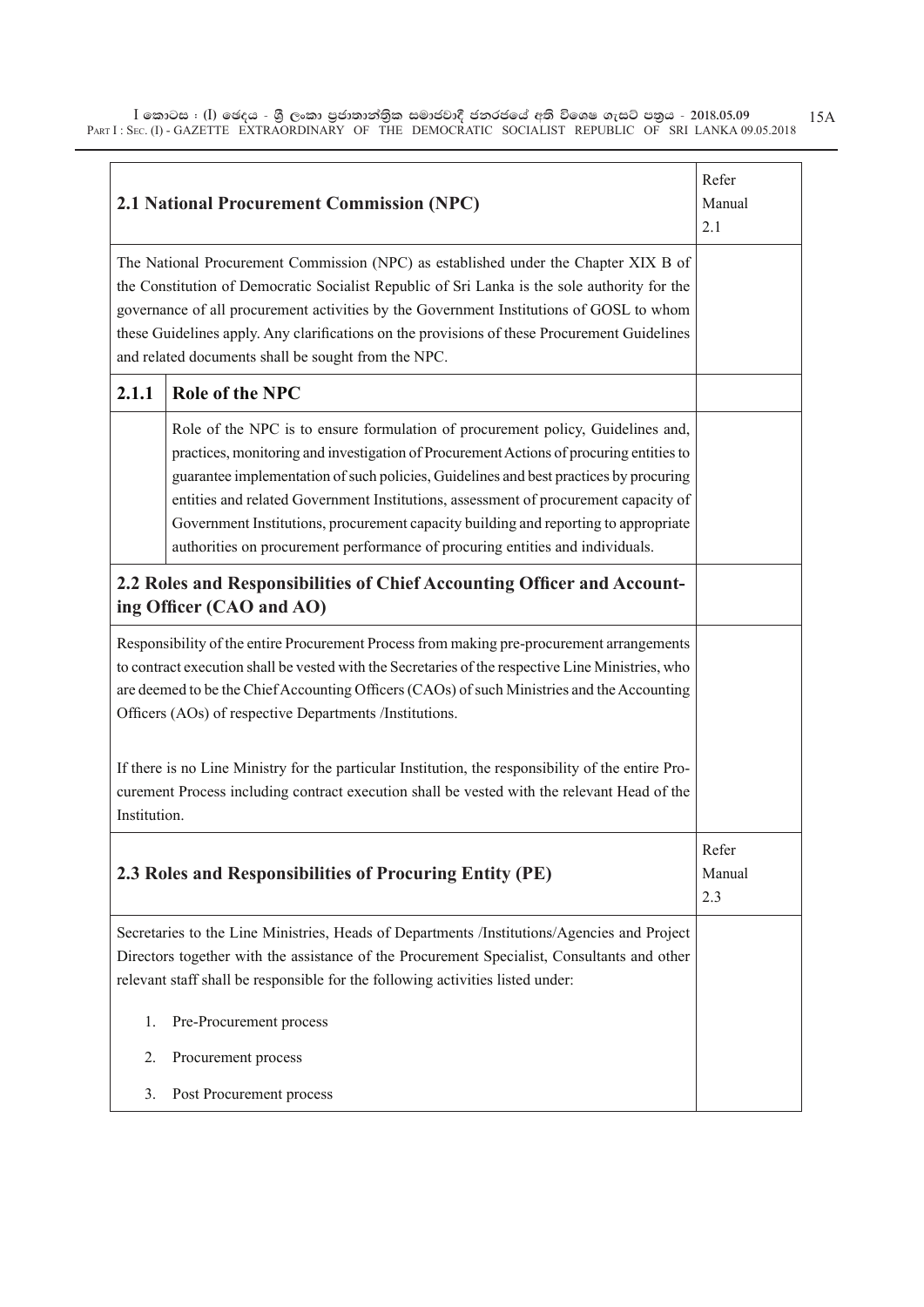|           | 2.4 Appointment of Consultant Selection Committee (CSCs) and Payments<br>for CSCs Members                                                                                                                                                                                                                                                               | Refer<br>Manual<br>2.4   |
|-----------|---------------------------------------------------------------------------------------------------------------------------------------------------------------------------------------------------------------------------------------------------------------------------------------------------------------------------------------------------------|--------------------------|
|           | The members of the CSCs are jointly and severally responsible for entire Procurement Actions.<br>The following CSCs shall be appointed as per the respective authority limits as specified under<br>Guideline 2.5 from time to time;                                                                                                                    |                          |
| $\bullet$ | Cabinet Appointed Consultant Selection Committee (CCSC)                                                                                                                                                                                                                                                                                                 |                          |
| $\bullet$ | Ministry Consultant Selection Committee (MCSC)                                                                                                                                                                                                                                                                                                          |                          |
| $\bullet$ | Department Consultant Selection Committee (DCSC)                                                                                                                                                                                                                                                                                                        |                          |
| $\bullet$ | Project Consultant Selection Committee (PCSC)                                                                                                                                                                                                                                                                                                           |                          |
| 2.4.1     | <b>Cabinet Appointed Consultants Selection Committees (CCSC)</b>                                                                                                                                                                                                                                                                                        | Refer<br>Manual<br>2.4.1 |
|           | Under delegated authority by the Cabinet of Ministers, the CAO shall appoint CCSCs<br>to undertake high value consultancy assignments.                                                                                                                                                                                                                  |                          |
| 2.4.2     | <b>Ministry Consultants Selection Committee (MCSC)</b>                                                                                                                                                                                                                                                                                                  | Refer<br>Manual<br>2.4.2 |
|           | The CAO shall appoint the MCSC.                                                                                                                                                                                                                                                                                                                         |                          |
| 2.4.3     | <b>Department Consultants Selection Committee (DCSC)</b>                                                                                                                                                                                                                                                                                                | Refer<br>Manual<br>2.4.3 |
|           | The CAO shall appoint the DCSC.                                                                                                                                                                                                                                                                                                                         |                          |
| 2.4.4     | <b>Project Consultants Selection Committee (PCSC)</b>                                                                                                                                                                                                                                                                                                   | Refer<br>Manual<br>2.4.4 |
|           | The CAO shall appoint the PCSC.                                                                                                                                                                                                                                                                                                                         |                          |
| 2.4.5     | <b>Payments for Members of Consultants Selection Committees</b><br>(CSCs), Staff Officers and Other Officers Assisting in the<br><b>Procurement Process</b>                                                                                                                                                                                             | Refer<br>Manual<br>2.4.5 |
|           | Members of the Consultants Selection Committees and alternate members shall<br>be remunerated for participation in the Procurement Process. The members of the<br>Consultants Selection Committees and the officers to whom specific responsibilites<br>are assigned under these Guidlines shall be remunerated, with emphasis to their<br>performance. |                          |
|           | Payment of remunerations shall be based on performance of such committees and<br>individuals and the eligible payments shall determined by the NPC, in consultation<br>with the General Treasury.                                                                                                                                                       |                          |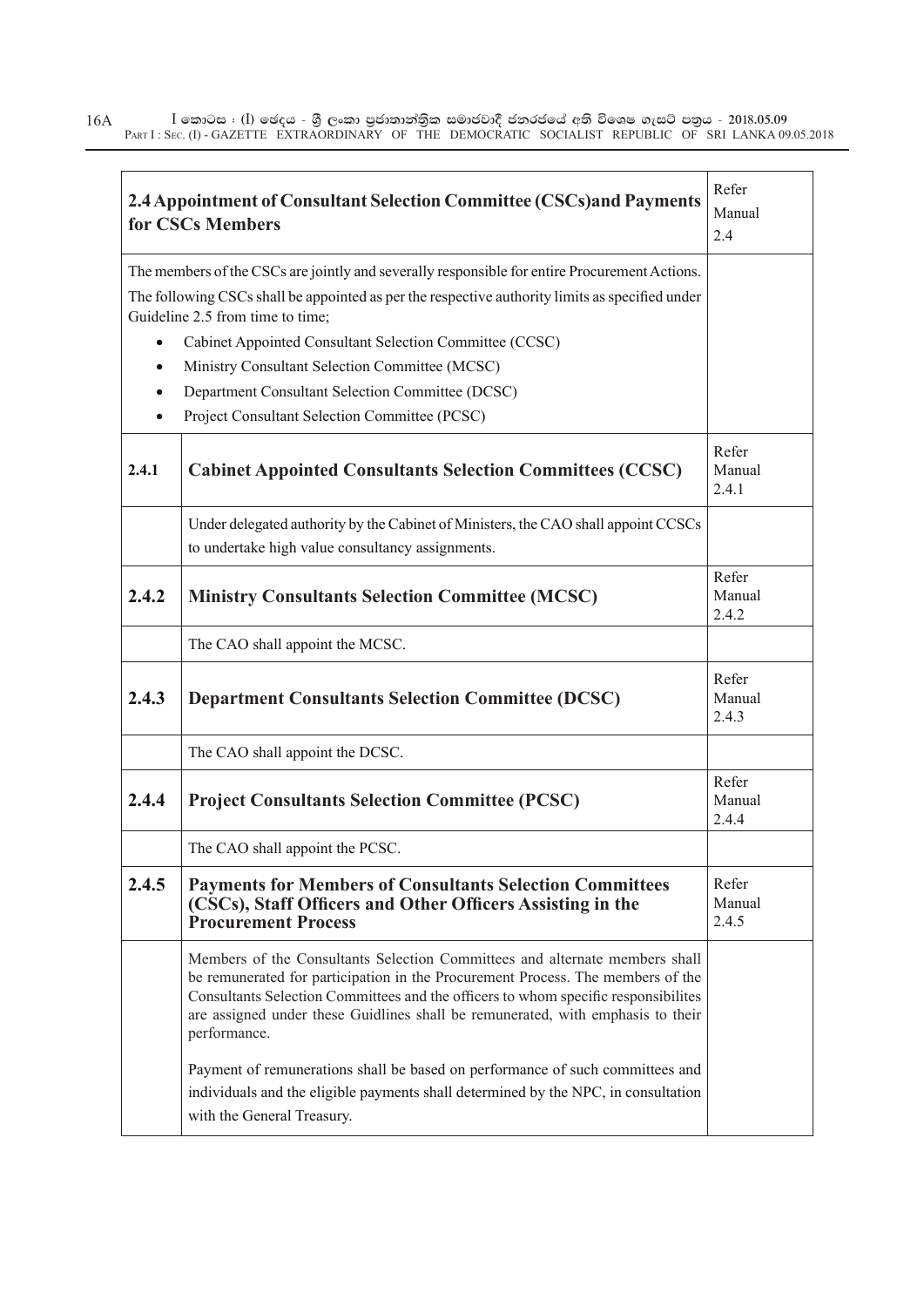| 2.5 Authority Limits for determination of Contract Award                                                                                                                                                                                                                   | Refer<br>Manual |
|----------------------------------------------------------------------------------------------------------------------------------------------------------------------------------------------------------------------------------------------------------------------------|-----------------|
|                                                                                                                                                                                                                                                                            | 2.5             |
| Selection and Employment of Consultant is administered through different levels of Consul-<br>tants Selection Committees (CSC) with varying financial thresholds to make recommendation/<br>determination of contract awards.                                              |                 |
| Limits of authority to make recommendation/determination of contract award and thresholds<br>shall be decided from time to time and shall be communicated by making amendments to the<br>Consulting Services Manual or circulars issued under these Guidelines by the NPC. |                 |
| Consultants Selection Committees shall be appointed depending on the Total Cost Estimate<br>(TCE) of the relevant procurement.                                                                                                                                             |                 |
| In the event the substantially responsive lowest evaluated bid exceeds the threshold limit of<br>the relevant Consultant Selection Committee, it shall be referred to the relevant appointing<br>authority to take a decision.                                             |                 |

### **CHAPTER 3 – SELECTION PROCESS AND SELECTION METHODS OF CONSULTANCY FIRMS AND INDIVIDUAL CONSULTANTS**

The selection method shall achieve the objectives of VfM, fairness, clarity, fit-for-purpose, transparency and confidentiality. Hence the appropriate method of selection is related to the nature, size, complexity, likely impact of the assignment, and the technical and financial considerations.

A consultancy firm shall be selected in obtaining the services required rather than getting the service done by one or more individuals for assignments for which:

- a. coordinated input of team of personnel with different expertise are required; and
- b. coordination, administration or collective responsibility is important.

In other cases, PE may select Individual Consultant/s (IC). The selection method of Individual Consultant is outlined in section 3.2 below.

|              | 3.1 Methods for the Selection of Consultancy Firm                                               | Refer<br>Manual<br>3.1 |
|--------------|-------------------------------------------------------------------------------------------------|------------------------|
|              | The choice of the appropriate method of selection is related to the factors mentioned above. It |                        |
|              | is therefore necessary to carefully define the assignment, particularly the Terms of reference  |                        |
|              | including objective and the scope of the services, before deciding on the selection method.     |                        |
|              | The following selection methods shall be determined as appropriate by the PE prior to issuance  |                        |
|              | of the request for proposals from prospective Consultants.                                      |                        |
| a)           | Quality and Cost Based Selection (QCBS);                                                        |                        |
| b)           | Quality Based Selection (QBS);                                                                  |                        |
| $\mathbf{c}$ | Fixed Budget Selection (FBS);                                                                   |                        |
| d)           | Least Cost Selection (LCS);                                                                     |                        |
| e)           | Consultant's Qualifications based Selection(CQS);                                               |                        |
| f)           | Direct Selection-Single Source Selection (SSS); and                                             |                        |
| g)           | Selection of particular types of Consultants                                                    |                        |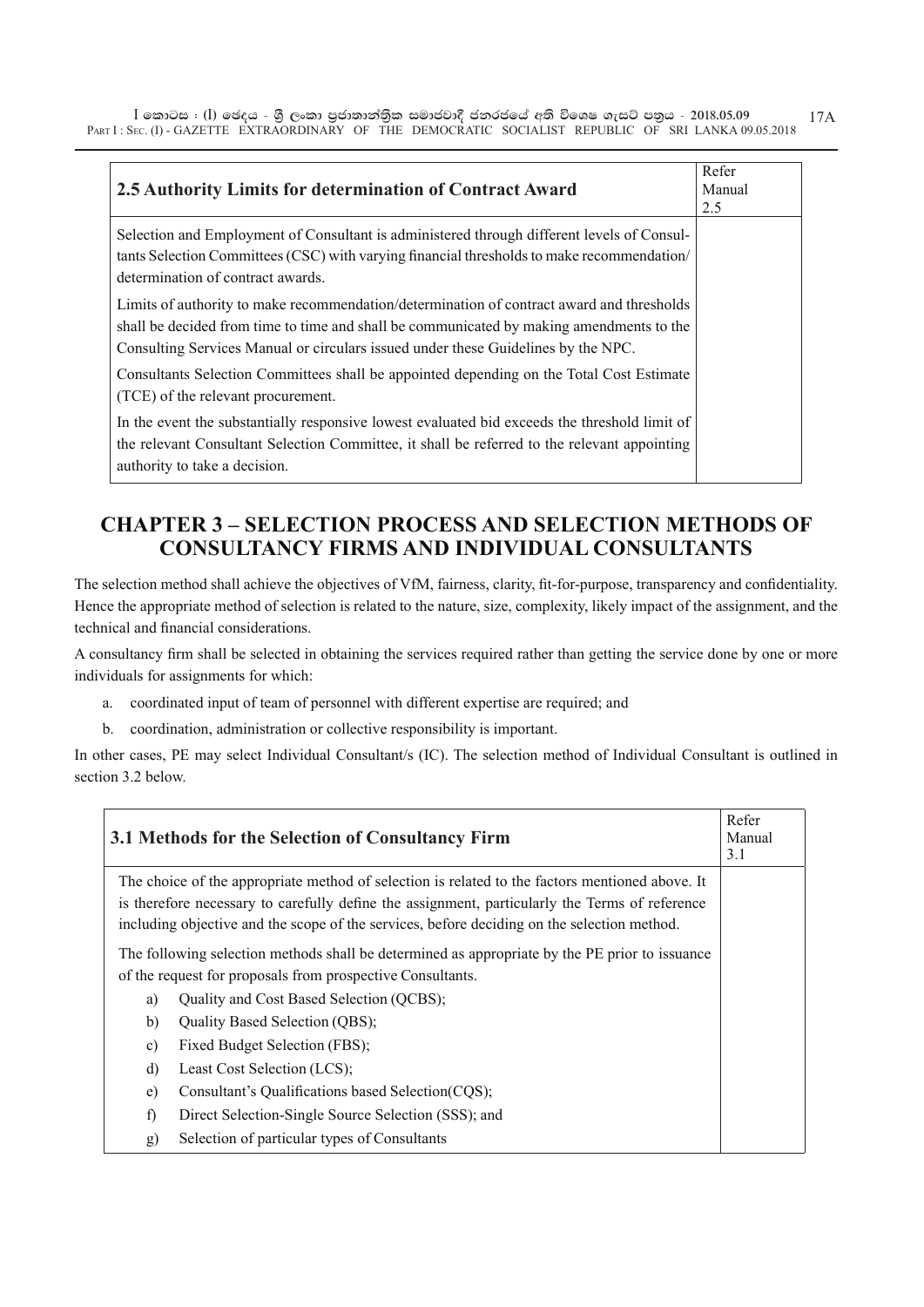| 3.1.1 | <b>Quality and Cost Based Selection (QCBS)</b>                                                                                                                                                                                                                                                                                                                                                                                                                                                                                                                                                                                                                                                                                                                                                     | Refer<br>Manual<br>3.1.1 |
|-------|----------------------------------------------------------------------------------------------------------------------------------------------------------------------------------------------------------------------------------------------------------------------------------------------------------------------------------------------------------------------------------------------------------------------------------------------------------------------------------------------------------------------------------------------------------------------------------------------------------------------------------------------------------------------------------------------------------------------------------------------------------------------------------------------------|--------------------------|
|       | QCBS is a competitive process among Shortlisted consulting firms under which the<br>selection of the successful firm takes into account the quality of the Proposal and the<br>cost of the services. The request for proposals document shall specify the minimum<br>score for the technical Proposals. The relative weight to be given to the quality and cost<br>depends on the nature of the assignment. Weightage for quality part of the proposal is<br>always higher than the financial part. Among the Proposals that are responsive to the<br>requirements of the request for proposals document and are technically qualified, the<br>Proposal with the highest combined (quality and cost) score is considered the Most<br>Advantageous Proposal.                                        |                          |
|       | Preferred method of selection of Consultancy firm shall be QCBS. Other methods shall<br>be used only under the circumstances described against such selection methods.                                                                                                                                                                                                                                                                                                                                                                                                                                                                                                                                                                                                                             |                          |
|       | The QCBS method is appropriate when:                                                                                                                                                                                                                                                                                                                                                                                                                                                                                                                                                                                                                                                                                                                                                               |                          |
|       | the scope of work can be precisely defined;<br>a)                                                                                                                                                                                                                                                                                                                                                                                                                                                                                                                                                                                                                                                                                                                                                  |                          |
|       | the TOR are well specified and clear; and,<br>b)                                                                                                                                                                                                                                                                                                                                                                                                                                                                                                                                                                                                                                                                                                                                                   |                          |
|       | PE and the Consultants can estimate with reasonable accuracy the personnel<br>c)<br>time as well as the other inputs required of the Consultants.                                                                                                                                                                                                                                                                                                                                                                                                                                                                                                                                                                                                                                                  |                          |
| 3.1.2 | <b>Quality Based Selection (QBS)</b>                                                                                                                                                                                                                                                                                                                                                                                                                                                                                                                                                                                                                                                                                                                                                               | Refer<br>Manual<br>3.1.2 |
|       | QBS is a method based on evaluating only the quality of the technical proposals and the<br>subsequent negotiation of the financial proposal and the contract award to the Consul-<br>tancy firm who submitted the highest ranked technical proposal.                                                                                                                                                                                                                                                                                                                                                                                                                                                                                                                                               |                          |
|       | When QBS is used, the proposal quality is evaluated without using cost as an evaluation<br>criterion. The RFP will request firms to submit both technical and financial proposals<br>at the same time, but in separate envelops (single stage – two envelope system). The<br>financial proposal of only the highest technically qualified firm is open and evaluated.<br>The Procuring Entity and the related firm shall discuss the work plan, the TOR, and<br>financial proposal, etc. of the contract. After successful completion of technical and<br>financial negotiations with the highest ranked firm, the contract will be awarded. The<br>rest of financial proposals will be returned unopened to the unsuccessful firms. QBS is<br>appropriate for the following types of assignments: |                          |
|       | complex or highly specialized assignments for which it is difficult to define<br>a)<br>precise TOR and the input required from the firm, and for which the Procuring<br>Entity expects the firm to demonstrate innovation in its Proposals;                                                                                                                                                                                                                                                                                                                                                                                                                                                                                                                                                        |                          |
|       | assignments that have a high downstream impact; and<br>b)                                                                                                                                                                                                                                                                                                                                                                                                                                                                                                                                                                                                                                                                                                                                          |                          |
|       | assignments that can be carried out in substantially different ways, so that<br>c)<br>Proposals will not be comparable.                                                                                                                                                                                                                                                                                                                                                                                                                                                                                                                                                                                                                                                                            |                          |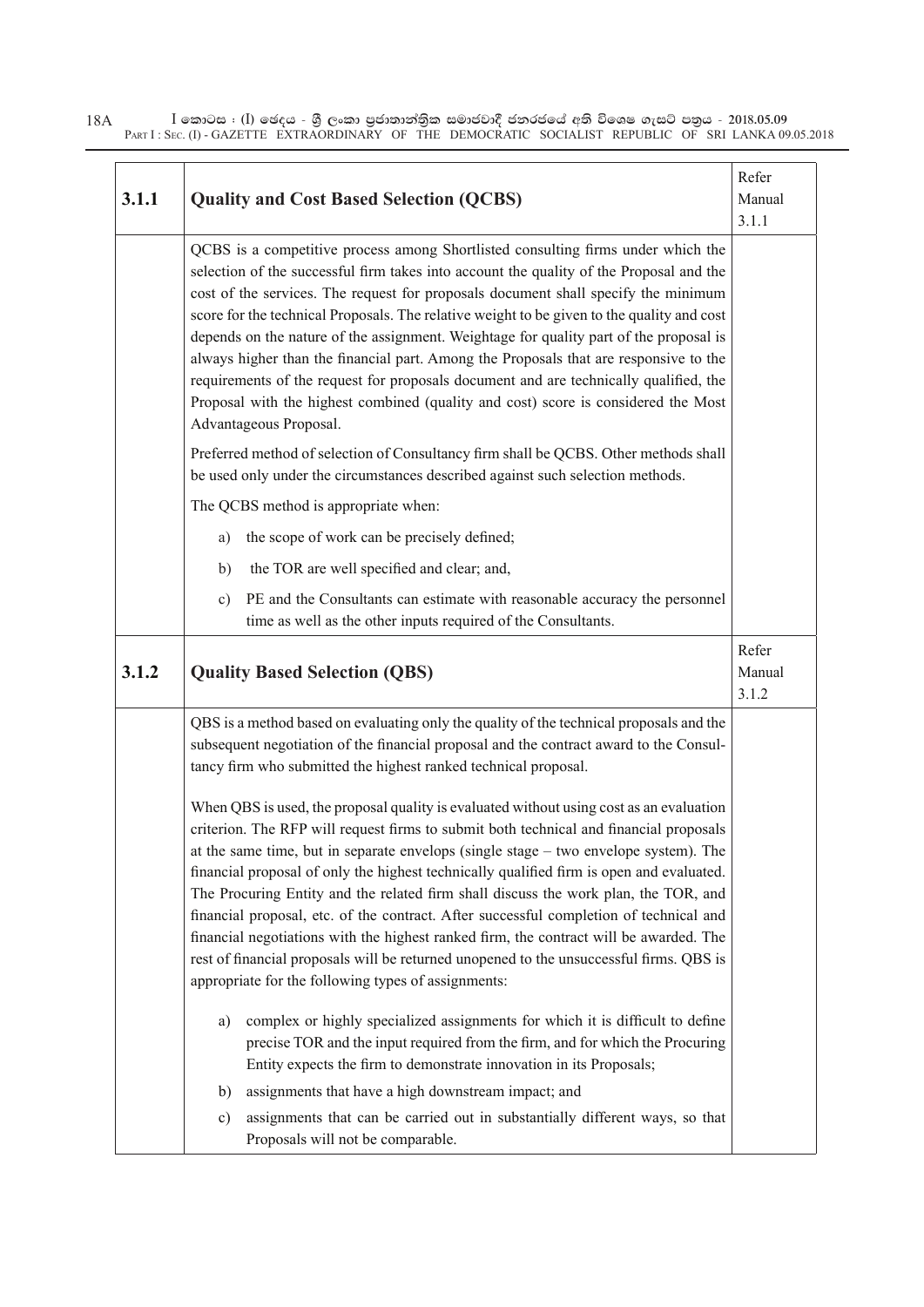| 3.1.3 | <b>Fixed Budget- based Selection (FBS)</b>                                                                                                                                                                                                                                                                                                                                                                                                                                                                               | Refer<br>Manual<br>3.1.3 |
|-------|--------------------------------------------------------------------------------------------------------------------------------------------------------------------------------------------------------------------------------------------------------------------------------------------------------------------------------------------------------------------------------------------------------------------------------------------------------------------------------------------------------------------------|--------------------------|
|       | Like QCBS, FBS is a competitive process among Shortlisted consulting firms under<br>which the selection of the successful firm takes into account the quality of the Proposal<br>and the cost of the services. In the request for proposals document, the cost of services<br>is specified as a fixed budget that shall not be exceeded.                                                                                                                                                                                 |                          |
|       | FBS is appropriate when:                                                                                                                                                                                                                                                                                                                                                                                                                                                                                                 |                          |
|       | the type of Consulting Service required is simple and TOR can be precisely<br>a)<br>defined;                                                                                                                                                                                                                                                                                                                                                                                                                             |                          |
|       | the time and personnel inputs can be accurately assessed to ensure the budget<br>b)<br>is reasonably estimated and set;                                                                                                                                                                                                                                                                                                                                                                                                  |                          |
|       | the budget is sufficient for the firm to perform the assignment.<br>$\mathbf{c})$                                                                                                                                                                                                                                                                                                                                                                                                                                        |                          |
|       | the budget is fixed and cannot be exceeded.<br>d)                                                                                                                                                                                                                                                                                                                                                                                                                                                                        |                          |
|       | Evaluation of all technical proposals shall be carried out first. The Firms securing less<br>than the minimum marks shall be rejected, and the financial proposals of the rest shall<br>be opened in public.                                                                                                                                                                                                                                                                                                             |                          |
|       | Proposals of which evaluated financial proposal exceed the indicated fixed budget shall<br>be rejected.                                                                                                                                                                                                                                                                                                                                                                                                                  |                          |
|       | The technical Proposal with the highest technical score that meets the fixed budget<br>requirement, be selected and invited to finalize the contract.                                                                                                                                                                                                                                                                                                                                                                    |                          |
| 3.1.4 | <b>Least Cost Selection (LCS)</b>                                                                                                                                                                                                                                                                                                                                                                                                                                                                                        | Refer<br>Manual<br>3.1.4 |
|       | Similar to QCBS, LCS is a competitive process among Shortlisted consulting firms under<br>which the selection of the successful firm takes into account the quality of the Proposal<br>and the cost of the services.                                                                                                                                                                                                                                                                                                     |                          |
|       | Least-cost selection (LCS) is generally appropriate for selecting Consultants for smaller<br>value assignments, of a standard or routine nature where well-established practices and<br>standards exist.                                                                                                                                                                                                                                                                                                                 |                          |
|       | The RFP shall define the "minimum" qualifying mark for the "quality" and request the<br>firms to submit at the same time technical and financial proposals in separate envelopes.<br>Technical proposals will be opened first and evaluated. Those securing less than the<br>minimum qualifying mark specified in the RFP will be rejected, and the financial<br>proposals of the rest will be opened in public. The firm with the lowest evaluated cost<br>shall then be selected and invited to finalize the contract. |                          |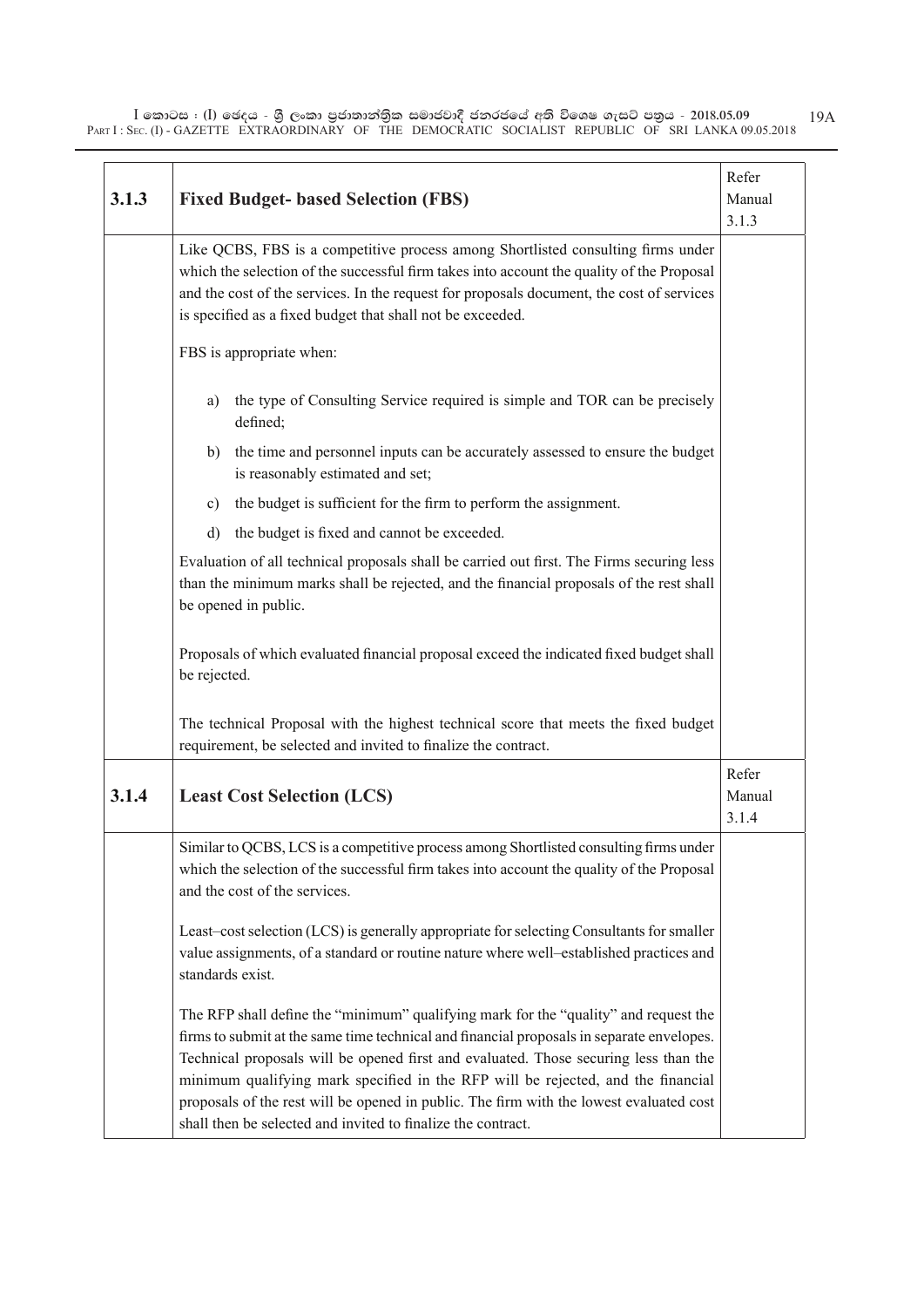| 3.1.5 | <b>Consultant's Qualification-based Selection (CQS)</b>                                                                                                                                                                                                                                                                                                                                                                                                                                                                            | Refer<br>Manual<br>3.1.5 |
|-------|------------------------------------------------------------------------------------------------------------------------------------------------------------------------------------------------------------------------------------------------------------------------------------------------------------------------------------------------------------------------------------------------------------------------------------------------------------------------------------------------------------------------------------|--------------------------|
|       | CQS is appropriate for;                                                                                                                                                                                                                                                                                                                                                                                                                                                                                                            |                          |
|       | smaller value assignments; or<br>a)                                                                                                                                                                                                                                                                                                                                                                                                                                                                                                |                          |
|       | an emergency situation; and<br>b)                                                                                                                                                                                                                                                                                                                                                                                                                                                                                                  |                          |
|       | preparation and evaluation of full-fledged competitive Proposals is not justified.<br>c)                                                                                                                                                                                                                                                                                                                                                                                                                                           |                          |
|       | CQS is appropriate for higher value assignments only when:                                                                                                                                                                                                                                                                                                                                                                                                                                                                         |                          |
|       | satisfies the condition given under 'c' above; and<br>d)                                                                                                                                                                                                                                                                                                                                                                                                                                                                           |                          |
|       | highly specialized expertise is required for the assignment: and<br>e)                                                                                                                                                                                                                                                                                                                                                                                                                                                             |                          |
|       | few Consultants are qualified.<br>f)                                                                                                                                                                                                                                                                                                                                                                                                                                                                                               |                          |
|       | The PE shall request expressions of interest (REOI), by attaching the TOR to the REOI.<br>Only a selected Consultancy firms shall be requested to provide information about their<br>relevant experience and qualifications. Out of the long list received in response to the<br>REOI, a shortlist of minimum of three firms shall be prepared and the PE will select<br>the firm with the best qualifications and relevant experience and invite it to submit its<br>combined technical and financial Proposals for negotiations. |                          |
|       | Should the negotiations failed the PE shall obtain a combined proposal from the next                                                                                                                                                                                                                                                                                                                                                                                                                                               |                          |
|       | ranked firm until an agreement is reached.                                                                                                                                                                                                                                                                                                                                                                                                                                                                                         |                          |
|       | Advertisement of REOI is not mandatory.                                                                                                                                                                                                                                                                                                                                                                                                                                                                                            |                          |
| 3.1.6 | <b>Direct Selection - Single Source Selection (SSS)</b>                                                                                                                                                                                                                                                                                                                                                                                                                                                                            | Refer<br>Manual<br>3.1.6 |
|       | Generally, Single Source Selection of consultancy firms does not provide the benefits<br>of competition in regard to quality and cost, lacks transparency in selection, and could<br>encourage unacceptable practices. Therefore, single source selection shall only be used<br>in exceptional cases.                                                                                                                                                                                                                              |                          |
|       | While going through this method of selection, the PE will provide well described and<br>evidence based justifications to ensure economies of scales, efficiency and value for<br>money. The justifications shall be examined at an appropriate level for making the<br>decision.                                                                                                                                                                                                                                                   |                          |
|       | SSS will be used only in exceptional cases, where it provides clear advantage over<br>competition in the following cases;                                                                                                                                                                                                                                                                                                                                                                                                          |                          |
|       | SSS may be appropriate under the following circumstances:                                                                                                                                                                                                                                                                                                                                                                                                                                                                          |                          |
|       | an existing contract for Consulting Services, may be extended for additional<br>a)<br>Consulting Services of a similar nature, if it is properly justified; no advantage<br>may be obtained by competition; and the prices are reasonable. Extended ser-<br>vices shall not be more than 25% of the existing contract; or                                                                                                                                                                                                          |                          |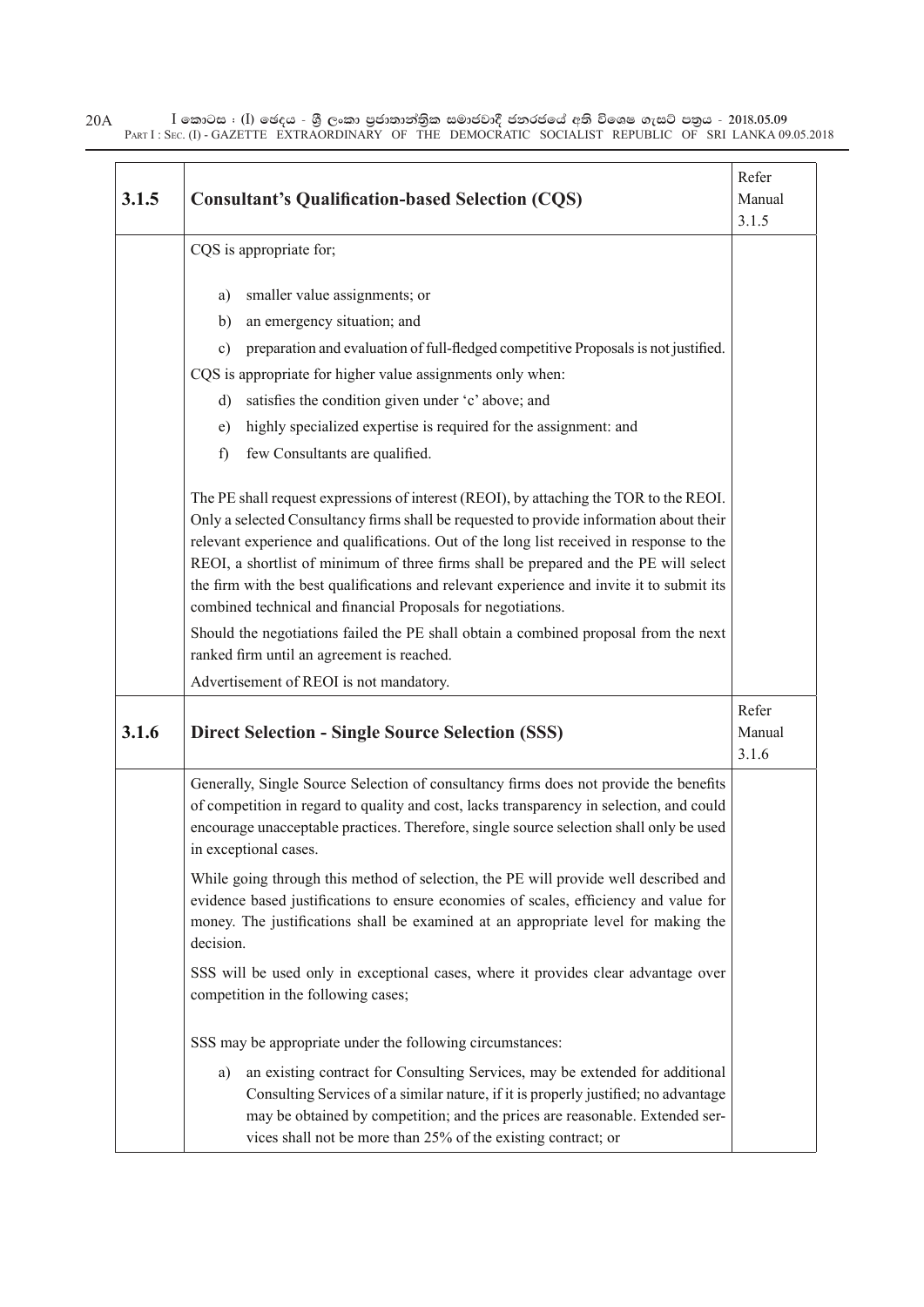|         | b)  | for Consulting Services which are natural continuation of previous assignment<br>carried out by the same firm within the last 12 months, where it was selected<br>on competitive basis for the first assignment and where continuity of technical<br>services is unavoidable and if performance has been satisfactory in the previous<br>assignment(s). Extended continuation services shall not be more than 50% of<br>the previous assignment;                                                                                                                                                                                                                                                                                                                                                                                                                                                                                                                                                                   |                          |
|---------|-----|--------------------------------------------------------------------------------------------------------------------------------------------------------------------------------------------------------------------------------------------------------------------------------------------------------------------------------------------------------------------------------------------------------------------------------------------------------------------------------------------------------------------------------------------------------------------------------------------------------------------------------------------------------------------------------------------------------------------------------------------------------------------------------------------------------------------------------------------------------------------------------------------------------------------------------------------------------------------------------------------------------------------|--------------------------|
|         | c)  | in cases of an emergency situation where a rapid selection is essential;                                                                                                                                                                                                                                                                                                                                                                                                                                                                                                                                                                                                                                                                                                                                                                                                                                                                                                                                           |                          |
|         | d)  | for smaller value assignments;                                                                                                                                                                                                                                                                                                                                                                                                                                                                                                                                                                                                                                                                                                                                                                                                                                                                                                                                                                                     |                          |
|         | e)  | when only one firm is qualified, or has experience of exceptional worth for the<br>assignment;                                                                                                                                                                                                                                                                                                                                                                                                                                                                                                                                                                                                                                                                                                                                                                                                                                                                                                                     |                          |
|         | f)  | specific recommendation shall be obtained from the relevant CSC;                                                                                                                                                                                                                                                                                                                                                                                                                                                                                                                                                                                                                                                                                                                                                                                                                                                                                                                                                   |                          |
|         | g)  | to obtain necessary prior approval for the SSS justification with all other relevant<br>details in Writing from the CAO, concerned on recommendation by a CSC;                                                                                                                                                                                                                                                                                                                                                                                                                                                                                                                                                                                                                                                                                                                                                                                                                                                     |                          |
|         | h)  | for Foreign Funded Projects this selection method shall be used only with the<br>prior approval of the relevant funding agency;                                                                                                                                                                                                                                                                                                                                                                                                                                                                                                                                                                                                                                                                                                                                                                                                                                                                                    |                          |
|         |     | In all instances of direct selection, the Procuring Entity shall ensure fairness and equity,<br>and shall have in place procedures to ensure that:                                                                                                                                                                                                                                                                                                                                                                                                                                                                                                                                                                                                                                                                                                                                                                                                                                                                 |                          |
|         | i.  | the prices are reasonable and consistent with the market rates for services of a<br>similar nature; and                                                                                                                                                                                                                                                                                                                                                                                                                                                                                                                                                                                                                                                                                                                                                                                                                                                                                                            |                          |
|         | ii. | the required Consulting Services are not split into smaller-size procurements<br>to avoid competitive processes.                                                                                                                                                                                                                                                                                                                                                                                                                                                                                                                                                                                                                                                                                                                                                                                                                                                                                                   |                          |
| 3.1.7   |     | <b>Selection of Particular Type of Consultants</b>                                                                                                                                                                                                                                                                                                                                                                                                                                                                                                                                                                                                                                                                                                                                                                                                                                                                                                                                                                 | Refer<br>Manual<br>3.1.7 |
|         |     | Under special circumstances as described below Consultants may be selected.                                                                                                                                                                                                                                                                                                                                                                                                                                                                                                                                                                                                                                                                                                                                                                                                                                                                                                                                        |                          |
| 3.1.7.1 |     | <b>Consultancy Works by State Universities and State Research &amp;</b><br><b>Development (R&amp;D) Centers</b>                                                                                                                                                                                                                                                                                                                                                                                                                                                                                                                                                                                                                                                                                                                                                                                                                                                                                                    |                          |
|         |     | With the objective of promoting active institute/industry links/partnerships, research<br>based consultancy assignments directed towards improvements of efficiency and<br>productivity of the local industries and helping to realize the country's socio-economic,<br>environmental, human development policies, may be directly assigned to state universities<br>and state R&D centers. In such situations, PE shall follow the process using direct<br>selection method. The fees billed for permanent staff by the university or R&D center<br>in no case should exceed twice the basic salary of such staff. When such Consulting<br>Services are given, the university or R&D center shall follow the requirements given<br>in the Consultant's Manual. PE shall ensure that the relevant permanent staff of the<br>university or R&D center is under the control and direction of the university authorities,<br>have necessary legal and administrative clearances to engage in consultancy assignments, |                          |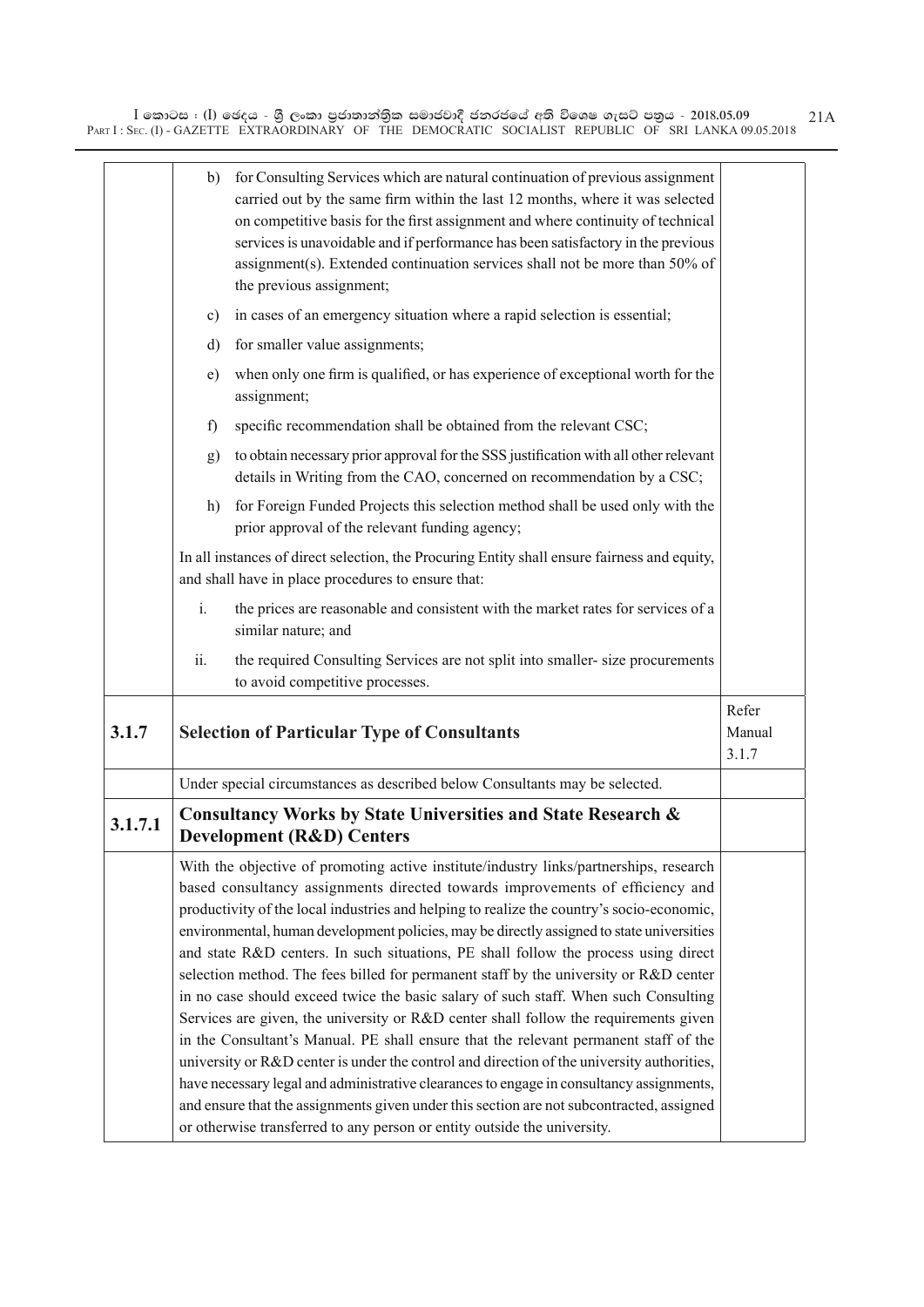|         | The contract shall be entered with the proper legal entity of the university or $R&D$ center<br>and in no case with an individual or group of individual.                                                                                                                                                                                                                                                                                                                                                                                                                                                                                                                                                                                                                                                                                                                                                                                           |                          |
|---------|-----------------------------------------------------------------------------------------------------------------------------------------------------------------------------------------------------------------------------------------------------------------------------------------------------------------------------------------------------------------------------------------------------------------------------------------------------------------------------------------------------------------------------------------------------------------------------------------------------------------------------------------------------------------------------------------------------------------------------------------------------------------------------------------------------------------------------------------------------------------------------------------------------------------------------------------------------|--------------------------|
|         | For Foreign Funded Projects this selection method shall be used only with the concurrence<br>with the Foreign Funding Agency.                                                                                                                                                                                                                                                                                                                                                                                                                                                                                                                                                                                                                                                                                                                                                                                                                       |                          |
| 3.1.7.2 | <b>Consultancy Assignment to Government Institutes</b>                                                                                                                                                                                                                                                                                                                                                                                                                                                                                                                                                                                                                                                                                                                                                                                                                                                                                              |                          |
|         | No consultancy assignments shall be awarded to Government Institutions through direct<br>contracting.                                                                                                                                                                                                                                                                                                                                                                                                                                                                                                                                                                                                                                                                                                                                                                                                                                               |                          |
| 3.1.8   | <b>Preparation of Terms of Reference (TOR)</b>                                                                                                                                                                                                                                                                                                                                                                                                                                                                                                                                                                                                                                                                                                                                                                                                                                                                                                      | Refer<br>Manual<br>3.1.8 |
|         | The PE shall be responsible for preparing the TOR for the assignment. TOR shall<br>a)<br>be prepared by a person(s) or a Consultancy Firms specialized in the area of the<br>assignment. The scope of the services described in the TOR shall be compatible<br>with the available budget. TOR shall define clearly the objectives, specific tasks<br>required to implement the assignment, goals, and scope of the assignment and<br>provide background information (including a list of existing relevant studies and<br>basic data), and provides details on the required qualifications of the key experts;<br>and lists the expected deliverables to facilitate the Consultants' preparation of their<br>proposals. If transfer of knowledge or training is an objective, it should be specifically<br>outlined along with details of number of staff to be trained, and so forth, to enable<br>Consultants to estimate the required resources. |                          |
|         | However, TOR should not be too detailed and inflexible, so that competing<br>Consultants may propose their own methodology and staffing. Consultancy Firms<br>shall be encouraged to comment on the TOR in their proposals. The PE's and<br>Consultants' respective responsibilities should be clearly defined in the TOR.                                                                                                                                                                                                                                                                                                                                                                                                                                                                                                                                                                                                                          |                          |
|         | TOR should provide a level playing field for all prospective Consultants. It should<br>b)<br>meet the essential requirements of the PE.                                                                                                                                                                                                                                                                                                                                                                                                                                                                                                                                                                                                                                                                                                                                                                                                             |                          |
|         | It should normally be based on respective national standards or equivalent<br>c)<br>international standards where applicable.                                                                                                                                                                                                                                                                                                                                                                                                                                                                                                                                                                                                                                                                                                                                                                                                                       |                          |
|         | This Section shall not be used to over-write provisions in Instructions to Consultants<br>and Data Sheet.                                                                                                                                                                                                                                                                                                                                                                                                                                                                                                                                                                                                                                                                                                                                                                                                                                           |                          |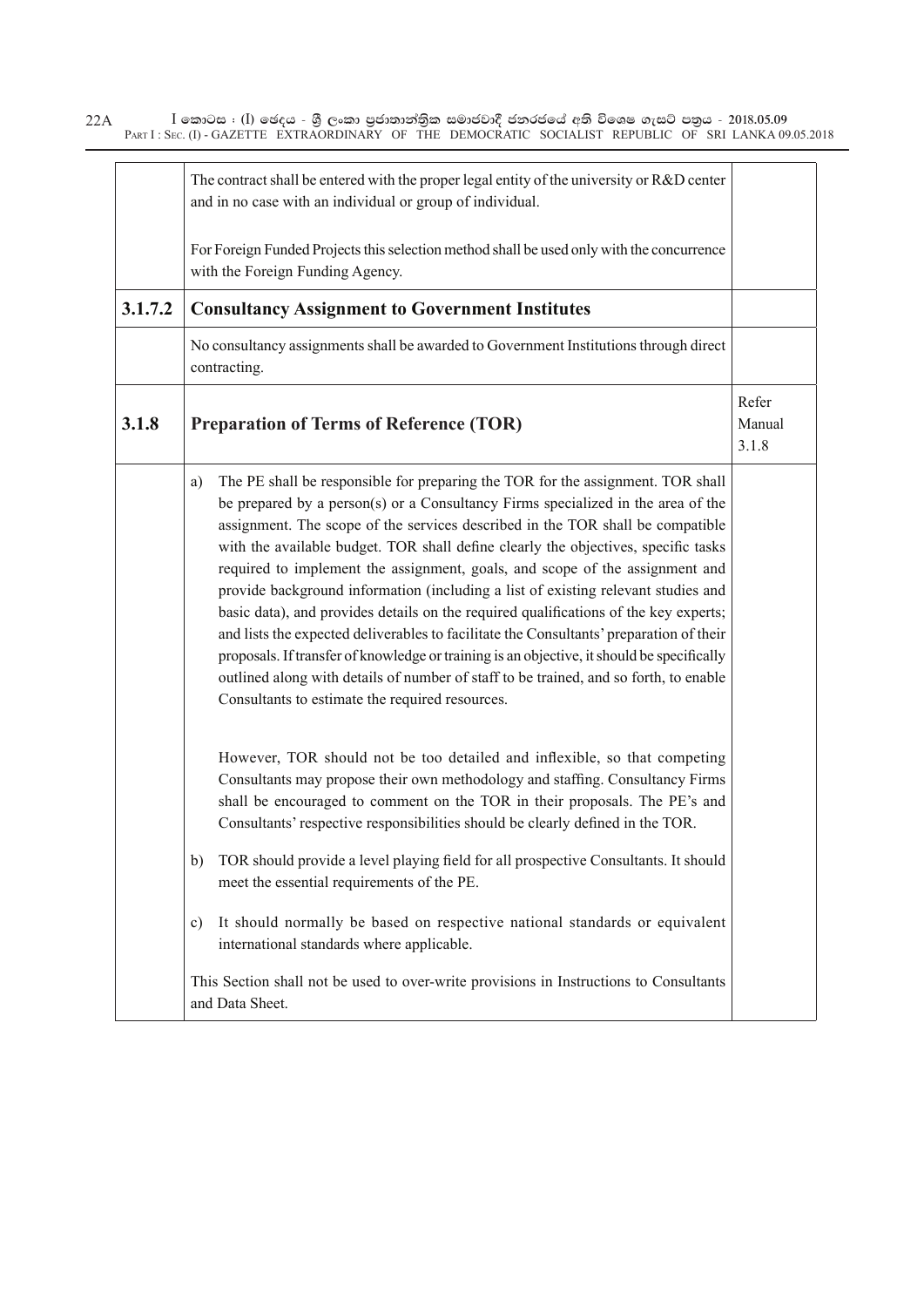| 3.1.9  | <b>Preparation of Long List</b>                                                                                                                                                                                                                                                                                                                                                                                                                                                 |                           |  |  |  |
|--------|---------------------------------------------------------------------------------------------------------------------------------------------------------------------------------------------------------------------------------------------------------------------------------------------------------------------------------------------------------------------------------------------------------------------------------------------------------------------------------|---------------------------|--|--|--|
|        | The long list of Consultants may be prepared following one or any combination of the<br>following methods:                                                                                                                                                                                                                                                                                                                                                                      |                           |  |  |  |
|        | Inviting EOI by advertisement;<br>i.                                                                                                                                                                                                                                                                                                                                                                                                                                            |                           |  |  |  |
|        | By including names of Consultants who have satisfactorily completed<br>ii.<br>similar assignments to the PE previously;                                                                                                                                                                                                                                                                                                                                                         |                           |  |  |  |
|        | iii.<br>By collecting names from the other PEs who had obtained the services of<br>Consultants for similar assignments; and                                                                                                                                                                                                                                                                                                                                                     |                           |  |  |  |
|        | By collecting names from Foreign Funding Agencies.<br>iv.                                                                                                                                                                                                                                                                                                                                                                                                                       |                           |  |  |  |
|        | However, for large and complex assignments the PE shall advertise in local newspapers,<br>PEs web site and NPC website or e-GP portal or as directed by NPC. When the<br>participation of international Consultancy firms is expected, the invitation shall be<br>extended to international media and international web portals. When e-GP System is<br>established and rolled out, all such advertisements should be published in e-GP Portal<br>in addition to other mediums. |                           |  |  |  |
| 3.1.10 | <b>Preparation of Shortlist</b>                                                                                                                                                                                                                                                                                                                                                                                                                                                 | Refer<br>Manual<br>3.1.10 |  |  |  |
|        | Short listing of Consultants shall ensure, only the best qualified Consultancy Organiza-<br>tions submit proposals. In preparation of short list first consideration shall be given to<br>those organizations expressing interest that possesses the relevant qualifications.                                                                                                                                                                                                   |                           |  |  |  |
|        | <b>3.2 Selection of Individual Consultants</b>                                                                                                                                                                                                                                                                                                                                                                                                                                  |                           |  |  |  |
| 3.2.1  | <b>Selection of Individual Consultants</b>                                                                                                                                                                                                                                                                                                                                                                                                                                      | Refer<br>Manual<br>3.2.1  |  |  |  |
|        | Individual Consultants are normally employed on assignments (lump sum or time based)<br>for which:                                                                                                                                                                                                                                                                                                                                                                              |                           |  |  |  |
|        | (a) the experience and qualifications of the individual are the paramount<br>requirement; and                                                                                                                                                                                                                                                                                                                                                                                   |                           |  |  |  |
|        | Teams of personnel, and coordination, administration, or collective<br>(b)<br>responsibility between them are not required; or                                                                                                                                                                                                                                                                                                                                                  |                           |  |  |  |
|        | (c) no additional outside (home office) professional support is required.                                                                                                                                                                                                                                                                                                                                                                                                       |                           |  |  |  |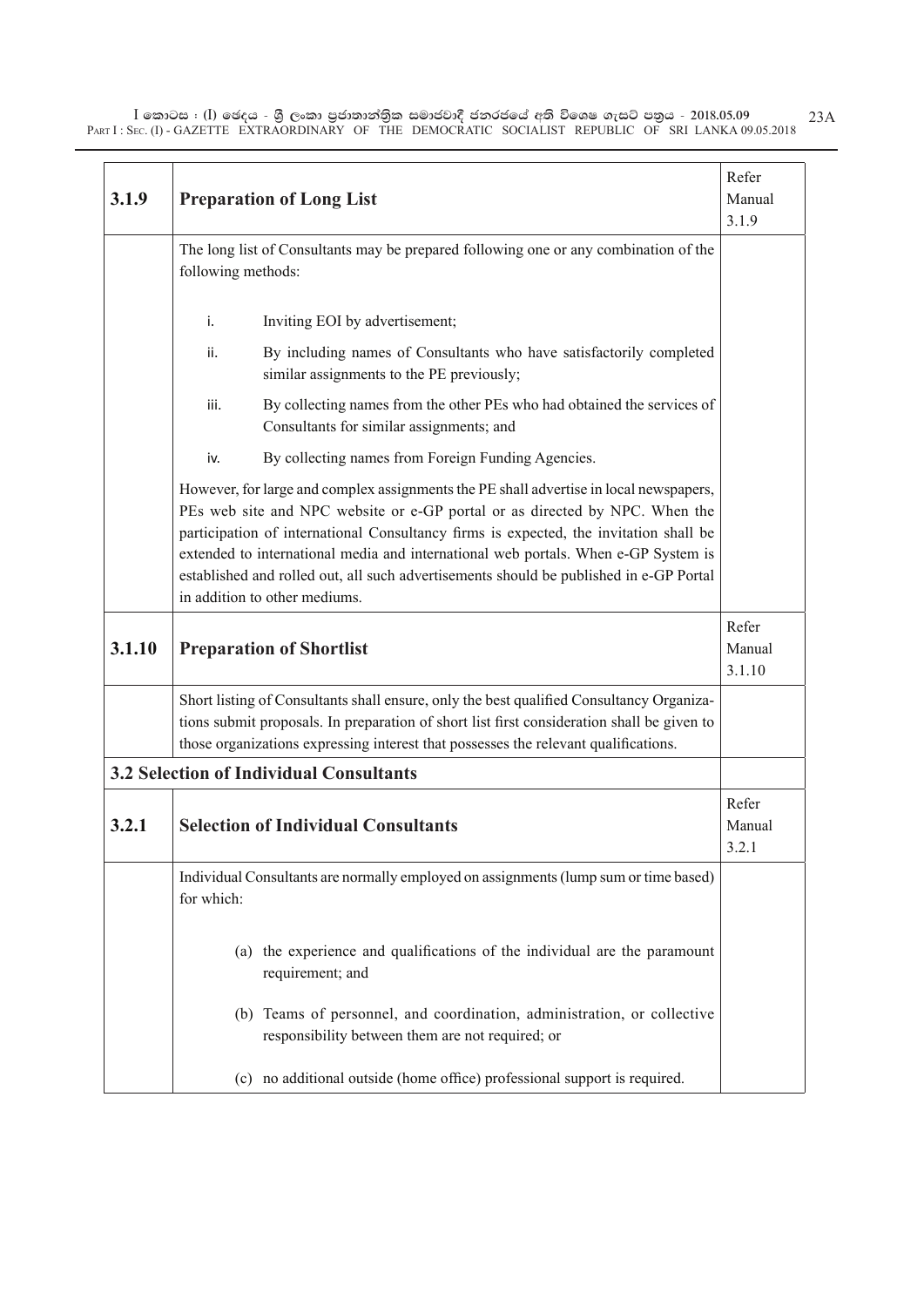| 3.2.2 | Terms of Reference (TOR) for the Selection of Individual<br><b>Consultants</b>                                                                                                                                                                                                                                                                                                                                                                                                                                                                                                                                                                                                                                                                                                                                                                                                                                      |                          |  |  |  |
|-------|---------------------------------------------------------------------------------------------------------------------------------------------------------------------------------------------------------------------------------------------------------------------------------------------------------------------------------------------------------------------------------------------------------------------------------------------------------------------------------------------------------------------------------------------------------------------------------------------------------------------------------------------------------------------------------------------------------------------------------------------------------------------------------------------------------------------------------------------------------------------------------------------------------------------|--------------------------|--|--|--|
|       | PE should first prepare a TOR for the assignment, including the scope of work, estimated<br>budget etc. The TOR shall be reviewed by the relevant CSC.                                                                                                                                                                                                                                                                                                                                                                                                                                                                                                                                                                                                                                                                                                                                                              |                          |  |  |  |
| 3.2.3 | <b>Advertising</b>                                                                                                                                                                                                                                                                                                                                                                                                                                                                                                                                                                                                                                                                                                                                                                                                                                                                                                  | Refer<br>Manual<br>3.2.3 |  |  |  |
|       | Advertisement for seeking expressions of interest (EOI) or CV is encouraged, particularly<br>when the PE does not have knowledge of experienced and qualified national expert<br>individuals or of their availability, or the services are complex, or there is potential<br>benefits from wider advertising, or if it is exceeding a period of three (3) months.<br>Submission of qualifications shall be advertised in national newspapers, PEs web site                                                                                                                                                                                                                                                                                                                                                                                                                                                          |                          |  |  |  |
|       | and NPC web site. For international Consultancy Assignments, it is recommended<br>to advertise in national newspapers, PEs web site and NPC web site, in addition to<br>international advertisements. Local Consultants, subject to Clause 5.8 below, may apply<br>for Consultancy assignments advertised internationally. It may not, however, be required<br>in all cases and should not take place for small value contracts. All invitations for EOIs<br>should specify selection criteria that are solely based on experience and qualifications.<br>When firms are invited to propose individual Consultants, EOIs shall clarify that only the<br>experience and qualifications of individuals shall be used in the selection process, and<br>that their corporate experience shall not be taken into account, and specify whether<br>the contract would be signed with the firm or the proposed individuals. |                          |  |  |  |
| 3.2.4 | <b>Selection on Competitive Basis</b>                                                                                                                                                                                                                                                                                                                                                                                                                                                                                                                                                                                                                                                                                                                                                                                                                                                                               |                          |  |  |  |
|       | Individual Consultants are selected on the basis of their qualifications for the assignment.<br>Generally, they shall be selected through comparison of qualifications and capabilities<br>of at least three or more candidates among those who have expressed interest in the<br>assignment in response to an advertisement or have been approached directly by the PE.<br>Capability is judged on the basis of academic background and experience, as appropriate.                                                                                                                                                                                                                                                                                                                                                                                                                                                |                          |  |  |  |
| 3.2.5 | <b>Single Source Selection (SSS)</b>                                                                                                                                                                                                                                                                                                                                                                                                                                                                                                                                                                                                                                                                                                                                                                                                                                                                                |                          |  |  |  |
|       | Individual Consultants may be selected on a single-source basis with due justification<br>in exceptional cases such as:                                                                                                                                                                                                                                                                                                                                                                                                                                                                                                                                                                                                                                                                                                                                                                                             |                          |  |  |  |
|       | (a) tasks that are a continuation of previous work that the Consultant has carried<br>out and for which the Consultant was selected competitively;                                                                                                                                                                                                                                                                                                                                                                                                                                                                                                                                                                                                                                                                                                                                                                  |                          |  |  |  |
|       | (b) assignments with a total expected duration of less than 6 (six) months;                                                                                                                                                                                                                                                                                                                                                                                                                                                                                                                                                                                                                                                                                                                                                                                                                                         |                          |  |  |  |
|       | urgent situations; and<br>(c)                                                                                                                                                                                                                                                                                                                                                                                                                                                                                                                                                                                                                                                                                                                                                                                                                                                                                       |                          |  |  |  |
|       | (d) when the individual is the only Consultant qualified for the<br>assignment.                                                                                                                                                                                                                                                                                                                                                                                                                                                                                                                                                                                                                                                                                                                                                                                                                                     |                          |  |  |  |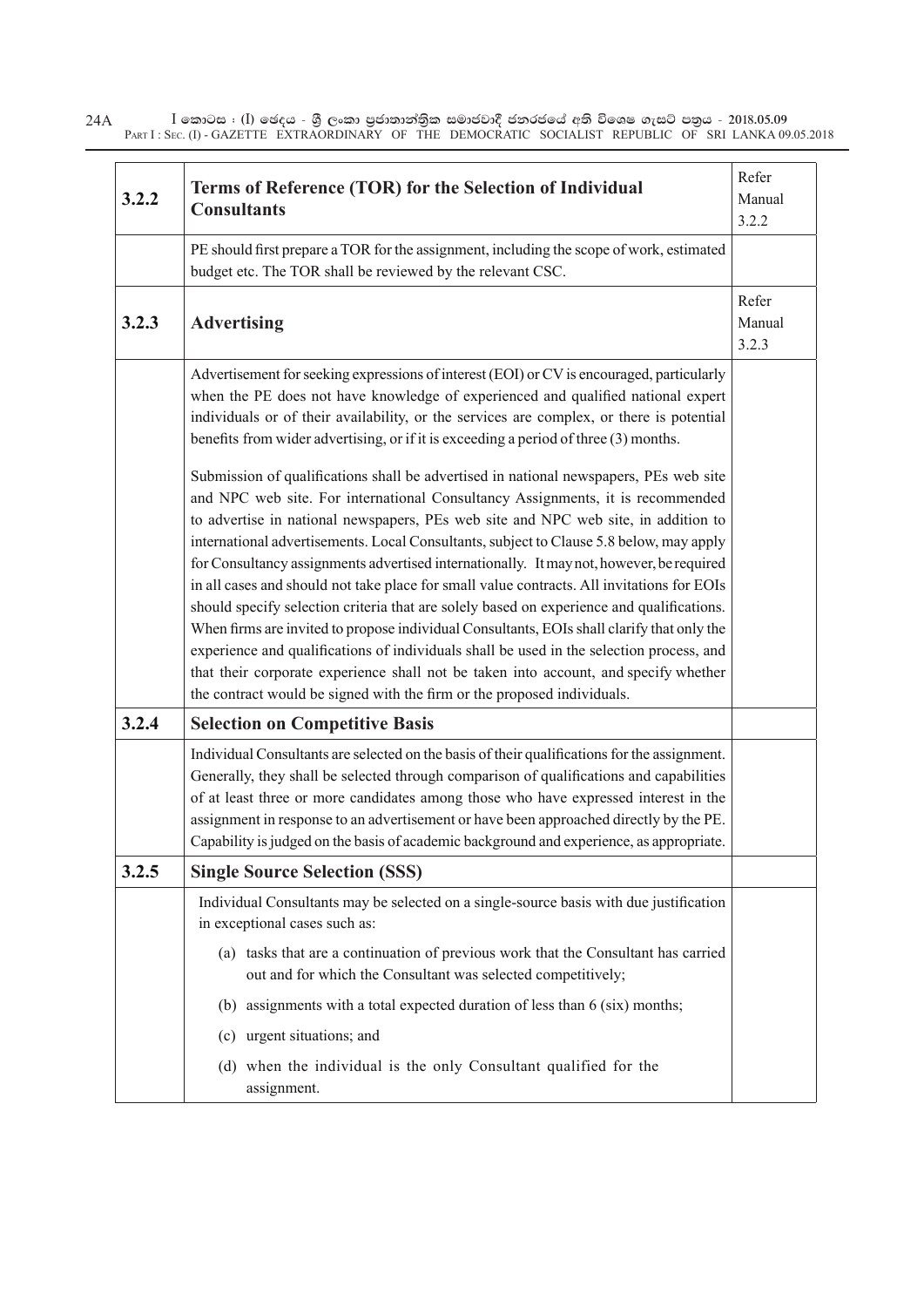|       | SSS justification with the details of individual Consultant shall be approved by<br>the CAO;<br>If the assignment period is more than $6$ (six) months, provided funds are<br>(e)<br>available the NPC approval should be obtained for sufficiently detailed                                                                                                                                         |  |  |  |  |  |
|-------|------------------------------------------------------------------------------------------------------------------------------------------------------------------------------------------------------------------------------------------------------------------------------------------------------------------------------------------------------------------------------------------------------|--|--|--|--|--|
|       | justification, including the rationale for single source selection instead of a<br>competitive selection process, and the basis for recommending a particular<br>individual Consultant in all such cases, except for contracts below a threshold.                                                                                                                                                    |  |  |  |  |  |
| 3.2.6 | <b>Terms of Appointment</b>                                                                                                                                                                                                                                                                                                                                                                          |  |  |  |  |  |
|       | A formal contract agreement shall be signed with the individual Consultant. This contract<br>shall include employment conditions covering remuneration, direct expenses, leave (if<br>any), insurance (if any), per-diems (if any), and Description of Services. For very small<br>assignments of routine nature a letter of appointment may be used but shall address the<br>above-mentioned terms. |  |  |  |  |  |

# **CHAPTER 4 - PROCUREMENT PLANNING**

Efficient and realistic planning of the entire Procurement Process is vital to ensure timely completion of the procurement cycle.

Preliminary selection steps such as preparation of draft TOR, cost estimates, preparation of draft REOI, draft RFP etc. may be commenced by the PE even without a firm commitment of funds for the assignments included in the procurement plan to reduce future delays.

| <b>4.1 Procurement Planning</b>                                                            |                                                                                          |       |  |  |  |  |
|--------------------------------------------------------------------------------------------|------------------------------------------------------------------------------------------|-------|--|--|--|--|
| Every Procurement Entity shall be responsible to plan their individual procurements, other |                                                                                          |       |  |  |  |  |
|                                                                                            | than emergency procurements, in advance and shall prepare following plans.               |       |  |  |  |  |
| 1.                                                                                         | Master Procurement Plan (MPP)                                                            |       |  |  |  |  |
| 2.                                                                                         | Procurement Plan (PP)                                                                    |       |  |  |  |  |
| 3.                                                                                         | Procurement Time Schedule (PTS)                                                          |       |  |  |  |  |
|                                                                                            |                                                                                          | Refer |  |  |  |  |
| 4.1.1                                                                                      | <b>Master Procurement Plan (MPP)</b>                                                     |       |  |  |  |  |
|                                                                                            |                                                                                          | 4.1.1 |  |  |  |  |
|                                                                                            | Every Procurement Entity should prepare a Master Procurement Plan for a period of three  |       |  |  |  |  |
|                                                                                            | years in medium term budgetary perspective and should be compiled at the Ministry level. |       |  |  |  |  |
|                                                                                            |                                                                                          |       |  |  |  |  |
|                                                                                            | Individual procurements envisaged for a period of three years shall be listed in<br>(a)  |       |  |  |  |  |
|                                                                                            | the Master Procurement Plan. (MPP)                                                       |       |  |  |  |  |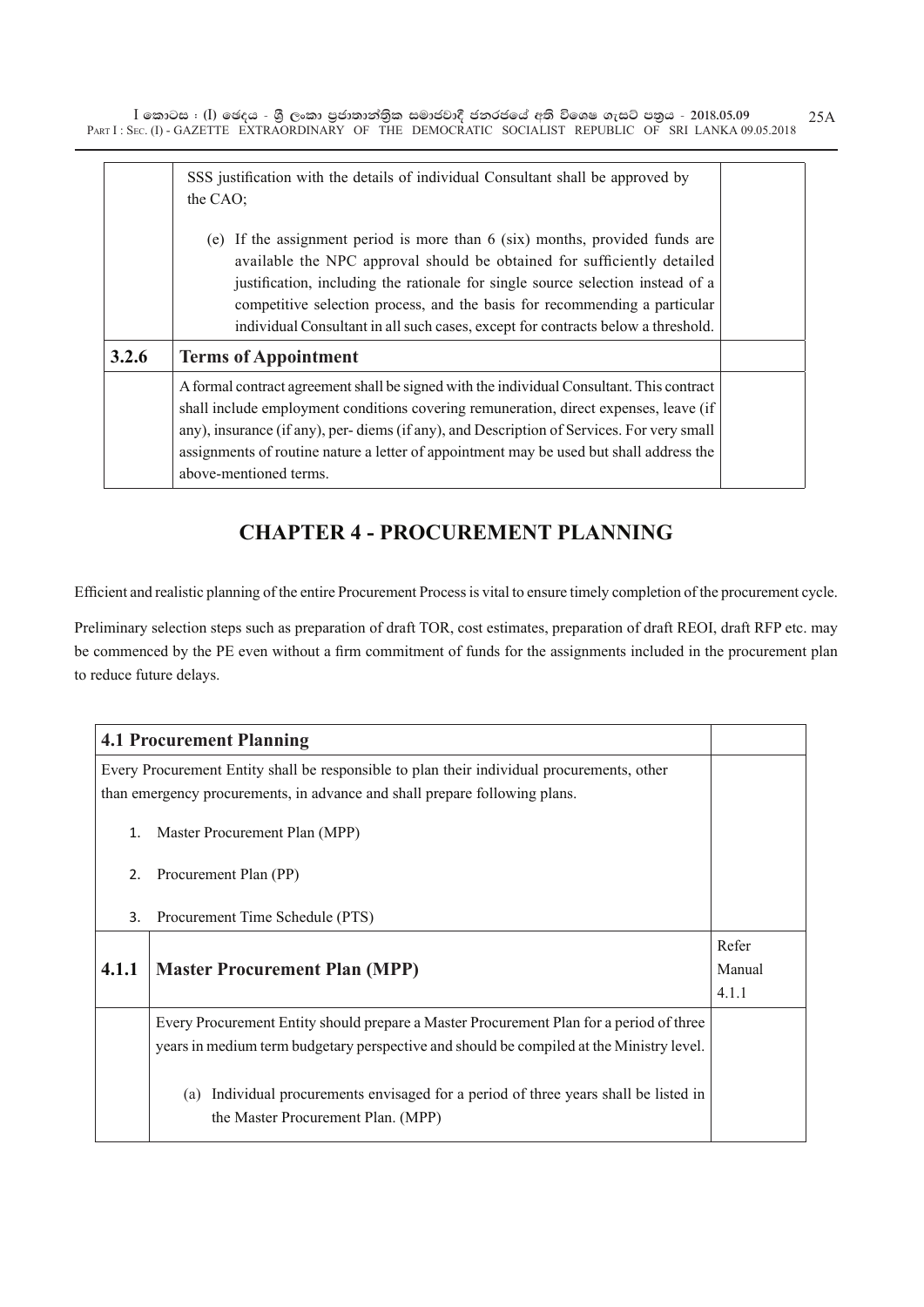$I$  කොටස : (I) ඡෙදය - ශුී ලංකා පුජාතාන්තිුක සමාජවාදී ජනරජයේ අති විශෙෂ ගැසට් පතුය - 2018.05.09 PART I: SEC. (I) - GAZETTE EXTRAORDINARY OF THE DEMOCRATIC SOCIALIST REPUBLIC OF SRI LANKA 09.05.2018 26A (b) MPP shall be reviewed annually, at the commencement of respective financial year, and shall be approved by the Secretary to the Line Ministry. (c) MPP shall be disclosed as per the Regulations made under the Right to Information Act, No. 12 of 2016. **4.1.2 Procurement Plan (PP)** Refer Manual 4.1.2 (a) PE shall prepare a Procurement Plan (PP) in accordance with Master Procurement Plan (MPP) and previously approved Action Plan, depicting procurement that shall be carried out during the year. (b) PP shall be more specific and list the Procurement activities of the current year in accordance with the budgetary provisions and approved by the Secretary to the Line Ministry. PE shall send a true copy of the approved PP to NPC. (c) After preparation of the procurement plan the PE shall publish the General Procurement Notice (GPN) indicating the details of the procurements planned for the current year. GPN shall be published in the websites of the PE, relevant line ministry and NPC. (d) PP shall be disclosed as per the Regulations made under the Right to Information Act, No. 12 of 2016. PP shall be updated as and when necessary considering actual performance. MPP and Action Plan also may be amended accordingly, if required. PE shall send an updated PP to NPC within 30 calendar days of the update. **4.1.3 Procurement Time Schedule (PTS)** Refer Manual 4.1.3 (a) Procurement Time Schedule (PTS) is a schedule describing each Procurement Action in chronological order, from commencement to completion of the entire Procurement Process up to the award of contract. (b) PTS shall be prepared by the PE in two stages; **Stage 1** - all activities from the commencement up to the preparation of draft Request for Proposal (RFP) document; **Stage 2** - all activities after preparation of the draft Request for Proposal (RFP) document consequent to obtaining the required budgetary provisions.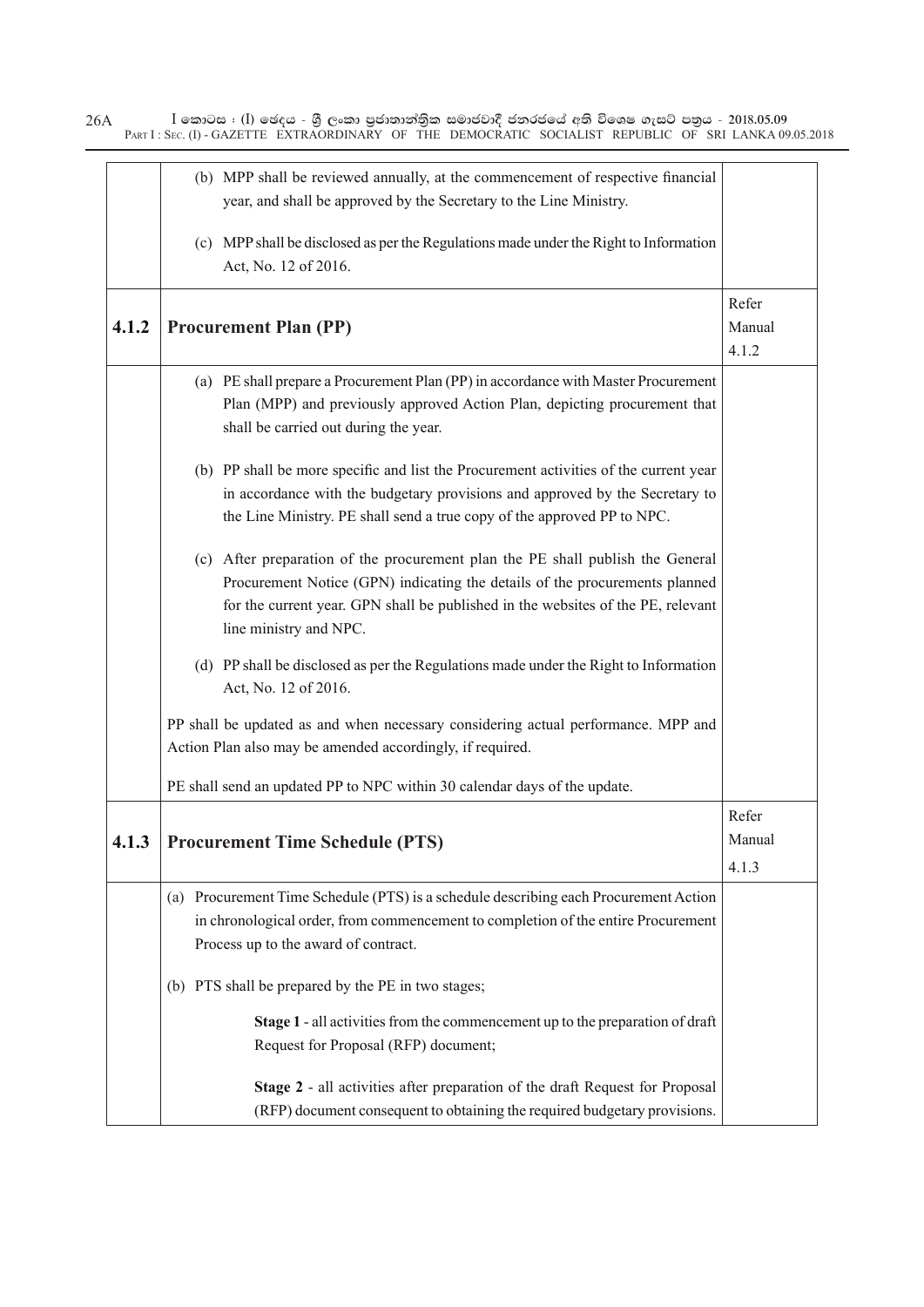|                                                                                                                                                                                                                                                                                                                                                                                                                                                                                                                                | (c) Regular updates of PTS Stage 1 shall be done.                                                                                                                                                                                                                                                                                                                                                                                                                                         |                        |  |  |
|--------------------------------------------------------------------------------------------------------------------------------------------------------------------------------------------------------------------------------------------------------------------------------------------------------------------------------------------------------------------------------------------------------------------------------------------------------------------------------------------------------------------------------|-------------------------------------------------------------------------------------------------------------------------------------------------------------------------------------------------------------------------------------------------------------------------------------------------------------------------------------------------------------------------------------------------------------------------------------------------------------------------------------------|------------------------|--|--|
|                                                                                                                                                                                                                                                                                                                                                                                                                                                                                                                                | (d) It is an obligation of the respective CSC, to consider the PTS and approve it at the<br>first meeting. The PE shall forward the draft PTS for the Consultancy assignment,<br>together with any connected downstream Procurement to the CSC. Once the PTS is<br>agreed upon, the Chairpersons of the CSC shall monitor the progress in consultation<br>with the PE. Where a major delay occurs, it is the responsibility of the Chairperson<br>of the CSC to effect remedial measures. |                        |  |  |
| <b>Actions</b>                                                                                                                                                                                                                                                                                                                                                                                                                                                                                                                 | 4.2 Publication of Procurement Plan and Time Frame for Procurement                                                                                                                                                                                                                                                                                                                                                                                                                        | Refer<br>Manual<br>4.2 |  |  |
|                                                                                                                                                                                                                                                                                                                                                                                                                                                                                                                                | The Procurement Plan is a management tool and needs the approval of the CAO. The final Procure-<br>ment Plan will be published without estimated costs in advance on the NPC's website as well as<br>on the website of the PE. The Procurement Plan will guide the PE in the selection of consultancy<br>services.                                                                                                                                                                        |                        |  |  |
|                                                                                                                                                                                                                                                                                                                                                                                                                                                                                                                                | Average time frame for different stages of procurement is specified in the Manual.                                                                                                                                                                                                                                                                                                                                                                                                        | Refer                  |  |  |
|                                                                                                                                                                                                                                                                                                                                                                                                                                                                                                                                | 4.3 Total Cost Estimate (TCE) of the Procurement                                                                                                                                                                                                                                                                                                                                                                                                                                          | Manual<br>4.3          |  |  |
| TCE is an aggregation of elemental costs of a procurement to be conducted including VAT which will<br>be shown separately. The elemental costs mean itemized costs of the pre-procurement, procurement<br>and post-procurement costs.                                                                                                                                                                                                                                                                                          |                                                                                                                                                                                                                                                                                                                                                                                                                                                                                           |                        |  |  |
| Well-developed cost estimates are essential to ensure realistic budgetary allocations. The cost<br>estimates for the proposed assignment shall be prepared by the PE based on assessment of the<br>resources needed to carry out the activities: experts' time, logistical support, and physical inputs<br>(for example; transport, office space, equipment, laboratory equipment etc.). For the complex<br>procurements, PEs may take external expert assistance. Costs shall be firstly divided into two main<br>categories: |                                                                                                                                                                                                                                                                                                                                                                                                                                                                                           |                        |  |  |
|                                                                                                                                                                                                                                                                                                                                                                                                                                                                                                                                | (a) remuneration; and                                                                                                                                                                                                                                                                                                                                                                                                                                                                     |                        |  |  |
|                                                                                                                                                                                                                                                                                                                                                                                                                                                                                                                                | (b) other expenses including reimbursable costs,                                                                                                                                                                                                                                                                                                                                                                                                                                          |                        |  |  |
|                                                                                                                                                                                                                                                                                                                                                                                                                                                                                                                                | and further divided into foreign and local costs where appropriate.                                                                                                                                                                                                                                                                                                                                                                                                                       |                        |  |  |
| 4.3.1                                                                                                                                                                                                                                                                                                                                                                                                                                                                                                                          | <b>Approving of Total Cost Estimate (TCE)</b>                                                                                                                                                                                                                                                                                                                                                                                                                                             |                        |  |  |
|                                                                                                                                                                                                                                                                                                                                                                                                                                                                                                                                | TCE shall be approved by the appropriate authority.                                                                                                                                                                                                                                                                                                                                                                                                                                       |                        |  |  |
|                                                                                                                                                                                                                                                                                                                                                                                                                                                                                                                                |                                                                                                                                                                                                                                                                                                                                                                                                                                                                                           |                        |  |  |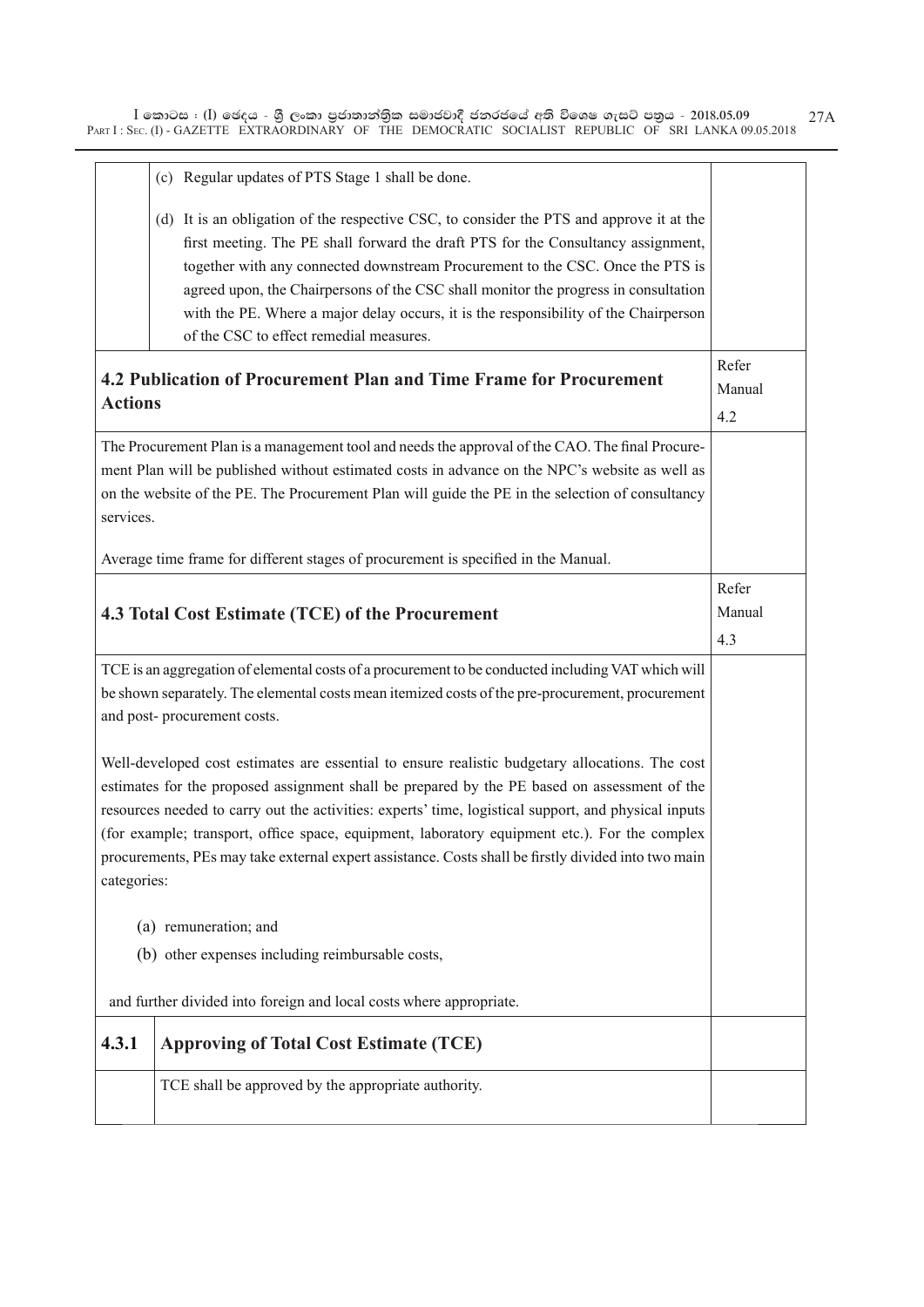| 28A | l කොටස : (l) ඡෙදය - ශුී ලංකා පුජාතාන්තිුක සමාජවාදී ජනරජයේ අති විශෙෂ ගැසට් පතුය - 2018.05.09           |  |  |  |
|-----|-------------------------------------------------------------------------------------------------------|--|--|--|
|     | PART I: SEC. (I) - GAZETTE EXTRAORDINARY OF THE DEMOCRATIC SOCIALIST REPUBLIC OF SRI LANKA 09.05.2018 |  |  |  |

| 4.3.2 | <b>Update of Total Cost Estimate (TCE)</b>                                                                                                                                                                                                                                                                                                                                                                                                             |                          |
|-------|--------------------------------------------------------------------------------------------------------------------------------------------------------------------------------------------------------------------------------------------------------------------------------------------------------------------------------------------------------------------------------------------------------------------------------------------------------|--------------------------|
|       | Wherever it is necessary to update the TCE, the updated TCE shall be approved by the<br>appropriate authority prior to request for Proposals.                                                                                                                                                                                                                                                                                                          |                          |
|       | The Approving Authority should refrain from revising the TCE during the Procurement<br>Process after the issuance of request for proposals.                                                                                                                                                                                                                                                                                                            |                          |
|       | <b>4.4 Expression of Interest</b>                                                                                                                                                                                                                                                                                                                                                                                                                      |                          |
| 4.4.1 | <b>Publication of Request for Expression of Interest (REOI)</b>                                                                                                                                                                                                                                                                                                                                                                                        | Refer<br>Manual<br>4.4.1 |
|       | A Request for Expression of Interest (REOI) shall be advertised by giving applicants at<br>least fourteen (14) calendar days for national competition and twenty-one (21) calendar<br>days for international competition to submit their interest to provide consultancy services.<br>The late submission of a response to REOI shall not be a cause for its rejection unless the<br>PE has already prepared a short list, based on the received EOIs. |                          |
|       | An advertisement is to be published in the PE's website, web portal of NPC, e-GP Portal<br>(if applicable) and local newspapers in case of national procurement and also established<br>international e-procurement portals or donor website in case of international procurement<br>for inviting of eligible Consultants to show their interest in offering Consulting Services<br>in a specific field of expertise.                                  |                          |
| 4.4.2 | <b>Content of the REOI</b>                                                                                                                                                                                                                                                                                                                                                                                                                             | Refer<br>Manual<br>4.4.2 |
|       | the name and address of PE;<br>a)<br>an appropriate description of the assignment providing scope of the<br>b)<br>intellectual and professional services required;<br>deadline and place of the submission of the EOI; and<br>$\mathbf{c})$<br>evaluation criteria required to be followed.<br>d)                                                                                                                                                      |                          |
| 4.4.3 | <b>Criteria for Short-listing of Consultants Firms</b>                                                                                                                                                                                                                                                                                                                                                                                                 | Refer<br>Manual<br>4.4.3 |
|       | Whenever short-listing is deemed necessary, the PE shall predetermine the criteria for short-<br>listing. Except for single source, there will normally be five (5) to eight (8) Consultants<br>in the shortlist, but there is no upper limit for number of candidates to be short-listed.<br>However, if less than five candidates apply (after sufficient advertising), their proposals<br>may be considered on merit.                               |                          |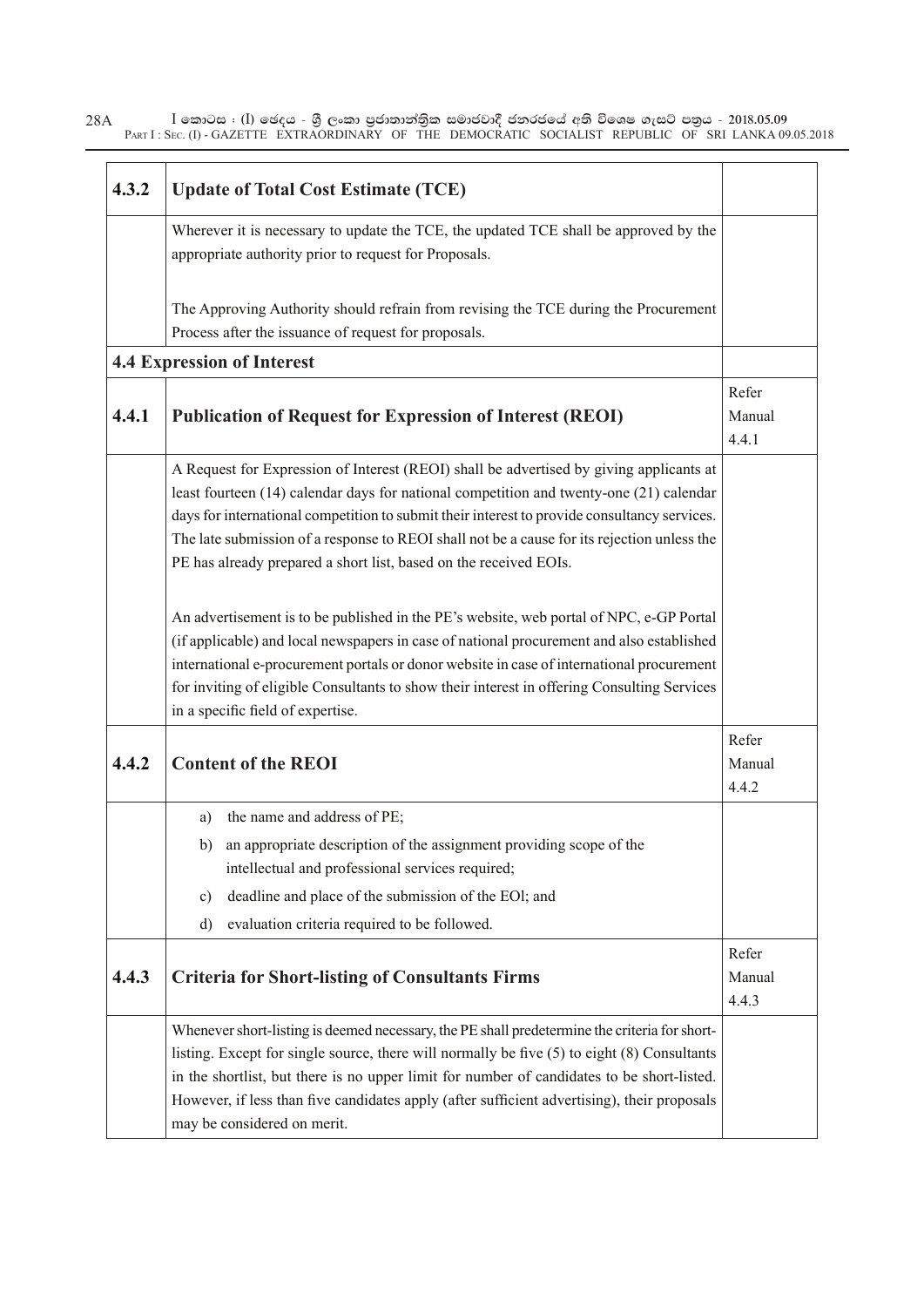|       | The PE while engaged in short-listing of Consultants will take into consideration the<br>following factors, namely:                                                                                                                                                                                                                                                                                                                                                                                                                                                                                                                                |  |  |  |
|-------|----------------------------------------------------------------------------------------------------------------------------------------------------------------------------------------------------------------------------------------------------------------------------------------------------------------------------------------------------------------------------------------------------------------------------------------------------------------------------------------------------------------------------------------------------------------------------------------------------------------------------------------------------|--|--|--|
|       | $\mathbf{i}$ .<br>qualification;                                                                                                                                                                                                                                                                                                                                                                                                                                                                                                                                                                                                                   |  |  |  |
|       | ii.<br>general experience;                                                                                                                                                                                                                                                                                                                                                                                                                                                                                                                                                                                                                         |  |  |  |
|       | iii.<br>similar experience; and                                                                                                                                                                                                                                                                                                                                                                                                                                                                                                                                                                                                                    |  |  |  |
|       | any other factor that a PE may deem relevant.<br>iv.                                                                                                                                                                                                                                                                                                                                                                                                                                                                                                                                                                                               |  |  |  |
|       | Well defined criteria should be used for short-listing. All applicants shall be informed<br>whether or not they have been short-listed.                                                                                                                                                                                                                                                                                                                                                                                                                                                                                                            |  |  |  |
| 4.4.4 | <b>Criteria for Short-listing of Individual Consultants</b>                                                                                                                                                                                                                                                                                                                                                                                                                                                                                                                                                                                        |  |  |  |
|       | Where applications from Individual Consultants are required, the CV required (Request<br>for CVs) must be to a certain standard and format. Qualifications can be divided between<br>academic and professional. Remuneration depends on the level of qualification achieved.<br>Good TORs do not call for absolutes but allow for some degree of flexibility; Experience<br>is given greater weight over academic qualification. Similar Experience is given greater<br>weight than General Experience – the more relevant to the service the more desirable.<br>Consultants may be asked to provide a sample of their previous work if necessary. |  |  |  |

# **CHAPTER 5 - REQUEST FOR PROPOSAL (RFP) DOCUMENTS**

| 5.1 Preparation of Draft Request for Proposal (RFP) Document                                                                                            |  |  |  |
|---------------------------------------------------------------------------------------------------------------------------------------------------------|--|--|--|
| The PE shall prepare the draft Request for Proposal (RFP) document.<br>a)                                                                               |  |  |  |
| The PE shall complete the abovementioned task prior to the appointment of the CSC.<br>b)                                                                |  |  |  |
| Refer<br><b>5.2 Contents of RFP Document</b><br>Manual<br>5.2                                                                                           |  |  |  |
| The RFP documents shall contain all relevant information necessary for a prospective Consultant<br>to prepare a responsive proposal for the assignment. |  |  |  |
| The contents of the Request for Proposal document shall be unambiguous. Sections of the RFP<br>are given in the Manual.                                 |  |  |  |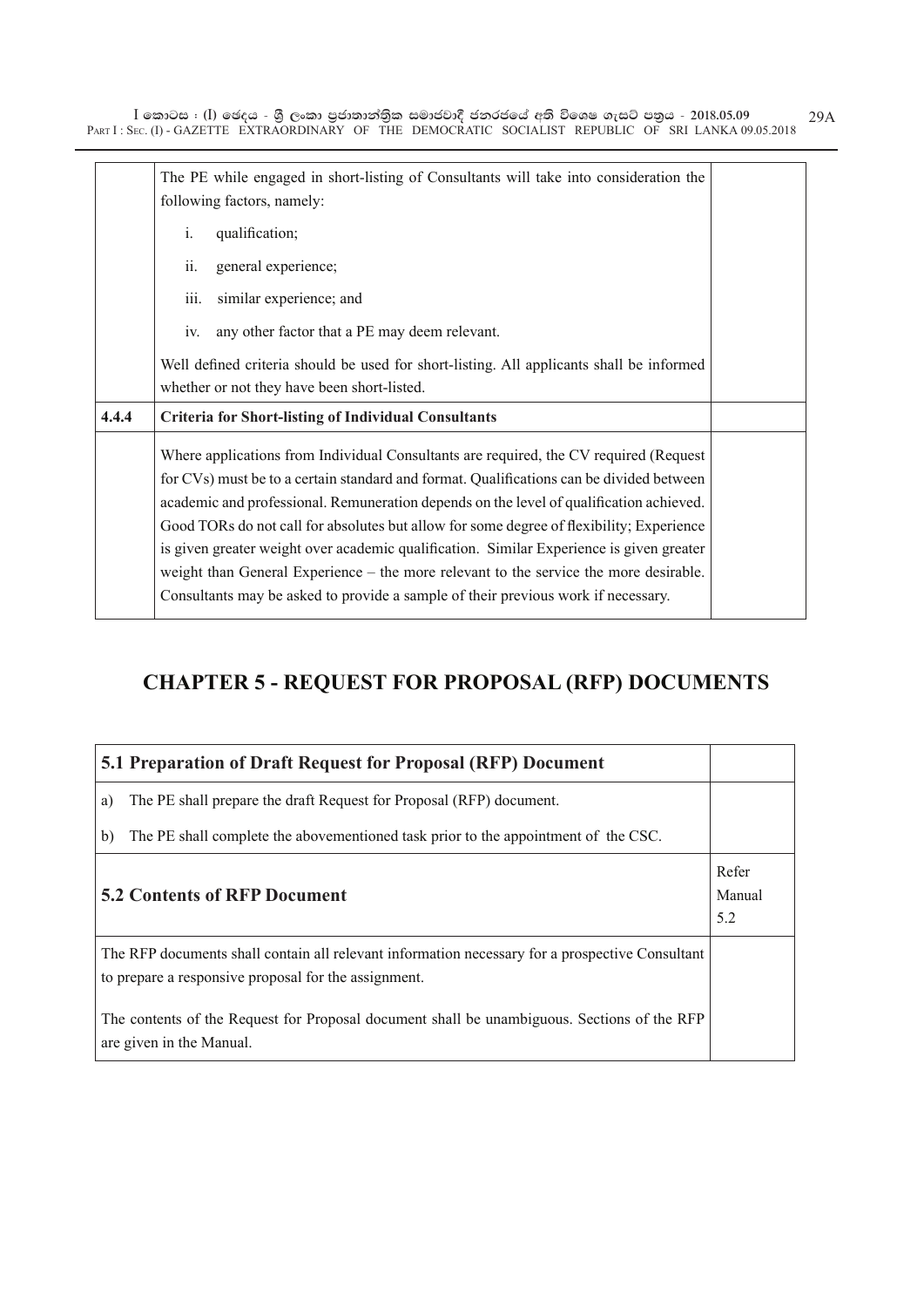|              | <b>5.3 Standard Request for Proposal (SRFP) Document</b>                                                                                                                                                                                                                                                 | Refer<br>Manual<br>5.3 |
|--------------|----------------------------------------------------------------------------------------------------------------------------------------------------------------------------------------------------------------------------------------------------------------------------------------------------------|------------------------|
| a)           | PEs shall use the appropriate SRFP, issued by the NPC, with minimum changes, as necessary<br>to address assignment - specific conditions. In the case of Procurements funded by a Foreign<br>Funding Agency, the PEs may use the SRFPs mandated by such agencies.                                        |                        |
| $\mathbf{b}$ | Where no relevant SRFPs are available, the PE may use appropriate RFP with the concurrence<br>of CAO; before sending to CAO, the documents must be vetted and approved by the CSC,<br>who shall take entire responsibility for the contents of such documents.                                           |                        |
|              | <b>5.4 Request for Proposals (RFP's) Publication</b>                                                                                                                                                                                                                                                     | Refer<br>Manual<br>5.4 |
|              | Adequate publicity shall be given to the "Request for Proposals" in national newspapers, PE's<br>website and National Procurement Commission's web portal and in relevant international websites,<br>if required. In case of e-GP, the Request for Proposal (RFP) is published in e-GP portal.           |                        |
|              | Request for Proposal should contain appropriate and relevant basic information required by<br>prospective Consultants including main eligibility criteria, qualification requirements etc., depending<br>on the value and complexity of the services.                                                    |                        |
|              | 5.5 Letter of Invitation (LOI)                                                                                                                                                                                                                                                                           | Refer<br>Manual<br>5.5 |
|              | The LOI should state the intention of the PE to obtain the services of the Consultant for a given<br>assignment and inform the shortlisted Consultants that they are invited to submit a proposal for<br>the execution of the assignment. At a minimum it shall provide the basic information regarding: |                        |
|              | The name of the PE and source of funding;<br>a)                                                                                                                                                                                                                                                          |                        |
|              | The names of the shortlisted firms;<br>b)                                                                                                                                                                                                                                                                |                        |
|              | A brief description of the objectives and scope of the assignment;<br>c)                                                                                                                                                                                                                                 |                        |
|              | The method of selection; and<br>d)                                                                                                                                                                                                                                                                       |                        |
|              | The date, time and address for submission of proposals.<br>e)                                                                                                                                                                                                                                            |                        |
|              | The LOI should also instruct the Consultants to indicate whether they intend to submit their proposal<br>alone or in association with other shortlisted parties/individuals and request the PE's permission<br>to such association.                                                                      |                        |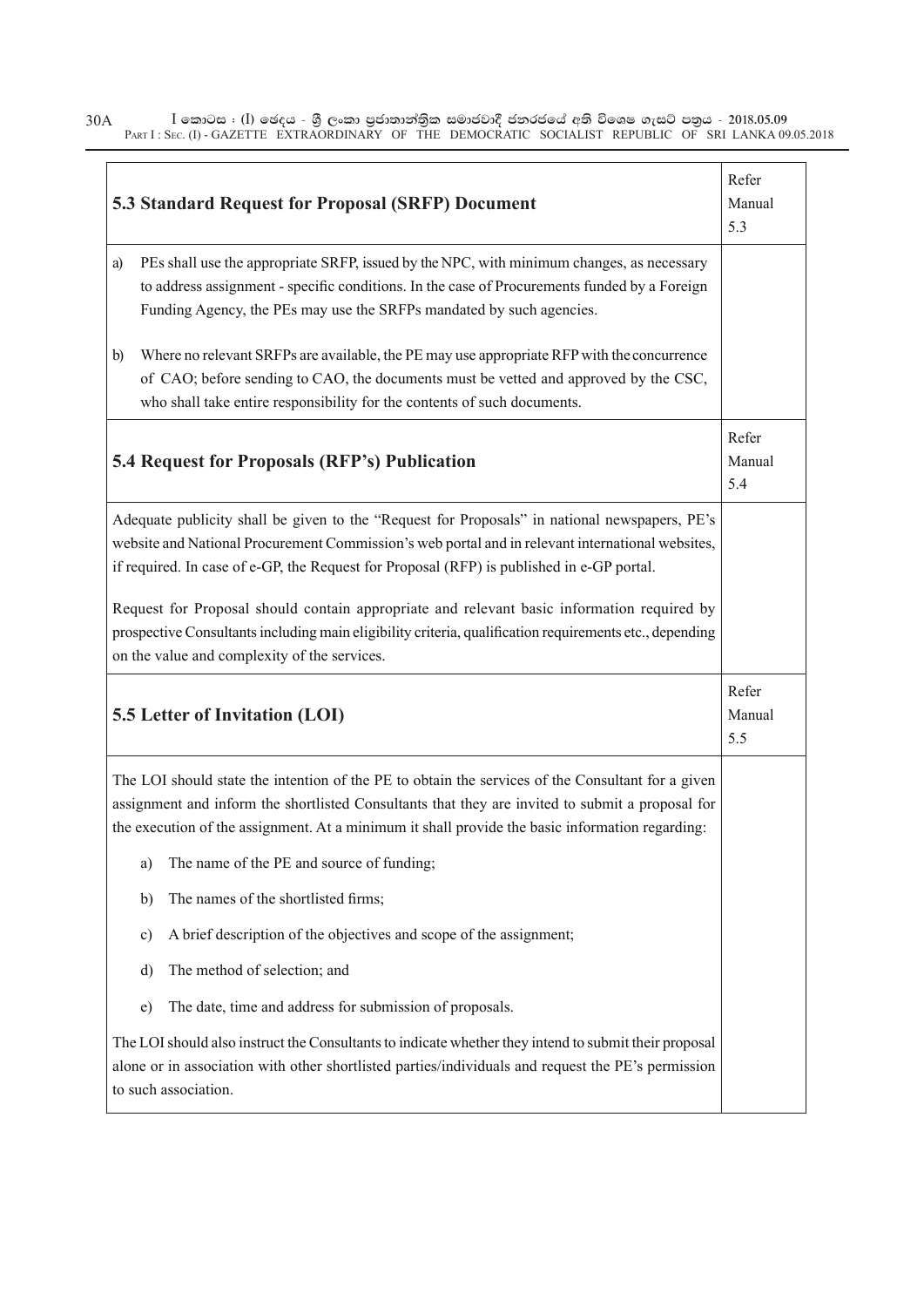|                                     |             | 5.6 Instructions to Consultants (ITC)                                                                                                                                                                                                                                                                                                                                                  | Refer<br>Manual<br>5.6 |
|-------------------------------------|-------------|----------------------------------------------------------------------------------------------------------------------------------------------------------------------------------------------------------------------------------------------------------------------------------------------------------------------------------------------------------------------------------------|------------------------|
|                                     |             | Instructions to Consultants shall contain all relevant information for the Consultant to prepare and<br>submit a proposal. ITC shall not be changed in SRFPs.                                                                                                                                                                                                                          |                        |
|                                     |             | <b>5.7 Eligibility of Consultants</b>                                                                                                                                                                                                                                                                                                                                                  | Refer<br>Manual<br>5.7 |
| a)                                  |             | Eligibility requirements for Consultants shall be included in the RFP documents.                                                                                                                                                                                                                                                                                                       |                        |
| b)                                  |             | Consultants should be considered as ineligible under the following situations, among others:                                                                                                                                                                                                                                                                                           |                        |
|                                     | (i)         | If the Consultant is blacklisted (a list of blacklisted Consultants will be updated peri-<br>odically, and will be published in the NPC web portal) or by FFA in case of Foreign<br>Funded Projects;                                                                                                                                                                                   |                        |
|                                     | (ii)        | Any Consultant who has been engaged by the PE to prepare the TOR for the proposed<br>Consultancy Assignment.                                                                                                                                                                                                                                                                           |                        |
|                                     |             | 5.8 Equal Treatment for Foreign and National Consultants                                                                                                                                                                                                                                                                                                                               |                        |
|                                     |             | When foreign Consultants are involved, the contract conditions shall have equal application to<br>both national and foreign Consultants other than allowing preference for participation of national<br>Consultants, if specified in the RFP.                                                                                                                                          |                        |
|                                     | applicable. | Only if foreign currency payments are envisaged under the contract, both the foreign and na-<br>tional Consultancy Firms shall be eligible to quote and be paid in foreign currency to the extent                                                                                                                                                                                      |                        |
|                                     |             | To be eligible for foreign currency payment, Consultants are required to submit justification to<br>that effect. Import of specialized equipment spending foreign currency by the Consultant and pay-<br>ment of remuneration for expatriates etc., would for instance be deemed to be valid justifications.                                                                           |                        |
| <b>5.9 Proposal Validity Period</b> |             |                                                                                                                                                                                                                                                                                                                                                                                        | Refer<br>Manual<br>5.9 |
| a)                                  | documents.  | Consultants shall be required to submit proposals valid for a period of specified in the RFP                                                                                                                                                                                                                                                                                           |                        |
| b)                                  |             | The CSC shall ensure that the period so specified is sufficient to enable the CSC to complete<br>the evaluation of proposals, obtain all requisite approvals, and in the case of a Foreign Funded<br>Project to obtain the concurrence of the Foreign Funding Agency for the recommendation of<br>award in order that the contract can be awarded within the proposal validity period. |                        |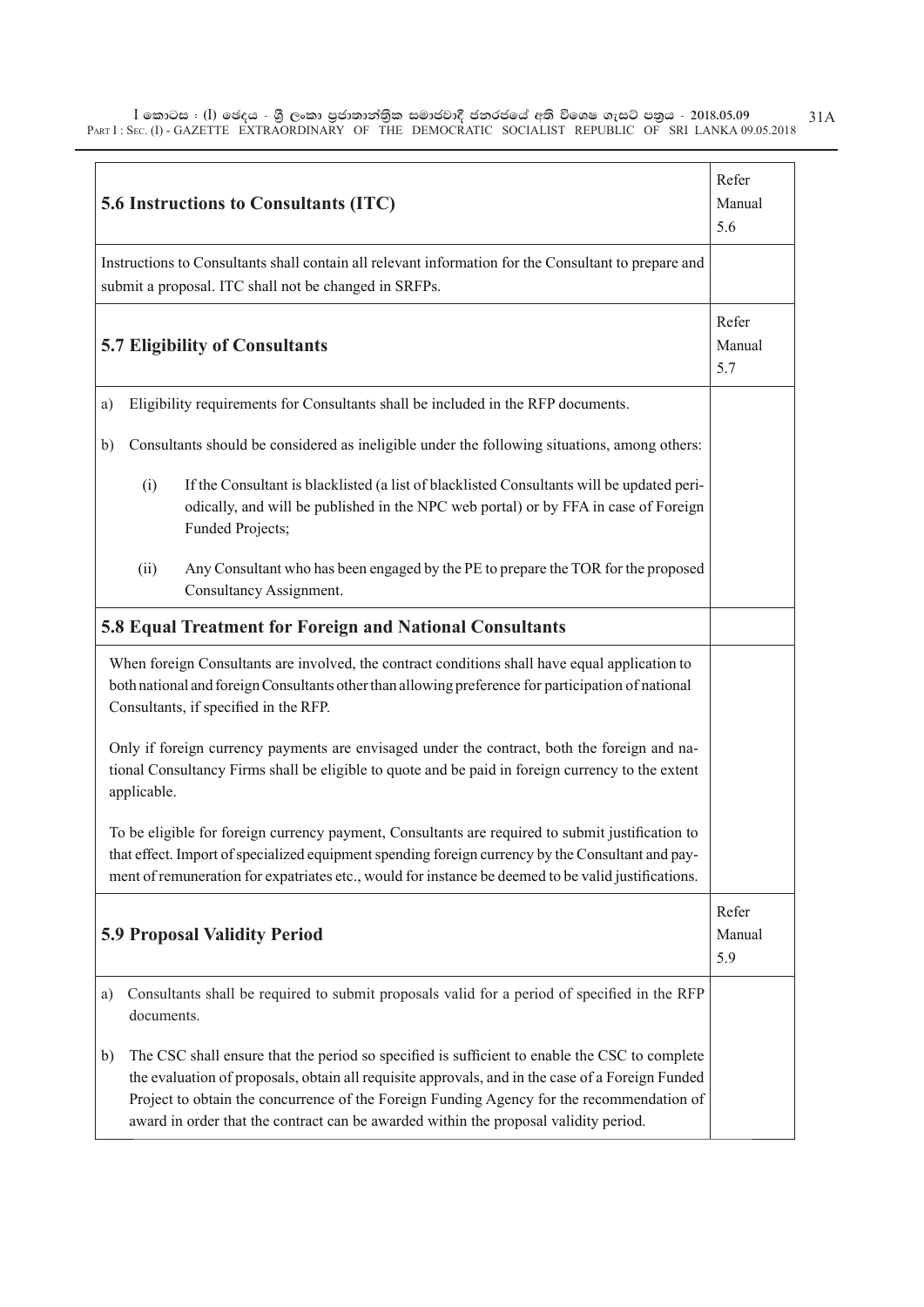| The minimum proposal validity periods are given in the Consultancy Services Manual.<br>c)                                                                                                                                                                                                                                                                                                                                                                                           |                         |
|-------------------------------------------------------------------------------------------------------------------------------------------------------------------------------------------------------------------------------------------------------------------------------------------------------------------------------------------------------------------------------------------------------------------------------------------------------------------------------------|-------------------------|
| 5.10 Time for Submission of Proposals                                                                                                                                                                                                                                                                                                                                                                                                                                               |                         |
| The CSC shall allow sufficient time for the Consultants to prepare their proposals. The CSC shall<br>follow the minimum time periods given in the Consultancy Services Manual.                                                                                                                                                                                                                                                                                                      |                         |
| <b>5.11 Clarity of RFP Documents</b>                                                                                                                                                                                                                                                                                                                                                                                                                                                |                         |
| All prospective Consultants shall be provided with the same information and shall be assured<br>a)<br>of equal opportunities to obtain additional information. PE shall provide reasonable opportunity<br>of access to the project sites for visits by prospective Consultants, if requested.                                                                                                                                                                                       |                         |
| In the case of all CCSC, MCSC, DCSC and PCSC assignments, a pre-proposal conference<br>b)<br>shall be arranged where by potential Consultants have the opportunity of seeking clarifications<br>from the PE.                                                                                                                                                                                                                                                                        |                         |
| Minutes of such pre-proposal conference shall be circulated to all prospective Consultants.<br>c)<br>Minimum period between issuing minutes of pre-proposal conference and proposal closing date<br>shall be ten (10) working days for national competitive bidding and in the case of international<br>competitive bidding twenty (20) calendar days.                                                                                                                              |                         |
| If there are drastic changes in specifications/requirements/scope of work in the pre-proposal<br>conference minutes against specified in the RFP, PE shall consider increasing the above period<br>appropriately. If deemed necessary, the PE may extend the deadline for proposal submission closing<br>appropriately.                                                                                                                                                             |                         |
| 5.12 Clarifications and Amendments to RFP                                                                                                                                                                                                                                                                                                                                                                                                                                           | Refer<br>Manual<br>5.12 |
| Any prospective Consultants requiring any clarification of the RFP documents should notify<br>a)<br>to the PE In Writing, in sufficient time before the date of proposal submission closing. The<br>PE, in consultation with CSC, shall provide these clarifications In Writing or by fax or email,<br>electronic message in case of e-GP, and copy them to all Consultancy Firms on the short list<br>without indicating the name of the Consultant who request the clarification. |                         |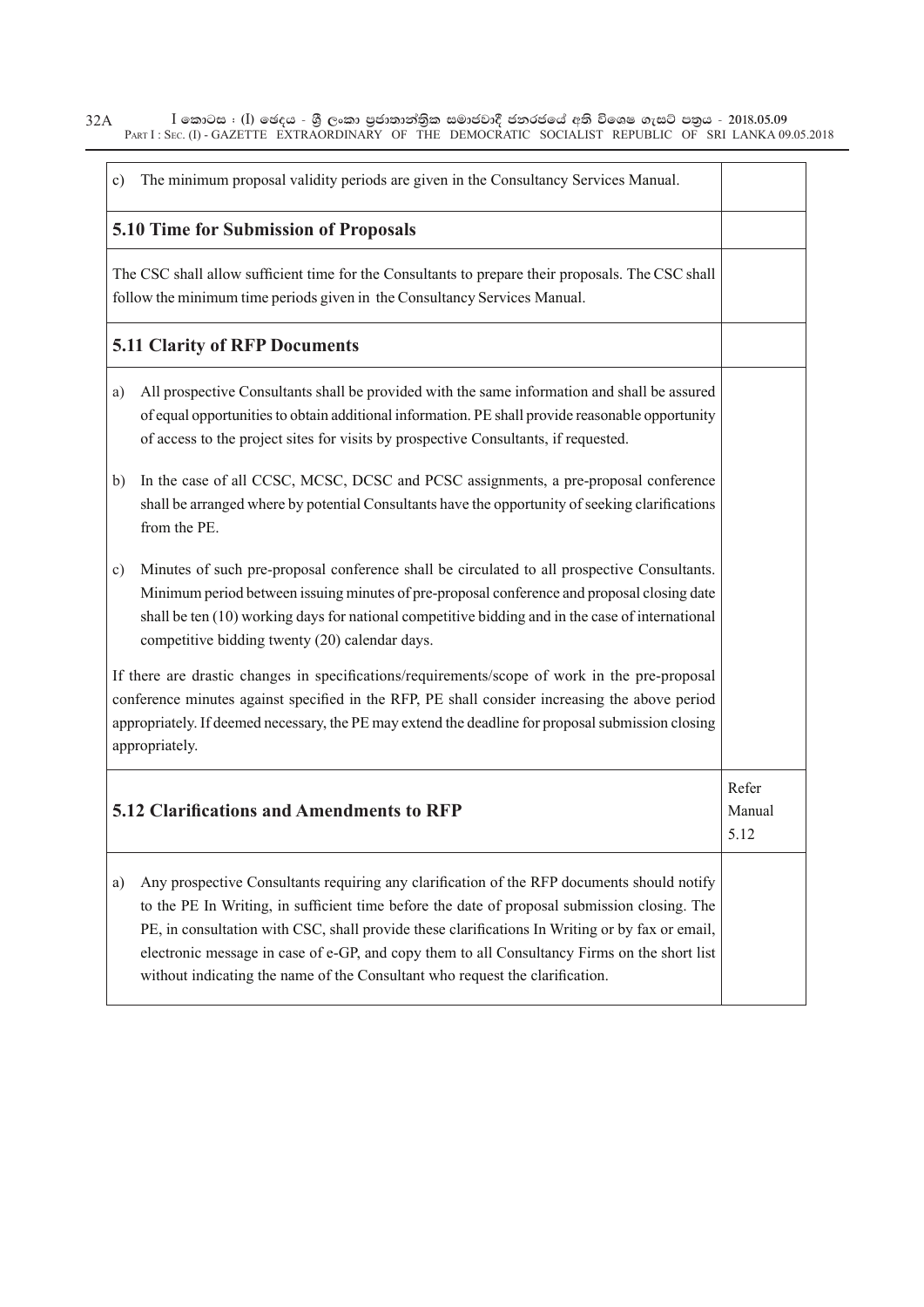| At any time prior to the date of closing of proposal submission, PE may at its own initiative<br>b)<br>or in response to a clarification requested by prospective Consultants, modify RFP documents<br>by issuance of addenda. However, minimum period between issuing addenda and proposal<br>closing date shall be ten (10) working days for national competitive bidding and in the case of<br>international competitive bidding twenty (20) calendar days.<br>If deemed necessary, the PE may extend the deadline for proposal submission closing giving<br>c)<br>due consideration to the PTS. |                         |
|-----------------------------------------------------------------------------------------------------------------------------------------------------------------------------------------------------------------------------------------------------------------------------------------------------------------------------------------------------------------------------------------------------------------------------------------------------------------------------------------------------------------------------------------------------------------------------------------------------|-------------------------|
| <b>5.13 Association between Consultants</b>                                                                                                                                                                                                                                                                                                                                                                                                                                                                                                                                                         | Refer<br>Manual<br>5.13 |
| Consultants may associate with each other in the form of a joint venture or of a sub-consultancy<br>agreement to complement their respective areas of expertise, strengthen the technical responsive-<br>ness of their proposals and make available bigger pools of experts, provide better approaches and<br>methodologies, and, in some cases, offer lower prices. Joint venture and/or partners are jointly and<br>severally liable on the execution of a contract.                                                                                                                              |                         |
| Such an association may be for the long term (independent of any particular assignment) or for a<br>specific assignment.                                                                                                                                                                                                                                                                                                                                                                                                                                                                            |                         |
| If the PE employs an association in the form of a joint venture, the association shall appoint one<br>of the firms to represent the association as a lead partner; all members of the joint venture, or their<br>representative with a power of attorney, shall sign the contract. All members of the joint venture<br>shall be jointly and severally liable for the entire assignment.                                                                                                                                                                                                             |                         |
| PE shall not require Consultants to form associations with any specific firm or group of firms or<br>include any particular individual in their proposals, but may encourage association with qualified<br>national firms.                                                                                                                                                                                                                                                                                                                                                                          |                         |
| Once the short list is finalized, and the Requests for Proposals (RFPs) are issued, any association<br>in the form of joint venture or sub-consultancy among short-listed Consultancy Firms shall not<br>be permissible. However, under special circumstances it may permissible only with the approval<br>of the PE.                                                                                                                                                                                                                                                                               |                         |
| A shortlisted Consultancy Firm shall submit only one proposal in the same selection process, ei-<br>ther individually as a proponent or as a partner in a joint venture. No Consultancy Firm can be a<br>sub-consultant while submitting a proposal individually or as partner in a joint venture in the same<br>selection process. A Consultancy Firm, if acting in the capacity of sub-consultant in any proposal,<br>may participate in more than one proposal, but only in that capacity.                                                                                                       |                         |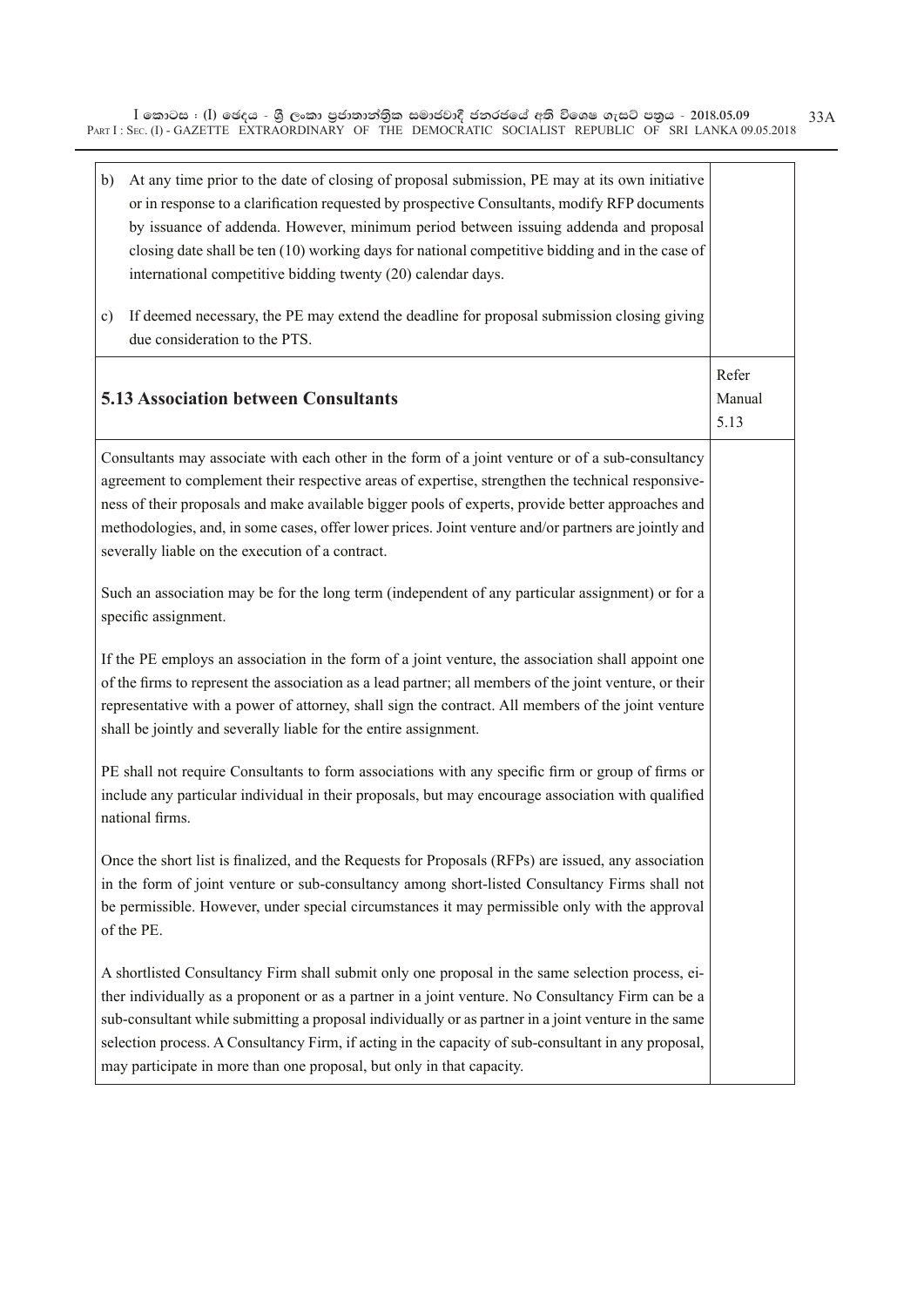| <b>5.14 Value Added Tax</b>                                                                                                    |      |                                                                                                                                                                                                                                                                                                                                                        |  |
|--------------------------------------------------------------------------------------------------------------------------------|------|--------------------------------------------------------------------------------------------------------------------------------------------------------------------------------------------------------------------------------------------------------------------------------------------------------------------------------------------------------|--|
| The Consultants shall be instructed to indicate VAT separately and VAT shall not be considered<br>for evaluation of proposals. |      |                                                                                                                                                                                                                                                                                                                                                        |  |
| 5.15 Evaluation Criteria and Qualification Requirements                                                                        |      |                                                                                                                                                                                                                                                                                                                                                        |  |
| a)                                                                                                                             |      | The RFP documents shall clearly specify the evaluation criteria and sub-criteria that will be<br>applied for the selection of the Consultant.                                                                                                                                                                                                          |  |
| b)<br>documents.                                                                                                               |      | Qualification criteria and post qualification criteria shall also be clearly stated in the RFP                                                                                                                                                                                                                                                         |  |
| c)                                                                                                                             |      | The disclosed criteria shall not be modified or additional criteria shall not be introduced during<br>the proposal evaluation. Evaluation shall be done only in accordance with the disclosed criteria.                                                                                                                                                |  |
|                                                                                                                                |      | <b>5.16 Standard Forms of Contract</b>                                                                                                                                                                                                                                                                                                                 |  |
| 5.16.1                                                                                                                         |      | <b>Draft Contract to be Issued</b>                                                                                                                                                                                                                                                                                                                     |  |
|                                                                                                                                |      | a) The draft contract shall be issued with the RFP document.                                                                                                                                                                                                                                                                                           |  |
|                                                                                                                                |      | b) The draft contract document shall clearly define:                                                                                                                                                                                                                                                                                                   |  |
|                                                                                                                                | i.   | the scope of the assignment (Description of Services-DOS);                                                                                                                                                                                                                                                                                             |  |
|                                                                                                                                | ii.  | the rights and obligations of the PE;                                                                                                                                                                                                                                                                                                                  |  |
|                                                                                                                                | iii. | the rights and obligations of the Consultant:                                                                                                                                                                                                                                                                                                          |  |
|                                                                                                                                | iv.  | if the PE intending to assign members of its own professional staff to the<br>assignment in different capacities, PE shall give the details governing<br>such staff, known as counterpart staff, as well as facilities that shall be<br>provided by the PE, such as housing, office space, secretarial support,<br>utilities, materials, and vehicles. |  |
|                                                                                                                                | V.   | The contract shall also indicate the measures that Consultant can take if<br>some of the items cannot be provided or have to be withdrawn during<br>the assignment, and the compensation the Consultant will receive in<br>such a case.                                                                                                                |  |
|                                                                                                                                | vi.  | that the Consultant should state the local cost only in Sri Lankan Rupees.                                                                                                                                                                                                                                                                             |  |
|                                                                                                                                | vii. | That the failure on the part of the parties to perform their obligations<br>under the contract will not be considered a default, if such failure is the<br>result of an event of Force Majeure, as defined in the contract.                                                                                                                            |  |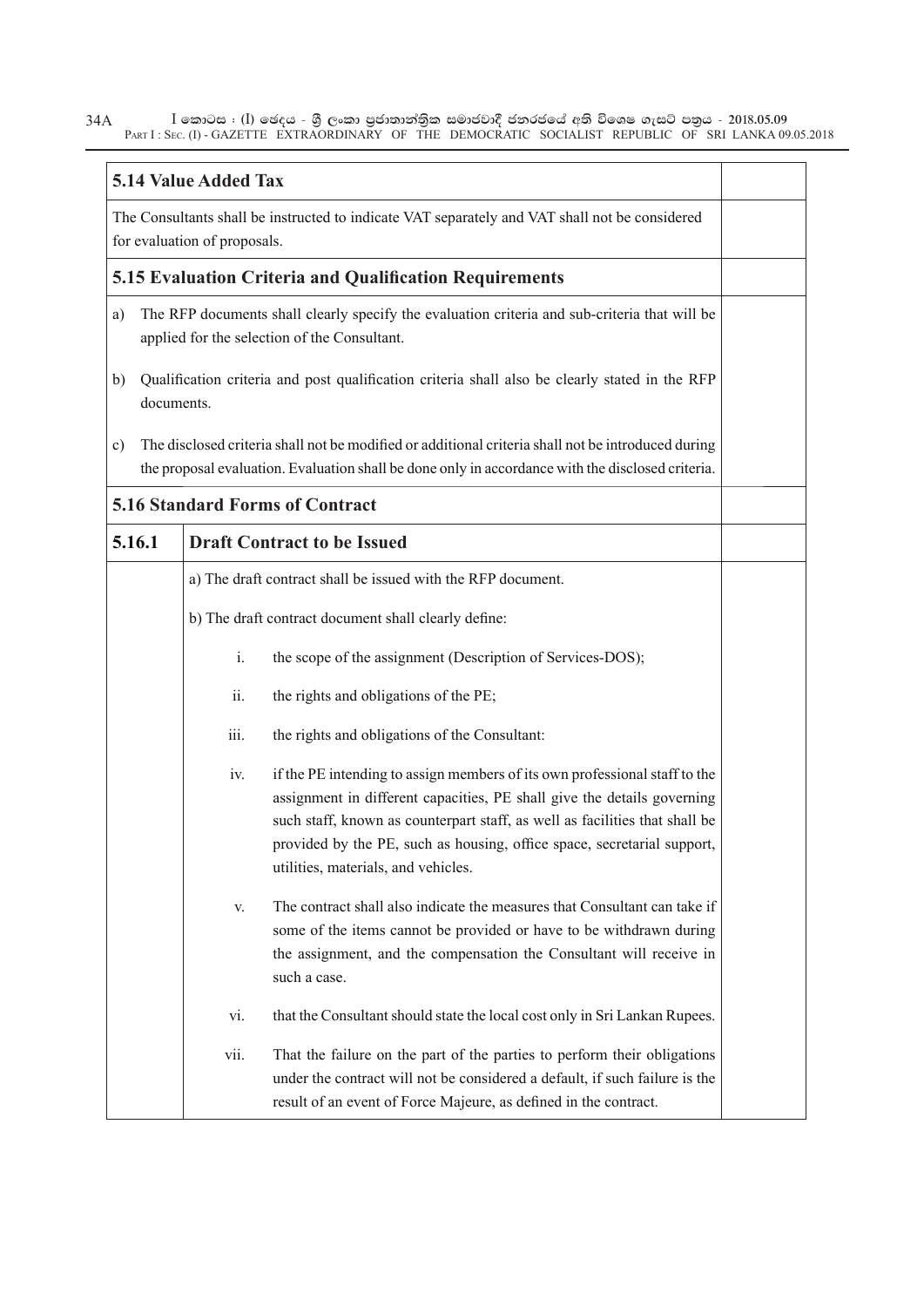|                      | viii.<br>The policy on corrupt and fraudulent practices: Consultants, sub-con-<br>sultants, service providers and any agents (whether declared or not); and<br>any of their personnel, observe the highest standard of ethics during the<br>Procurement Process, selection and contract execution, and refrain from<br>Fraud and Corruption.                                                                                                                                                                                                                                                                                                                                                     |                           |
|----------------------|--------------------------------------------------------------------------------------------------------------------------------------------------------------------------------------------------------------------------------------------------------------------------------------------------------------------------------------------------------------------------------------------------------------------------------------------------------------------------------------------------------------------------------------------------------------------------------------------------------------------------------------------------------------------------------------------------|---------------------------|
|                      | In addition to the general conditions of contract, any special conditions<br>ix.<br>particular to the specific Goods or Works or Services to be procured and<br>the location and modality of the project shall be included.                                                                                                                                                                                                                                                                                                                                                                                                                                                                      |                           |
|                      | <b>5.17 Conditions of Contract</b>                                                                                                                                                                                                                                                                                                                                                                                                                                                                                                                                                                                                                                                               |                           |
|                      | (a) The General Conditions of Contract (GCC) are generally used with all types of contracts and<br>shall be issued with the RFP document. Special Conditions of Contract (SCC) may also be<br>included in the RFP document with necessary modifications, depending upon the need.                                                                                                                                                                                                                                                                                                                                                                                                                |                           |
|                      | (b) Provisions indicated in the SCC will supersede the corresponding provisions in the GCC.                                                                                                                                                                                                                                                                                                                                                                                                                                                                                                                                                                                                      |                           |
|                      | 5.18 Price Adjustment                                                                                                                                                                                                                                                                                                                                                                                                                                                                                                                                                                                                                                                                            |                           |
|                      | To adjust the remuneration for foreign and/or local Consultants due to inflation and other costs, a<br>price adjustment provision may be included in the contract if its duration is expected to exceed 18<br>months. Contracts of shorter duration (less than 18 months), may also include similar provisions<br>for price adjustments when local or foreign inflation is expected to be high.<br>Prices are adjusted by using applicable official price indices. Where such indices are not available,<br>they may be derived from appropriate documented sources. The formula, the applicable price in-<br>dices, and the base date for application shall be clearly defined in the contract. |                           |
|                      | <b>5.19 Payment Provisions</b>                                                                                                                                                                                                                                                                                                                                                                                                                                                                                                                                                                                                                                                                   |                           |
|                      | Payment provisions, including amounts to be paid, schedule of payments, and payment procedures,<br>shall be included. Payments may be milestone based.                                                                                                                                                                                                                                                                                                                                                                                                                                                                                                                                           |                           |
| 5.20 Advance Payment |                                                                                                                                                                                                                                                                                                                                                                                                                                                                                                                                                                                                                                                                                                  |                           |
|                      | An advance payment can be made, when required provisions are included in the RFP document.                                                                                                                                                                                                                                                                                                                                                                                                                                                                                                                                                                                                       |                           |
| 5.20.1               | <b>Performance Security</b>                                                                                                                                                                                                                                                                                                                                                                                                                                                                                                                                                                                                                                                                      | Refer<br>Manual<br>5.20.1 |
|                      | If PE wishes to obtain a Performance Security from the Consultancy Firm under special<br>circumstances, it is allowed to do so up to the percentage as specified in the RFP. This<br>percentage is normally 5% to 10% of the total Contract Price.                                                                                                                                                                                                                                                                                                                                                                                                                                               |                           |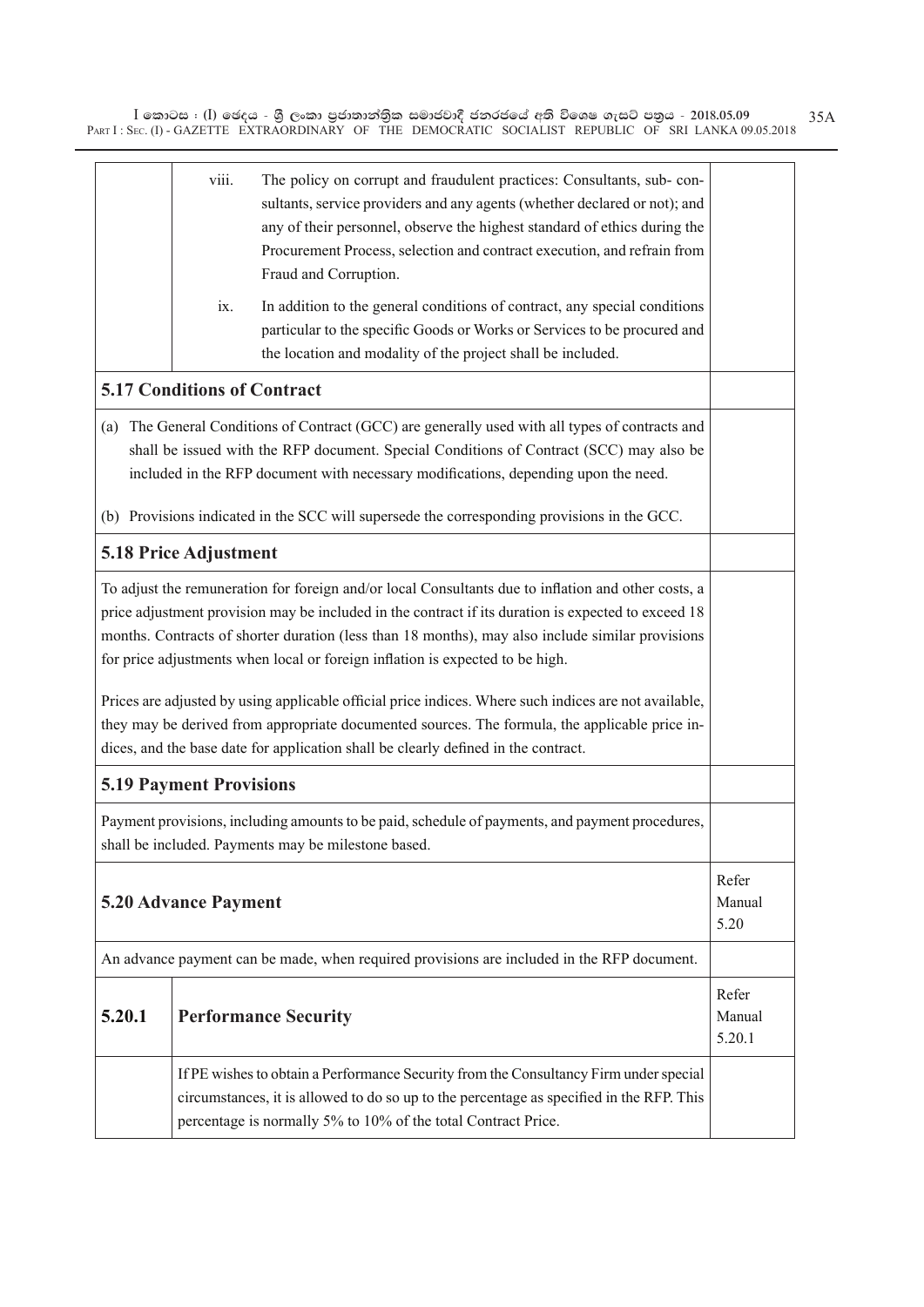|     | <b>5.21 Dispute Resolution</b>                                                                                                                                                                                                                                                                                                                   |                         |  |  |
|-----|--------------------------------------------------------------------------------------------------------------------------------------------------------------------------------------------------------------------------------------------------------------------------------------------------------------------------------------------------|-------------------------|--|--|
| (a) | All disputes arising out of contract agreements shall be first subjected to adjudication and<br>thereafter governed in accordance with the provisions of the Arbitration Act, No. 11 of 1995<br>of Sri Lanka, as amended.                                                                                                                        |                         |  |  |
|     | (b) A reference must be made in the contract documents, that settlement of disputes would be by<br>way of arbitration and an appropriate arbitration clause should be included in the contract to<br>such effect.                                                                                                                                |                         |  |  |
| (c) | For Foreign Funded Projects dispute resolution provisions recommended by the Foreign<br>Funding Agency shall be complied with.                                                                                                                                                                                                                   |                         |  |  |
| (d) | Subject to the provisions of the Arbitration Act, the Rules of Arbitration of the International<br>Chamber of Commerce (ICC) or the United Nations Commission on International Trade Law<br>(UNCITRAL) or any other set of acceptable rules such as Sri Lanka International Arbitration<br>Centre (Guarantee) Limited are recommended for usage. |                         |  |  |
| (e) | The venue of arbitration shall be in Sri Lanka, for GoSL funded projects. The venue of arbi-<br>tration for Foreign Funded Projects would be determined in accordance with the requirements<br>of the Foreign Funding Agency.                                                                                                                    |                         |  |  |
|     | <b>5.22 The Law of Contract</b>                                                                                                                                                                                                                                                                                                                  | Refer<br>Manual<br>5.22 |  |  |
|     | The law governing the Contract shall be the Laws of the Democratic Socialist Republic of Sri Lanka.                                                                                                                                                                                                                                              |                         |  |  |
|     | 5.23 Terms of Reference (TOR)                                                                                                                                                                                                                                                                                                                    |                         |  |  |
|     | Refer clause 3.1.8 of this Guidelines.                                                                                                                                                                                                                                                                                                           |                         |  |  |
|     | <b>5.24 Technical and Financial Proposals Standard Forms</b>                                                                                                                                                                                                                                                                                     |                         |  |  |
|     | The PE and Consultants shall not modify technical and financial proposal standard forms given<br>in the Standard RFPs, unless it is essential and that with the concurrence of relevant CAO or AO<br>where appropriate.                                                                                                                          |                         |  |  |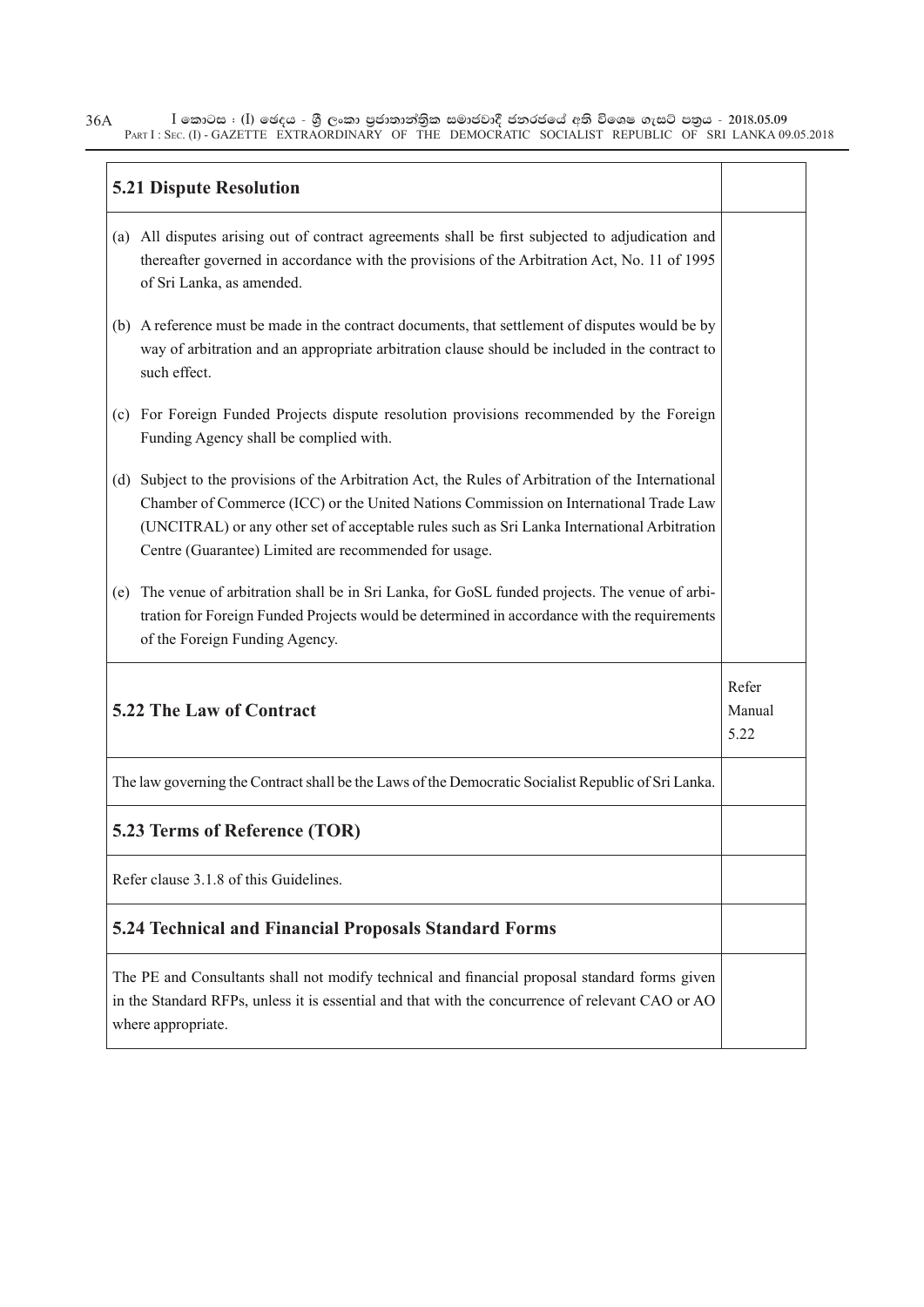### **CHAPTER 6–PROPOSAL PROCESS**

| Refer<br><b>6.1 Issuance of RFP Documents</b><br>Manual<br>6.1 |                                                                                                                                                                                                                                                                                                                                                                                                  |                        |  |
|----------------------------------------------------------------|--------------------------------------------------------------------------------------------------------------------------------------------------------------------------------------------------------------------------------------------------------------------------------------------------------------------------------------------------------------------------------------------------|------------------------|--|
|                                                                | (a) The RFP should be made available during business hours, by mail or in person to short listed<br>Consultant, or through the e-GP platform on the payment of the prescribed fees if applicable.                                                                                                                                                                                                |                        |  |
|                                                                | (b) The RFP shall be issued only to the shortlisted Consultants and it is not transferable.                                                                                                                                                                                                                                                                                                      |                        |  |
|                                                                | <b>6.2 Proposal Preparation Period</b>                                                                                                                                                                                                                                                                                                                                                           | Refer<br>Manual<br>6.2 |  |
| (a)                                                            | The proposal preparation period shall commence from the date on which the RFP documents<br>are made available to short listed Consultants.                                                                                                                                                                                                                                                       |                        |  |
|                                                                | (b) The period shall end with the deadline for proposal submission.                                                                                                                                                                                                                                                                                                                              |                        |  |
| (c)                                                            | The proposal preparation period shall be reasonably adequate to prepare the proposals.                                                                                                                                                                                                                                                                                                           |                        |  |
|                                                                | <b>6.3 Submission/Receipt of Proposals</b>                                                                                                                                                                                                                                                                                                                                                       | Refer<br>Manual<br>6.3 |  |
|                                                                | (a) The proposal shall be received only at one location by;                                                                                                                                                                                                                                                                                                                                      |                        |  |
|                                                                | mail under registered post; or<br>i.                                                                                                                                                                                                                                                                                                                                                             |                        |  |
|                                                                | ii.<br>personal delivery against receipt, to the officer authorized by the PE to receive<br>such proposals at the specified location; or                                                                                                                                                                                                                                                         |                        |  |
|                                                                | e-GP portal of Sri Lanka (if instruction given in the RFP)<br>iii.                                                                                                                                                                                                                                                                                                                               |                        |  |
|                                                                | (b) Except for CQS and SS, all proposals must be submitted only under sealed cover and the RFP<br>documents should stipulate a condition to this effect.                                                                                                                                                                                                                                         |                        |  |
|                                                                | (c) Proposal shall be submitted in one original and a copy as stipulated in the "Instruction to<br>Consultants" sealed separately and clearly marked as "Original" or "Copy". All these envelopes<br>shall together be enclosed in one envelope and delivered as per above. In case of e-GP system,<br>only one digital copy will be submitted in provided forms and formats by the e-GP System. |                        |  |
|                                                                | <b>6.4 Rejection of Late Proposals</b>                                                                                                                                                                                                                                                                                                                                                           | Refer<br>Manual<br>6.4 |  |
|                                                                | Proposals shall be closed at the time specified in the RFP documents. Late Proposals shall not be<br>accepted and shall be returned unopened in the case of QCBS, QBS, LCS, and FBS. In case of e-GP<br>system, the system shall be geared to automatically reject the proposal if the specified time is expired.                                                                                |                        |  |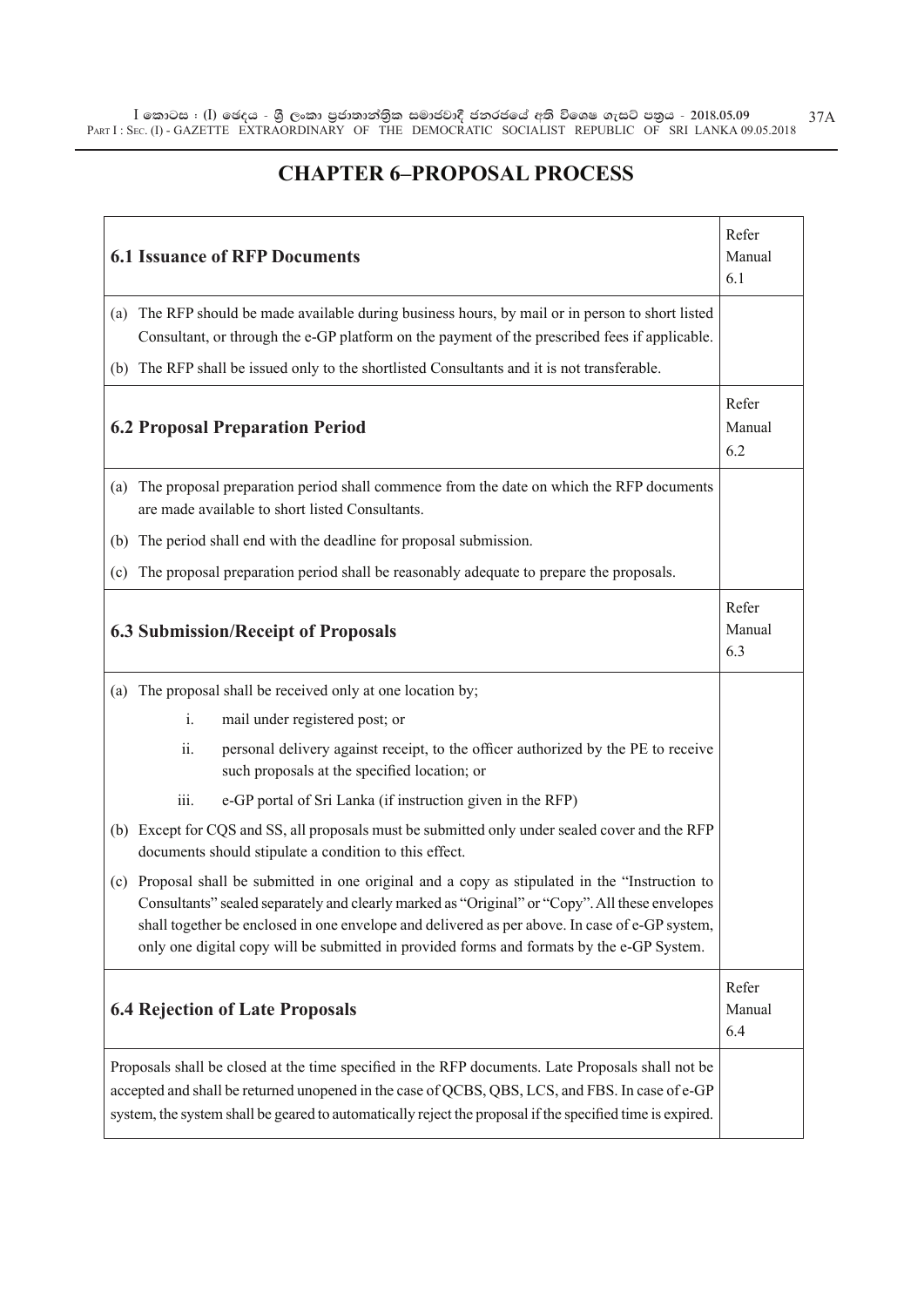|     | <b>6.5 Public Opening of Proposals</b>                                                                                                                                                                                                                                                                                                                                                                                                                                                                                                                                                                                                                   |                     |
|-----|----------------------------------------------------------------------------------------------------------------------------------------------------------------------------------------------------------------------------------------------------------------------------------------------------------------------------------------------------------------------------------------------------------------------------------------------------------------------------------------------------------------------------------------------------------------------------------------------------------------------------------------------------------|---------------------|
|     | (a) Responsibility of opening of the proposals is vested with the CSC and should be opened soon<br>after the time of closing of proposal submission deadline. The CSC may delegate such au-<br>thority to a "proposal opening committee (POC)" which shall comprise of a minimum of two<br>members.                                                                                                                                                                                                                                                                                                                                                      |                     |
|     | (b) Except for CQS and SSS, the proposals shall be opened in the presence of the Consultants who<br>choose to attend. Only the outer envelope shall be opened and the names and addresses of the<br>Consultants who have submitted the proposals shall be announced. The presence or absence<br>of the financial proposal of each Consultant shall also be disclosed. In case of e-GP system,<br>online opening of proposal may be carried out.                                                                                                                                                                                                          |                     |
| (c) | Only the Financial Proposals marked as "original" shall be opened at the Financial proposal<br>opening. The "copy" shall not be opened. In case of e-GP System, a unique copy of the proposal<br>will be remained in the system and accessible to the authorized committee members for opening<br>and evaluation purposes.                                                                                                                                                                                                                                                                                                                               |                     |
|     | <b>6.6 Procedure of Opening Financial Proposals</b>                                                                                                                                                                                                                                                                                                                                                                                                                                                                                                                                                                                                      | Refer<br>Manual 6.6 |
| (a) | The PE shall inform the firms whose technical proposal were evaluated as qualified, of the<br>date, time and place where the financial proposals will be opened publicly. The opening date<br>shall be determined allowing sufficient time for Consultants to make arrangements to attend<br>the opening of the financial proposal and in no case, should be not less than three (3) working<br>days' notice if all the firms are national, and eight (8) working days in all other cases. The name<br>of the firm, the technical quality score (for QCBS), and proposal prices shall be announced,<br>and recorded when financial proposals are opened. |                     |
| (b) | The proceedings of the financial proposal opening shall be recorded in the prescribed format<br>and should be signed by all members of the proposal opening committee.                                                                                                                                                                                                                                                                                                                                                                                                                                                                                   |                     |
| (c) | The original financial proposal together with the minutes pertaining to proposal opening shall<br>be handed over to the chairperson of the CSC.                                                                                                                                                                                                                                                                                                                                                                                                                                                                                                          |                     |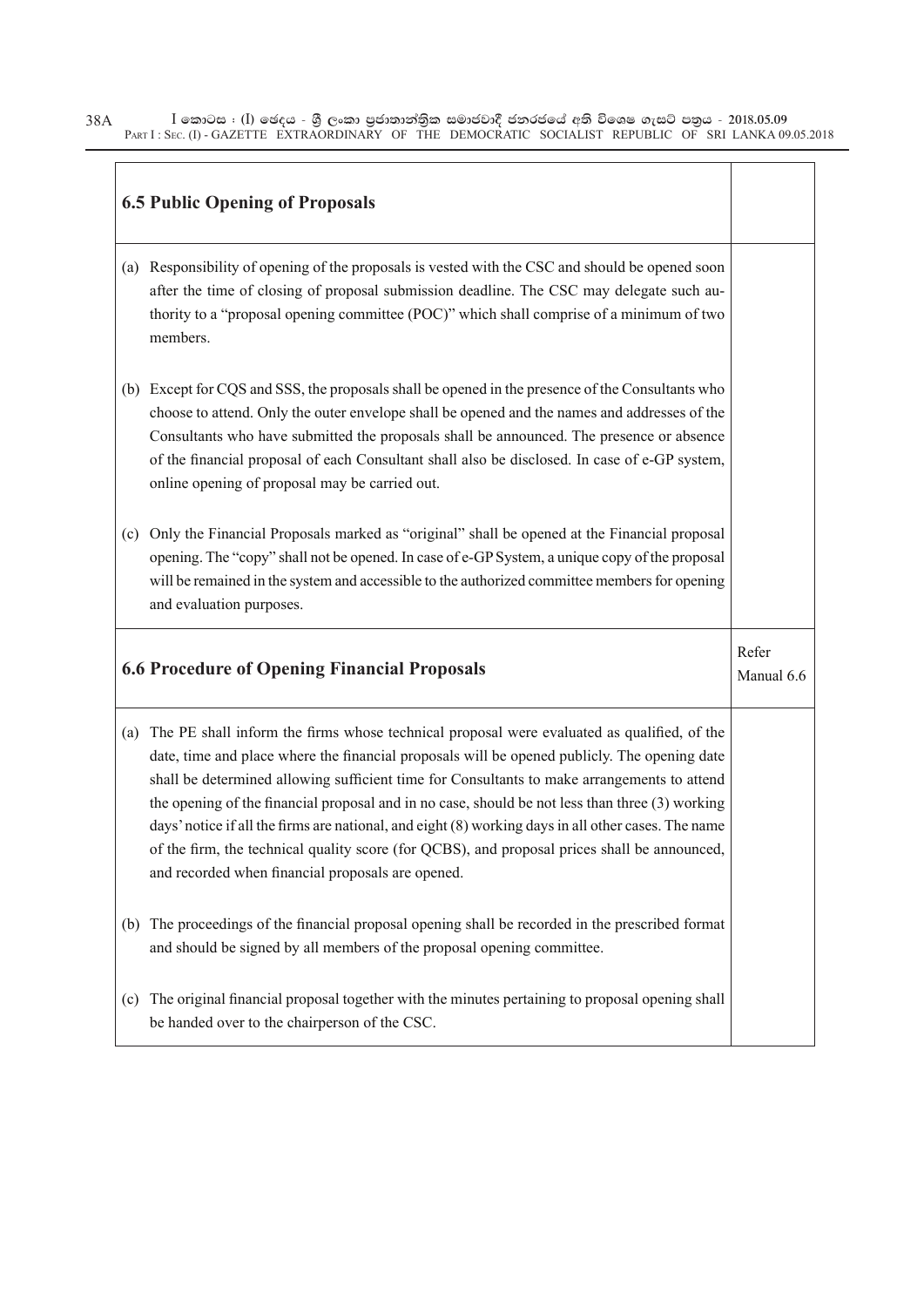# **CHAPTER 7–EVALUATION OF PROPOSALS**

| 7.1 General                                                                                                                                                                                                                                                                                                                                             | Refer<br>Manual 7.1            |
|---------------------------------------------------------------------------------------------------------------------------------------------------------------------------------------------------------------------------------------------------------------------------------------------------------------------------------------------------------|--------------------------------|
| All the proposals should be evaluated strictly on the basis of evaluation criteria, and terms and<br>conditions incorporated in the RFP document. No new conditions and criteria should be brought<br>in while evaluating the proposals. Aim should be to ensure that no firm gets undue advantage over<br>others.                                      |                                |
| <b>7.2 Confidentiality</b>                                                                                                                                                                                                                                                                                                                              |                                |
| After closing of submission of Proposals, information relating to substance, clarification and<br>evaluation of Proposals and recommendations concerning selection shall not be communicated to<br>Firms nor to any other person, (unless they are formally involved in the process.), until after the<br>date on which the formal announcement is due. |                                |
| <b>7.3 Services of Outside Expert/s for Evaluation of Proposals</b>                                                                                                                                                                                                                                                                                     |                                |
| (a) If the evaluation of Proposals is entrusted to outside expert/s, it shall be made under the<br>supervision and guidance of CSC;                                                                                                                                                                                                                     |                                |
| (b) Outside experts shall not form part of CSC;                                                                                                                                                                                                                                                                                                         |                                |
| (c) The CSC shall prepare its formal report along with the outside expert's report.                                                                                                                                                                                                                                                                     |                                |
| <b>7.4 Time Frame for Proposal Evaluation</b>                                                                                                                                                                                                                                                                                                           | Refer<br>Manual<br>7.4 and 7.5 |
| Proposal evaluation shall be undertaken expeditiously, leaving ample time to seek all the requisite                                                                                                                                                                                                                                                     |                                |
| formal approvals. Hence, proposals shall be evaluated within the period specified in the PTS.                                                                                                                                                                                                                                                           |                                |
| <b>7.5 Extension of Proposal Validity</b>                                                                                                                                                                                                                                                                                                               | Refer<br>Manual<br>7.4 and 7.5 |
| CSC must endeavor to make the award in keeping with the PTS and within the bid validity period.                                                                                                                                                                                                                                                         |                                |
| In exceptional situations where it is not possible to make the award before the expiry of proposal<br>(a)<br>validity period, prior to such expiration, the validity period may be extended;                                                                                                                                                            |                                |
| (b) If a bidder does not agree to extend the validity of the proposal, such proposal shall be excluded<br>from further consideration.                                                                                                                                                                                                                   |                                |
| Any extension of validity so requested, may result the firm substituting the original staff<br>(c)<br>proposed during the negotiations. However, it shall be in accordance with terms and conditions<br>laid down in the RFP.                                                                                                                           |                                |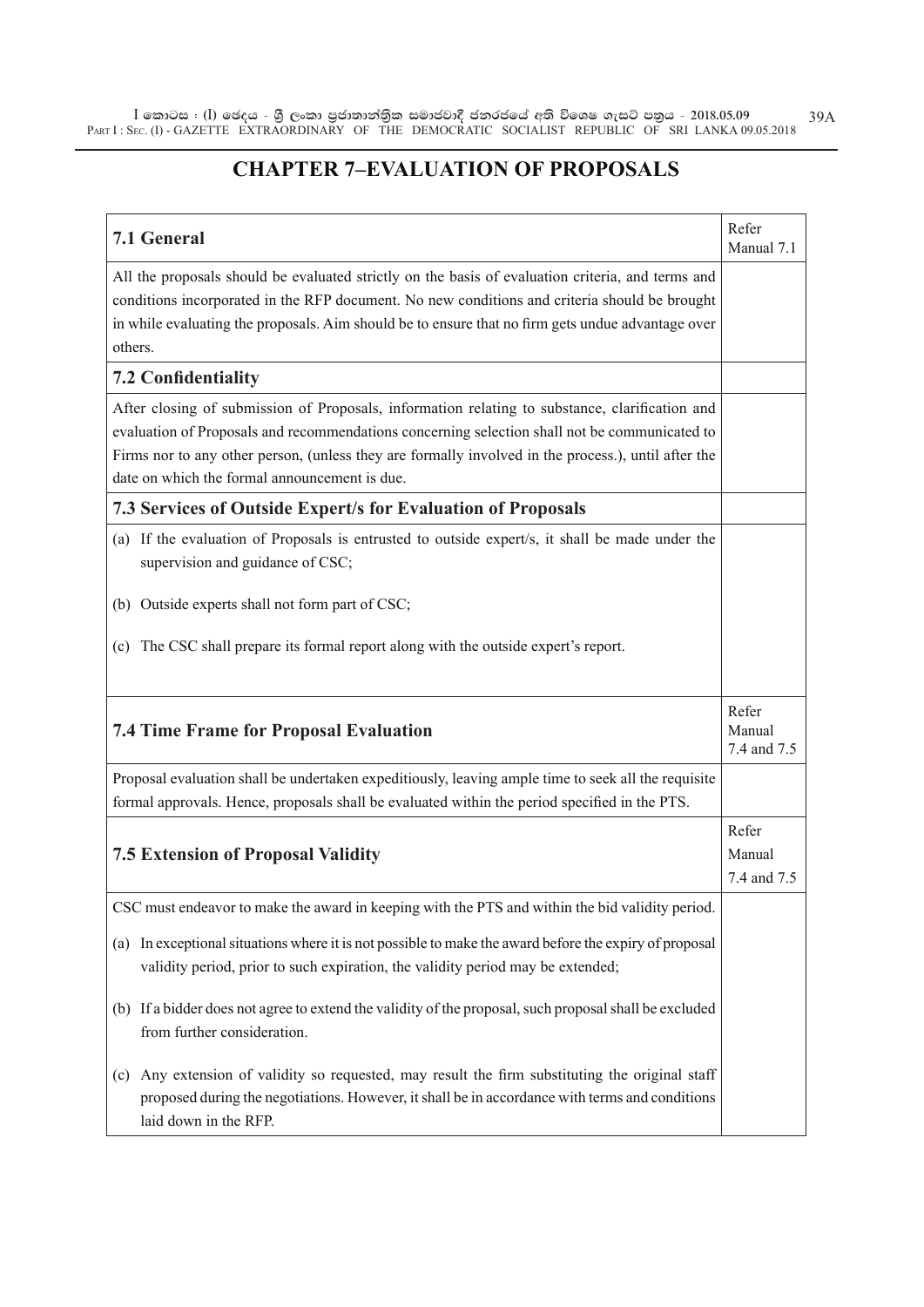| <b>7.6 Original Proposal to be Evaluated</b>                                                                                                                       |                                                                                                                                                                                                                                                                                                                                                                                                                                                                                                                                                                                                                                                                |  |  |
|--------------------------------------------------------------------------------------------------------------------------------------------------------------------|----------------------------------------------------------------------------------------------------------------------------------------------------------------------------------------------------------------------------------------------------------------------------------------------------------------------------------------------------------------------------------------------------------------------------------------------------------------------------------------------------------------------------------------------------------------------------------------------------------------------------------------------------------------|--|--|
|                                                                                                                                                                    |                                                                                                                                                                                                                                                                                                                                                                                                                                                                                                                                                                                                                                                                |  |  |
| Only the Proposals marked "original" shall be evaluated by the CSC.                                                                                                |                                                                                                                                                                                                                                                                                                                                                                                                                                                                                                                                                                                                                                                                |  |  |
| In case of e-GP system, there will be only one digital copy in the e-GP System submitted in<br>accordance with the forms and formats as provisioned in the system. |                                                                                                                                                                                                                                                                                                                                                                                                                                                                                                                                                                                                                                                                |  |  |
|                                                                                                                                                                    | 7.7 Purpose and Stages of Proposal Evaluation                                                                                                                                                                                                                                                                                                                                                                                                                                                                                                                                                                                                                  |  |  |
| a)                                                                                                                                                                 | The evaluation of the Proposals shall be carried out in two stages; first the quality and<br>then the cost. The evaluation shall be carried out in full conformity with the provisions of<br>the RFP. The purpose of Proposal evaluation will vary with the selection method used.                                                                                                                                                                                                                                                                                                                                                                             |  |  |
| Precise evaluation procedures vary between the different methodologies, but all consist<br>b)<br>of three stages:                                                  |                                                                                                                                                                                                                                                                                                                                                                                                                                                                                                                                                                                                                                                                |  |  |
| i.                                                                                                                                                                 | a preliminary screening to eliminate proposals which do not comply with the basic<br>requirements of the RFP and the firm does not meet mandatory eligibility requirements;                                                                                                                                                                                                                                                                                                                                                                                                                                                                                    |  |  |
| ii.                                                                                                                                                                | a detailed technical evaluation to determine whether proposals are responsive to<br>the RFP document, to assess the relative quality of the proposals, using a merit point<br>scoring system specified in the RFP and to determine which proposals should proceed<br>to the financial opening and evaluation; and                                                                                                                                                                                                                                                                                                                                              |  |  |
| iii.                                                                                                                                                               | a financial evaluation to examine the prices of the proposal/s and determine which<br>is the successful proposal that should be recommended for award of contract.                                                                                                                                                                                                                                                                                                                                                                                                                                                                                             |  |  |
|                                                                                                                                                                    | <b>7.8 Evaluation of Technical Proposal</b>                                                                                                                                                                                                                                                                                                                                                                                                                                                                                                                                                                                                                    |  |  |
| 7.8.1                                                                                                                                                              | CSC to agree on the Rating System in Advance                                                                                                                                                                                                                                                                                                                                                                                                                                                                                                                                                                                                                   |  |  |
|                                                                                                                                                                    | All members of the CSC should familiarize themselves with the RFP (in particular<br>the TOR), the evaluation criteria and sub-criteria specified in the data sheet, and the<br>selection procedure. The CSC should meet before the deadline for submission of the<br>proposals to confirm that there is a common understanding of the evaluation method,<br>the evaluation criteria and sub-criteria, and a joint definition of the rating system. It is<br>important not to wait until after the technical proposals are opened to define the rating<br>system, since these definitions could be biased by the knowledge of the contents of<br>the proposals. |  |  |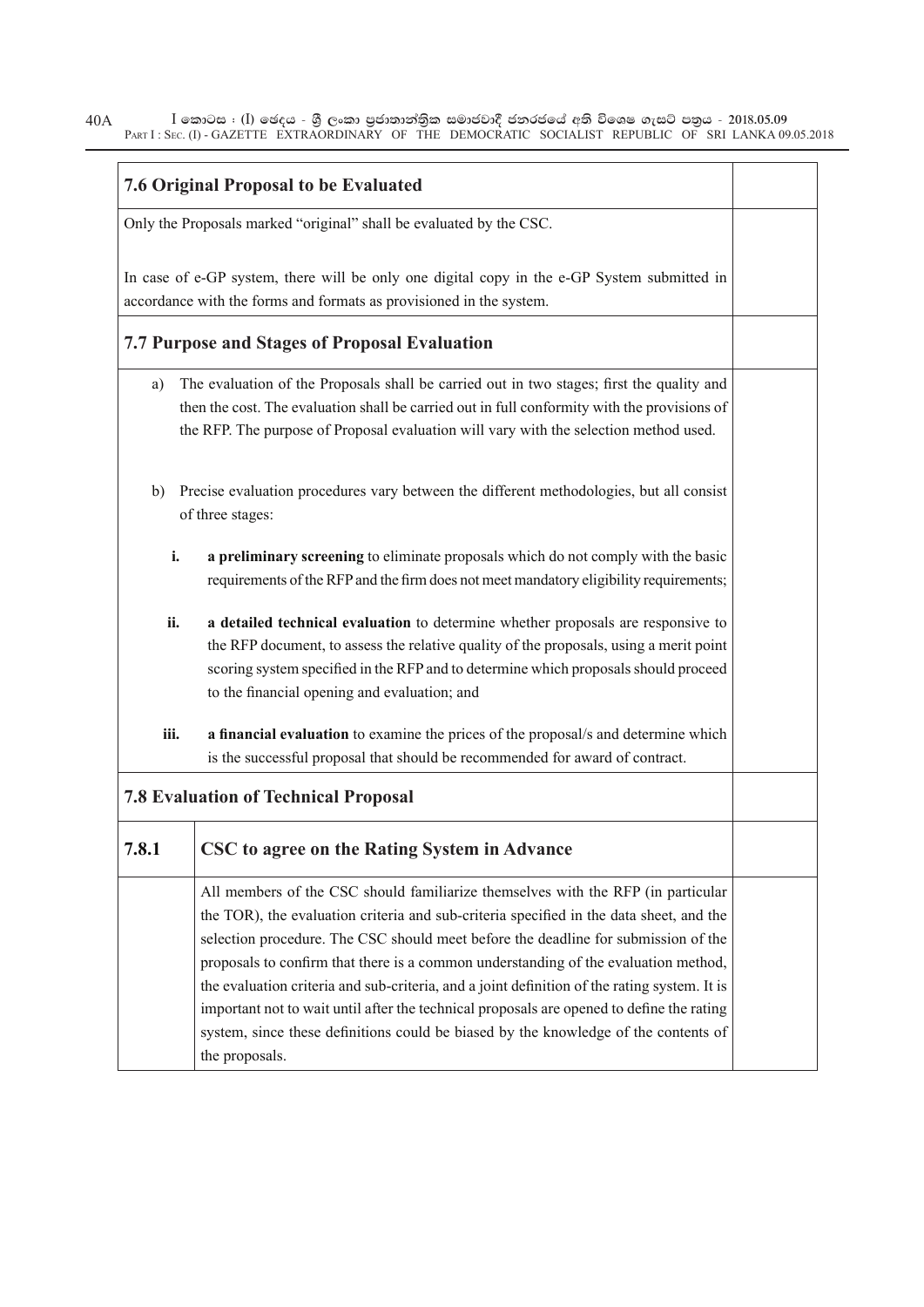| 7.8.2 |      | <b>Evaluation to be Carried out by CSC</b>                                                                                                                                                                                                                                                                                                                                                                                                                                                                                                                                                                                                                                                                                                                                                                                                                                                                                                                                                                                                                                                                                                                                                                                                                                                                                                                                                                                                                                                                                                                                                                                                                |                          |
|-------|------|-----------------------------------------------------------------------------------------------------------------------------------------------------------------------------------------------------------------------------------------------------------------------------------------------------------------------------------------------------------------------------------------------------------------------------------------------------------------------------------------------------------------------------------------------------------------------------------------------------------------------------------------------------------------------------------------------------------------------------------------------------------------------------------------------------------------------------------------------------------------------------------------------------------------------------------------------------------------------------------------------------------------------------------------------------------------------------------------------------------------------------------------------------------------------------------------------------------------------------------------------------------------------------------------------------------------------------------------------------------------------------------------------------------------------------------------------------------------------------------------------------------------------------------------------------------------------------------------------------------------------------------------------------------|--------------------------|
|       |      | Evaluation shall be carried out by each CSC member other than the chairperson,<br>individually. The CSC first reviews each proposal to confirm that it is substantially<br>responsive, that is, that there are no important/material omissions or deviations from<br>the stated objectives, TOR, or other key requirements of the RFP. Individual's results<br>shall be recorded on pre-formulate worksheets or web-forms templates. By applying<br>the criteria and sub-criteria specified in the RFP, CSC shall establish the absolute, not<br>the relative, quality of the proposals.<br>After each member has independently completed the evaluation, the CSC should meet<br>to review, and if necessary discuss the merits of, individual evaluations and scores.<br>Some evaluators tend to be generous while others will be rigid in their judgment and<br>ratings. Such disparity does not matter, provided each evaluator is consistent and dif-<br>ferences in scores are not too large. The chairperson of the CSC shall review the large<br>differences and discuss with the members at a joint meeting, since they often are caused<br>by improper or inaccurate use of the rating system. As a result of these discussions, a<br>member may revise some of his or her ratings and scores if necessary; these changes<br>should be recorded. For each proposal, the CSC should then calculate the average of<br>the scores allocated by all members under each criterion, establish the technical ranking<br>of the proposals, and identify the best. The evaluation report must include the joint as<br>well as the individual evaluations. |                          |
| 7.8.3 |      | <b>Strengths and Weaknesses of Each Proposal to be Recorded</b>                                                                                                                                                                                                                                                                                                                                                                                                                                                                                                                                                                                                                                                                                                                                                                                                                                                                                                                                                                                                                                                                                                                                                                                                                                                                                                                                                                                                                                                                                                                                                                                           |                          |
|       |      | During the evaluation the committee also should comment on the strengths and<br>weaknesses of all proposals that have passed the minimum technical qualifying mark<br>indicated in the RFP. This will help identify any issues in the recommended proposal<br>that need to be clarified during negotiations.                                                                                                                                                                                                                                                                                                                                                                                                                                                                                                                                                                                                                                                                                                                                                                                                                                                                                                                                                                                                                                                                                                                                                                                                                                                                                                                                              |                          |
| 7.8.4 |      | <b>Evaluation Based on Disclosed Criteria</b>                                                                                                                                                                                                                                                                                                                                                                                                                                                                                                                                                                                                                                                                                                                                                                                                                                                                                                                                                                                                                                                                                                                                                                                                                                                                                                                                                                                                                                                                                                                                                                                                             | Refer<br>Manual<br>7.8.4 |
|       |      | The evaluation shall be based on the evaluation criteria defined in the RFP. The CSC<br>shall evaluate each technical proposal, taking into account several criteria including:                                                                                                                                                                                                                                                                                                                                                                                                                                                                                                                                                                                                                                                                                                                                                                                                                                                                                                                                                                                                                                                                                                                                                                                                                                                                                                                                                                                                                                                                           |                          |
|       | i.   | the Consultant's relevant experience for the assignment;                                                                                                                                                                                                                                                                                                                                                                                                                                                                                                                                                                                                                                                                                                                                                                                                                                                                                                                                                                                                                                                                                                                                                                                                                                                                                                                                                                                                                                                                                                                                                                                                  |                          |
|       | ii.  | the quality of the methodology proposed;                                                                                                                                                                                                                                                                                                                                                                                                                                                                                                                                                                                                                                                                                                                                                                                                                                                                                                                                                                                                                                                                                                                                                                                                                                                                                                                                                                                                                                                                                                                                                                                                                  |                          |
|       | iii. | the qualifications and experience of the key staff proposed;                                                                                                                                                                                                                                                                                                                                                                                                                                                                                                                                                                                                                                                                                                                                                                                                                                                                                                                                                                                                                                                                                                                                                                                                                                                                                                                                                                                                                                                                                                                                                                                              |                          |
|       | iv.  | Other matters, such as the extent of participation of nationals among<br>key staff in situations where the shortlist comprises of national and<br>international firms and transfer of knowledge for assignments where<br>training is needed.                                                                                                                                                                                                                                                                                                                                                                                                                                                                                                                                                                                                                                                                                                                                                                                                                                                                                                                                                                                                                                                                                                                                                                                                                                                                                                                                                                                                              |                          |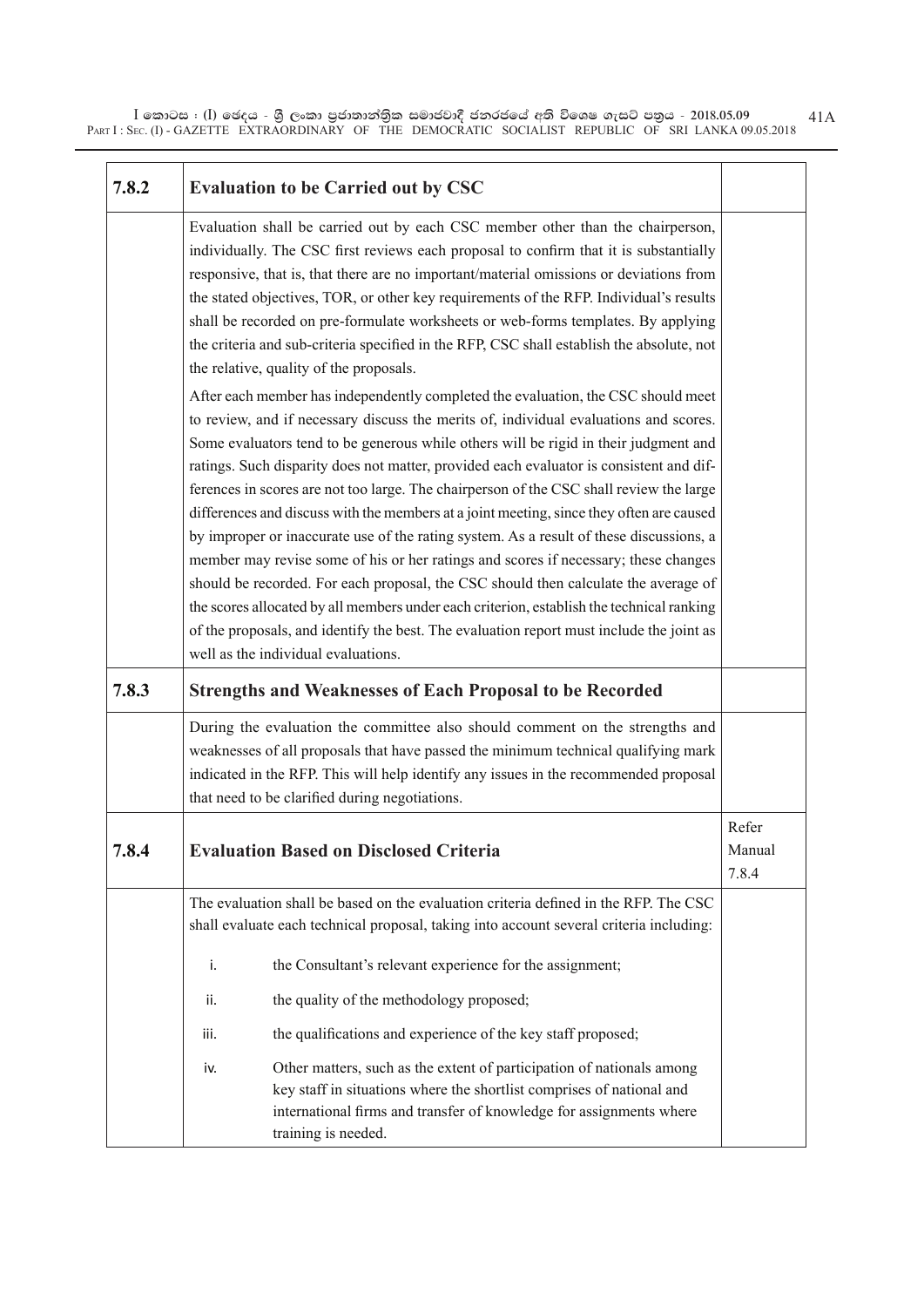#### **7.9 Technical Proposal Evaluation Form**

Immediately after the evaluation of technical proposal is completed a Technical Evaluation Report shall be prepared by CSC in the format as published by NPC recording and explaining the scores given to each proposal. For each proposal, the report also should indicate technical weaknesses or deviations from the terms set out in the RFP and comment on their acceptability or alternative proposed by the Consultants, and comment on their acceptability. The technical evaluation report is a confidential document and its contents shall not be disclosed, except to the extent as required under the provisions of the Right to Information Act.

#### **7.10 Clarifi cations from Consultants During Evaluation**

During the evaluation, CSC may request clarification or additional information from the Consultants through the PE. However, CSC may not seek clarifications or additional information from the Consultants that could change the substance of the proposal.

### **7.11 Opening of Financial Proposals**

After preparing the technical evaluation report, the PE shall notify the Consultants whose proposals did not meet the minimum technical score specified in the RFP or were found to be nonresponsive, indicating that the Consultants' financial proposals will be returned unopened at the end of the selection process. The PE simultaneously notifies Consultants whose technical proposals were above the minimum technical score and informs them of the date, time, and place set for opening the financial envelopes. The opening date should be defined to allow sufficient time for Consultants to make arrangements to attend the opening.

The proposal opening committee (POC) verifies that the financial proposals have remained sealed and then opens them. The financial proposals of technically qualified firms will be opened publicly in the presence of firms or their representatives who choose to attend. The name of the Consultant, the technical points, and the proposed prices shall be read aloud and recorded as each financial proposal is opened.

When e-GP submission of proposals is used, this information shall be posted online. No modification to financial proposals is permitted. The PE prepares the minutes of the public opening, which should be attached to the Financial Evaluation Report.

If Consultants were initially requested to submit financial proposals under OBS, the PE shall notify the Consultant with the highest-ranked technical proposal and indicates the date, time, and place set for negotiating the financial proposal and the contract.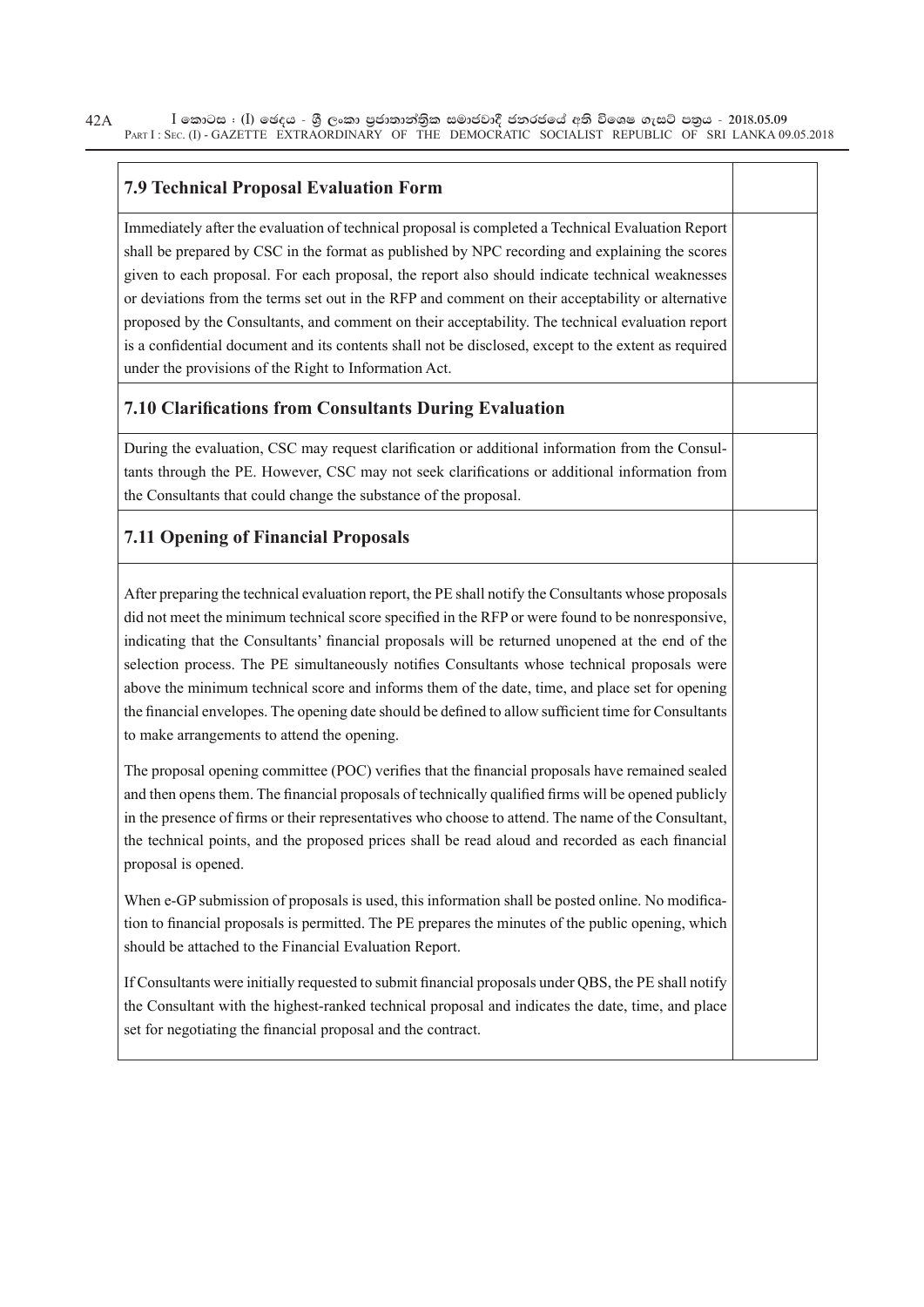| <b>7.12 Evaluation of Financial Proposals</b>                                                                                                                                                                                                                                                                                                                                                                                                                                                                                                                                | Refer<br>Manual<br>7.12 |
|------------------------------------------------------------------------------------------------------------------------------------------------------------------------------------------------------------------------------------------------------------------------------------------------------------------------------------------------------------------------------------------------------------------------------------------------------------------------------------------------------------------------------------------------------------------------------|-------------------------|
| The CSC should first establish that the financial proposals are completed $(i.e.$ whether they have<br>priced all the items of the corresponding technical proposal. If not the CSC shall cost them and<br>add those costs to the initial price if Time Based type contract is used).                                                                                                                                                                                                                                                                                        |                         |
| Then the Proposals are checked for arithmetical errors. Arithmetical errors should be corrected,<br>and the corresponding adjustments made to the offered prices to obtain the final evaluated prices.<br>In case of e-GP system, a separate checking of arithmetic errors need not be effected if the price<br>of each item is automatically calculated by the system using the rates given by the Consultants<br>against the requirements provided by PE.                                                                                                                  |                         |
| Activities and items described in the technical proposals, but not priced, shall be assumed to be<br>included in the prices of other activities or items.                                                                                                                                                                                                                                                                                                                                                                                                                    |                         |
| If an activity or line item is quantified differently in the financial proposal than in the technical<br>proposal and the Time-Based Form of Contract has been included in the RFP, the CSC shall correct<br>the quantification indicated in the financial proposal so as to make it consistent with what is indicat-<br>ed in the technical proposal, apply the relevant unit price included in the financial proposal to the<br>corrected quantity, and correct the total proposal cost. In case of e-GP system, the system should<br>be geared for automatic calculation. |                         |
| If the Lump-Sum Form of Contract has been included in the RFP, no corrections are applied to the<br>financial proposal in this respect.                                                                                                                                                                                                                                                                                                                                                                                                                                      |                         |
| For the purpose of comparing proposals, evaluated prices shall be converted to a single currency<br>using the exchange rate, date and source indicated in the RFP where appropriate.                                                                                                                                                                                                                                                                                                                                                                                         |                         |
| When FBS is adopted, adjustments made by the CSC to correct omissions or in-consistencies de-<br>tected during the evaluation of the financial proposal could raise the evaluated price of a proposal<br>over the available budget indicated in the RFP. This could lead to the rejection of the proposal.                                                                                                                                                                                                                                                                   |                         |
| 7.13 Negotiation with the Highest Ranked Consultant                                                                                                                                                                                                                                                                                                                                                                                                                                                                                                                          | Refer<br>Manual<br>7.13 |
| The objective of negotiations is to arrive at a mutually satisfactory contract between the PE and<br>the selected Consultants. The parties will discuss the technical proposal submitted, agree on the<br>detailed scope of work of the Consultant assignment and all related arrangements, negotiate financial<br>terms, and discuss and finalize contract conditions. A good contract should protect the interests of<br>both parties in a balanced way.                                                                                                                   |                         |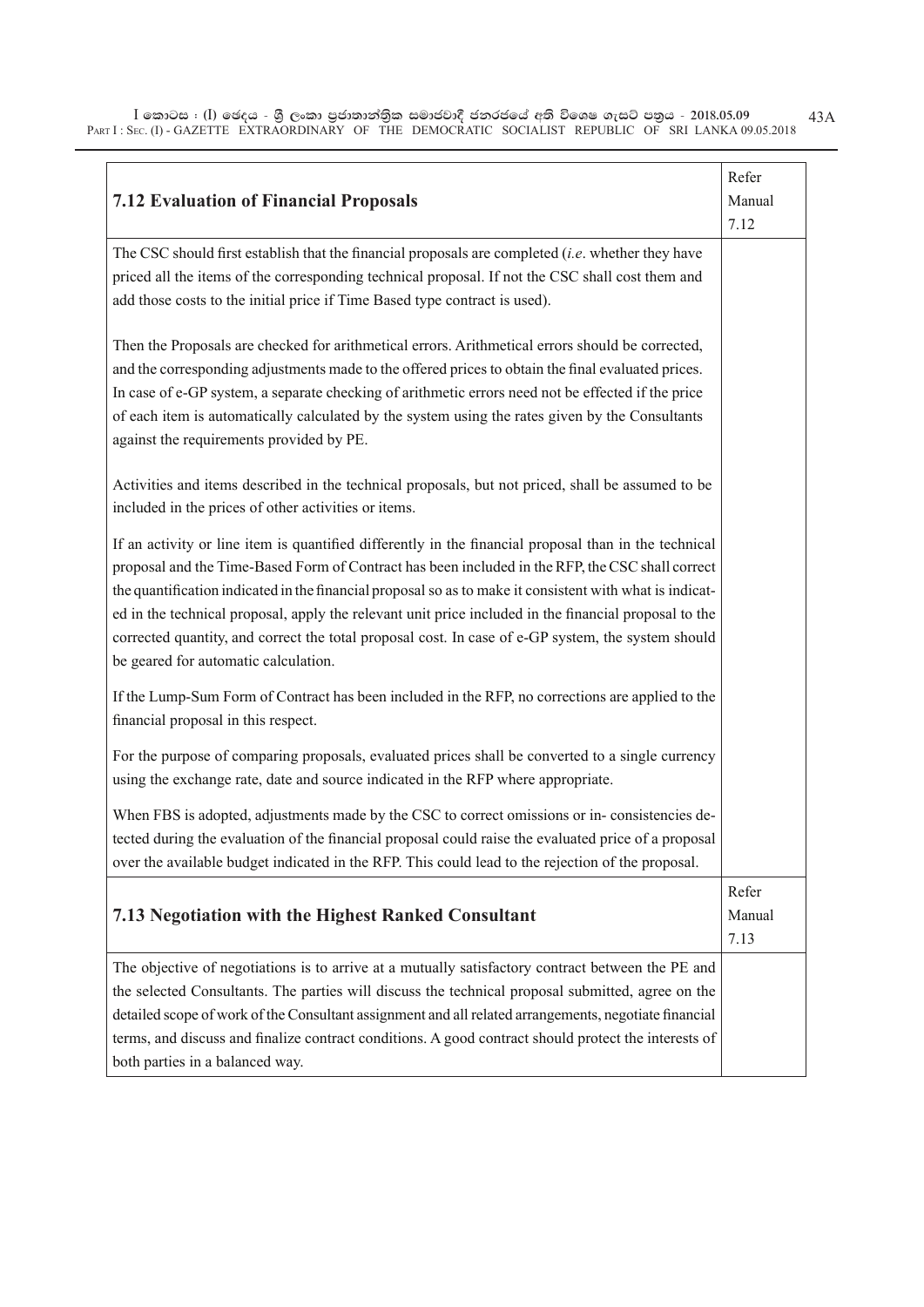| 7.13.1 | <b>Negotiation in case of QCBS, FBS and LCS</b>                                                                                                                                                                                                                                                                                                                                                                                                                                                                                                                                                                                                                                                                                                                                                                                                                                                                                                                                                                                                                                                                                                                                                               |  |
|--------|---------------------------------------------------------------------------------------------------------------------------------------------------------------------------------------------------------------------------------------------------------------------------------------------------------------------------------------------------------------------------------------------------------------------------------------------------------------------------------------------------------------------------------------------------------------------------------------------------------------------------------------------------------------------------------------------------------------------------------------------------------------------------------------------------------------------------------------------------------------------------------------------------------------------------------------------------------------------------------------------------------------------------------------------------------------------------------------------------------------------------------------------------------------------------------------------------------------|--|
|        | After completion of the evaluation, the CSC shall negotiate a contract with the first<br>ranked Consultancy firm. Negotiations shall include discussions of the TOR, the meth-<br>odology, work plan, deliverables, staff schedule, PE's counterpart facilities, and special<br>conditions of the contract. These discussions shall not substantially alter the original<br>TOR attached to the invitation. The final TOR and the agreed methodology shall be<br>incorporated in "Description of Services" (DOS), which shall form part of the contract.<br>The selected Consultancy firm should not be allowed to substitute key staff, unless<br>both parties agree that undue delay in the selection process makes such substitution<br>unavoidable or that such changes are critical to meet the objectives of the assignment.<br>If this is not the case and if it is established that key staff were offered in the Proposal<br>without consulting their availability, (as far as possible to avoid such situations Con-<br>sultants can have an written agreement with the key staff on their availability for the<br>particular assignment before submitting their names) the Consultancy firm may be |  |
|        | disqualified and the process continued with the next ranked Consultancy firm. The<br>key staff proposed for substitution shall have qualifications equal to or better than the<br>key staff initially proposed.                                                                                                                                                                                                                                                                                                                                                                                                                                                                                                                                                                                                                                                                                                                                                                                                                                                                                                                                                                                               |  |
|        | During the negotiations on financial proposal, unit rates for staff- months and reim-<br>bursable shall not be negotiated, since these have already been a factor of selection in<br>the cost of the proposal, unless there are exceptional reasons.                                                                                                                                                                                                                                                                                                                                                                                                                                                                                                                                                                                                                                                                                                                                                                                                                                                                                                                                                          |  |
|        | If the negotiations fail to result in an acceptable contract, the CSC shall terminate<br>the negotiations and invite the next ranked Consultancy firm for negotiations. The<br>Consultant shall be informed of the reasons for termination of the negotiations. Once<br>negotiations are commenced with the next ranked Consultancy firm, the CSC shall not<br>reopen the earlier negotiations. After negotiations are successfully completed with the<br>next firm, the CSC shall make their final determination of the contract award. After<br>this determination, the PE shall promptly notify other Consultancy firms on the short<br>list that they were unsuccessful.                                                                                                                                                                                                                                                                                                                                                                                                                                                                                                                                  |  |
|        |                                                                                                                                                                                                                                                                                                                                                                                                                                                                                                                                                                                                                                                                                                                                                                                                                                                                                                                                                                                                                                                                                                                                                                                                               |  |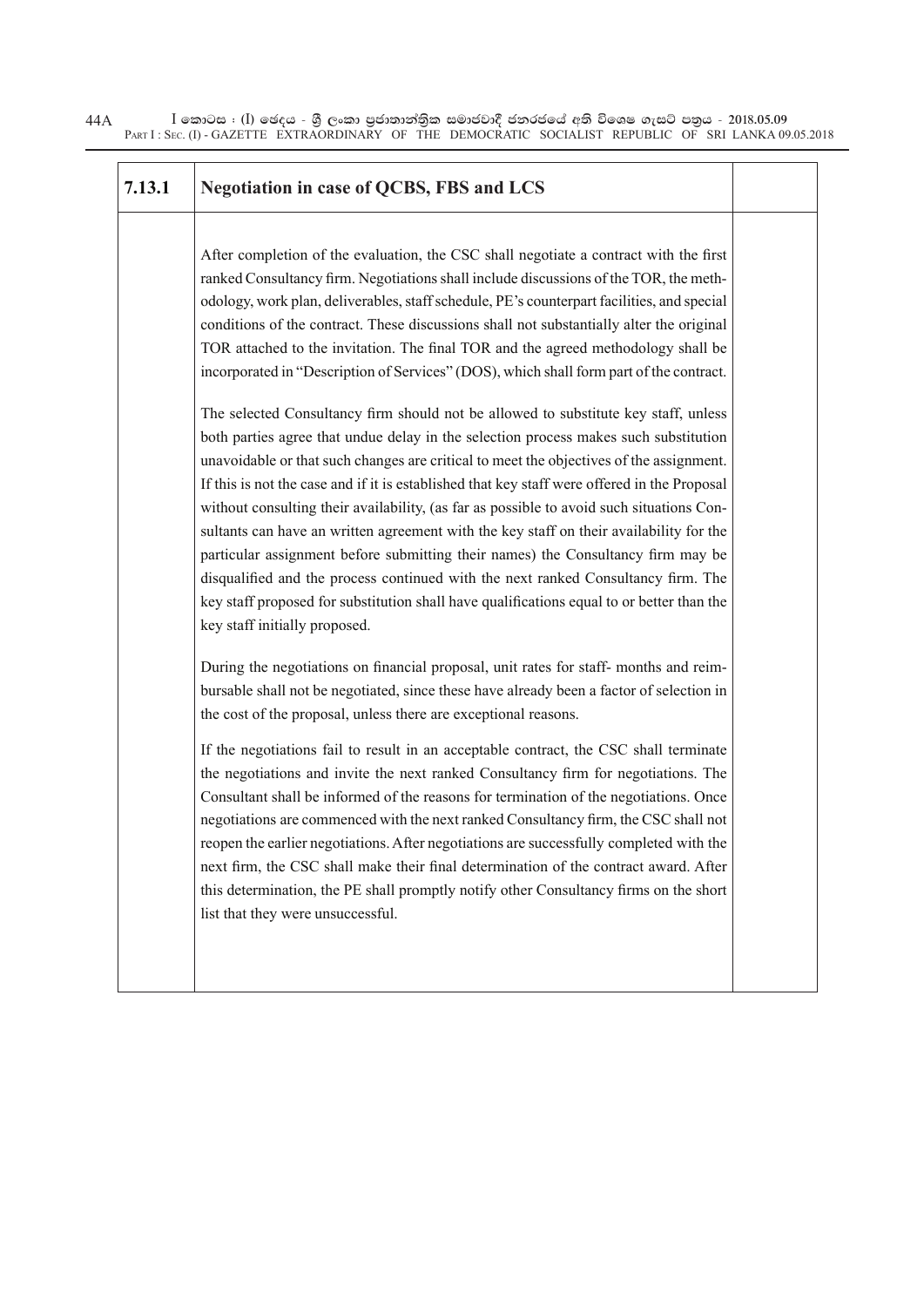$\bar{\rm I}$  කොටස : ( $\rm I$ ) ඡෙදය - ශුී ලංකා පුජාතාන්තිුක සමාජවාදී ජනරජයේ අති විශෙෂ ගැසට් පතුය - 2018.05.09 PART I : SEC. (I) - GAZETTE EXTRAORDINARY OF THE DEMOCRATIC SOCIALIST REPUBLIC OF SRI LANKA 09.05.2018

45A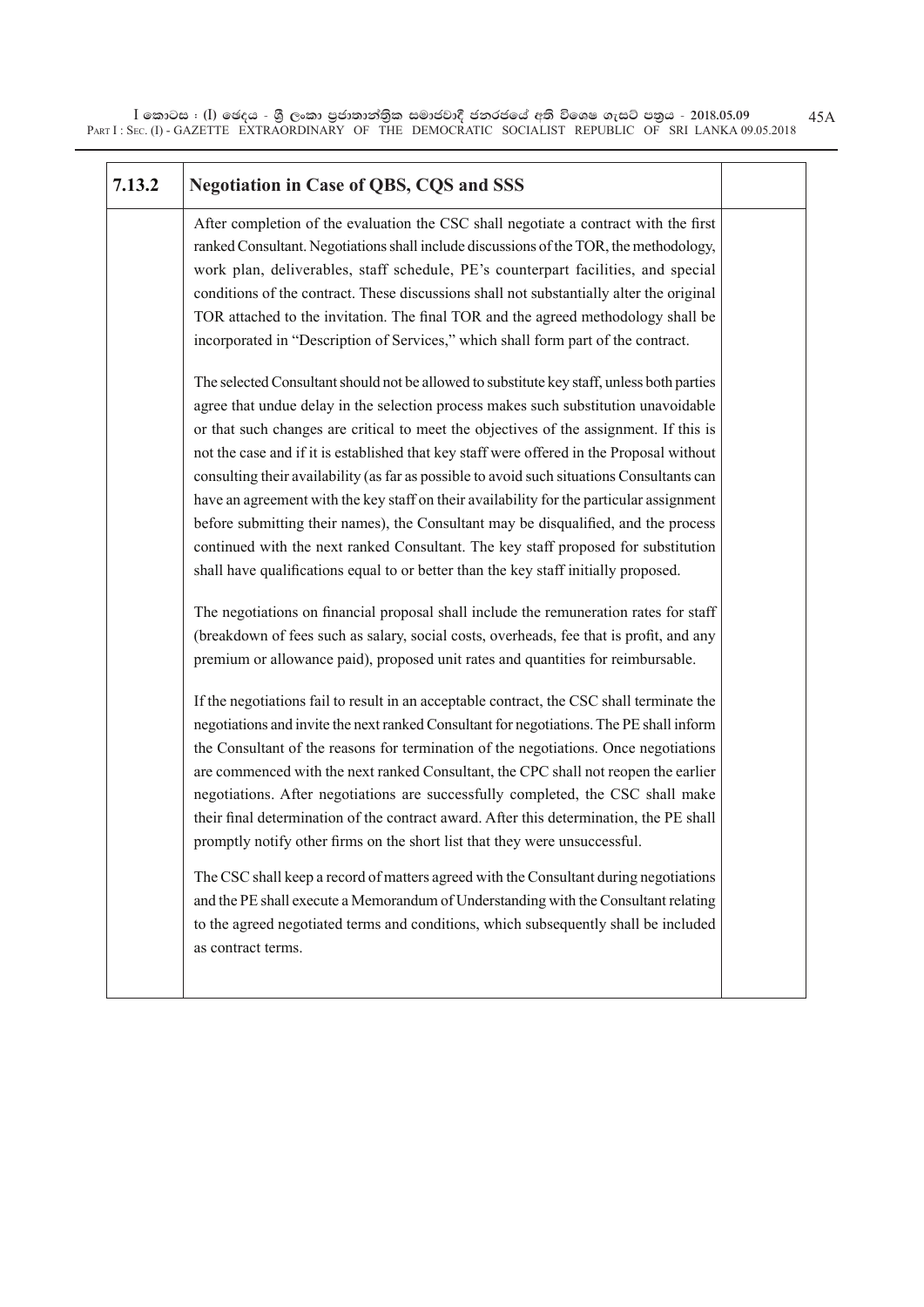$\bar{\rm I}$  කොටස : ( $\rm I$ ) ඡෙදය - ශුී ලංකා පුජාතාන්තිුක සමාජවාදී ජනරජයේ අති විශෙෂ ගැසට් පතුය - 2018.05.09 PART I : SEC. (I) - GAZETTE EXTRAORDINARY OF THE DEMOCRATIC SOCIALIST REPUBLIC OF SRI LANKA 09.05.2018 46A

| Immediately after the evaluation is completed the CSC should prepare a Combined Evaluation<br>Report and recommendation/determination of contract award in the prescribed format and submit<br>to the relevant authority for the approval.<br>7.15 Rejection of all Proposals Received<br>If all proposals are found to be nonresponsive, the CSC may be justified in rejecting all of them.<br>The grounds for rejecting all proposals are as follows:<br>(i)<br>The proposals present major deficiencies in complying with the RFP.<br>All proposals fail to achieve the minimum qualifying mark (technical score) indicated<br>(ii)<br>in the RFP.<br>(iii)<br>The proposal prices are substantially higher than the PE's estimated budget.<br>There may be technical reasons for the deficiencies. Most frequently, the PE and Consultants disagree<br>on which contractual party should be responsible for executing specific assignment activities or<br>on the exact content and feasibility of specific deadlines affecting the implementation schedule<br>of the PE's project. In other instances, Consultants may find the estimated staff-months and the<br>distribution of risks unacceptable.<br>And also, the PE may not know the ongoing remuneration levels of Consultants for the type of service<br>being considered, Consultants may misinterpret the TOR, or the PE's plans may be too ambitious<br>for the available budget. In this case, before rejecting all proposals, the PE, should investigate the<br>feasibility of increasing the budget or scaling down the scope of services to meet the original budget.<br>In all cases, good TOR, accurate budget, and review of the RFP can reduce the risks of nonresponsive<br>proposals.<br>If all proposals rejected, the new process may start and include revising the TOR, RFP (including<br>the short list) and the budget. Calling for new proposals creates obvious delays and should remain<br>the last resort.<br>CAO's prior approval shall be obtained before rejecting all proposals and to start the new process. | <b>7.14 Combined Evaluation Report</b> | Refer<br>Manual<br>7.14 |
|-------------------------------------------------------------------------------------------------------------------------------------------------------------------------------------------------------------------------------------------------------------------------------------------------------------------------------------------------------------------------------------------------------------------------------------------------------------------------------------------------------------------------------------------------------------------------------------------------------------------------------------------------------------------------------------------------------------------------------------------------------------------------------------------------------------------------------------------------------------------------------------------------------------------------------------------------------------------------------------------------------------------------------------------------------------------------------------------------------------------------------------------------------------------------------------------------------------------------------------------------------------------------------------------------------------------------------------------------------------------------------------------------------------------------------------------------------------------------------------------------------------------------------------------------------------------------------------------------------------------------------------------------------------------------------------------------------------------------------------------------------------------------------------------------------------------------------------------------------------------------------------------------------------------------------------------------------------------------------------------------------------------------------------------------------------------------------------------------------|----------------------------------------|-------------------------|
|                                                                                                                                                                                                                                                                                                                                                                                                                                                                                                                                                                                                                                                                                                                                                                                                                                                                                                                                                                                                                                                                                                                                                                                                                                                                                                                                                                                                                                                                                                                                                                                                                                                                                                                                                                                                                                                                                                                                                                                                                                                                                                       |                                        |                         |
|                                                                                                                                                                                                                                                                                                                                                                                                                                                                                                                                                                                                                                                                                                                                                                                                                                                                                                                                                                                                                                                                                                                                                                                                                                                                                                                                                                                                                                                                                                                                                                                                                                                                                                                                                                                                                                                                                                                                                                                                                                                                                                       |                                        |                         |
|                                                                                                                                                                                                                                                                                                                                                                                                                                                                                                                                                                                                                                                                                                                                                                                                                                                                                                                                                                                                                                                                                                                                                                                                                                                                                                                                                                                                                                                                                                                                                                                                                                                                                                                                                                                                                                                                                                                                                                                                                                                                                                       |                                        |                         |
|                                                                                                                                                                                                                                                                                                                                                                                                                                                                                                                                                                                                                                                                                                                                                                                                                                                                                                                                                                                                                                                                                                                                                                                                                                                                                                                                                                                                                                                                                                                                                                                                                                                                                                                                                                                                                                                                                                                                                                                                                                                                                                       |                                        |                         |
|                                                                                                                                                                                                                                                                                                                                                                                                                                                                                                                                                                                                                                                                                                                                                                                                                                                                                                                                                                                                                                                                                                                                                                                                                                                                                                                                                                                                                                                                                                                                                                                                                                                                                                                                                                                                                                                                                                                                                                                                                                                                                                       |                                        |                         |
|                                                                                                                                                                                                                                                                                                                                                                                                                                                                                                                                                                                                                                                                                                                                                                                                                                                                                                                                                                                                                                                                                                                                                                                                                                                                                                                                                                                                                                                                                                                                                                                                                                                                                                                                                                                                                                                                                                                                                                                                                                                                                                       |                                        |                         |
|                                                                                                                                                                                                                                                                                                                                                                                                                                                                                                                                                                                                                                                                                                                                                                                                                                                                                                                                                                                                                                                                                                                                                                                                                                                                                                                                                                                                                                                                                                                                                                                                                                                                                                                                                                                                                                                                                                                                                                                                                                                                                                       |                                        |                         |
|                                                                                                                                                                                                                                                                                                                                                                                                                                                                                                                                                                                                                                                                                                                                                                                                                                                                                                                                                                                                                                                                                                                                                                                                                                                                                                                                                                                                                                                                                                                                                                                                                                                                                                                                                                                                                                                                                                                                                                                                                                                                                                       |                                        |                         |
|                                                                                                                                                                                                                                                                                                                                                                                                                                                                                                                                                                                                                                                                                                                                                                                                                                                                                                                                                                                                                                                                                                                                                                                                                                                                                                                                                                                                                                                                                                                                                                                                                                                                                                                                                                                                                                                                                                                                                                                                                                                                                                       |                                        |                         |
|                                                                                                                                                                                                                                                                                                                                                                                                                                                                                                                                                                                                                                                                                                                                                                                                                                                                                                                                                                                                                                                                                                                                                                                                                                                                                                                                                                                                                                                                                                                                                                                                                                                                                                                                                                                                                                                                                                                                                                                                                                                                                                       |                                        |                         |
|                                                                                                                                                                                                                                                                                                                                                                                                                                                                                                                                                                                                                                                                                                                                                                                                                                                                                                                                                                                                                                                                                                                                                                                                                                                                                                                                                                                                                                                                                                                                                                                                                                                                                                                                                                                                                                                                                                                                                                                                                                                                                                       |                                        |                         |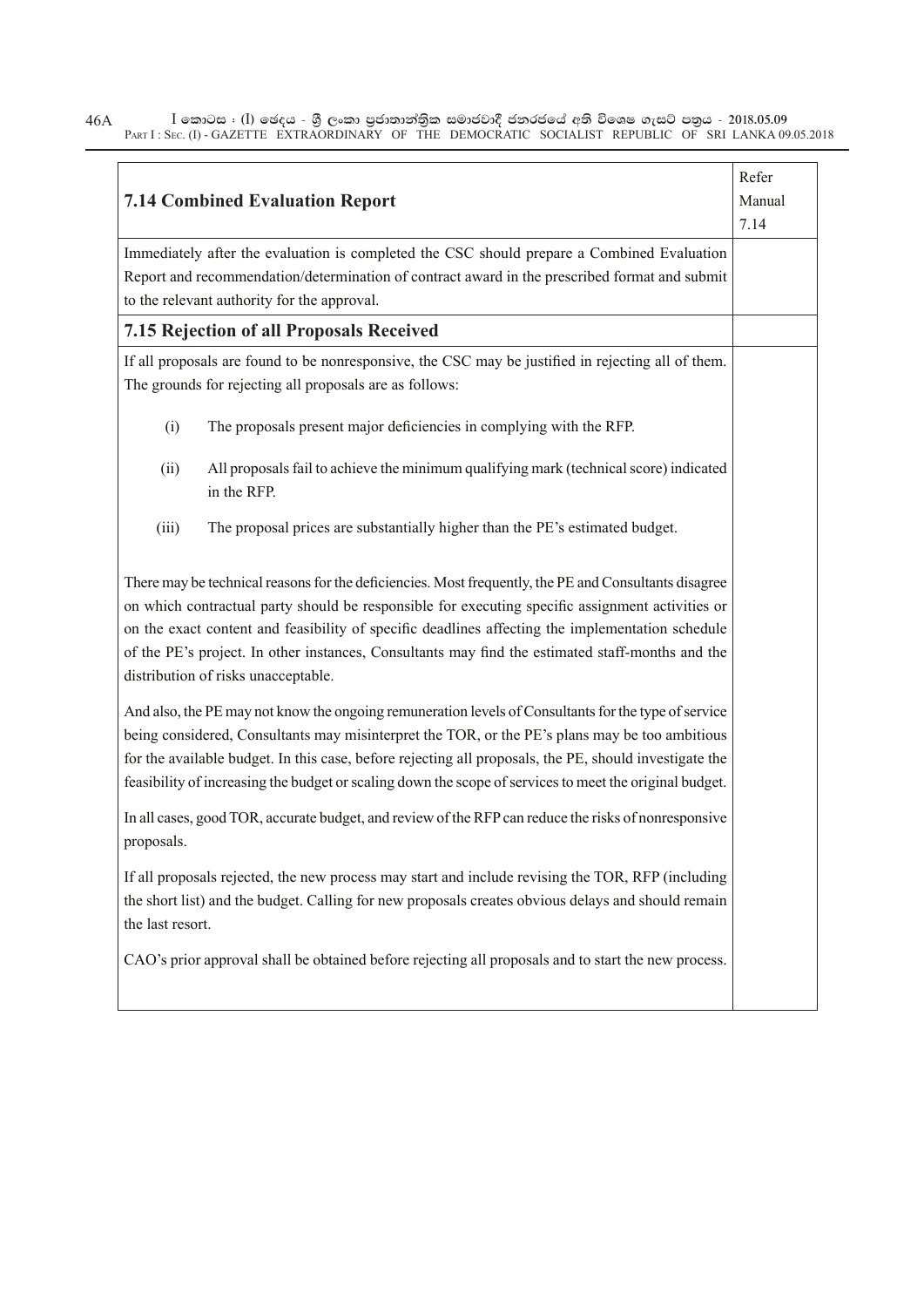$\bar{\rm I}$  කොටස : ( $\rm I$ ) ඡෙදය - ශුී ලංකා පුජාතාන්තිුක සමාජවාදී ජනරජයේ අති විශෙෂ ගැසට් පතුය - 2018.05.09 PART I : SEC. (I) - GAZETTE EXTRAORDINARY OF THE DEMOCRATIC SOCIALIST REPUBLIC OF SRI LANKA 09.05.2018 47A

## **CHAPTER 8 - AWARD OF CONTRACT**

| 8.1 Recommendation/Determination of Contract Award                                                                                                                                                                                                                                                                                                                                                                                                                                                                                                                                                                                                                                                                                                                                                                        |                        |
|---------------------------------------------------------------------------------------------------------------------------------------------------------------------------------------------------------------------------------------------------------------------------------------------------------------------------------------------------------------------------------------------------------------------------------------------------------------------------------------------------------------------------------------------------------------------------------------------------------------------------------------------------------------------------------------------------------------------------------------------------------------------------------------------------------------------------|------------------------|
| In case of any dispute in respect of recommendation/determination of contract award, the majority<br>decision of the CSC shall prevail. However, any CSC member may submit a dissenting report.                                                                                                                                                                                                                                                                                                                                                                                                                                                                                                                                                                                                                           |                        |
| After the CSC has completed the evaluation:                                                                                                                                                                                                                                                                                                                                                                                                                                                                                                                                                                                                                                                                                                                                                                               |                        |
| (a) in the case of CCSC, the CCSC may make a recommendation of contract award to the CAO;<br>and                                                                                                                                                                                                                                                                                                                                                                                                                                                                                                                                                                                                                                                                                                                          |                        |
| (b) in all other cases convey the determination of contract award to the:                                                                                                                                                                                                                                                                                                                                                                                                                                                                                                                                                                                                                                                                                                                                                 |                        |
| CAO, in the case of MCSC; or<br>i.                                                                                                                                                                                                                                                                                                                                                                                                                                                                                                                                                                                                                                                                                                                                                                                        |                        |
| ii.<br>AO, Head of Department in the case of DCSC; or                                                                                                                                                                                                                                                                                                                                                                                                                                                                                                                                                                                                                                                                                                                                                                     |                        |
| iii.<br>Project Director in the case of PCSC.                                                                                                                                                                                                                                                                                                                                                                                                                                                                                                                                                                                                                                                                                                                                                                             |                        |
| 8.2 Communication to all Consultants of the Intention to Award Contract                                                                                                                                                                                                                                                                                                                                                                                                                                                                                                                                                                                                                                                                                                                                                   | Refer<br>Manual<br>8.2 |
| Within one week of being informed of the recommendation of CCSC, MCSC, PCSC or DCSC<br>as required, all the participated Consultants shall be informed In Writing individually by the<br>Secretary to the Line Ministry (CAO), of the selection of the successful Consultant and the in-<br>tention to Award the contract to such Consultant and the specific reasons as to why the particular<br>Consultant's proposal has not been successful.<br>After the award is made, the Consultants are entitled to obtain copies of Proposal evaluation reports<br>(Technical, Financial and Combined), including any other reports and opinions which the CSC used<br>in arriving at their respective recommendations.<br>However, the Secretary to the Line Ministry has the right to reserve any confidential details, which |                        |
| can be legally misused subject to compliance with Right to Information Act. (RTI).<br>CAO shall inform all Consultants with regard to Appeal Boards for their objections/appeals if any.                                                                                                                                                                                                                                                                                                                                                                                                                                                                                                                                                                                                                                  |                        |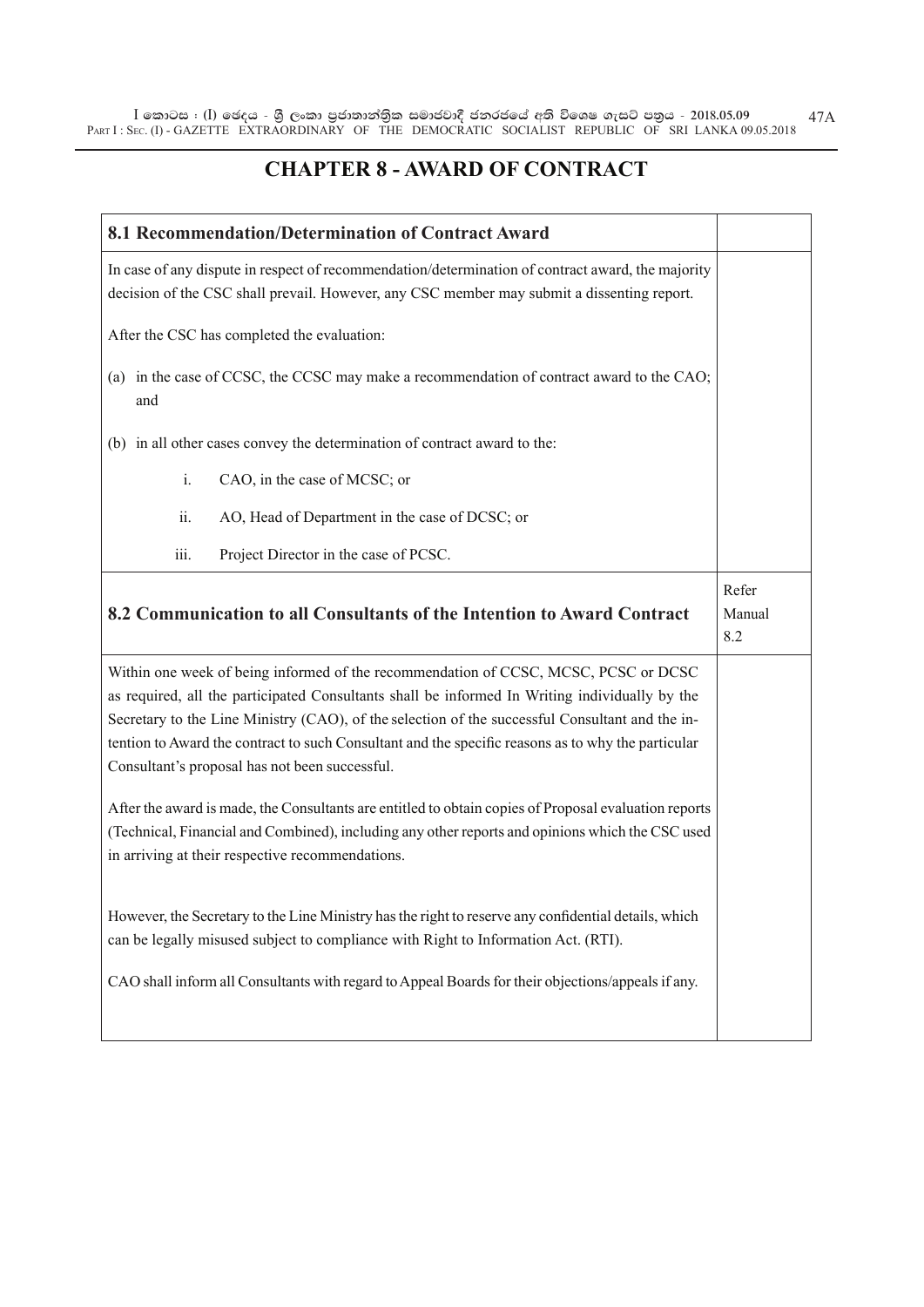$I$  කොටස : (I) ඡෙදය - ශුී ලංකා පුජාතාන්තිුක සමාජවාදී ජනරජයේ අති විශෙෂ ගැසට් පතුය - 2018.05.09 PART I: SEC. (I) - GAZETTE EXTRAORDINARY OF THE DEMOCRATIC SOCIALIST REPUBLIC OF SRI LANKA 09.05.2018 48A

## 8.3 Debriefing

The Purposes of debriefing are to:

- (a) Inform the aggrieved Consultant who requests for a debriefing during the standstill period, of the reasons for not being successful, pointing out the specific shortcomings in its proposal without disclosing contents of other proposals, with the overall objective of educating the Consultant to submit more responsive and competitive proposals in future.
- (b) Minimize the level of complaints and to demonstrate clearly the principle and practice of probity and transparency.
- (c) After the notification of contract award, a Consultant who wishes to ascertain the grounds on which its proposal was not selected should address its request to the PE.

In the Notification of contract award, the PE shall specify that any Consultant who wishes to ascertain the grounds on which its proposal was not selected, should request an explanation from the PE. The PE shall promptly provide the explanation as to why such proposal was not selected, In Writing and/or in a debriefing meeting, at the option of the Consultant. The requesting Consultant shall bear all the costs of attending such a debriefing. In this discussion, only the Consultant's Proposal can be discussed and not the Proposals of competitors.

| <b>8.4 Standstill Period</b>                                                                                                                                                                                                                                                                                                                                                                                                             | Refer<br>Manual<br>8.4 |
|------------------------------------------------------------------------------------------------------------------------------------------------------------------------------------------------------------------------------------------------------------------------------------------------------------------------------------------------------------------------------------------------------------------------------------------|------------------------|
| To give Consultants time to examine Notification of Contract award and to assess whether it is<br>appropriate to submit a complain /appeal, a standstill period shall apply, However, standstill period<br>does not apply under single proposal situation in a competitive method or under the direct selection<br>method or emergency situation announced by GOSL.                                                                      |                        |
| 8.5 Appeals against Contract Awards Recommended by the CCSC/MCSC/<br><b>DCSC</b> or PCSC                                                                                                                                                                                                                                                                                                                                                 | Refer<br>Manual<br>8.5 |
| Any unsuccessful Consultant who is not satisfied with the contract award decision, within<br>(a)<br>10 working days' time of being informed of the Intention to Contract Award, may make its<br>representation against the recommendation of the CCSC/MCSC/DCSC or PCSC to award the<br>contract to the successful Consultant, to the respective Appeal Board upon payment of the<br>requisite fees as instructed by relevant authority. |                        |
| The Appeal Board shall immediately after the filing of the request serve a notice thereof to the<br>(b)<br>Chief Accounting Officer of a Procuring Entity.                                                                                                                                                                                                                                                                               |                        |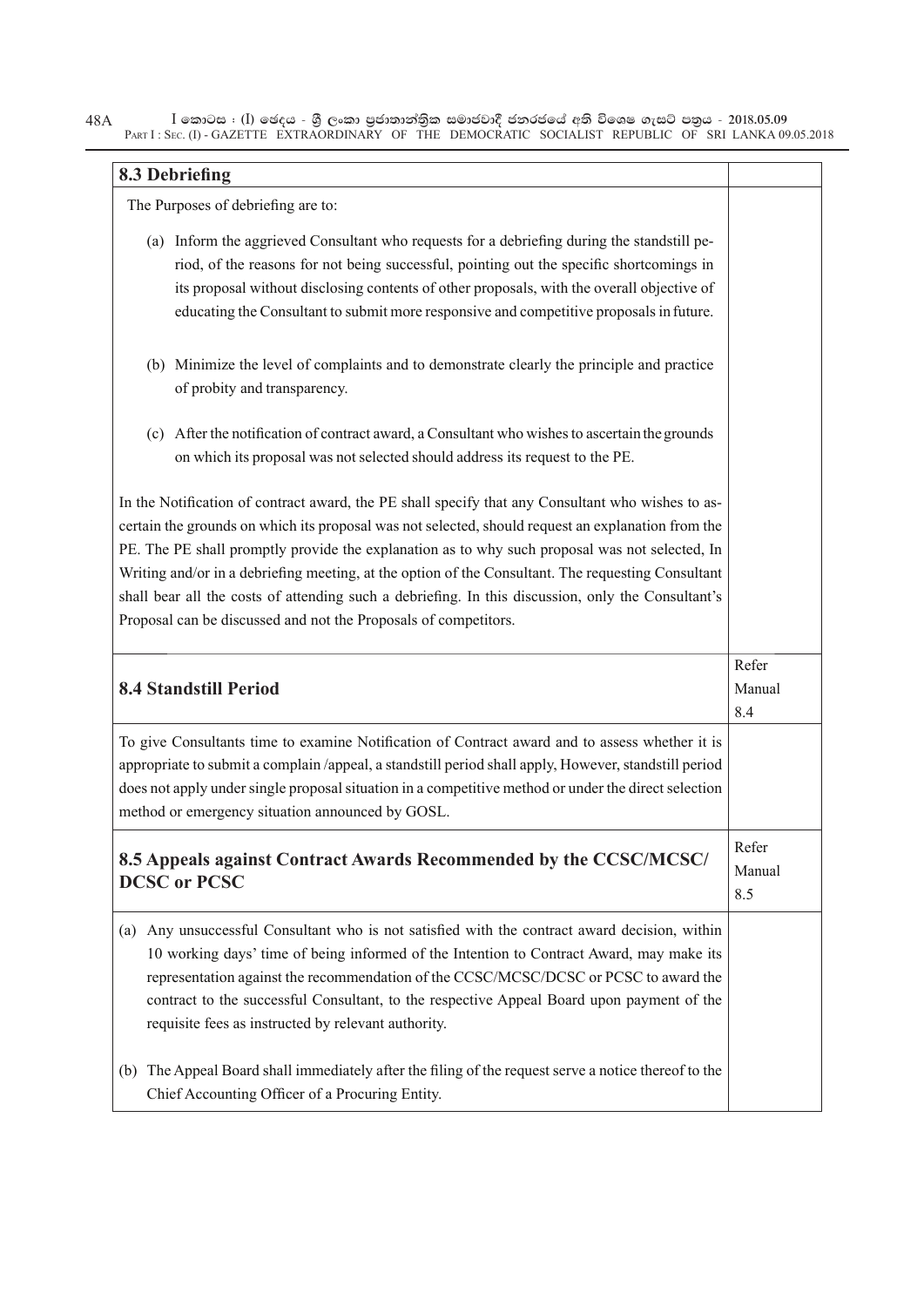|       | (c) Request for review and suspension of procurement proceedings shall be by a written notification<br>by the Appeal Board.                                                                                                                                                                                                            |                          |
|-------|----------------------------------------------------------------------------------------------------------------------------------------------------------------------------------------------------------------------------------------------------------------------------------------------------------------------------------------|--------------------------|
|       | (d) Upon being served with a notice of a request for review, the Procuring Entity shall within<br>five working days or such lesser period as may be stated by the Appeal Board in a particular<br>case, submit to the Appeal Board a written memorandum of response to the request for review<br>together with all relevant documents. |                          |
|       | Appeal Boards shall, after due consideration of the contents of appeals, make their recommendations<br>with reasons to the appropriate authority with copy to NPC.                                                                                                                                                                     |                          |
| 8.5.1 | Appointment of Procurement Appeal Boards (PABs), Reporting and<br><b>Operational Responsibilities and Payments for PAB Members</b>                                                                                                                                                                                                     | Refer<br>Manual<br>8.5.1 |
|       | The key objectives of establishing the procurement appeal boards are to provide an inde-<br>pendent review of the CSC decision upon the grievances submitted by the consultants.<br>Appealing procedure would allow contested issues to be reviewed and corrective measures<br>to be put in place.                                     |                          |
|       | PAB procedure would allow speedy decision and lower cost for all parties while at the<br>same time providing fairness, transparency and value for money.                                                                                                                                                                               |                          |
|       | The following PABs shall be appointed as per the respective authority limits as specified<br>under GL 2.5 from time to time;                                                                                                                                                                                                           |                          |
|       | PABs for Cabinet Level Procurements related to CCSC and CANC                                                                                                                                                                                                                                                                           |                          |
|       | MPABs for Ministry Level Procurements related to MCSC                                                                                                                                                                                                                                                                                  |                          |
|       | DPAB/PPABs for Department/Project level Procurements related to DCSC/PCSC                                                                                                                                                                                                                                                              |                          |
|       | PABs are responsible to examine and hear each and every appeal submitted by aggrieved<br>parties and make its recommendation to the relevant authority with a copy to CAO/AO/<br>HD/PD. In the case of Cabinet and Ministry level procurement, the PAB recommendations<br>shall be copied to NPC.                                      |                          |
|       |                                                                                                                                                                                                                                                                                                                                        |                          |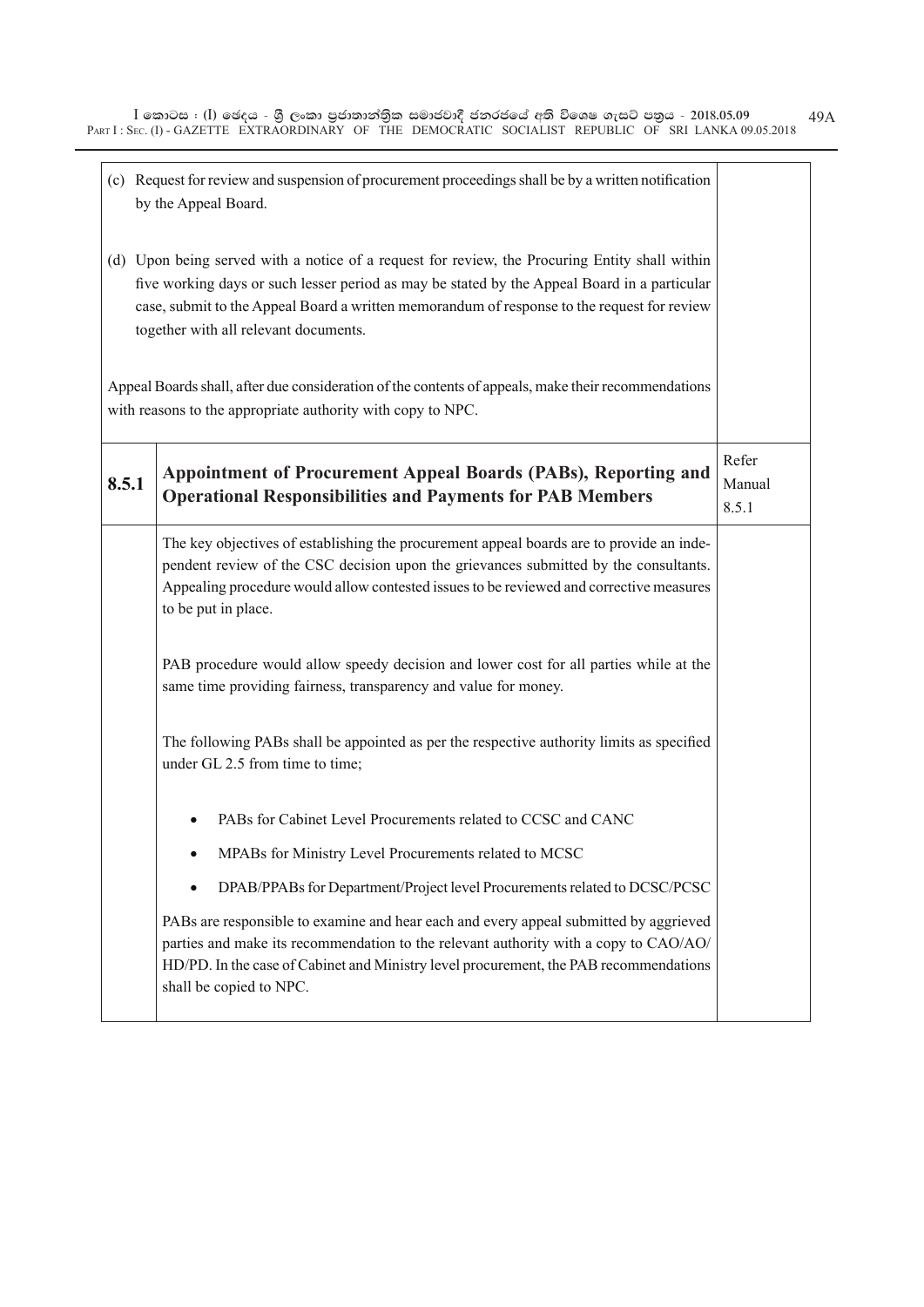$\bar{\rm I}$  කොටස : ( $\rm I$ ) ඡෙදය - ශුී ලංකා පුජාතාන්තිුක සමාජවාදී ජනරජයේ අති විශෙෂ ගැසට් පතුය - 2018.05.09 PART I : SEC. (I) - GAZETTE EXTRAORDINARY OF THE DEMOCRATIC SOCIALIST REPUBLIC OF SRI LANKA 09.05.2018 50A

| 8.5.2 | PABs for Cabinet level Procurements related to SCCSC, CCSC and<br><b>CANC</b>                                                                                                                                                   | Refer<br>Manual<br>8.5.2 |
|-------|---------------------------------------------------------------------------------------------------------------------------------------------------------------------------------------------------------------------------------|--------------------------|
|       | There shall be either one or more PAB/s to handle appeals related to procurements in the<br>relevant threshold level of CCSC and CANC.                                                                                          |                          |
|       | PAB members for Cabinet appointed CSCs are appointed by H.E. the President of Sri<br>Lanka on the nominations submitted by the NPC.                                                                                             |                          |
|       | The appointing authority should take appropriate steps to appoint required number of PABs<br>to handle the procurement appeals.                                                                                                 |                          |
| 8.5.3 | <b>MPABs for Ministry level Procurements related to MCSC</b>                                                                                                                                                                    | Refer<br>Manual<br>8.5.3 |
|       | There shall be either one or more MPAB/s to handle appeals related to procurements in<br>the relevant threshold level of MCSC.                                                                                                  |                          |
|       | The Members for MPABs are appointed by the CAO.                                                                                                                                                                                 |                          |
|       | The appointing authority should take appropriate steps to appoint required number of<br>MPAB to handle the procurement appeals.                                                                                                 |                          |
| 8.5.4 | DPAB/PPAB for Department/Project level Procurements related to<br><b>DCSC/PCSC</b>                                                                                                                                              | Refer<br>Manual<br>8.5.4 |
|       | There shall be a DPAB/PPAB to handle appeals related to procurements in the relevant<br>threshold level of DCSC/PCSC.                                                                                                           |                          |
|       | The Members for DPAB/PPAB are appointed by the CAO on the recommendation of<br>AO/HD/PD.                                                                                                                                        |                          |
| 8.5.5 | Payments for Members of Procurement Appeal Boards (PAB) and<br><b>Staff Officers and Other Officers Assisting in the Procurement Appeals</b><br><b>Process</b>                                                                  | Refer<br>Manual<br>8.5.6 |
|       | Members and alternate members of PAB shall be remunerated for participation in the<br>procurement appeal process. The members of the PAB and the official whose specific<br>responsibilities are assigned shall be remunerated. |                          |
|       | Payment of remunerations shall be based on performance of such committees and indi-<br>viduals and the eligible payments shall be determined by the NPC, in consultation with<br>the General Treasury.                          |                          |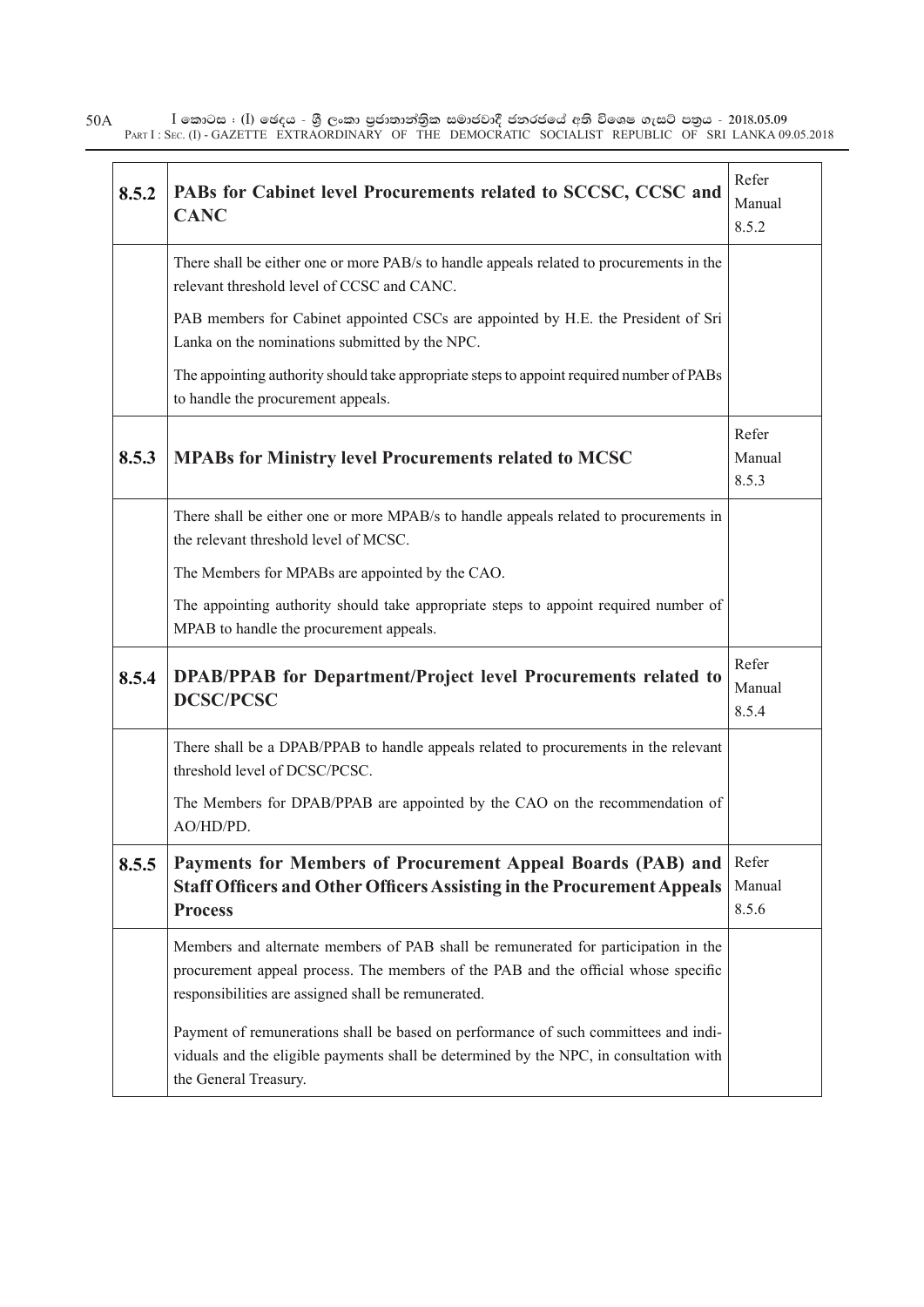$\bar{\rm I}$  කොටස : ( $\rm I$ ) ඡෙදය - ශුී ලංකා පුජාතාන්තිුක සමාජවාදී ජනරජයේ අති විශෙෂ ගැසට් පතුය - 2018.05.09 PART I : SEC. (I) - GAZETTE EXTRAORDINARY OF THE DEMOCRATIC SOCIALIST REPUBLIC OF SRI LANKA 09.05.2018 51A

| <b>8.6 Contract Award Procedure</b>                                                                                                                                                    |  |
|----------------------------------------------------------------------------------------------------------------------------------------------------------------------------------------|--|
| Following the acceptance of a Proposal submitted by a Consultant                                                                                                                       |  |
| a formal Letter of Acceptance shall be issued forthwith to the bidder by the Procuring Entity.<br>a)                                                                                   |  |
| Prior to issuance of Letter of Contract Award, the PE should ensure that budgetary provision<br>b)<br>is available to meet the cost of contract.                                       |  |
| Letter of Contract Award shall be issued within the validity period of the proposal, and no<br>c)<br>sooner the final determination of contract award is completed.                    |  |
| Arrangements shall be made to sign the contract as early as possible prior to the commencement<br>d)<br>of the assignment.                                                             |  |
| <b>8.7 Formal Contract</b>                                                                                                                                                             |  |
| A formal contract agreement is required to be entered into with the successful Consultant. Contract<br>administration depends on the types of Contract signed: Lump-sum or Time-based. |  |
| <b>8.8 Publication of Contract Award</b>                                                                                                                                               |  |
| The PE should publish promptly the details of the award in PE's web site, NPC Web portal, and<br>e-GP Portal if applicable.                                                            |  |

## **CHAPTER 9 - CONTRACT ADMINISTRATION**

| 9.1 Contract Administration                                                                                                                                                                                                                                                                                                                     |                        |  |
|-------------------------------------------------------------------------------------------------------------------------------------------------------------------------------------------------------------------------------------------------------------------------------------------------------------------------------------------------|------------------------|--|
| The PE shall be responsible for ensuring adequate supervision and assessment of deliverables and<br>scope of services by the Consultants.                                                                                                                                                                                                       |                        |  |
| 9.2 Variation of Contract/Change Requests                                                                                                                                                                                                                                                                                                       | Refer<br>Manual<br>9.2 |  |
| The conditions of contract will normally empower the PE to vary the scope, quality or quantity<br>a)<br>of Services to be executed at any time during the progress of the contract and provided the<br>basis for such variations/change requests and valuation of such variations/change requests<br>within approved limits and is justifiable. |                        |  |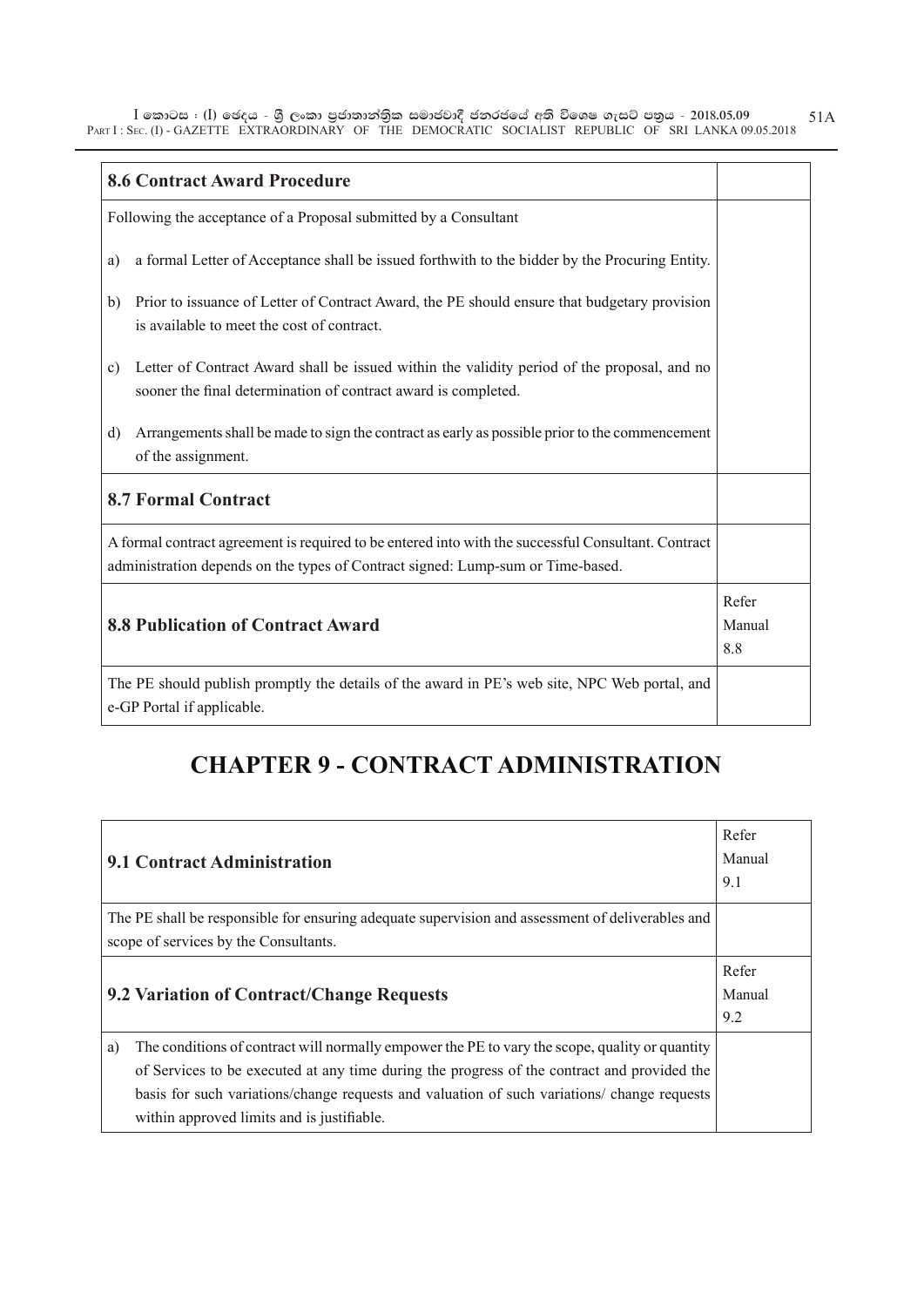$\bar{\rm I}$  කොටස : ( $\rm I$ ) ඡෙදය - ශුී ලංකා පුජාතාන්තිුක සමාජවාදී ජනරජයේ අති විශෙෂ ගැසට් පතුය - 2018.05.09 PART I : SEC. (I) - GAZETTE EXTRAORDINARY OF THE DEMOCRATIC SOCIALIST REPUBLIC OF SRI LANKA 09.05.2018 52A

| b) |            | The CAO/AO shall appoint the 'Change Control Committee (CCC)' to examine the variations/<br>change requests that are justifiable in all aspects.                                                                                                                                         |                        |
|----|------------|------------------------------------------------------------------------------------------------------------------------------------------------------------------------------------------------------------------------------------------------------------------------------------------|------------------------|
| c) |            | Any contract variation/change request shall obtain prior approval by the relevant authority.                                                                                                                                                                                             |                        |
| d) |            | However, before committing any expenditure due to variation/change request proposed, rel-<br>evant total cost estimate shall be duly revised, necessary financial provision shall be available<br>and necessary prior approvals from the appropriate authority obtained.                 |                        |
|    |            | 9.3 Extension of Time                                                                                                                                                                                                                                                                    |                        |
|    |            | Extensions of time may be granted by an appropriate authority, in exceptional circumstances or<br>due to Force Majeure situations, when the Consultant establishes to the satisfaction of the PE, that<br>delays are attributable to circumstances beyond the control of the Consultant. |                        |
|    |            | 9.4 Debarring or Blacklisting of Defaulting Consultants                                                                                                                                                                                                                                  | Refer<br>Manual<br>9.4 |
|    |            | Any defaulted Consultant shall be considered for blacklisting or banning to participate in the con-<br>sultancy assignments for a period specified by the appropriate authority.                                                                                                         |                        |
|    |            | NPC and the CAO/AO shall maintain a database of defaulting Consultants which shall be updated<br>regularly. After obtaining the information from particular PE the relevant CAO/AO shall inform<br>NPC the details of the Consultant to be included in the list maintained by the NPC.   |                        |
|    | data base. | The PEs should not award any contracts to any Consultant, as long as their names remain in the                                                                                                                                                                                           |                        |
|    |            | <b>9.5 Supervising the Consultants</b>                                                                                                                                                                                                                                                   |                        |
| a) |            | To enable the Consultant to begin work promptly, the PE shall make arrangements for super-<br>vision of the assignment, in particular by:                                                                                                                                                |                        |
|    | (i)        | Appointing the counterpart staff where required;                                                                                                                                                                                                                                         |                        |
|    | (ii)       | Providing office space, transport and other supplies and services where applicable as<br>per the client inputs in the RFP;                                                                                                                                                               |                        |
|    | (iii)      | Informing all concerned institutional parties;                                                                                                                                                                                                                                           |                        |
|    | (iv)       | Effecting the advance payment if specified in the RFP;                                                                                                                                                                                                                                   |                        |
|    | (v)        | Providing, authorization, data and background material if needed;                                                                                                                                                                                                                        |                        |
|    | (vi)       | Acceptance of the successfully completed deliverables as stated in the contract.                                                                                                                                                                                                         |                        |